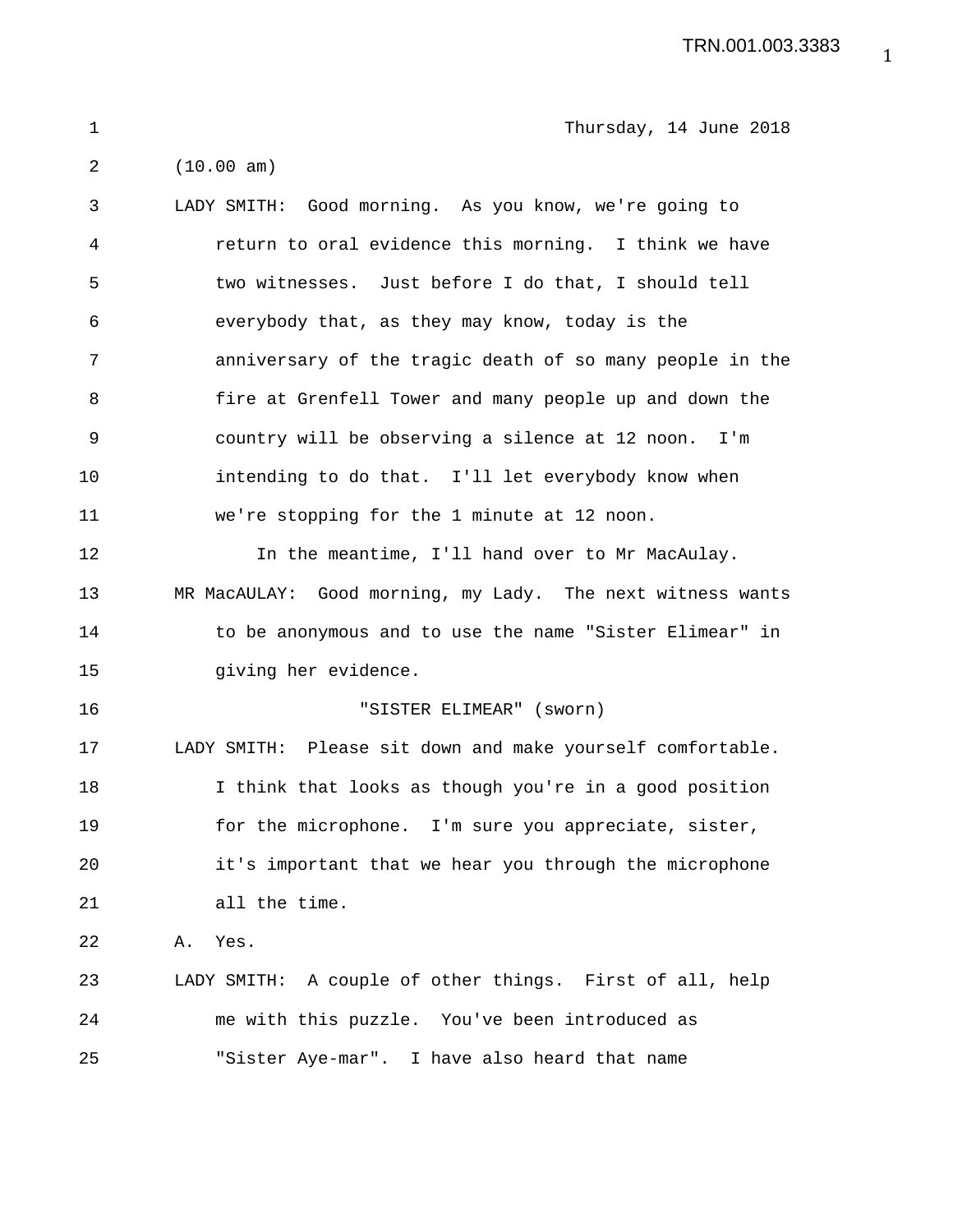1 pronounced as "Ee-mer". Do you prefer --

2 A. Ee-mer.

3 LADY SMITH: You may remember that -- and I think it has 4 already been explained to you -- that although this is 5 a public inquiry and not a trial, you retain the right 6 not to incriminate yourself. I think it has also been 7 explained to you that if at any time you say you were 8 involved in some abuse of children, you could be asked 9 further questions about that, but you're not obliged to 10 answer them, and I think that was in connection with you 11 giving a statement before today, that will have been 12 said to you.

13 It will also have been explained that if you did 14 choose to answer, your answers will be recorded and they 15 would be available if anybody wished to rely on what you 16 had said in any future proceedings. It's important that 17 you understand that this continues to apply at this 18 hearing. You continue to retain the right not to 19 incriminate yourself and so if, for example, you said 20 you were involved in some form of child abuse and you 21 were asked questions about it, you don't have to answer 22 the questions, but if you do choose to do so, you need 23 to appreciate that all your answers are being recorded 24 and will go into the transcript and they would be 25 available at a later stage if required. Do you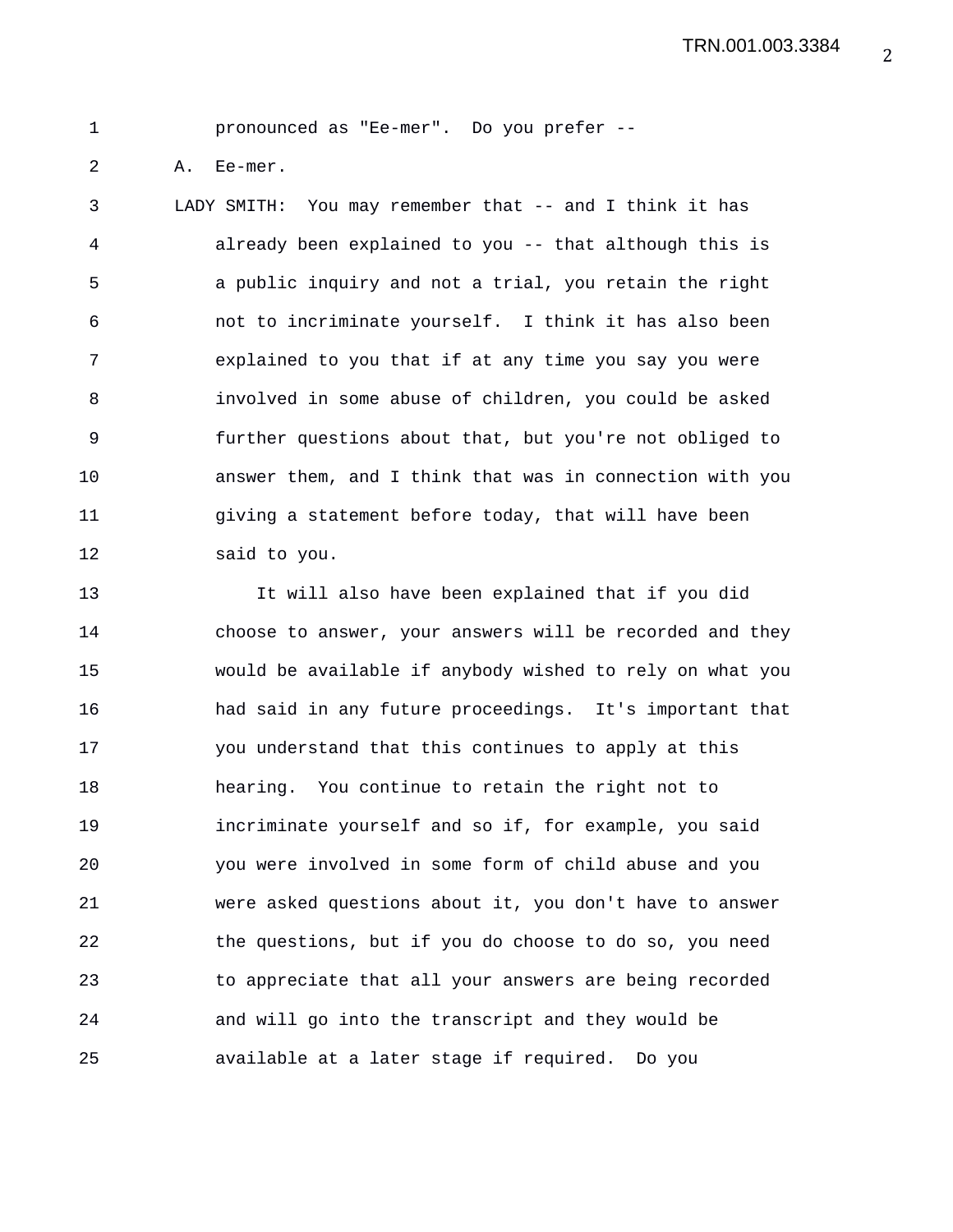| $\mathbf 1$ |    | understand that?                                        |
|-------------|----|---------------------------------------------------------|
| 2           | Α. | I understand.                                           |
| 3           |    | LADY SMITH: I'll now pass over to Mr MacAulay, who will |
| 4           |    | explain what he wants you to do with the red file       |
| 5           |    | amongst other things. Thank you.                        |
| 6           |    | Questions from MR MacAULAY                              |
| 7           |    | MR MacAULAY: Good morning, sister.                      |
| 8           | Α. | Good morning, Mr MacAulay.                              |
| 9           | Q. | I don't need your date of birth, but in order to get    |
| 10          |    | a time frame, can I confirm with you that you were born |
| 11          |    | in 1947?                                                |
| 12          | Α. | Correct.                                                |
| 13          | O. | In the red folder, you'll find a copy of the statement  |
| 14          |    | that you provided to the inquiry. The reference for the |
| 15          |    | stenographers is WIT.001.001.7056.                      |
| 16          |    | Could I ask you, sister, to go to the last page of      |
| 17          |    | the statement. You'll find that at 7091. Can you        |
| 18          |    | confirm that you have signed the statement?             |
| 19          |    | A. Yes, I can.                                          |
| 20          | Q. | Do you say in the last paragraph:                       |
| 21          |    | "I have no objection to my witness statement being      |
| 22          |    | published as part of the evidence to the inquiry"?      |
| 23          |    | Is that correct?                                        |
| 24          | Α. | Correct.                                                |
| 25          | О. | Do you also say:                                        |
|             |    |                                                         |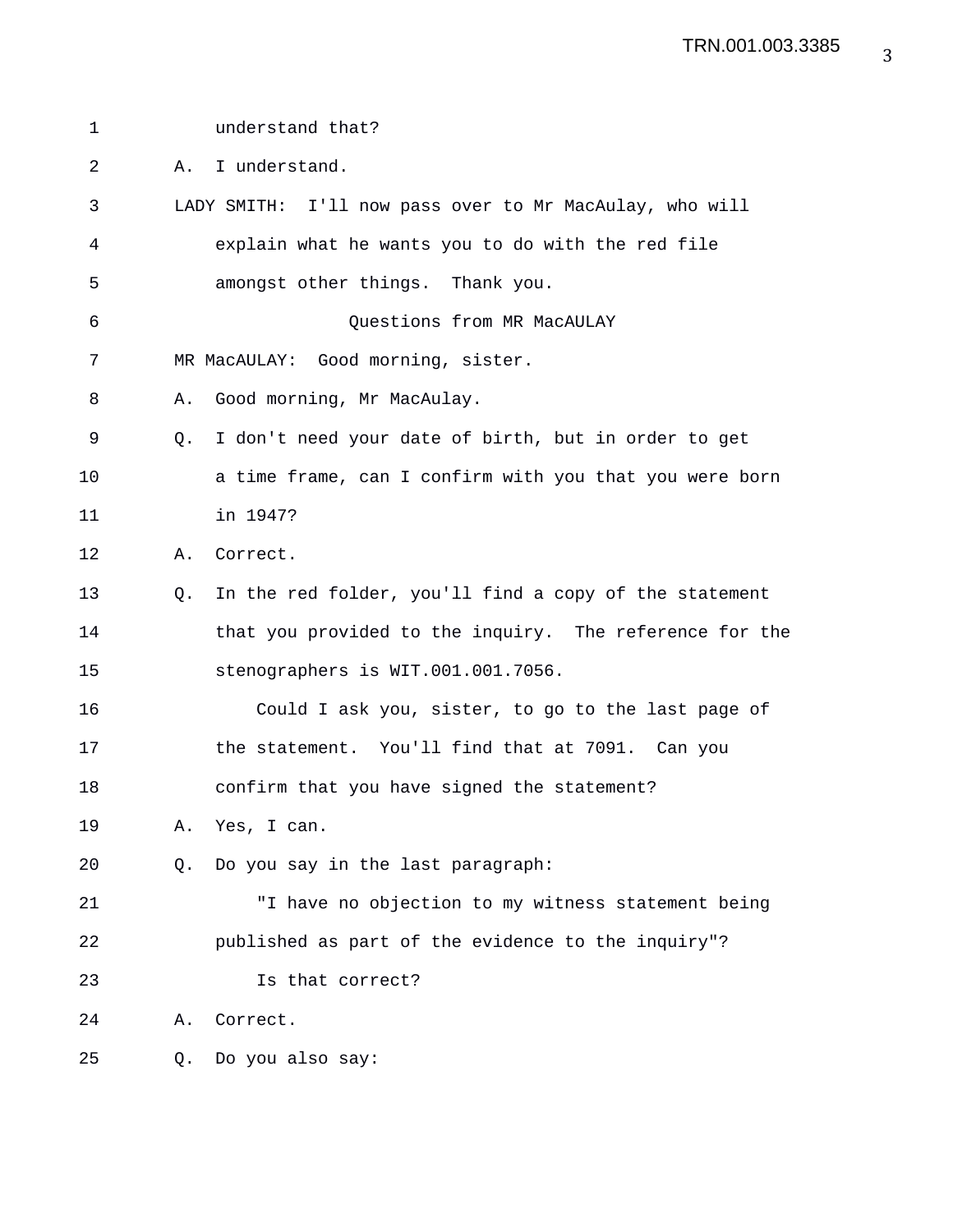| $\mathbf 1$ |    | "I believe the facts stated in this witness             |
|-------------|----|---------------------------------------------------------|
| 2           |    | statement by me are true"?                              |
| 3           | Α. | Correct, yes.                                           |
| 4           | Q. | Sister, I think you tell us in your statement that you  |
| 5           |    | joined the Sisters of Nazareth in 1963; is that right?  |
| 6           | Α. | That's right, yes.                                      |
| 7           | Q. | When you joined, did you go and do some training?       |
| 8           | Α. | Yes. Training as a sister within the order, you know,   |
| 9           |    | a novitiate and that sort of thing, yes.                |
| 10          | O. | I think you tell us in your statement that you went to  |
| 11          |    | Lasswade in Edinburgh, I think sometimes referred to as |
| 12          |    | Bonnyrigg --                                            |
| 13          | Α. | Yes.                                                    |
| 14          | 0. | -- in 1966; is that correct?                            |
| 15          | Α. | That's right, yes.                                      |
| 16          | O. | Had you done any form of training in connection with    |
| 17          |    | childcare before you went to Lasswade?                  |
| 18          | Α. | Not at that stage, no.                                  |
| 19          | Q. | So far as Lasswade is concerned, I think you were just  |
| 20          |    | there for about a year or so.                           |
| 21          | Α. | One year exactly, yes.                                  |
| 22          | Q. | And at that time, looking to your date of birth, if     |
| 23          |    | you were born in 1947 and you went to Lasswade in about |
| 24          |    | 1966, you'd have been very young at that time?          |
| 25          | Α. | That's right, yes.                                      |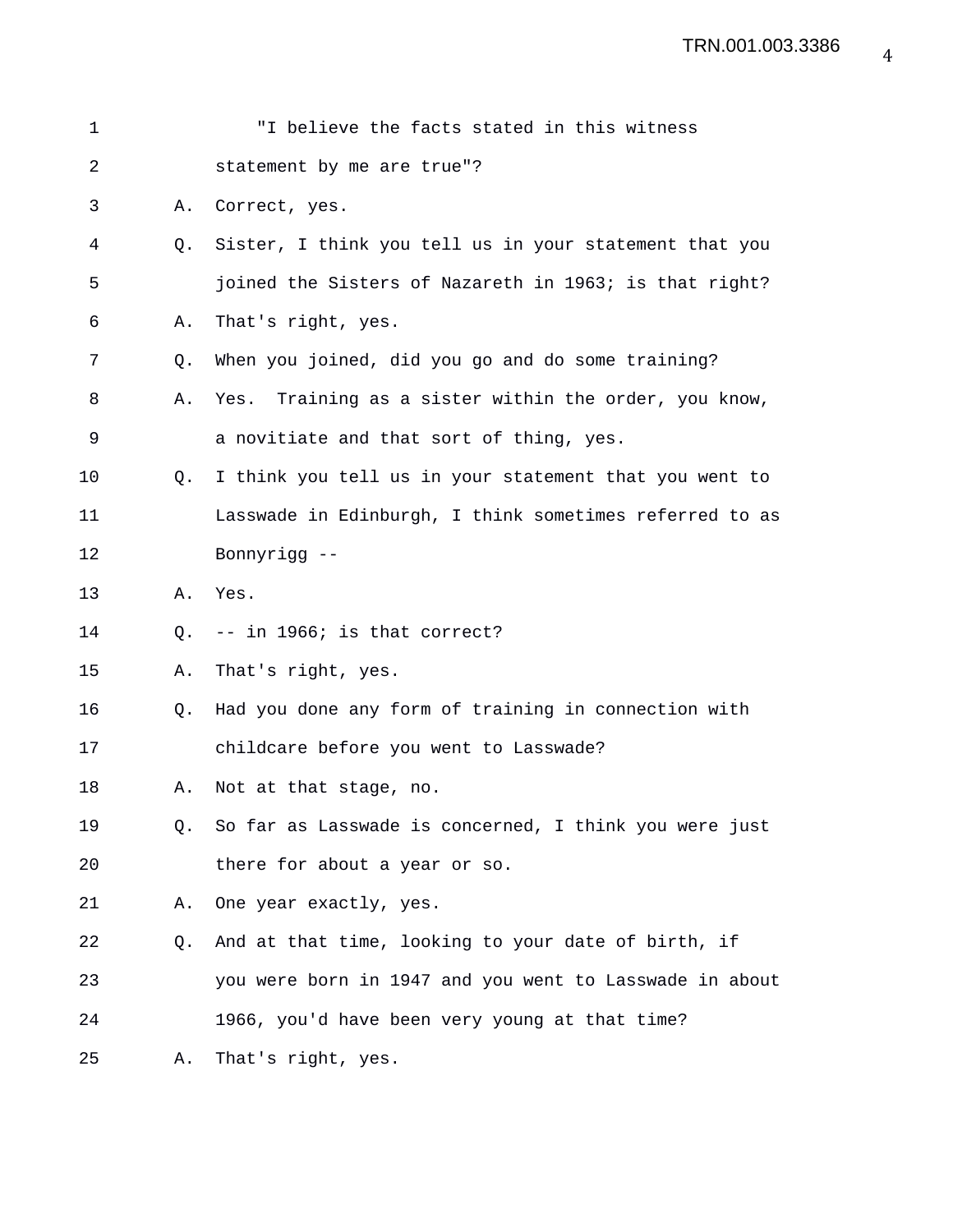| 1  | Q. | What was your role when you got to Lasswade?                 |
|----|----|--------------------------------------------------------------|
| 2  | Α. | I was responsible for a group of children, ages ranging      |
| 3  |    | from about $--$ I can't recall everything, but about 5,      |
| 4  |    | you know, up to 12 or 13. I don't remember exactly all       |
| 5  |    | the details, but there was a senior person who would         |
| 6  |    | be -- I would be kind of under supervision with her,         |
| 7  |    | a senior sister.                                             |
| 8  | 0. | Do I take it from what you've said, sister, that you         |
| 9  |    | were allocated a particular group yourself?                  |
| 10 | Α. | Yes.                                                         |
| 11 | О. | Am I right in thinking you'd be 19 or 20 at that time?       |
| 12 | Α. | Yes.                                                         |
| 13 | Q. | From what you've said then, you were to be supervised by     |
| 14 |    | a more senior sister?                                        |
| 15 | Α. | Yes, that's correct.                                         |
| 16 | Q. | Can you remember who that was?                               |
| 17 | Α. | I do remember.                                               |
| 18 | Q. | You don't remember?                                          |
| 19 | Α. | I do remember, yes.                                          |
| 20 | Q. | Who was that?                                                |
| 21 |    | Sister, having asked you to make sure you use<br>LADY SMITH: |
| 22 |    | the microphone, when you get too close to it, it fuzzes      |
| 23 |    | If we can try and figure out what the correct<br>a bit.      |
| 24 |    | position is, then that would be helpful.                     |
| 25 |    | (Pause)                                                      |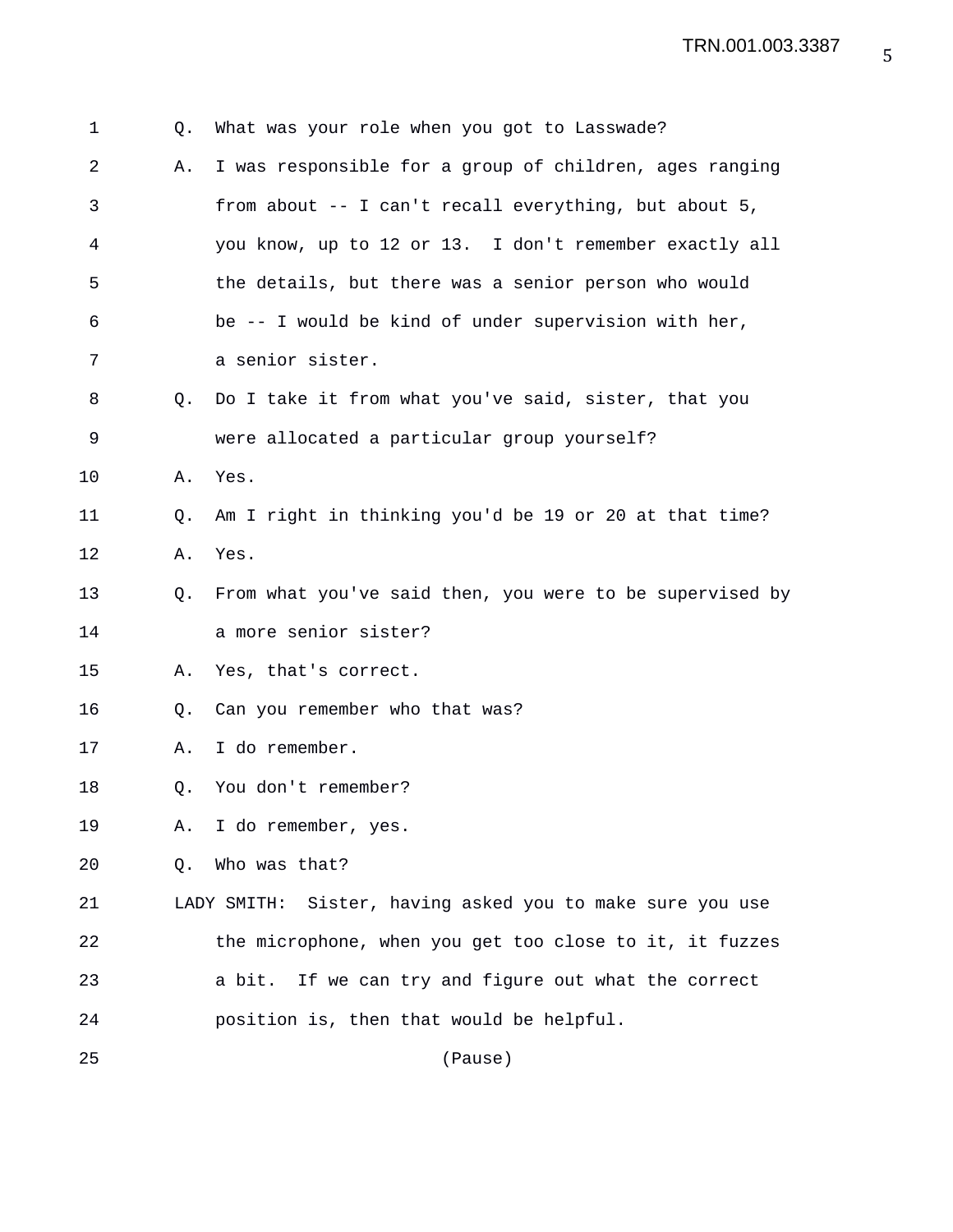1 A. She was Sister Anthony.

| $\overline{a}$ |    | MR MacAULAY: So far as the day-to-day running of the group |
|----------------|----|------------------------------------------------------------|
| 3              |    | was concerned, was that your responsibility?               |
| 4              | Α. | Yes, it was, but should I have encountered any problems    |
| 5              |    | or issues or needed advice, she would be there to          |
| 6              |    | support me, yes.                                           |
| 7              | Q. | And how many were in the group?                            |
| 8              | Α. | I have no clear recollection but -- this is only pure      |
| 9              |    | guesswork now -- it could be 15 to 20 or thereabouts.      |
| 10             | Q. | You mentioned ages already. What sort of age range are     |
| 11             |    | we talking about then?                                     |
| 12             | Α. | I would say -- I can't remember any of them being          |
| 13             |    | pre-school or pre-school age. I have no clear memory of    |
| 14             |    | that; it was so long ago. But I would say they were all    |
| 15             |    | school-age children.                                       |
| 16             | Q. | Were there other groups of a similar nature as well?       |
| 17             | Α. | There were other groups in the main building. We were      |
| 18             |    | in a building off -- a little bit further down the         |
| 19             |    | avenue, and there were I'd say three -- I think it was     |
| 20             |    | three groups in the main building.                         |
| 21             | Q. | How many groups were in your building?                     |
| 22             | Α. | Two groups.                                                |
| 23             | Q. | Was that known as Holycote?                                |
| 24             | Α. | Holycote, correct, yes.                                    |
| 25             | Q. | Who ran the other group; can you remember?                 |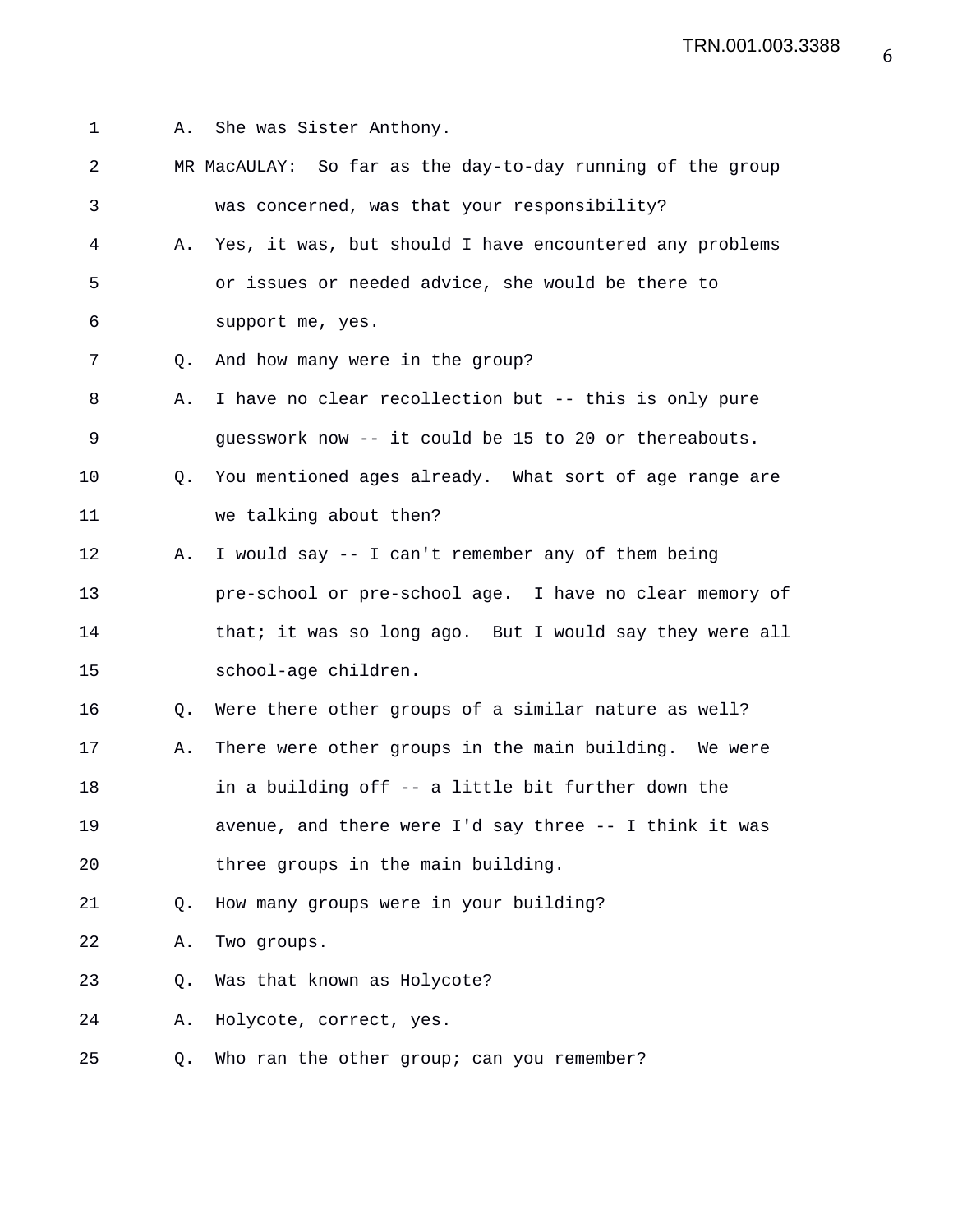| 1  | Α. | Sister Mary of Nazareth, deceased, she was there -- oh          |
|----|----|-----------------------------------------------------------------|
| 2  |    | God, I can't remember the second one. She would be              |
| 3  |    | deceased as well. I think -- I'm not 100 per cent sure,         |
| 4  |    | LFJ<br>but I think she was                                      |
| 5  | Q. | Very well.                                                      |
| 6  | Α. | <b>LFX</b><br>And there was a sister, a junior one,             |
| 7  |    | <b>LFX</b><br>l.<br>Sister<br>I can't remember her second name. |
| 8  |    | LFX<br>Anyway, she was                                          |
| 9  | Q. | And these sisters were in charge of their own groups?           |
| 10 | Α. | That's correct.                                                 |
| 11 | Q. | So far as your group was concerned, sister, did you have        |
| 12 |    | lay staff to assist you?                                        |
| 13 | Α. | Yes, we did.                                                    |
| 14 | Q. | How many lay staff did you have?                                |
| 15 | Α. | I'd say a maximum of two or thereabouts.                        |
| 16 | Q. | Just to be clear then, when you went there, you had             |
| 17 |    | received no training at all in childcare?                       |
| 18 | Α. | Not at that stage, no.                                          |
| 19 | Q. | But when you got to Lasswade, were you given any form of        |
| 20 |    | instructions or advice as to how the group should be            |
| 21 |    | managed?                                                        |
| 22 | Α. | Not formal instruction, informal, I would say, you know,        |
| 23 |    | as to -- today it would be a formal induction, but back         |
| 24 |    | then it was just -- you were shown the layout of the            |
| 25 |    | place and the number of kids and all that sort of thing.        |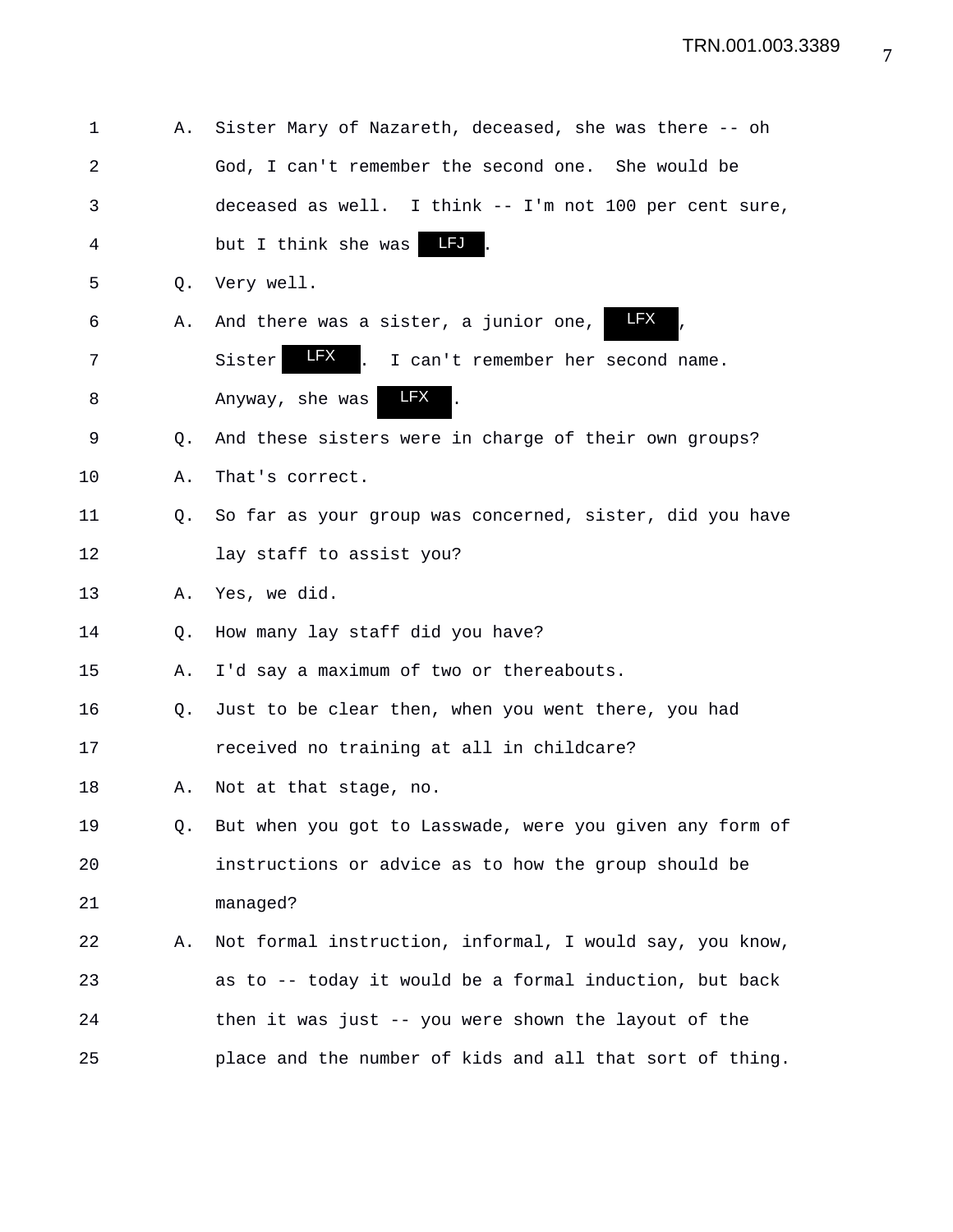| $\mathbf 1$ |    | But nothing formal.                                      |
|-------------|----|----------------------------------------------------------|
| 2           | 0. | So far as your recollection is concerned in relation to  |
| 3           |    | the lay staff, do you know if they had had any training  |
| 4           |    | in childcare?                                            |
| 5           | Α. | Sorry, I can't even remember their names. I wouldn't     |
| 6           |    | think so. I'm just saying that now, you know, to be on   |
| 7           |    | the safe side. I would doubt they were trained.          |
| 8           | Q. | Okay. In your time there, sister, did children come      |
| 9           |    | into the group?                                          |
| $10 \,$     | Α. | They probably -- yes, I would say they did. Again, it's  |
| 11          |    | so long ago and I've been through so many different      |
| 12          |    | ministries. I'm sure they did come into the group, you   |
| 13          |    | know, some of them were in for short term or maybe       |
| 14          |    | longer term, yes.                                        |
| 15          | Q. | In relation to the children that you had, sister,        |
| 16          |    | can you remember if you were provided with any           |
| 17          |    | information as to their backgrounds?                     |
| 18          | Α. | We would have. We would have been. Yes, we would have    |
| 19          |    | got information --                                       |
| 20          | Q. | When you say $-$                                         |
| 21          | Α. | -- as to when they'd be admitted and why they were being |
| 22          |    | admitted, et cetera.                                     |
| 23          | Q. | Do you remember having that information?                 |
| 24          | Α. | Probably very basic information.                         |
| 25          | Q. | Do you remember that, though, sister?                    |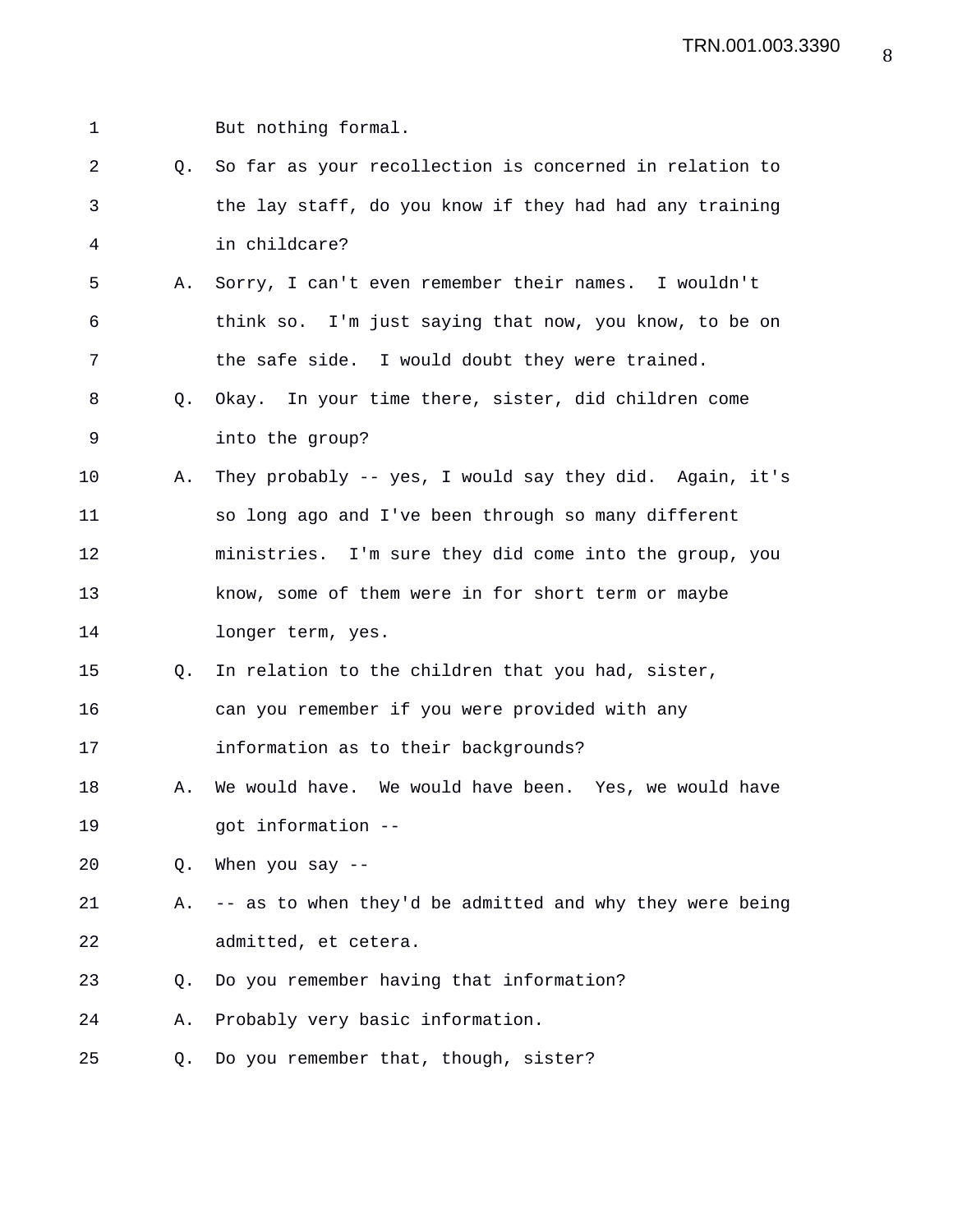1 A. Not clearly. 2 Q. In relation to children leaving, do you have any 3 recollection of that happening now? 4 A. Leaving as in? 5 Q. Leaving the group. 6 A. Fostering or returning home, not -- I haven't a clear 7 memory of it. Not in the year I was there. 8 Q. Can I just ask you some questions about the routine 9 then, sister, and you do talk about this in your 10 statement. So far as the accommodation was concerned, 11 what was the set-up for the children? 12 A. They would have had shared bedrooms -- I suppose you'd 13 call them dormitories. There were maybe three or four 14 children, maybe boys in one area, little girls or 15 whatever. I can't remember the exact amount of rooms we 16 had, but we had quite a few because it was then a new 17 building. 18 Q. Did you have a separate dining room for your group? 19 A. Yes. 20 Q. Were the groups really kept quite separate? 21 A. They were separate, yes. Yes. 22 Q. Did you know what -- 23 A. I mean, they would have mixed if they were outside 24 playing and stuff like that and going to school, 25 certainly.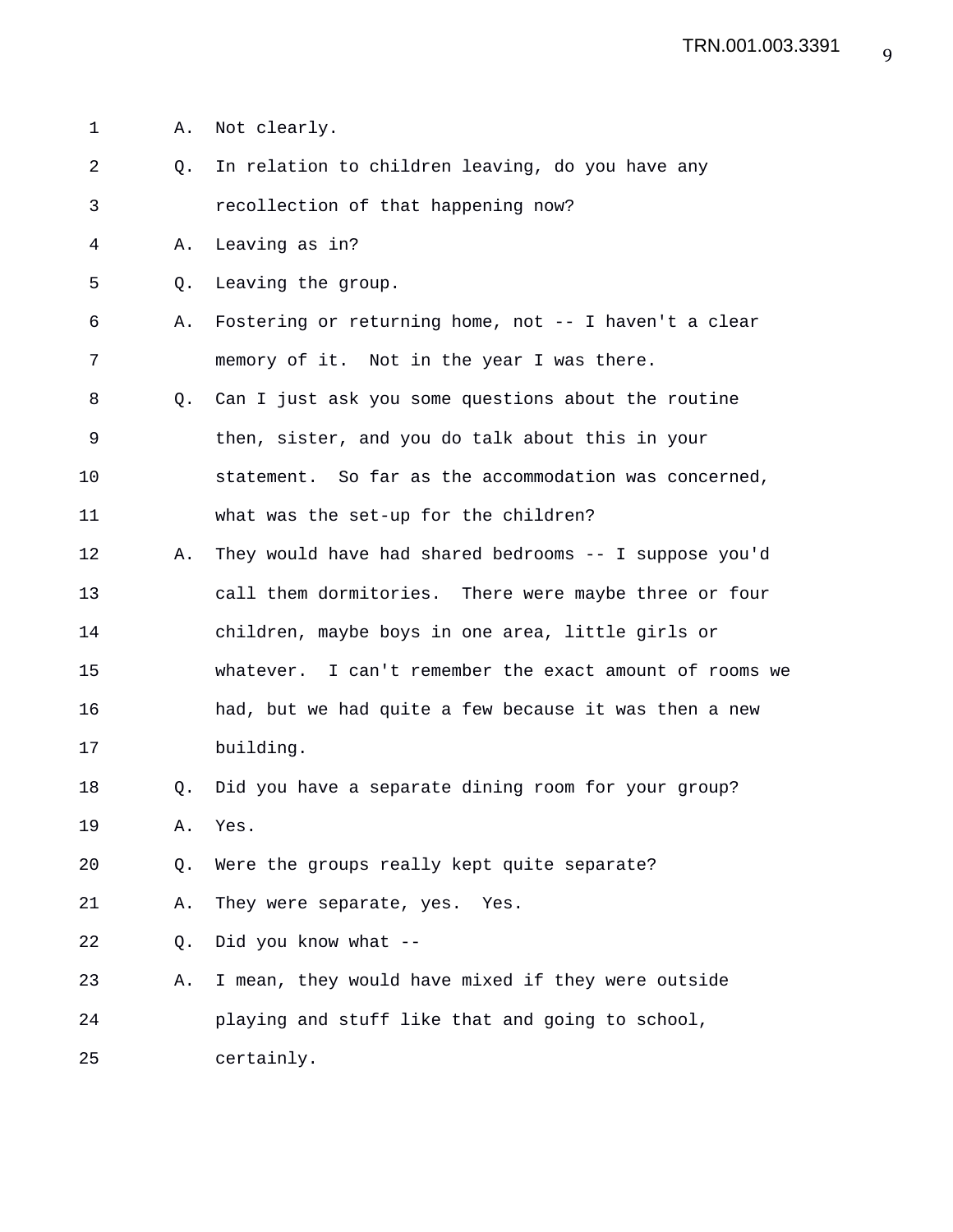| 1  | Q. | Would you yourself know what was going on in another     |
|----|----|----------------------------------------------------------|
| 2  |    | group and how it was being managed?                      |
| 3  | Α. | Not particularly. Not particularly, no, I wouldn't.      |
| 4  |    | You would have been just so involved with your own group |
| 5  |    | and that was my responsibility.                          |
| 6  | 0. | Can I ask you about the food, sister? What was the food  |
| 7  |    | like at Lasswade?                                        |
| 8  | Α. | Very good.                                               |
| 9  | O. | Did you have any difficulty with the children eating     |
| 10 |    | their meals?                                             |
| 11 | Α. | Never, never an issue.                                   |
| 12 | 0. | Do you have any recollection of a child not wanting to   |
| 13 |    | eat a particular dish?                                   |
| 14 | А. | Well, that would be true of all children, any of us,     |
| 15 |    | yes.                                                     |
| 16 | Q. | So you do remember that?                                 |
| 17 | Α. | I would remember things like that, yes. You would.       |
| 18 | Q. | What would happen?                                       |
| 19 | Α. | Well, they would have eaten as much as they could        |
| 20 |    | possibly eat because some children -- all children could |
| 21 |    | be like that, they might eat or they might not eat some  |
| 22 |    | things, but they would be offered food for every meal.   |
| 23 | Q. | Was any pressure put on a child to eat a particular      |
| 24 |    | dish?                                                    |
| 25 | Α. | Oh certainly not, no. I wouldn't like it myself so I     |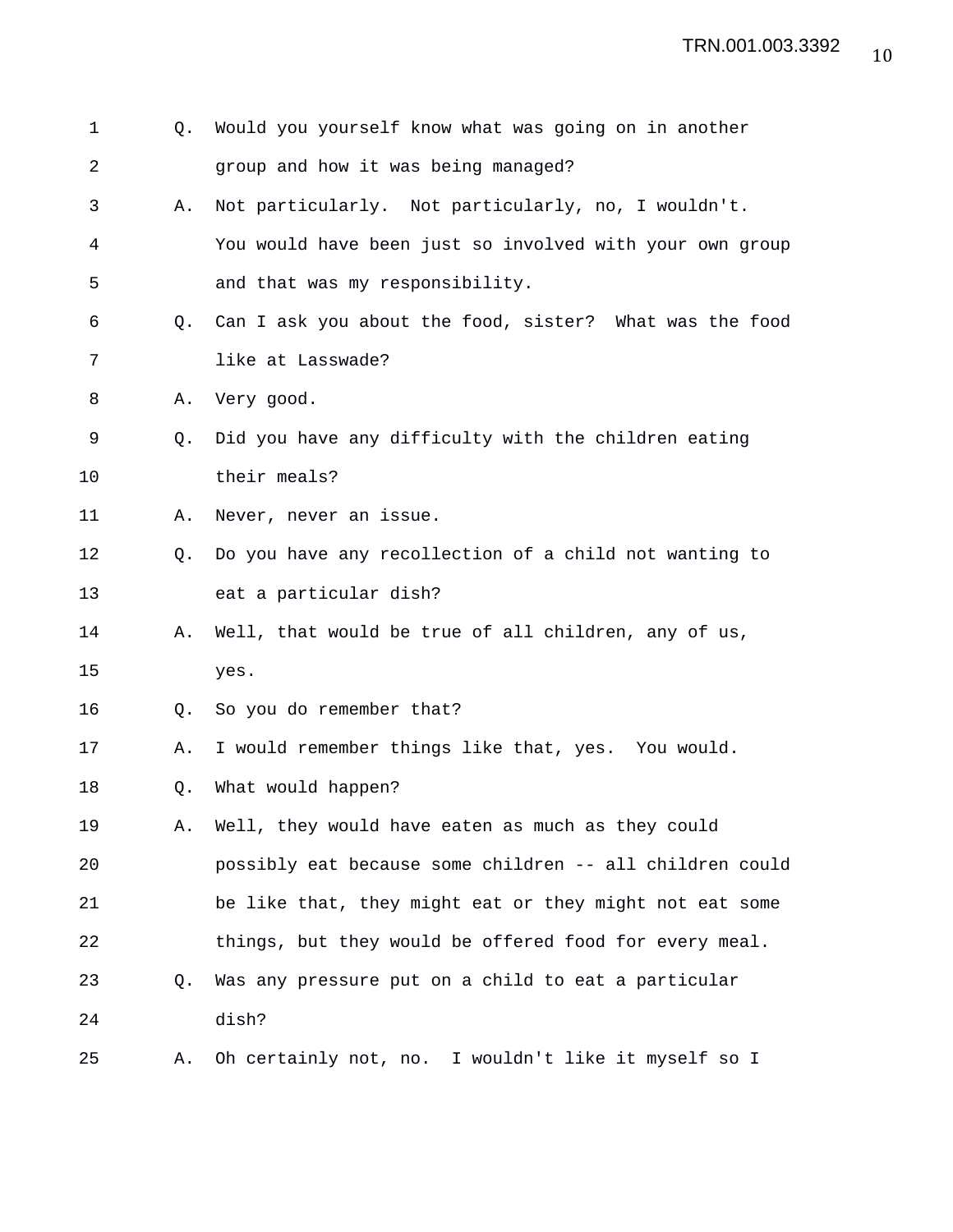| 1  |             | wouldn't do it to anyone else.                          |
|----|-------------|---------------------------------------------------------|
| 2  | Q.          | You probably understand the reason for asking that is   |
| 3  |             | there has been evidence in connection with the Sisters  |
| 4  |             | of Nazareth that children were force-fed. What's your   |
| 5  |             | reaction to that?                                       |
| 6  | Α.          | Oh gosh, I don't have any memory -- definitely I never  |
| 7  |             | did that, I would not do it, so I don't know what       |
| 8  |             | anybody else did, but if it's said, it's a possibility  |
| 9  |             | it could be true.                                       |
| 10 | $Q_{\star}$ | Were children punished in your group if they didn't eat |
| 11 |             | their meals?                                            |
| 12 | Α.          | Definitely not.                                         |
| 13 | Q.          | You were also asked, sister, when you gave your         |
| 14 |             | statement about bed-wetting.                            |
| 15 | Α.          | Yes.                                                    |
| 16 | O.          | Can you remember if there were children in your group   |
| 17 |             | who did wet the bed?                                    |
| 18 | Α.          | I do.                                                   |
| 19 | Q.          | Were there children who did wet the bed?                |
| 20 | Α.          | There were some younger children mainly who would have  |
| 21 |             | been bed-wetters, yes.                                  |
| 22 | O.          | And what was the procedure?                             |
| 23 | Α.          | If it was -- sometimes if you went round at night and   |
| 24 |             | they were disturbed or were trying to get up or         |
| 25 |             | something or they had an accident or were bed-wetters,  |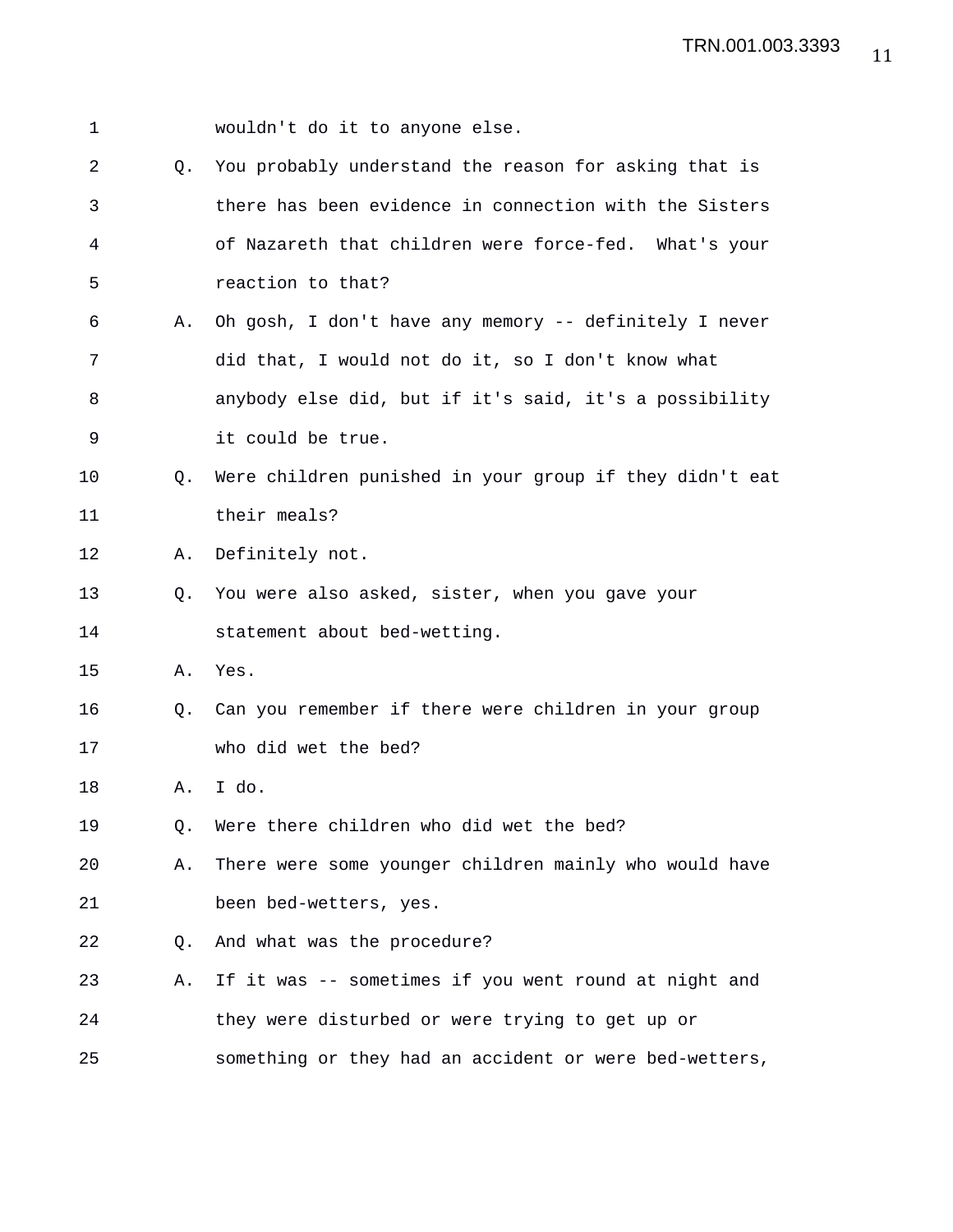| $\mathbf 1$    |                | you would take them out, maybe take them to the          |
|----------------|----------------|----------------------------------------------------------|
| $\overline{a}$ |                | bathroom, change the sheets, put them back to bed, and   |
| 3              |                | they'd sleep for the rest of the night.                  |
| 4              | O.             | Again, there has been evidence in the inquiry that       |
| 5              |                | children were humiliated in different ways for wetting   |
| 6              |                | the bed, like a sheet being put on their heads and so    |
| 7              |                | Did that happen in your group?<br>on.                    |
| 8              | Α.             | Definitely not. Certainly not.                           |
| 9              | Q.             | What about punishment?                                   |
| 10             | Α.             | You wouldn't punish them; you would encourage them maybe |
| 11             |                | to go to the toilet. Some children you could even        |
| 12             |                | support them by saying, look -- I might go into them at  |
| 13             |                | night -- you know, they might wet the bed in the middle  |
| 14             |                | of the night -- so they'd be comfortable for the rest of |
| 15             |                | the night.                                               |
| 16             | Q <sub>z</sub> | What about bathing a child who had wet the bed?<br>Was   |
| 17             |                | there any -- would that happen?                          |
| 18             | Α.             | You certainly would give them a good wash in the         |
| 19             |                | morning, especially if -- well, if they were             |
| 20             |                | school-going children, to have them -- you know,         |
| 21             |                | maintain their dignity going to school, yes.             |
| 22             | Q.             | Would that involve a bath?                               |
| 23             | Α.             | It would either be a bath or a wash.                     |
| 24             | Q.             | And if it was a bath, what would the water be like?      |
| 25             | Α.             | Sorry, I don't quite understand.                         |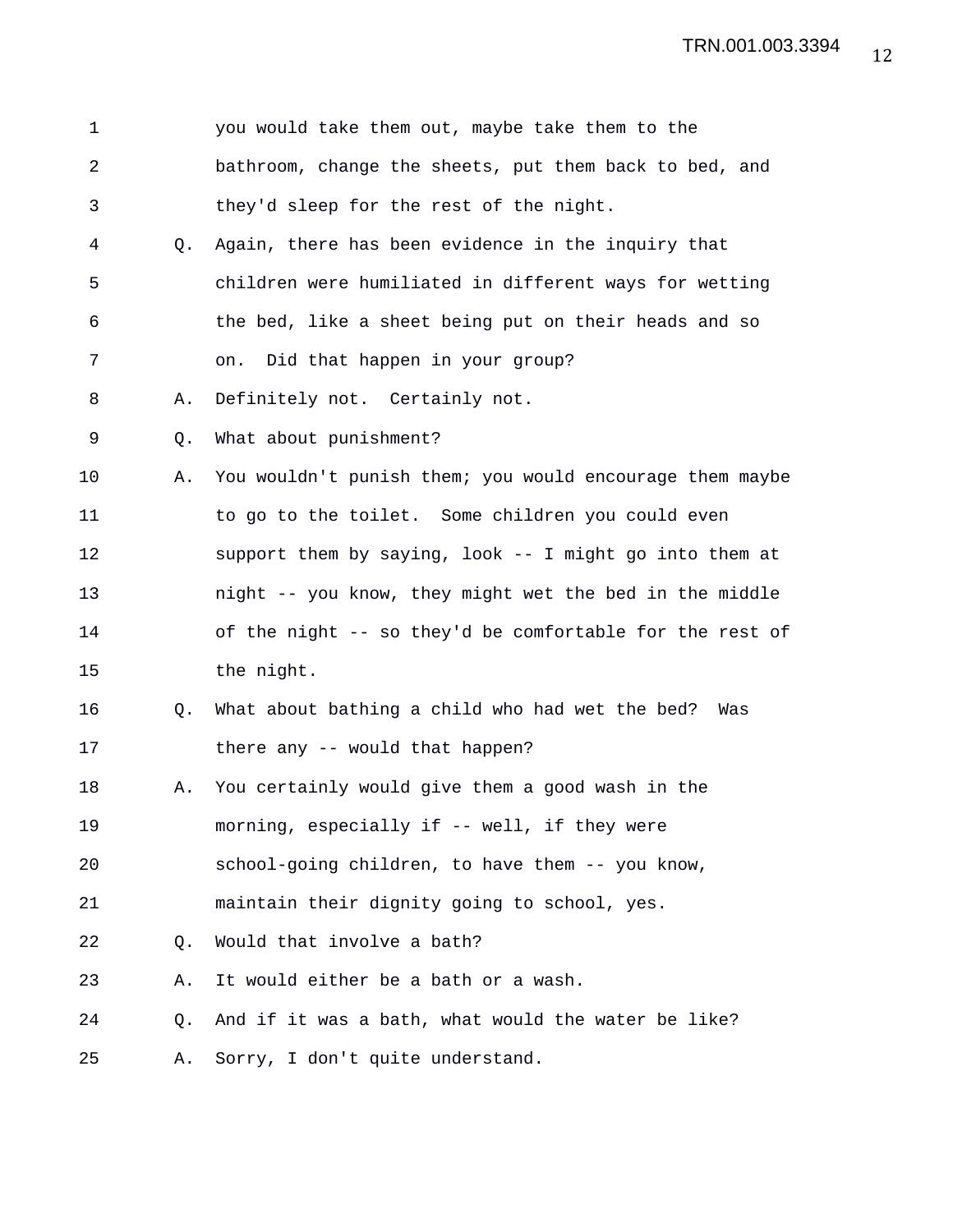| 1              | O. | It may seem like a strange question, but we've had      |
|----------------|----|---------------------------------------------------------|
| $\overline{2}$ |    | evidence that one practice was that children -- one     |
| 3              |    | allegation of a practice was that children were made to |
| 4              |    | have cold baths.                                        |
| 5              | Α. | Oh goodness me. Definitely not. I never bathed anybody  |
| 6              |    | in cold water.                                          |
| 7              | Q. | Would you be involved in the bathing of children?       |
| 8              | Α. | Possibly, or maybe some lay staff we had. It depended   |
| 9              |    | who was there on duty at that time.                     |
| 10             | O. | And can you remember how many baths you had for the     |
| 11             |    | group?                                                  |
| 12             | Α. | You mean just as a regular thing? Yes.                  |
| 13             | O. | Sorry, the number of actual baths. Did you have two or  |
| 14             |    | three baths?                                            |
| 15             | Α. | We would have more than two. We'd definitely have two,  |
| 16             |    | one for the boys maybe, one for the girls. Back then we |
| 17             |    | wouldn't have had showers.                              |
| 18             | Q. | With a group of the size you mentioned of maybe 15 to   |
| 19             |    | 20, how was bathing organised?                          |
| 20             | Α. | Well, age appropriate. You would start maybe in the     |
| 21             |    | evening with the younger ones, because they'd be going  |
| 22             |    | to bed at an earlier stage, and the older ones would be |
| 23             |    | able to look after themselves at a later stage.         |
| 24             | O. | And would the bathwater be changed at --                |
| 25             | Α. | Oh, absolutely.                                         |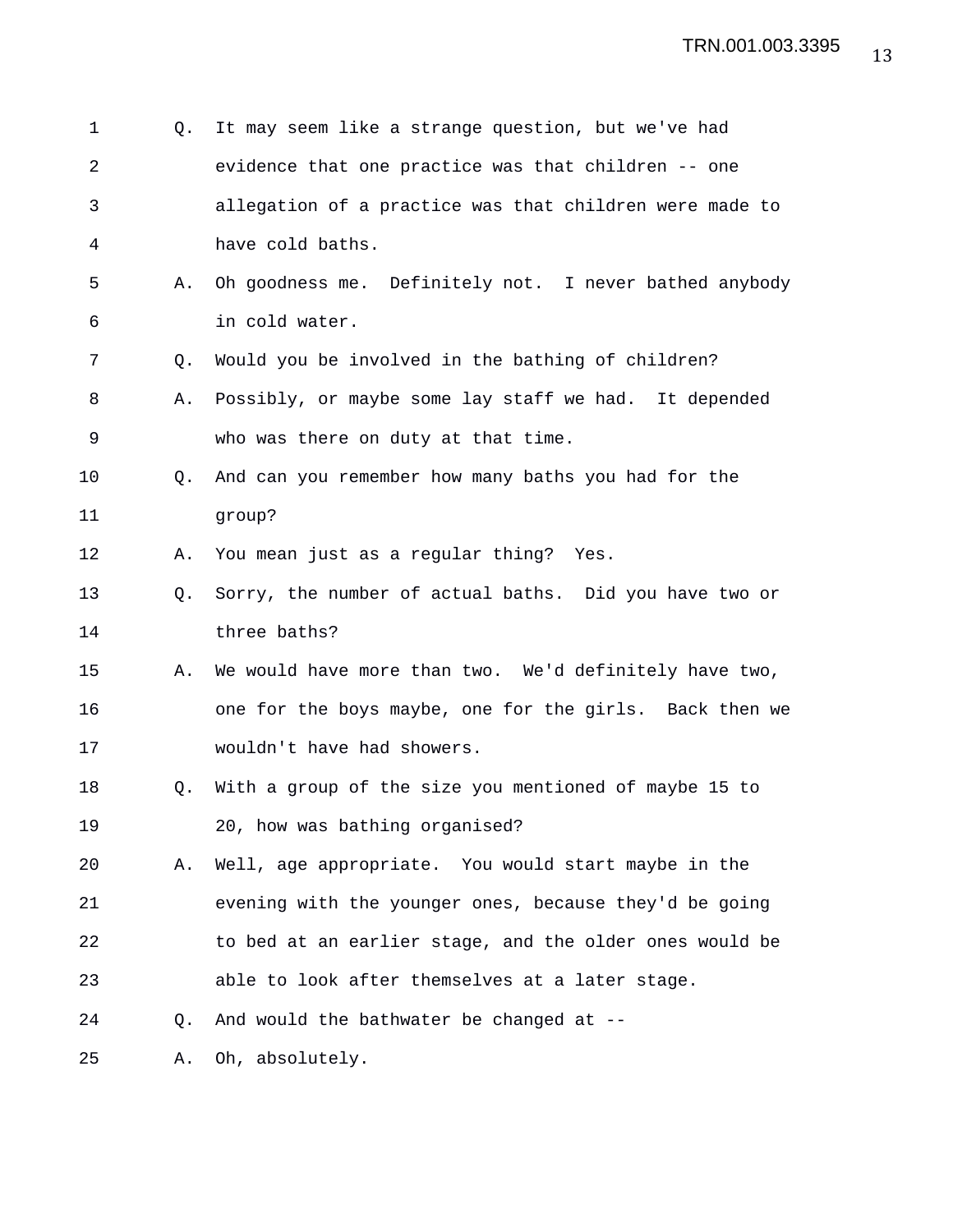| 1  | Q. | After every child?                                       |
|----|----|----------------------------------------------------------|
| 2  | Α. | Yes.                                                     |
| 3  | Q. | You're sure about that?                                  |
| 4  | Α. | Yes.                                                     |
| 5  | Q. | You say in your statement, sister, that schooling was    |
| 6  |    | done outside the home; is that right?                    |
| 7  | Α. | Correct, yes.                                            |
| 8  | O. | You have no recollection of attending, for example,      |
| 9  |    | a parents' evening; that's what you say in your          |
| 10 |    | statement.                                               |
| 11 | Α. | I don't, I don't recall going to any school meetings or  |
| 12 |    | parents' meetings.                                       |
| 13 | O. | What about homework? Do you recall assisting children    |
| 14 |    | with homework or not?                                    |
| 15 | Α. | To be perfectly honest, they probably did get homework   |
| 16 |    | and we would have assisted them if necessary.            |
| 17 | Q. | Do I take it from the way you're giving your evidence,   |
| 18 |    | sister, when you say "we would, we would", your          |
| 19 |    | recollection really in relation to your time at Lasswade |
| 20 |    | is very poor?                                            |
| 21 | Α. | It is poor, that's correct.                              |
| 22 | Q. | One thing you tell us is that, so far as holidays were   |
| 23 |    | concerned, that the children were taken to Dunbar.       |
| 24 | Α. | Dunbar, yes, I do remember taking them to Dunbar.        |
| 25 | Q. | Were there particular activities available to the        |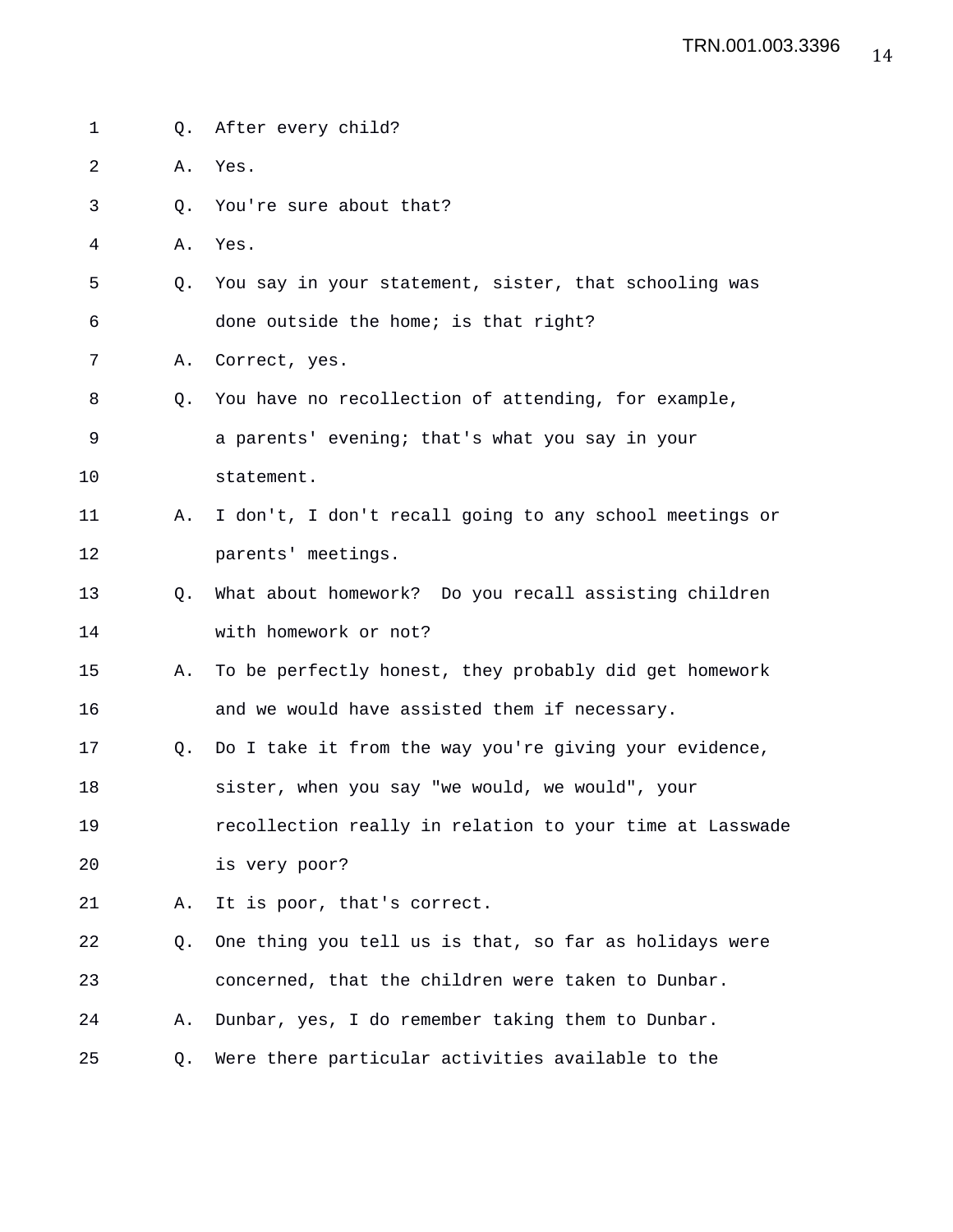| 1  |    | children when they were in Dunbar?                       |
|----|----|----------------------------------------------------------|
| 2  | Α. | I don't exactly know where it is now geographically, but |
| 3  |    | I remember it was near the sea, anyway, the beach, so    |
| 4  |    | they were able to go to the beach during the day and     |
| 5  |    | have picnics and all the rest of it.                     |
| 6  | Q. | What about chores? Did the children have particular      |
| 7  |    | chores to do?                                            |
| 8  | Α. | Not chores as in heavy work. Some children loved         |
| 9  |    | assisting you with little jobs, say like, "I'll set the  |
| 10 |    | table", "I can do that", they liked to be -- they felt   |
| 11 |    | wanted by doing little tasks.                            |
| 12 | Q. | How about heavier work like polishing floors?            |
| 13 | Α. | Oh gosh, no. I don't remember polished floors now at     |
| 14 |    | all.                                                     |
| 15 | Q. | Were birthdays celebrated for the children?              |
| 16 | Α. | Yes.                                                     |
| 17 | Q. | How would you know, how would you be aware that          |
| 18 |    | a particular birthday was coming up?                     |
| 19 | Α. | We'd have records of children from admission, from their |
| 20 |    | records from Social Services, their dates of birth,      |
| 21 |    | et cetera.                                               |
| 22 | O. | Did you have some sort of system that meant that you'd   |
| 23 |    | check to see, for example, was a birthday coming up      |
| 24 |    | in the following week or whatever?                       |
| 25 | Α. | Oh yes, and older ones would remind you that their       |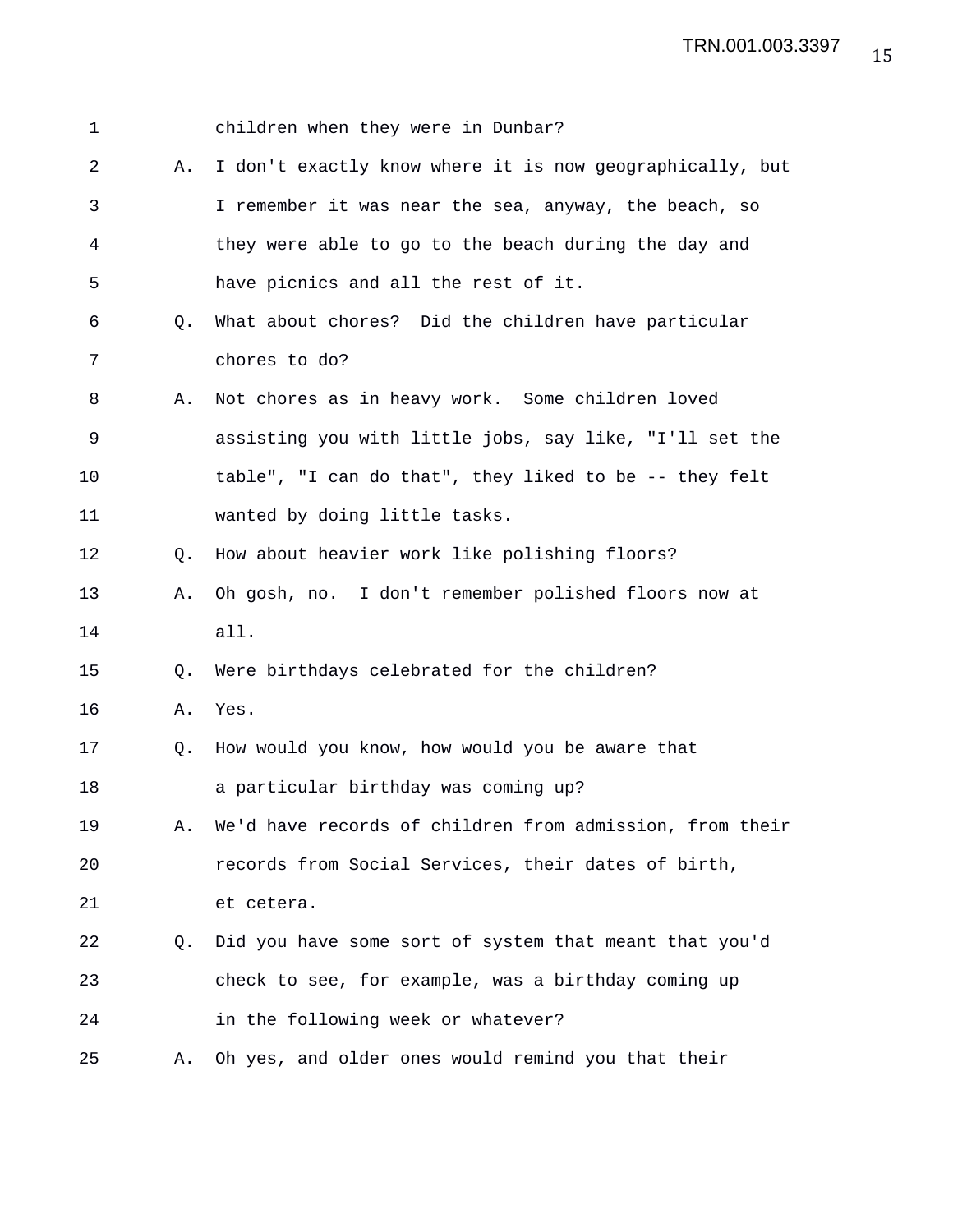1 birthday was coming up as well. You wouldn't be allowed 2 to forget. 3 Q. For the younger children? 4 A. The younger ones, we had to watch out for them, you 5 know. 6 Q. Looking at visitors, do you recollect social workers 7 coming to visit? 8 A. My memory there is very poor regarding social workers 9 coming to visit. At that point in time, they would have 10 had a social worker because social workers did send them 11 into care; they didn't come from any other charitable 12 organisation. 13 Q. They may not have been referred to as social workers, 14 but that sort of person, do you have any recollection of 15 dealing with such a person when you were there? 16 A. Not -- not, no personally, no. 17 Q. Who would then deal -- 18 A. Maybe a sister that was more senior to me and who would 19 have been qualified and experienced. 20 Q. I suppose it would be you who would have knowledge of 21 the children in the group. 22 A. Yes, but I have no clear recollection in that year of 23 attending any formal case conferences or anything like 24 that, not in Lasswade. 25 Q. What records did you keep then of the children?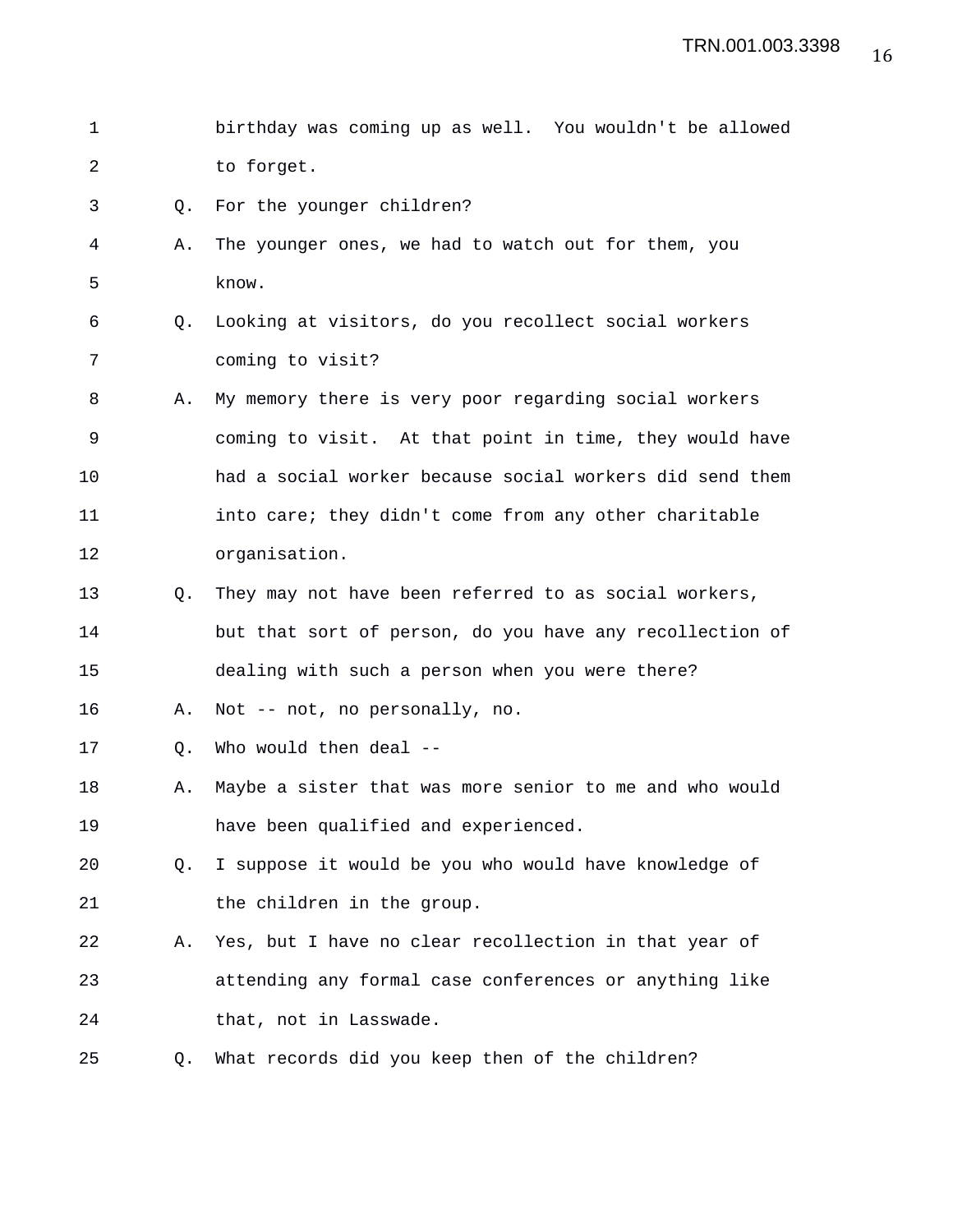| 1              | Α. | They were very, very basic, just handwritten records of    |
|----------------|----|------------------------------------------------------------|
| $\overline{a}$ |    | maybe events, incidents, maybe issues at school, things    |
| 3              |    | Issues with their next of kin, families, you<br>like that. |
| 4              |    | know, if they disturbed them or whatever else. All         |
| 5              |    | those type of things.                                      |
| 6              | Q. | Do you recollect noting down that sort of information in   |
| 7              |    | respect of a child?                                        |
| 8              | Α. | It would have been very, very basic, but I don't have      |
| 9              |    | a very, very clear recollection, I will admit.             |
| 10             | Q. | Can you tell me, for example, if there was a file kept     |
| 11             |    | in respect of each child in your group?                    |
| 12             | Α. | I  I don't think there would have been a file per          |
| 13             |    | child.                                                     |
| 14             | Q. | So are you talking then about a more generic record of     |
| 15             |    | a book --                                                  |
| 16             | Α. | Yes.                                                       |
| 17             | Q. | -- that would contain details in relation to all the       |
| 18             |    | children? Is that the --                                   |
| 19             | Α. | That was the type of, yes, record-keeping then.            |
| 20             | Q. | And in relation then to reviewing the progress of          |
| 21             |    | a child, was any record kept of that?                      |
| 22             | Α. | Yes, it would be ongoing, I'd imagine, yes.                |
| 23             | Q. | Again, you say "you would imagine"; do you have any        |
| 24             |    | recollection?                                              |
| 25             | Α. | I don't have a clear recollection.                         |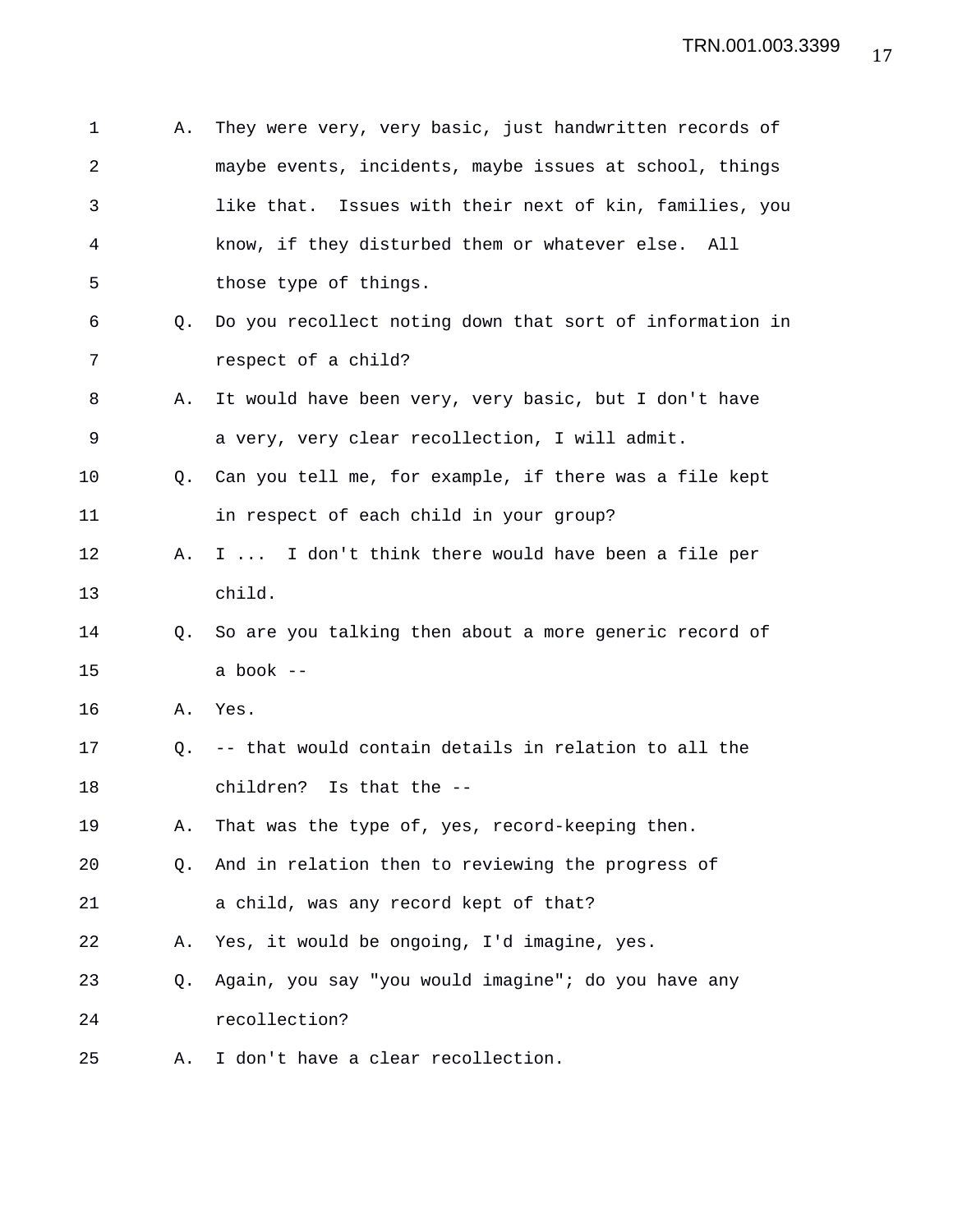- 1 Q. Do you have any recollection?
- 2 A. Just very vague.
- 3 Q. So far as families were concerned, was the group that 4 you were in charge of one that had different family 5 members in it, brothers and sisters?
- 6 A. Oh yes, yes, they did.
- 7 Q. So were siblings kept together?
- 8 A. Siblings were kept together, unless they had -- it was 9 a huge family and maybe some of them would have maybe 10 have left school and stuff like that and they wouldn't 11 have been in care, so they might have had siblings 12 elsewhere, some of them.
- 13 Q. Could there have been siblings elsewhere within the 14 home?
- 15 A. No, definitely not. Not with the ones I looked after, 16 I don't remember them having -- they didn't have 17 brothers and sisters in other units if that's what you 18 mean.
- 19 Q. Yes.
- 20 A. No, no, no.

21 Q. Can I ask you about discipline and punishment, sister, 22 during this fairly short period that you were in 23 Lasswade. Were you given any guidance when you went 24 there as to how children were to disciplined?

25 A. No.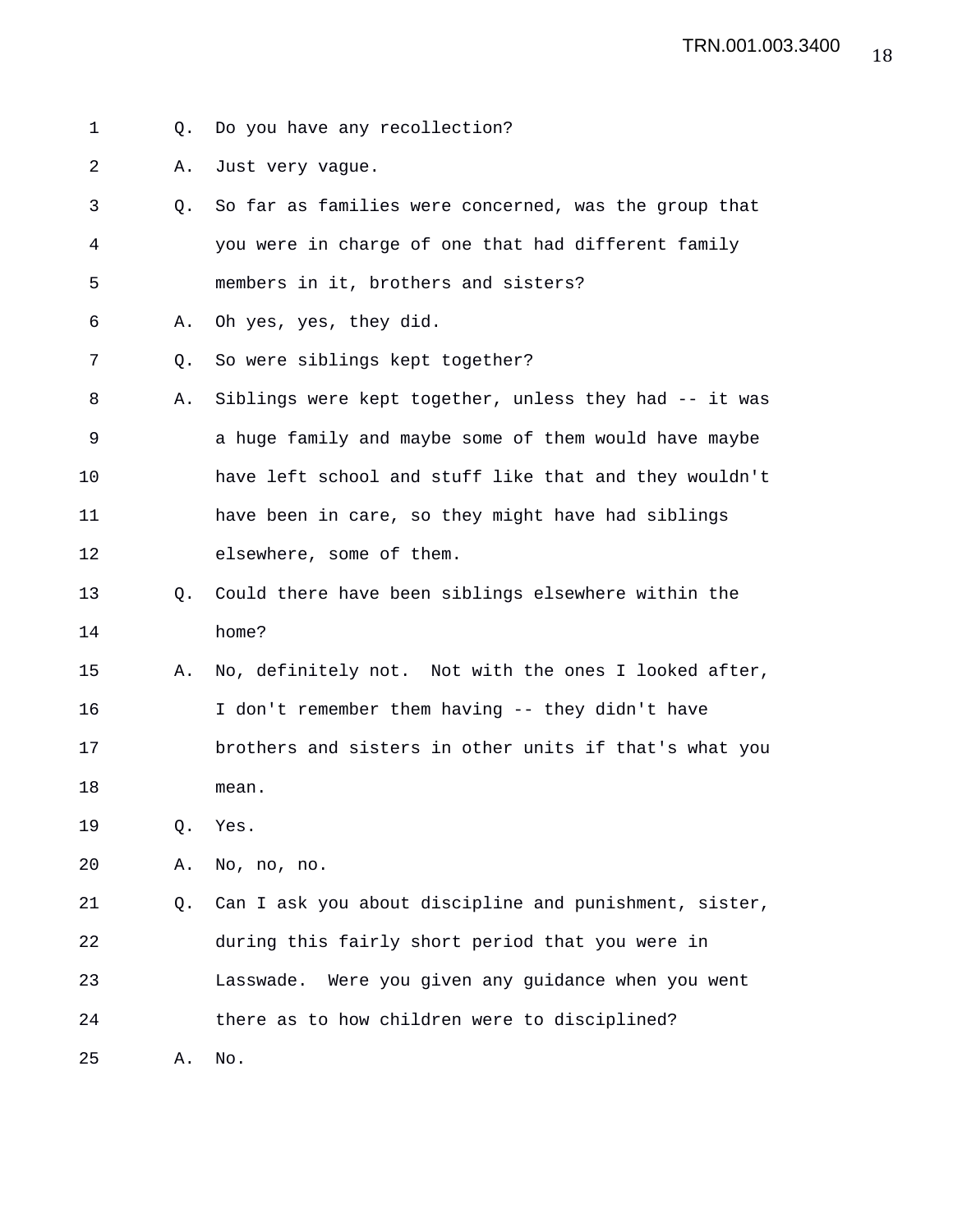| 1  | Q.             | How then did you know how to discipline the children?     |
|----|----------------|-----------------------------------------------------------|
| 2  | Α.             | You would have done it in a very informal way, you know,  |
| 3  |                | like a parent would at home. Maybe a telling-off or       |
| 4  |                | something like that.                                      |
| 5  | Q <sub>z</sub> | What about a smack?                                       |
| 6  | Α.             | I didn't smack them.                                      |
| 7  | Q.             | Looking to a group of the size you've mentioned, did you  |
| 8  |                | find that a telling-off worked?                           |
| 9  | Α.             | Sometimes, not always.                                    |
| 10 | Q.             | And then what?                                            |
| 11 | Α.             | You might say, well, look, you can't watch your           |
| 12 |                | favourite programme tonight, or whatever was on telly     |
| 13 |                | that they used to like watching, if it was an older       |
| 14 |                | A younger child, you wouldn't do that with, you<br>child. |
| 15 |                | know.                                                     |
| 16 | Q.             | When you gave your statement, sister, a number of         |
| 17 |                | allegations that have been made by some former children   |
| 18 |                | at Nazareth House against sisters were put to you; do     |
| 19 |                | you remember that?                                        |
| 20 | Α.             | Yes.                                                      |
| 21 | Q.             | These are set out at paragraphs 45 onwards, 45 through    |
| 22 |                | For example, just to try and summarise what was<br>to 60. |
| 23 |                | being put to you: children's clothes were removed from    |
| 24 |                | them when they were admitted and they were given other    |
| 25 |                | clothes; did that happen?                                 |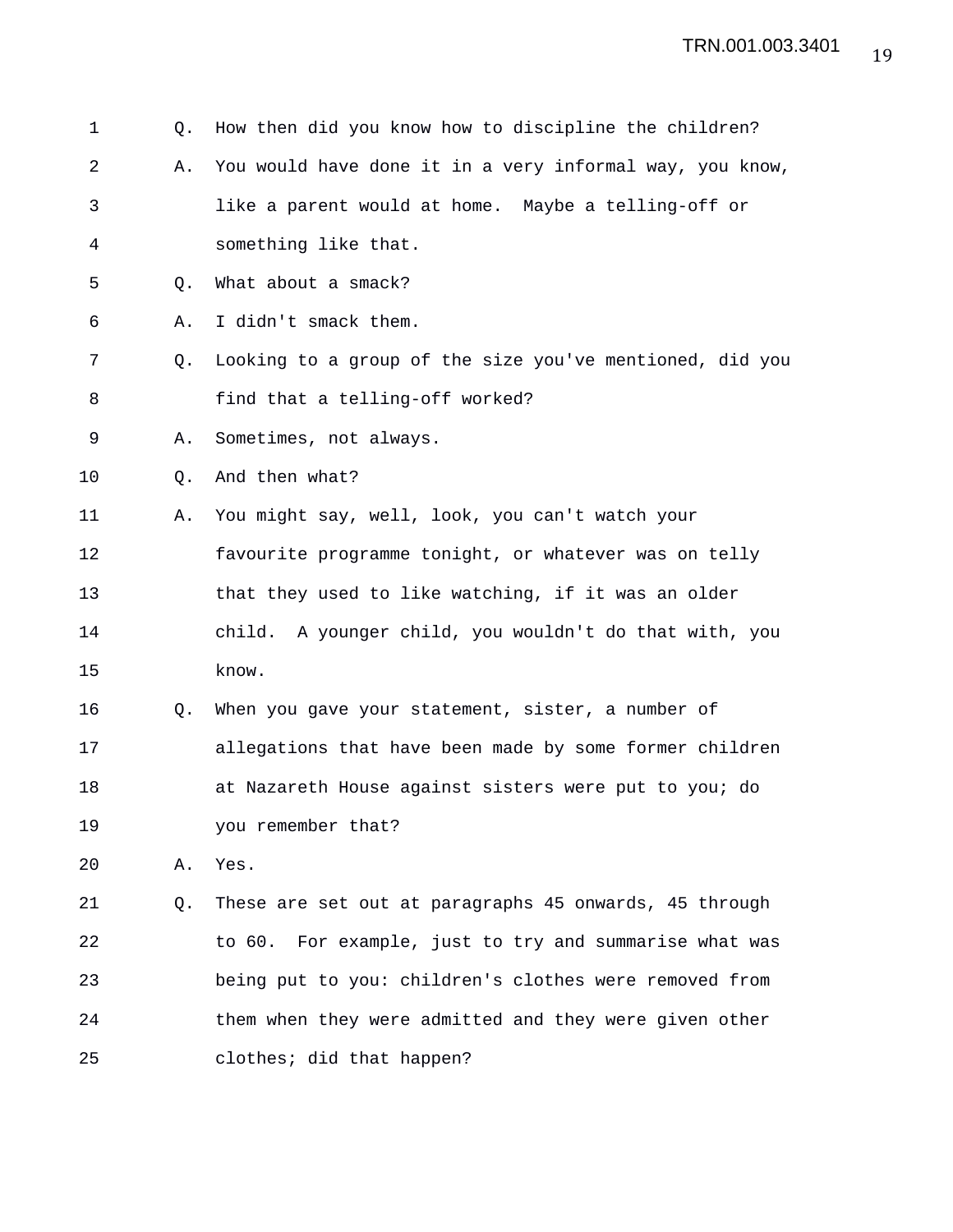1 A. Not that I can recall. 2 Q. Were children allowed to talk after lights out in the 3 rooms? 4 A. Oh, they did talk, naturally. Children are children and 5 they will do all the things children do and you stayed 6 around just to make sure they were settled before you 7 retired yourself. 8 Q. Were children beaten if they were caught talking in the 9 rooms at night? 10 A. Oh no, definitely not. 11 Q. I have already touched on force-feeding. So far as you 12 witnessed, there was no force-feeding? 13 A. Definitely not. 14 Q. What about physical or even corporal punishment? 15 I think you're telling me you never hit a child. 16 A. No, it wasn't something I would revert to. 17 Q. I have mentioned bed-wetting and humiliating practices. 18 A. Yes. 19 Q. You say that never happened in your group? 20 A. Definitely not. 21 Q. There has also been a suggestion in the evidence, so far 22 as Lasswade is concerned, of there having been sexual 23 abuse. Did you have any inkling of anything like that 24 when you were there? 25 A. No.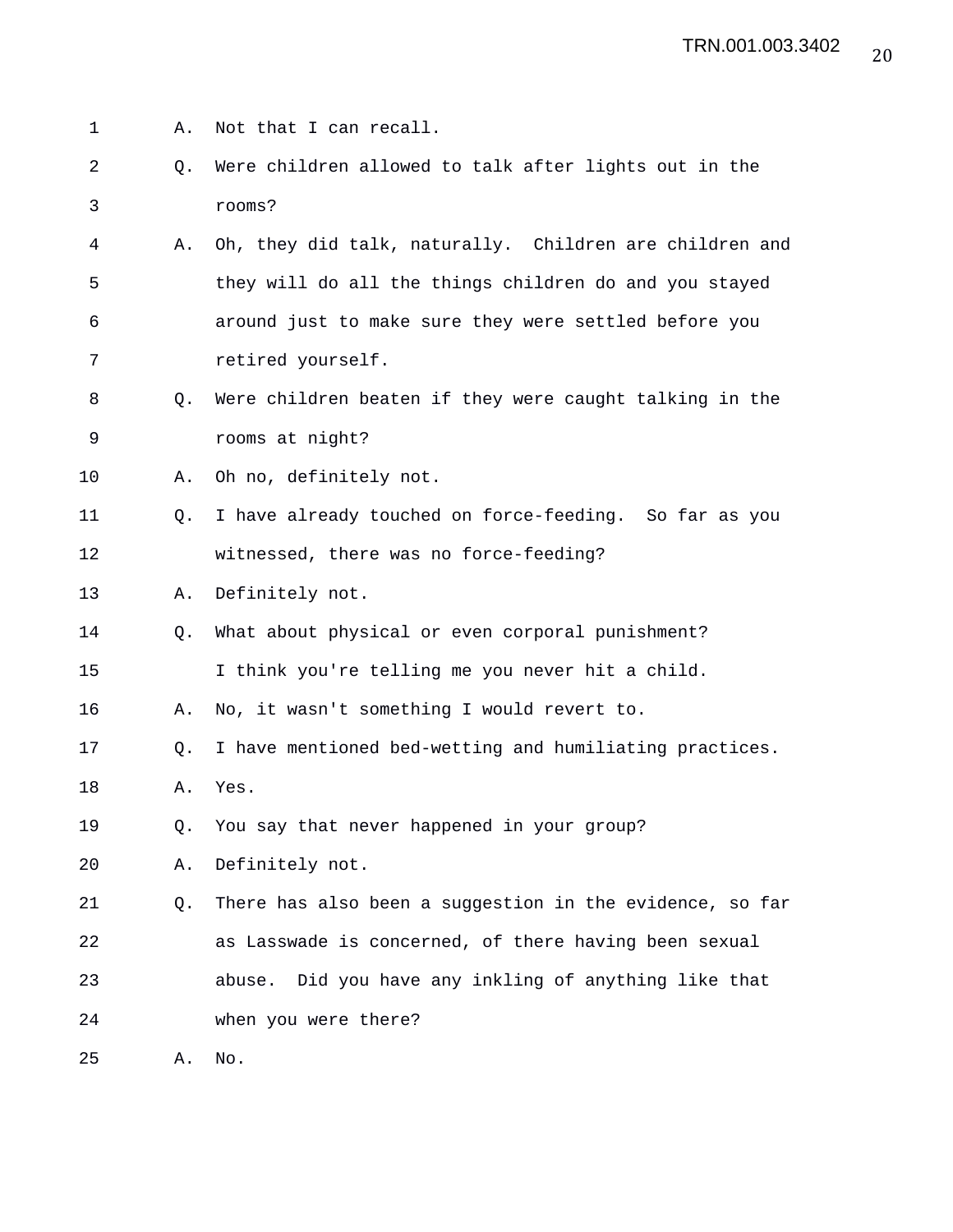| $\mathbf 1$ | Q.        | Did you know how discipline was being managed in the     |
|-------------|-----------|----------------------------------------------------------|
|             |           |                                                          |
| 2           |           | other groups?                                            |
| 3           | Α.        | No, I didn't.                                            |
| 4           | О.        | Did you ever discuss with other sisters the children and |
| 5           |           | their behaviour and their management?                    |
| 6           | Α.        | We would have talked generally about maybe if there was  |
| 7           |           | a child with lots of, you know, issues but it wouldn't   |
| 8           |           | have been anything formal, you know.                     |
| 9           | Q.        | So do I take it --                                       |
| 10          | Α.        | I didn't get guidelines. If you're asking me if I got    |
| 11          |           | guidelines, no, I didn't.                                |
| 12          | Q.        | What I'm trying to get at is whether there was any       |
| 13          |           | effort to have a consistent approach across the          |
| 14          |           | groups --                                                |
| 15          | Α.        | No.                                                      |
| 16          | $\circ$ . | -- to discipline, and the answer to that is no?          |
| 17          | Α.        | No.                                                      |
| 18          | Q.        | Can I then move on, sister, to Nazareth House Cardonald, |
| 19          |           | because, as you tell us in your statement, you left      |
| 20          |           | Lasswade in about 1967.                                  |
| 21          | Α.        | Yes.                                                     |
| 22          | Q.        | And you came back to Cardonald in 1974; is this right?   |
| 23          | Α.        | 1974, correct.                                           |
| 24          | Q.        | In the interim then, as I think you tell us in your      |
|             |           |                                                          |

25 statement, you had received training.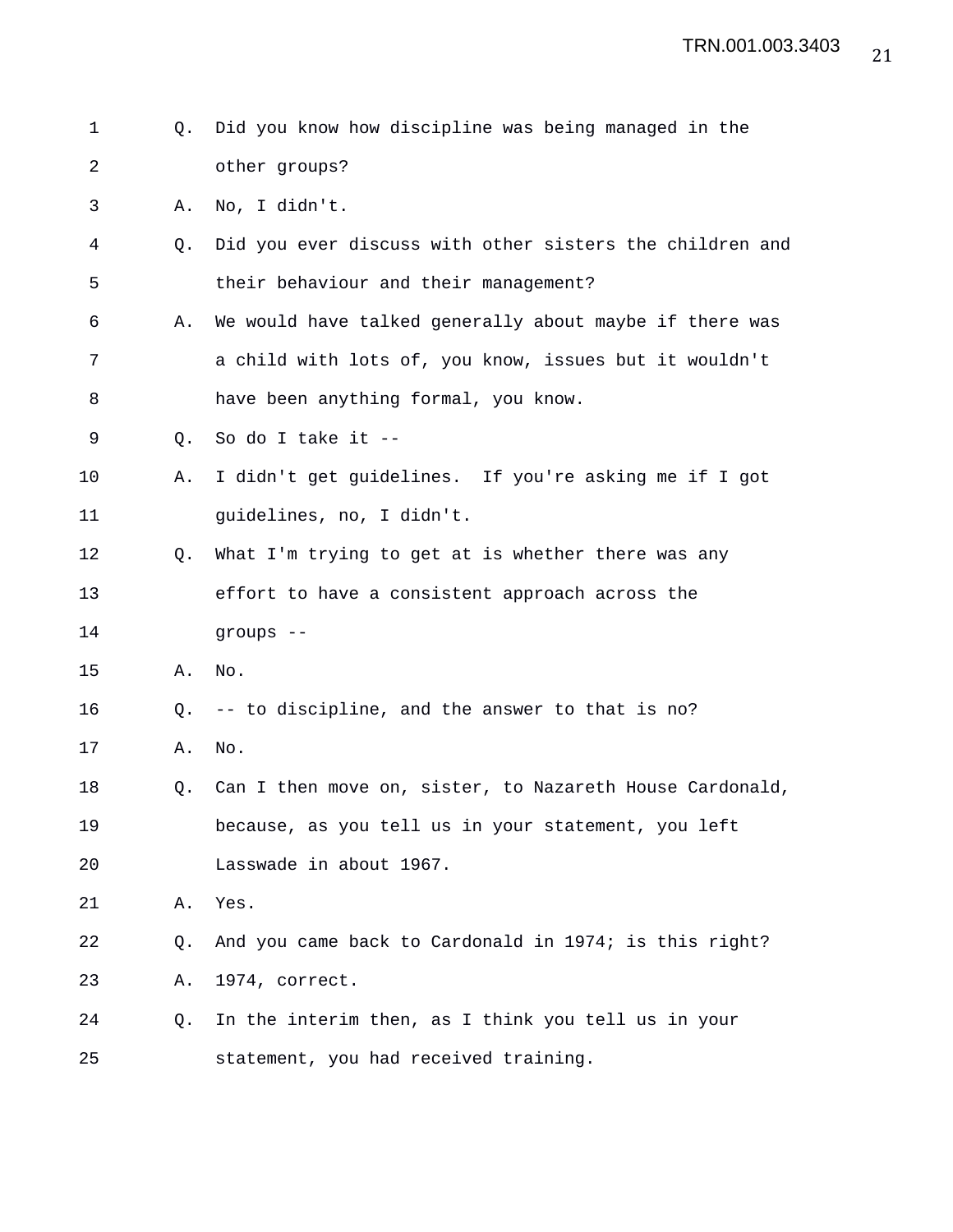1 A. Yes. 2 Q. Can you tell me about that? 3 A. Yes, in London, yes, I did two years' training. 4 Q. What was the nature of the course? 5 A. Nursery nursing training. I did deal with younger 6 children and pre-adoption and that sort of age group for 7 quite a long time. 8 Q. If I look at your statement, what you say is that when 9 you were called back to Hammersmith, you went to college 10 in London for two years doing training in nursery care. 11 A. Yes. 12 Q. That's nursery care? 13 A. Yes. 14 Q. Did you get a qualification as a result of that? 15 A. Yes. 16 Q. What sort of areas were covered in the course; can you 17 tell me? 18 A. It would be 0 to 5, mainly, younger babies being much 19 more -- it was much more intense, the detail there, but 20 it was from -- 0 to 5, really, were the main age groups 21 that were covered. 22 Q. Did you find the training helpful to you when you came 23 to Cardonald? 24 A. Very much so. 25 Q. In what way?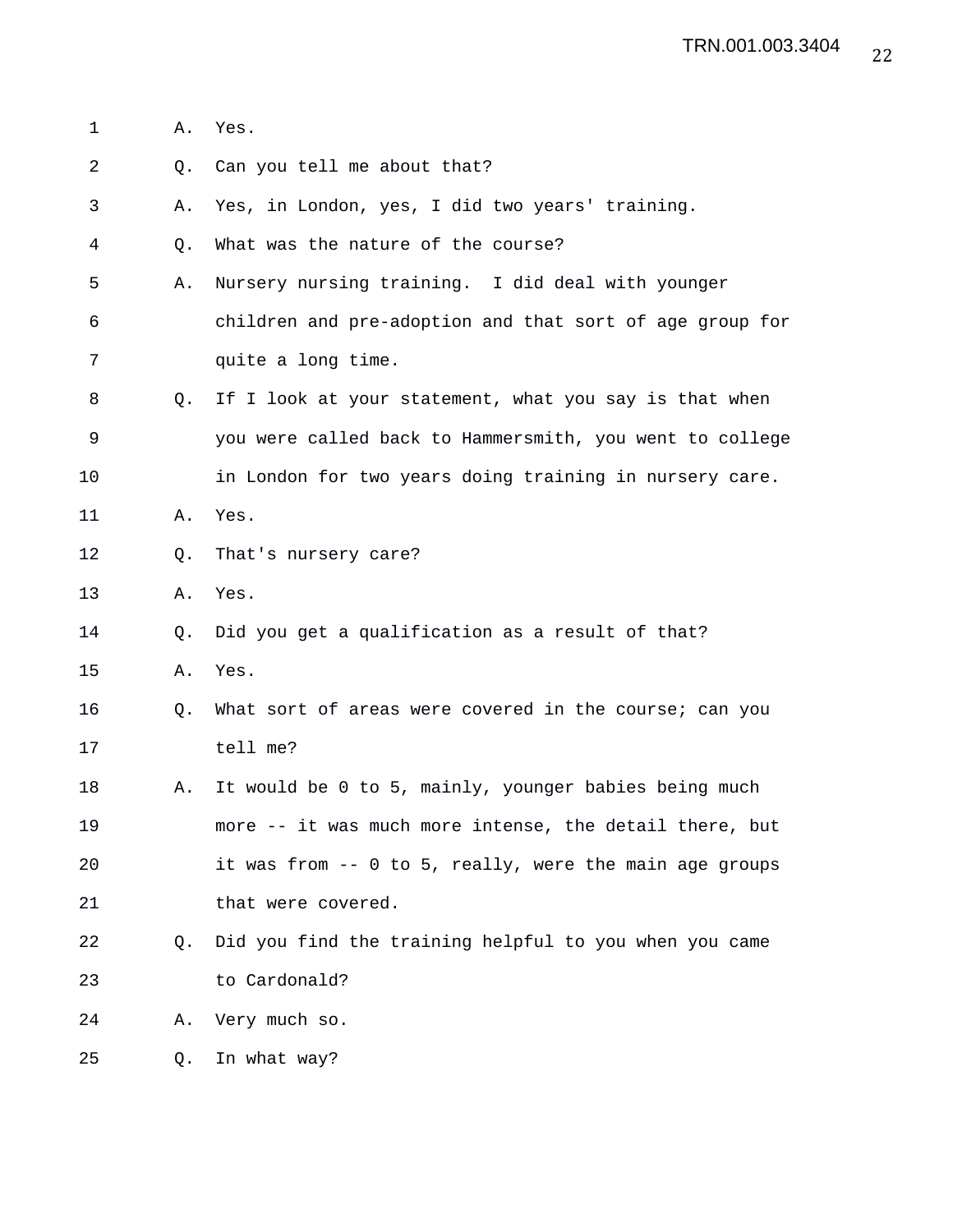| 1              | Α.        | Insofar as that I had, you know -- when you'd have a lot |
|----------------|-----------|----------------------------------------------------------|
| $\overline{a}$ |           | of research and knowledge, when you were armed with      |
| 3              |           | that, it gave you more confidence in dealing with other  |
| 4              |           | age groups because some of them had younger siblings and |
| 5              |           | older siblings, so it kind of bridged the gap.           |
| 6              | 0.        | Can you compare your level of knowledge when you come to |
| 7              |           | Cardonald to the level of your knowledge when you went   |
| 8              |           | to Lasswade?                                             |
| 9              | Α.        | I can, yes. I was armed with much more knowledge when    |
| 10             |           | I went to Cardonald, yes.                                |
| 11             | $\circ$ . | And how did that help you then in dealing with the       |
| 12             |           | children?                                                |
| 13             | Α.        | For example, I had a lot more experience, and from that, |
| 14             |           | of course, you learned lots of techniques as to how to   |
| 15             |           | handle them, how to cherish them, how to nurture them    |
| 16             |           | and give them some dignity maybe that they never had.    |
| 17             | Q.        | Were these techniques absent when you were at Lasswade?  |
| 18             | Α.        | I can't say for definite they were absent, but I don't   |
| 19             |           | recall them. Because I was so junior, it didn't kind of  |
| 20             |           | come to the fore like it did in Cardonald.               |
| 21             | Q.        | Looking even with the benefit of hindsight, you were so  |
| 22             |           | junior when you were in Lasswade.                        |
| 23             | Α.        | Correct.                                                 |
| 24             | Q.        | You were 19 or 20.                                       |
|                |           |                                                          |

25 A. Mm-hm.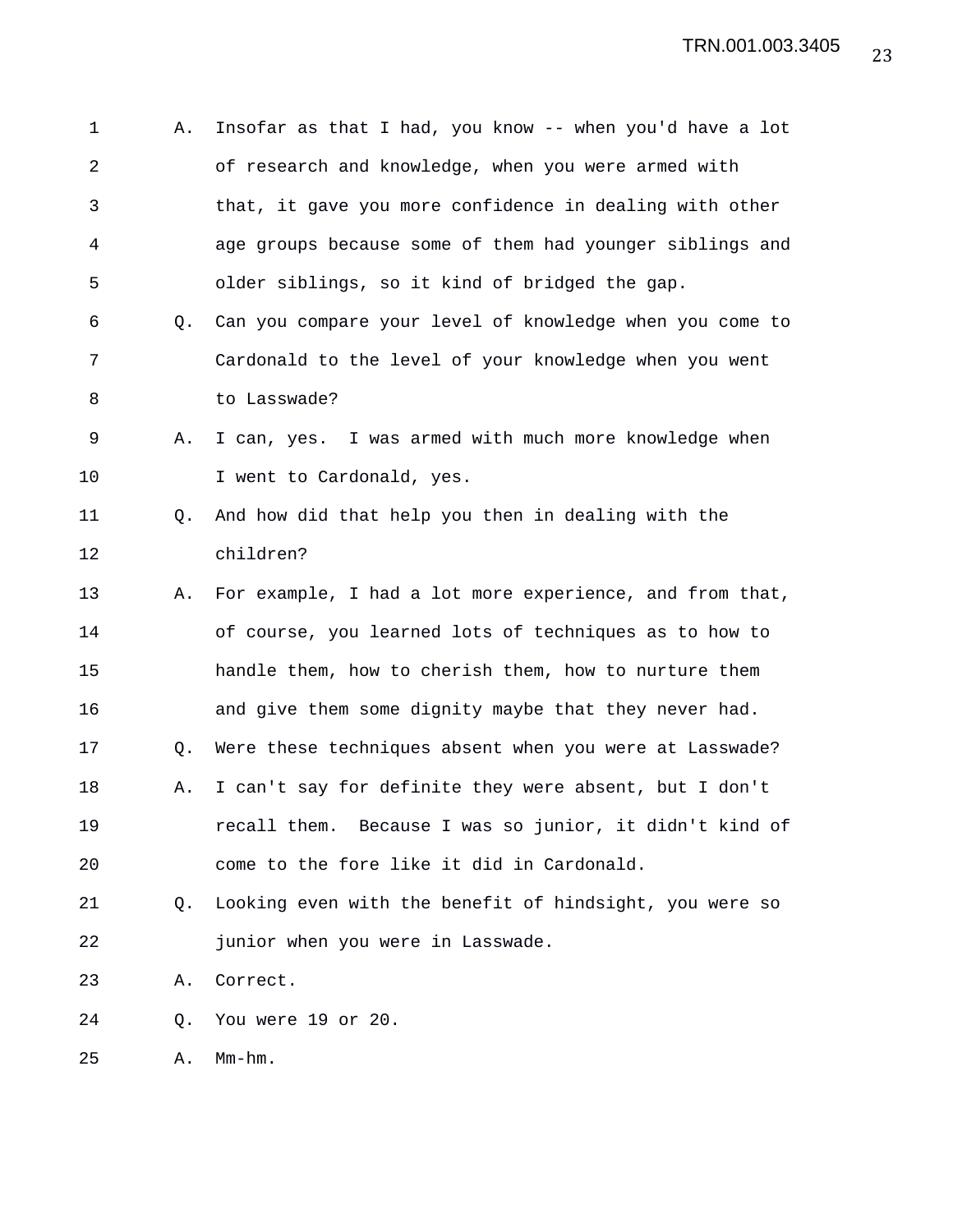24 TRN.001.003.3406

- 1 Q. Do you think that you should have been put in that 2 position at such a young age?
- 3 A. In hindsight, I would say no, I shouldn't, but again, 4 the times that were in it, and then there was lots of 5 senior people to me, we weren't just an isolated group. 6 I certainly couldn't have done it -- if it was one group 7 on my own, I definitely couldn't: I wouldn't have had 8 the confidence or the training.
- 9 Q. But even at the time, at that young age, did you feel 10 perhaps out of your depth a bit when you were there? 11 A. Back then, I didn't. But in hindsight, I could say 12 maybe I was. But then again, we had more support from 13 other sisters who were experienced and giving advice and 14 stuff like that.
- 15 Q. Although I think you have told me that the groups were 16 quite discrete groups.

17 A. Yes.

- 18 Q. For example, you didn't know what was going on in one of 19 the other groups?
- 20 A. You wouldn't be frequenting them, you wouldn't be 21 visiting them; you'd be dealing with your own group.
- 22 With very little staff, you spent your time dealing with 23 your own unit.
- 24 Q. Did you feel that you were short staffed?
- 25 A. Again, in hindsight, yes, the times that were in it.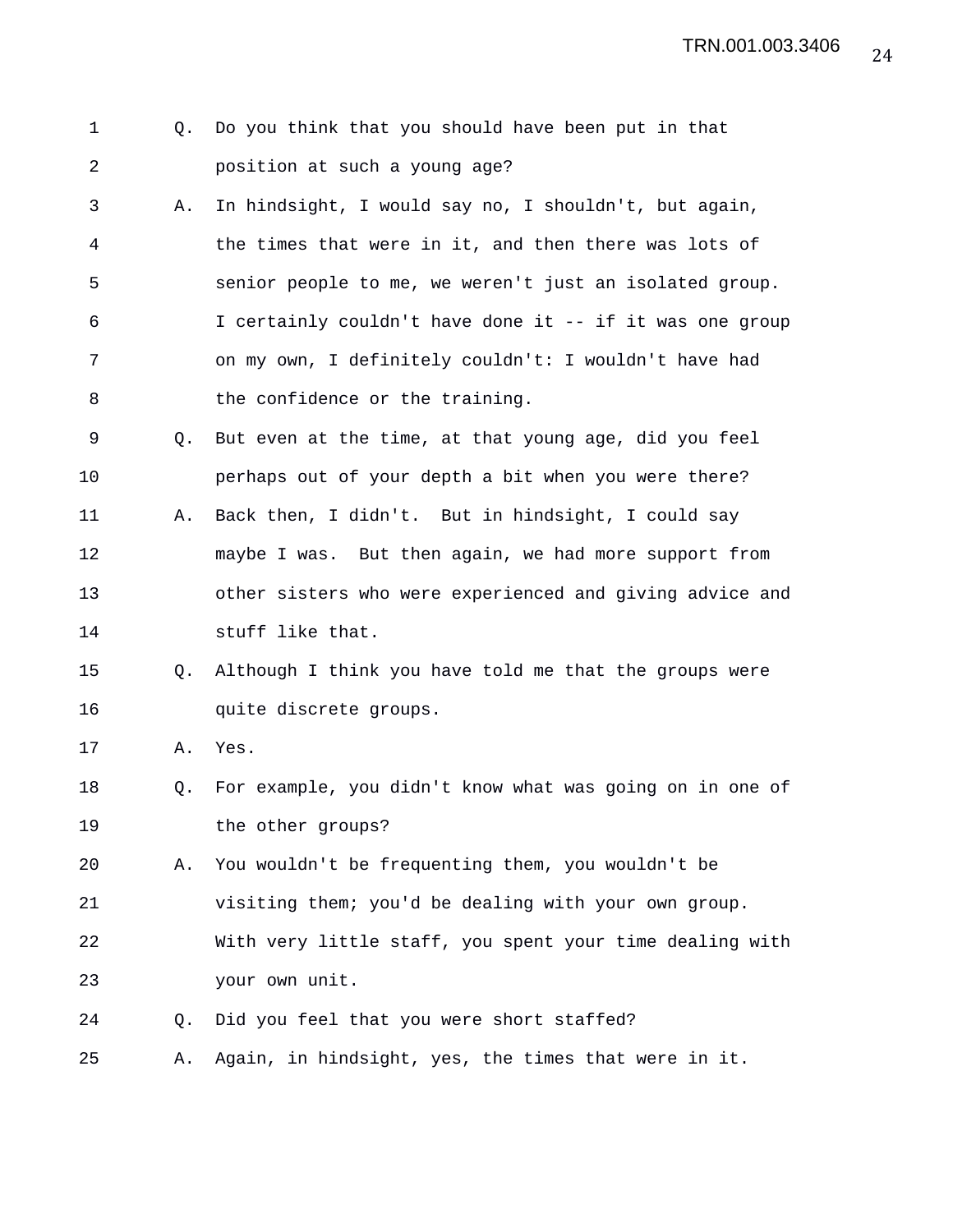| 1  |    | You know, money wasn't there, et cetera. I could say it  |
|----|----|----------------------------------------------------------|
| 2  |    | was a disservice, you know, comparing it to today's      |
| 3  |    | standards.                                               |
| 4  | 0. | Can we then look at the position at Cardonald. I think   |
| 5  |    | 1974 to<br>$1979$ ; is that<br>you were there from       |
| 6  |    | correct?                                                 |
| 7  | Α. | Correct, yes.                                            |
| 8  | O. | And at that time, again, you were allocated to           |
| 9  |    | a particular group of children; is that right?           |
| 10 | Α. | Yes.                                                     |
| 11 | О. | Can you tell me about that? How large a group was it?    |
| 12 | Α. | It was about between 20/24, that size of group.          |
| 13 | Q. | How many groups were there at that time?                 |
| 14 | Α. | There were four.                                         |
| 15 | Q. | Were you in the main building then?                      |
| 16 | Α. | I was in the main building, yes.                         |
| 17 | O. | Was there a particular area that you occupied in the     |
| 18 |    | main building?                                           |
| 19 | Α. | Yes, we each had a unit.                                 |
| 20 | Q. | Where was your unit based?                               |
| 21 | Α. | It was a three-storey building. I was on the top floor,  |
| 22 |    | anyway, I remember.                                      |
| 23 | Q. | I think you say in your statement, sister, that when you |
| 24 |    | went there, there were some renovations going on; that's |
| 25 |    | at paragraph 62.                                         |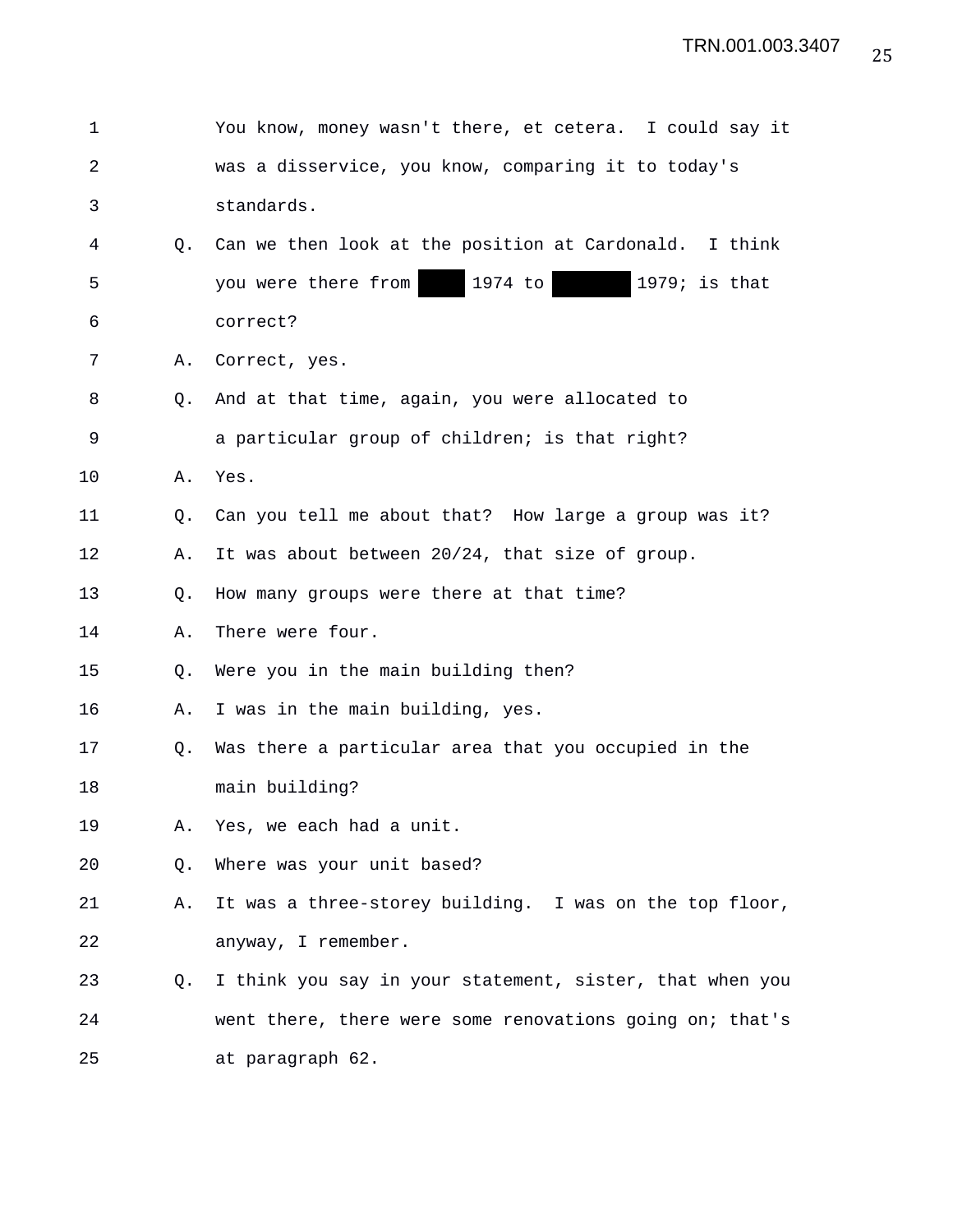| 1  | Α. | Sorry, as far back as?                                   |
|----|----|----------------------------------------------------------|
| 2  | Q. | When you went to Cardonald, what you say at paragraph 62 |
| 3  |    | in your statement:                                       |
| 4  |    | "I was in charge of a group. I was on the very top       |
| 5  |    | There were renovations being done to the main<br>floor.  |
| 6  |    | building."                                               |
| 7  | Α. | Yes.                                                     |
| 8  | Q. | What was being done at that time?                        |
| 9  | Α. | There was a building across the drive and the children   |
| 10 |    | I looked after, we moved over there while the            |
| 11 |    | renovations were going on in the main building to bring  |
| 12 |    | it up to standard.                                       |
| 13 | 0. | Did you move back then to the main building?             |
| 14 | Α. | I didn't because in the interim period, before there was |
| 15 |    | a new building going up -- yes, I was moved on yet       |
| 16 |    | again.                                                   |
| 17 | O. | But you were there for five years.                       |
| 18 | Α. | I was, yes.                                              |
| 19 | 0. | How long after you got there were you moved to this      |
| 20 |    | other building?                                          |
| 21 | Α. | Possibly -- oh gosh  I can't say exactly, but            |
| 22 |    | it would be around -- maybe, two to three years.<br>No.  |
| 23 |    | I don't think I was in that other unit that long, sorry. |
| 24 |    | I'm trying to recall. Maybe about a year. About          |
| 25 |    | a year.                                                  |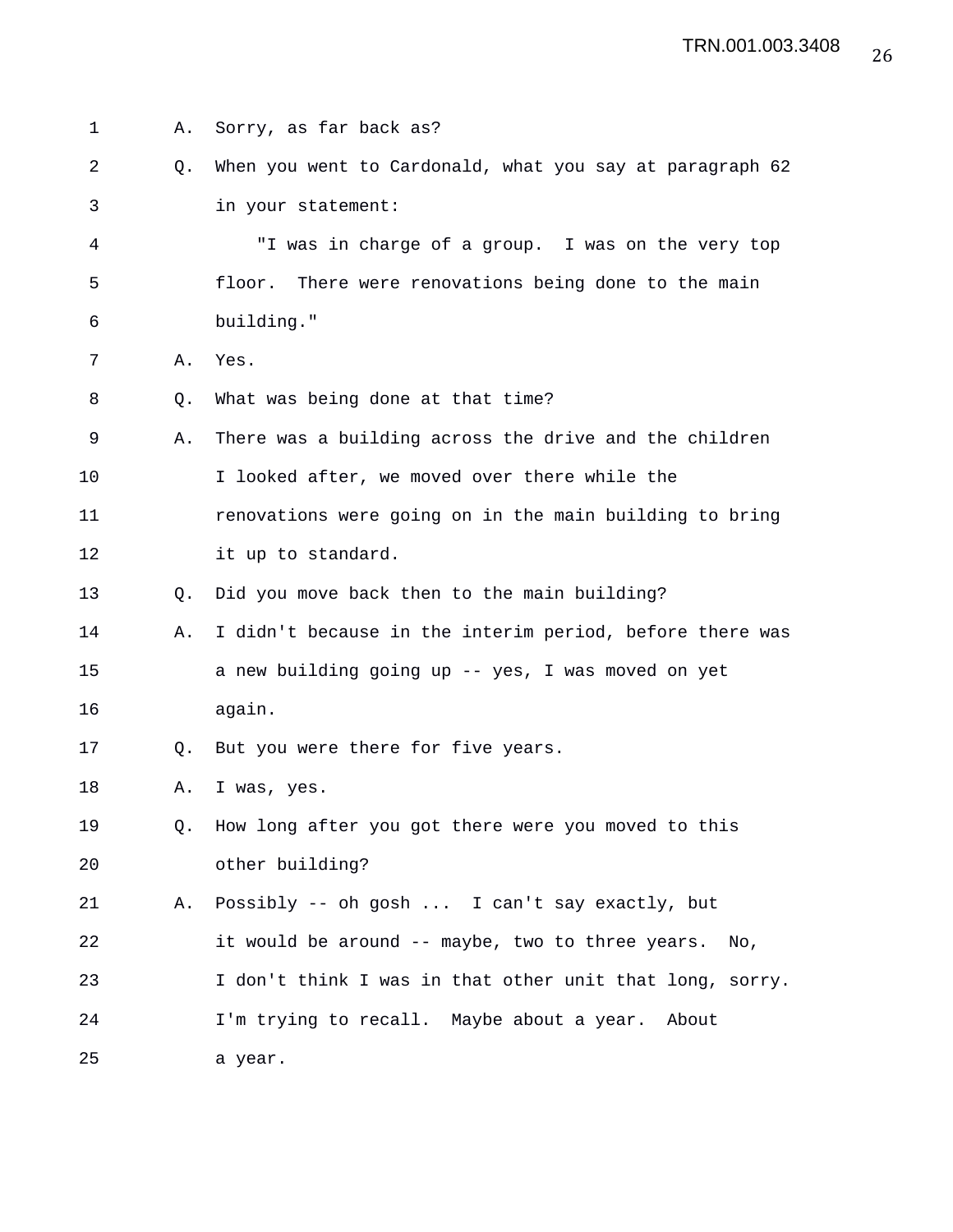1 0. Did the other unit have a name? 2 A. St Basil's. 3 Q. Was it only your group that was in the unit? 4 A. Correct. 5 Q. Then looking at staff, what staff did you have to help 6 you with the group? 7 A. I think it was about two to three -- I can't remember -- 8 yes. 9 Q. Do you know what training they'd had? 10 A. I don't think they had any training. I have no 11 recollection of them having been trained. 12 Q. What were their duties then? 13 A. General care, like getting children up, getting them 14 washed, ready for school, having breakfast, you know. 15 Day to day, like you would in any family. 16 Q. You've mentioned there were four groups. Do you 17 **remember the names of the sisters who were in charge of** 18 the other three groups? 19 A. Initially, when I went there, there was 20 a Sister **LNU** she was next door to me; she's 21 deceased. There was a Sister **LRC** . Who was the 22 fourth one, sorry? Oh, sorry, a Sister 23  $Q.$  Was Sister  $H_1$  there when you left? 24 A. No. 25 Q. She had gone before then? LNU LRC LHW LHW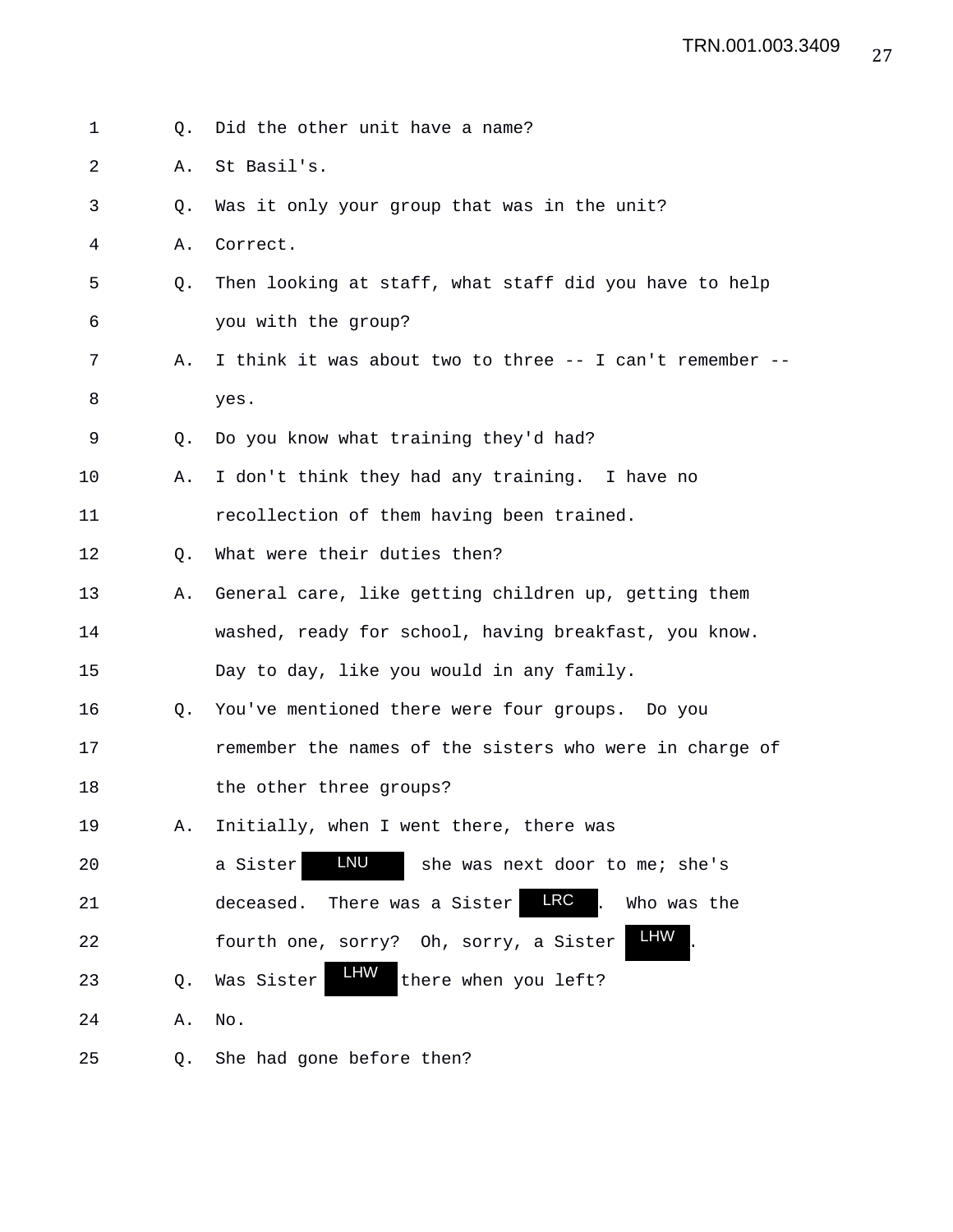| 1  | Α. | She had gone before me, yes.                             |
|----|----|----------------------------------------------------------|
| 2  | Q. | Again, looking to the nature of the unit, was it a mixed |
| 3  |    | unit of boys and girls?                                  |
| 4  | Α. | Correct.                                                 |
| 5  | Q. | And what about the ages of the group?                    |
| 6  | Α. | The ages of the group I was in $-$ - when I went there,  |
| 7  |    | I remember there was one pre-school child. He was        |
| 8  |    | a little boy. He had a brother who was of school age.    |
| 9  |    | So all the rest were school age up to about 13/14.       |
| 10 | Q. | Again, were family members kept together?                |
| 11 | Α. | Yes.                                                     |
| 12 | O. | You tell us in your statement that the children would    |
| 13 |    | have their own clothes.                                  |
| 14 | Α. | Yes.                                                     |
| 15 | Q. | Is that correct?                                         |
| 16 | Α. | Yes.                                                     |
| 17 | O. | So again, there wasn't an issue of children's clothes    |
| 18 |    | being taken away and shared out?                         |
| 19 | Α. | Definitely not.                                          |
| 20 | O. | Did you shop for clothes for the children?               |
| 21 | Α. | Yes. They used to get a clothing allowance from Social   |
| 22 |    | Services, as I recall, and the teenagers would have      |
| 23 |    | definitely shopped for their own clothes; they knew what |
| 24 |    | they wanted. We would have shopped for the younger       |
| 25 |    | ones.                                                    |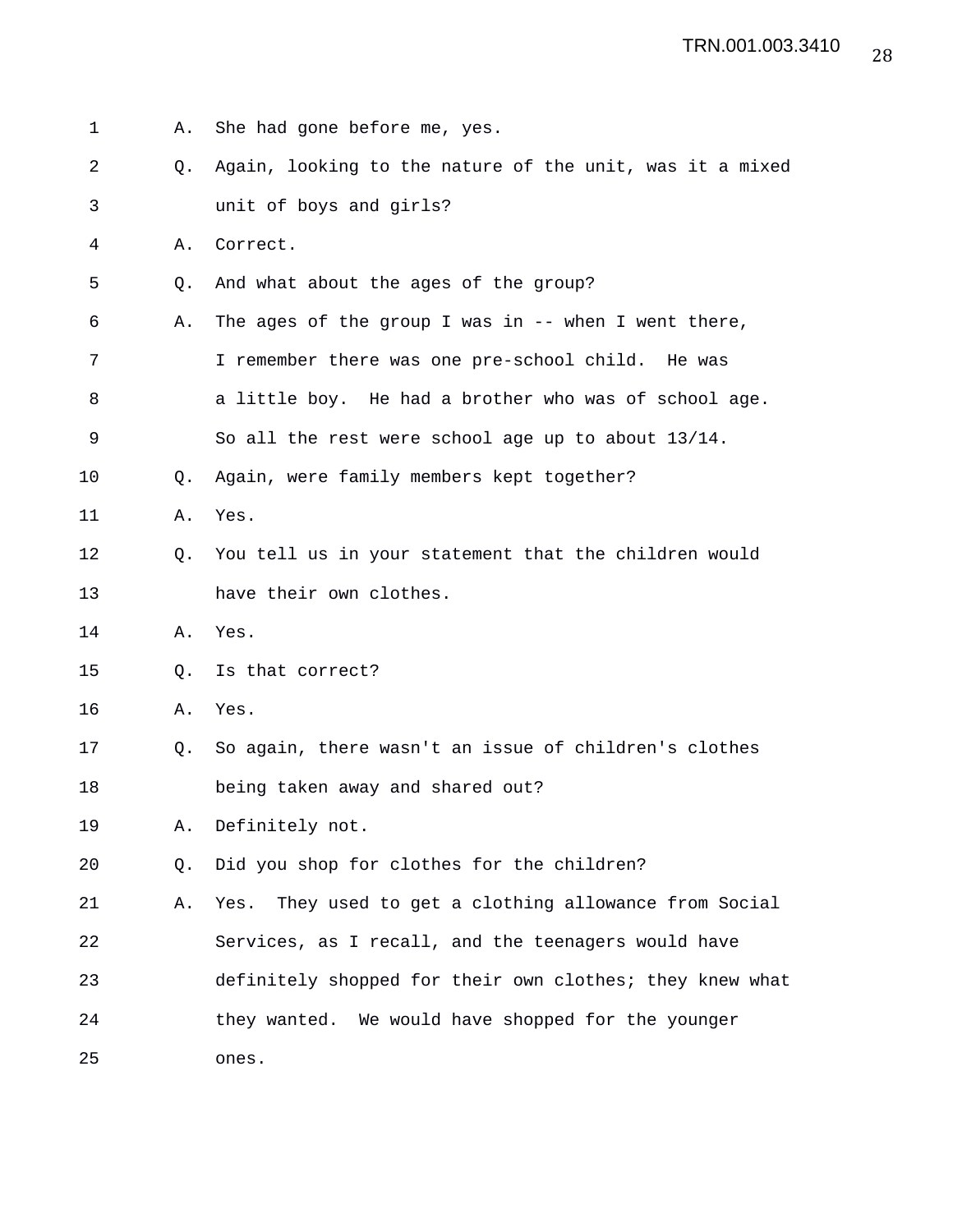| 1           | Q. | Can I ask you, sister, then about what the position      |
|-------------|----|----------------------------------------------------------|
| 2           |    | would be if a child had to be admitted to the group.     |
| 3           |    | Can you help me with that? What processes would be       |
| 4           |    | involved in that?                                        |
| 5           | Α. | Social Services, again, would have contacted us, maybe   |
| 6           |    | if it was a family -- for example, if it was a family of |
| 7           |    | say five children and we only had accommodation for,     |
| 8           |    | say, two, vacancies shall I say, for two -- well, you    |
| $\mathsf 9$ |    | didn't really split them. They would look around to see  |
| 10          |    | if they could keep them together. Maybe on an odd        |
| 11          |    | occasion you may have to say, I'll have two and somebody |
| 12          |    | else might have had one, but they had contact. We made   |
| 13          |    | sure they had contact with their brothers and sisters    |
| 14          |    | during the day.                                          |
| 15          | Q. | If a social worker were to be involved in placing        |
| 16          |    | a child in your group, would you meet with the           |
| 17          |    | social worker?                                           |
| 18          | Α. | Yes.                                                     |
| 19          | О. | Do you remember doing that?                              |
| 20          | Α. | Yes, indeed.                                             |
| 21          | Q. | What discussions would take place?                       |
| 22          | Α. | There would be the background -- age group, background,  |
| 23          |    | reasons for admission. Mainly issues to do with          |
| 24          |    | parental -- whatever it would be, control or management. |
| 25          |    | And then we had ongoing case conferences.                |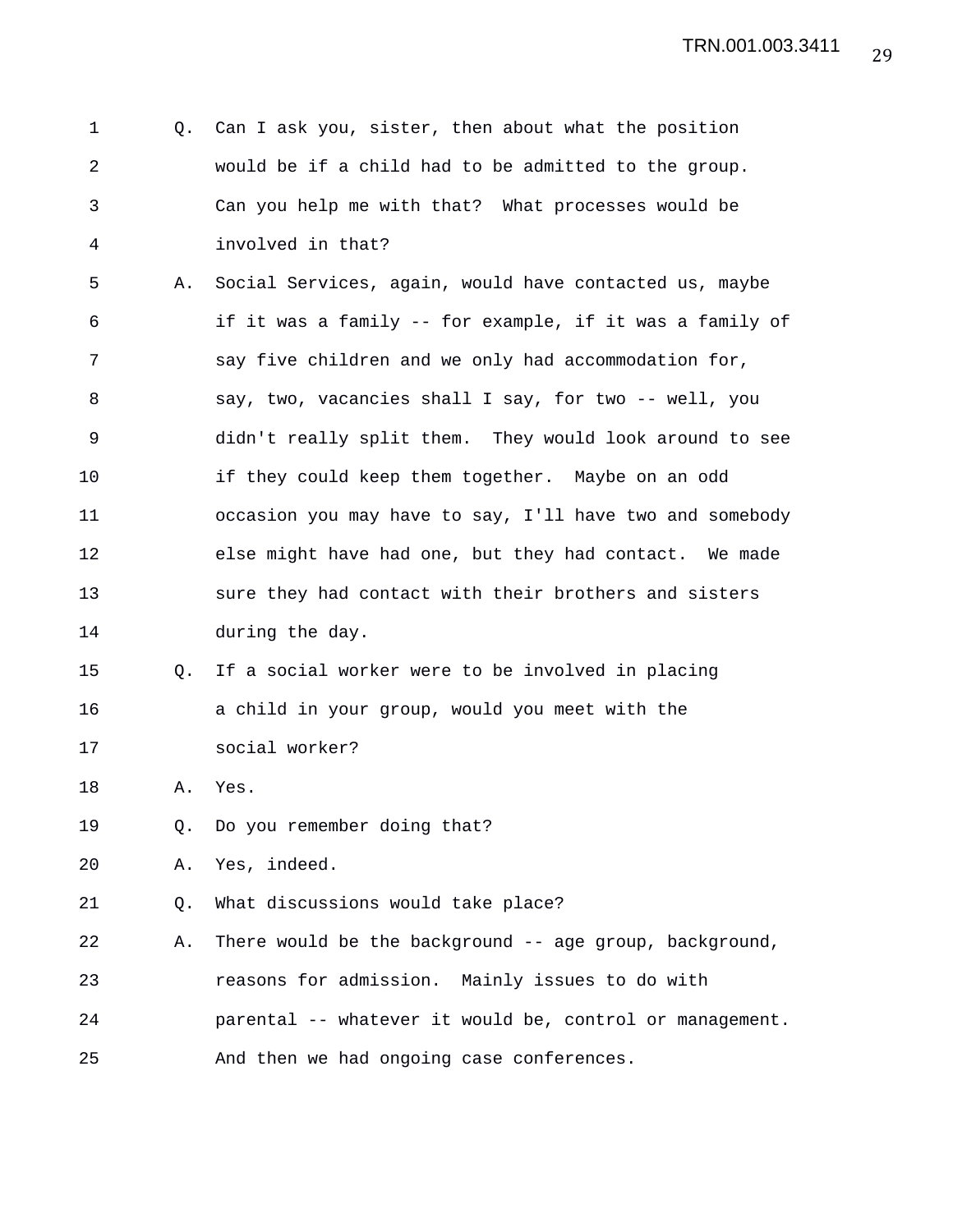| $\mathbf 1$ | 0. | As far as the admission information you've mentioned     |
|-------------|----|----------------------------------------------------------|
| 2           |    | would be concerned, sister, did you consider it          |
| 3           |    | important to have that information?                      |
| 4           | Α. | Absolutely, vital.                                       |
| 5           | Q. | Why was that vital?                                      |
| 6           | Α. | Well, because you'd have a better understanding where    |
| 7           |    | that family or child was coming from. For example, if    |
| 8           |    | it was a physically or sexually abusive family or        |
| $\mathsf 9$ |    | I used to know the law regarding whether they were       |
| 10          |    | allowed visitors or allowed contact with their parents   |
| 11          |    | or allowed visits home. I know there was -- I can't      |
| 12          |    | recall the section of the Children's Act then, but some  |
| 13          |    | children were not allowed contact; we would be aware of  |
| 14          |    | that.                                                    |
| 15          |    | LADY SMITH: You might also have a child who is grieving  |
| 16          |    | over the death of a parent.                              |
| 17          | Α. | Prior to admission, I don't remember anybody being with  |
| 18          |    | just one parent. I don't have a memory of that.          |
| 19          |    | LADY SMITH: I can see that may not have happened to you, |
| 20          |    | but we do know that that could be the background         |
| 21          |    | circumstances --                                         |
| 22          | Α. | Absolutely, I understand.                                |
| 23          |    | LADY SMITH: -- in relation to which a child is admitted. |
| 24          |    | And you'd need to know that, wouldn't you?               |
| 25          | Α. | Oh, we would have been informed of that, definitely.     |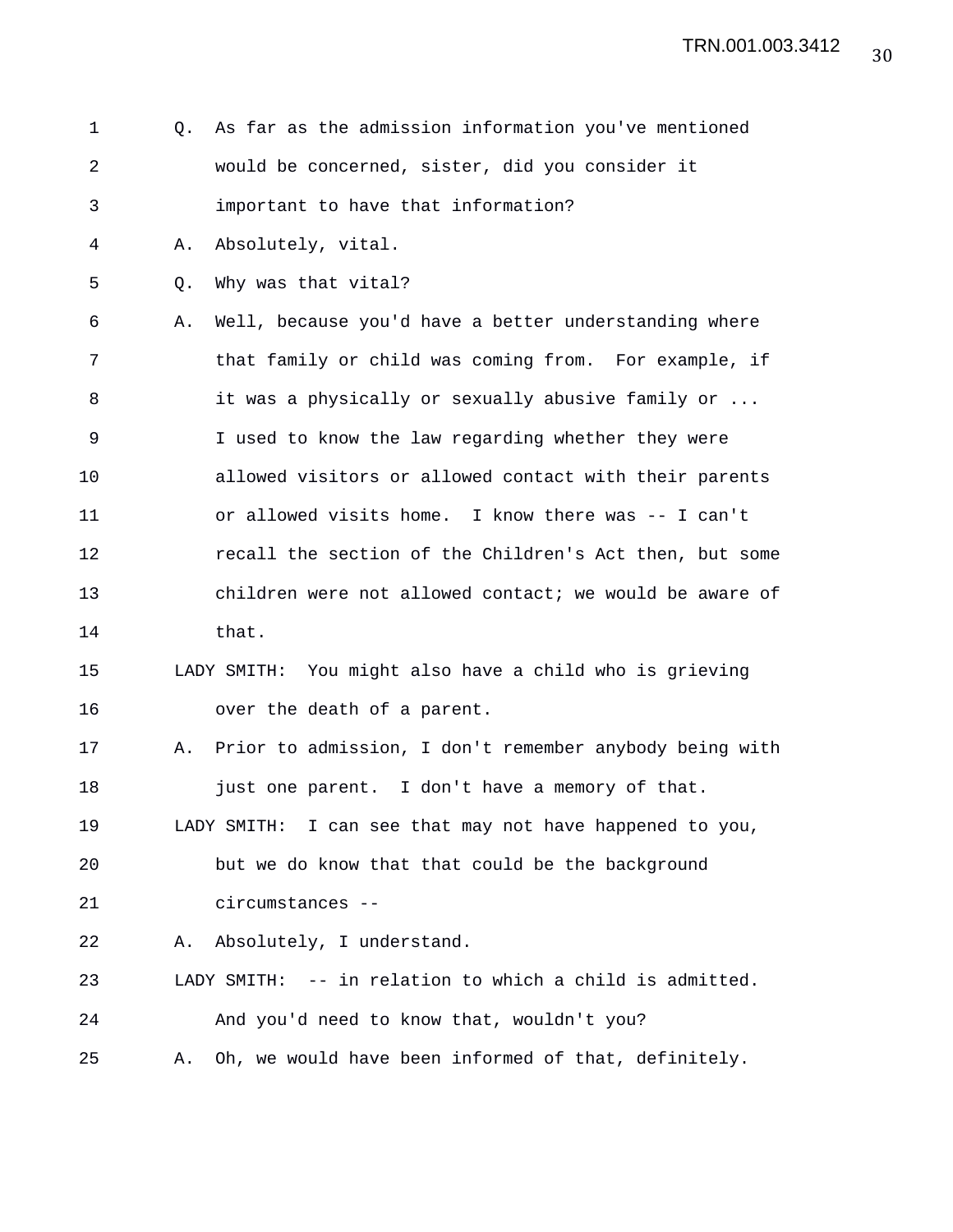| 1  |    | MR MacAULAY: As you've said, sister, that sort of        |
|----|----|----------------------------------------------------------|
| 2  |    | background information would be vital to the way you     |
| 3  |    | would be able to care for the child.                     |
| 4  | Α. | Correct.                                                 |
| 5  | Q. | Would you keep a record of that information?             |
| 6  | Α. | Yes.                                                     |
| 7  | O. | And was such a record kept for each child?               |
| 8  | Α. | Yes.                                                     |
| 9  | Q. | So I think when I asked you about Lasswade, you couldn't |
| 10 |    | remember what --                                         |
| 11 | Α. | No, I couldn't.                                          |
| 12 | Q. | Did you have a separate file for each child at           |
| 13 |    | Cardonald?                                               |
| 14 | Α. | I cannot stand over that 100 per cent, but I know we did |
| 15 |    | keep handwritten records.                                |
| 16 | Q. | If you've got over 20 children, it would seem to make    |
| 17 |    | sense to have a separate file for each child.            |
| 18 | Α. | Absolutely.                                              |
| 19 | Q. | You say you just cannot remember if that was the case?   |
| 20 | Α. | I cannot remember, yes.                                  |
| 21 | O. | Putting that aside, in any event, you're saying there    |
| 22 |    | would be records --                                      |
| 23 | Α. | Yes.                                                     |
| 24 | O. | -- detailing the sort of information you've mentioned -- |
| 25 | Α. | Yes.                                                     |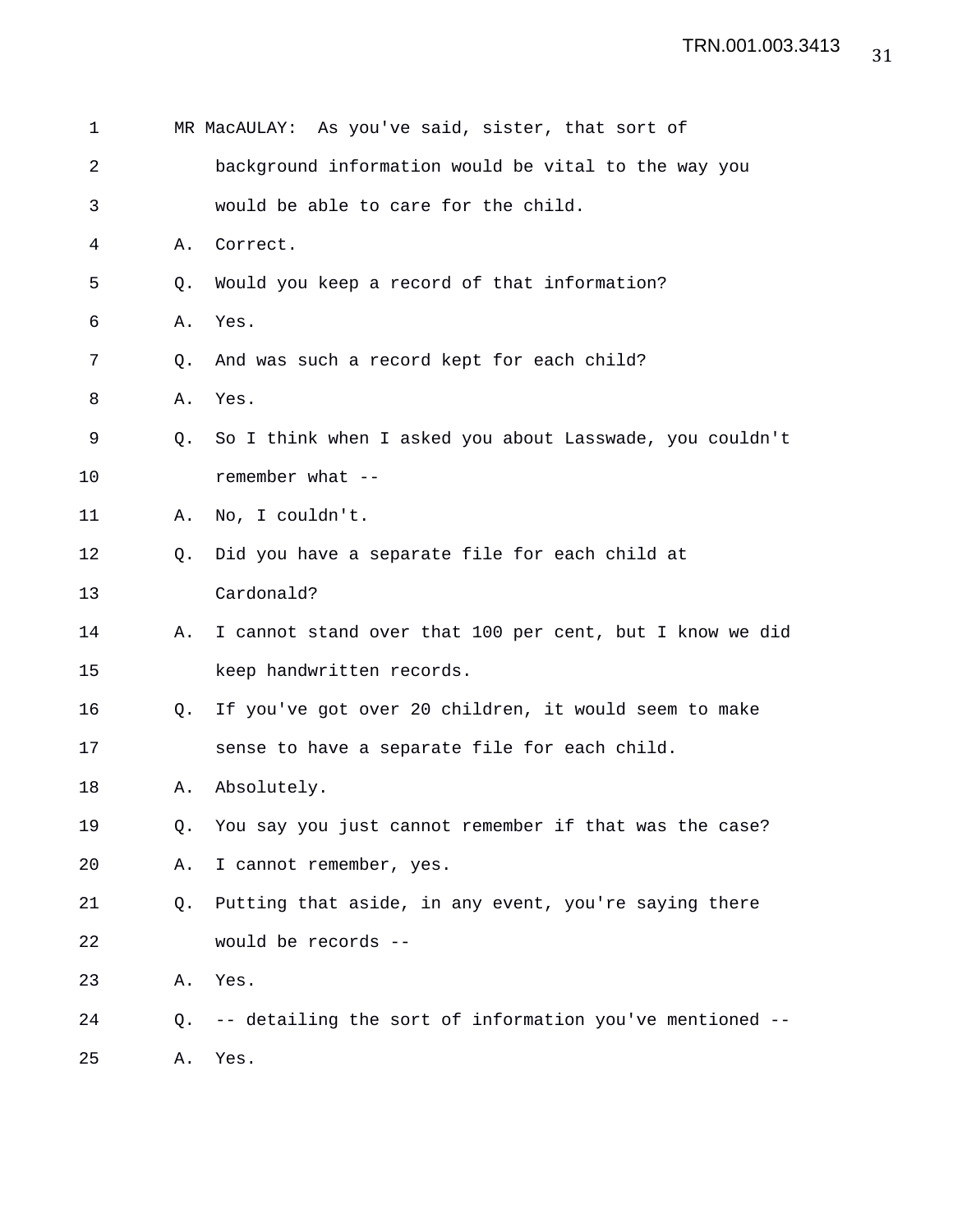- 1 Q. -- in connection particularly with the background of the 2 child?
- 3 A. Yes.
- 4 Q. And you also mentioned a little while ago case
- 5 conferences?
- 6 A. Yes.
- 7 Q. Can you help me with that?
- 8 A. You would have -- at a case conference you'd have maybe 9 a senior social worker, a junior social worker, maybe 10 somebody from the school, police, probation officers, 11 ourselves. There could be quite a number of people 12 involved.
- 13 Q. And where would they take place?
- 14 A. Sometimes they would take place in our own -- I'm 15 getting a bit mixed up here with the UK because latterly 16 I was in the UK and it would be outsourced somewhere 17 else. But I would recall they would have been in our 18 own facility.
- 19 Q. At Nazareth House?
- 20 A. Yes, obviously in a private room.

21 Q. So you're suggesting there that there would be a number 22 of different people who might have been involved with 23 a child who would be present?

24 A. Absolutely, yes.

25 Q. What about the child? Would the child be involved?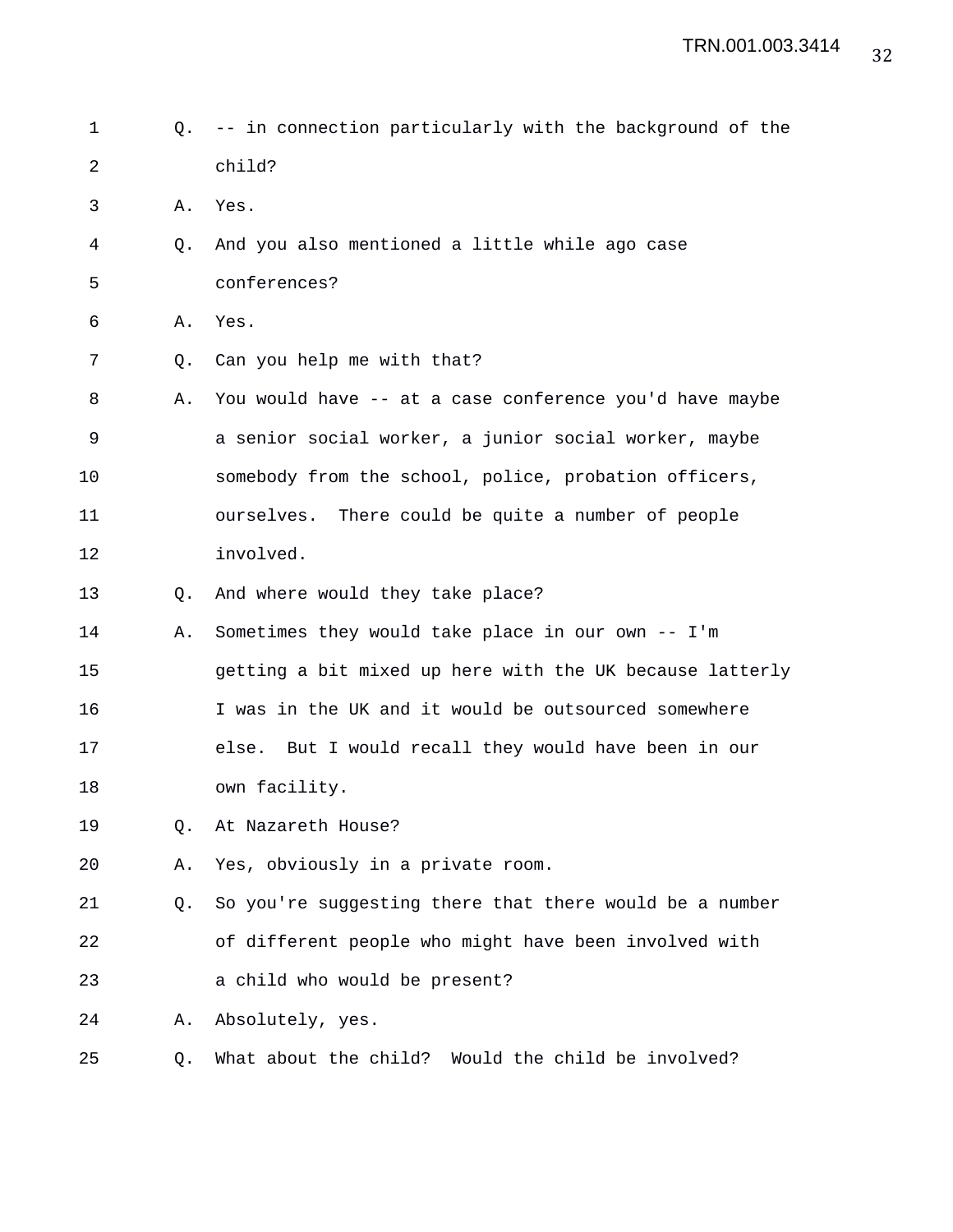1 A. Not then.

2 Q. Would these case conferences then be dedicated to 3 looking to see what would be best for the child? 4 A. Yes, absolutely. 5 Q. What sort of options can you remember? 6 A. Yes, or if there was anything like a possibility of the 7 parents -- maybe if, for example, if there was substance 8 abuse, like alcohol, if the parents kind of mended their 9 ways or whatever, they could be allowed home for 10 a weekend or a week, just to see how things would go and 11 invariably most of them were returned to care. 12 Q. How often then do you remember having such case 13 conferences? 14 A. I'm not very clear on it, but it would have been maybe 15 once or twice a year. 16 Q. In connection with a child? 17 A. A child or a family, mm-hm. 18 LADY SMITH: The conferences might, I suppose, have been 19 related to the timing of children's hearings; would that 20 have been so? You're in 1974 onwards now, so the 1968 21 legislation, which introduced the Children's Panel, as 22 you probably remember it being referred to, would be in 23 place, and these case conferences would be reporting 24 back to the Children's Panel. You maybe don't remember 25 the detail.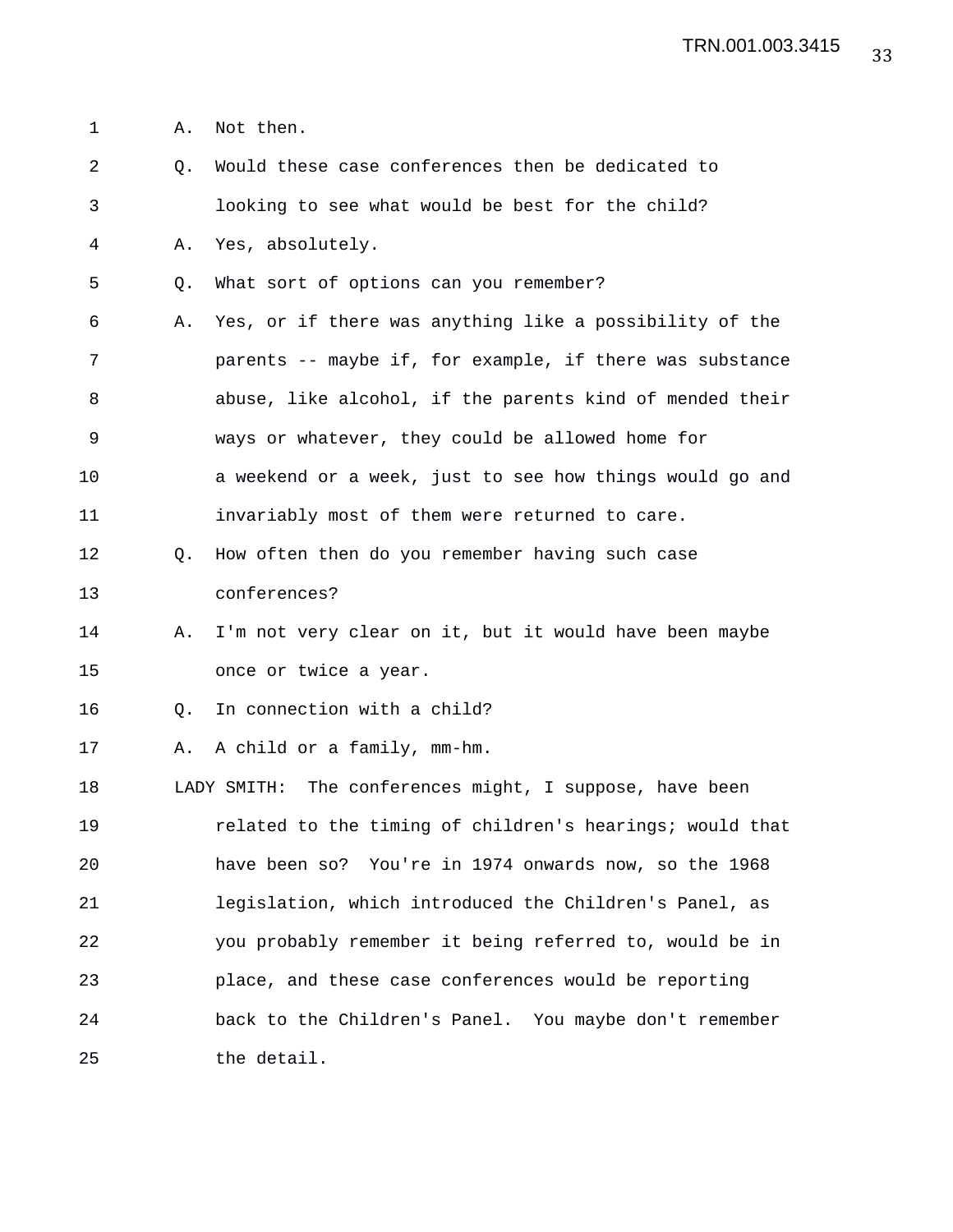| 1  | Α.        | I wouldn't remember the details but, yes, obviously it   |
|----|-----------|----------------------------------------------------------|
| 2  |           | would have been tied in with that.                       |
| 3  |           | LADY SMITH:<br>Thank you.                                |
| 4  |           | MR MacAULAY: Again, would you keep a record of what took |
| 5  |           | place at the case conference?                            |
| 6  | Α.        | Yes.                                                     |
| 7  | Q.        | And would that record be kept within Nazareth House?     |
| 8  | Α.        | Yes.                                                     |
| 9  | $\circ$ . | I take it the record would summarise the discussions and |
| 10 |           | any conclusions that would have been arrived at?         |
| 11 | Α.        | Yes, or maybe written notes from their social worker.    |
| 12 | Q.        | Sorry?                                                   |
| 13 | Α.        | Maybe we would have had written notes from the           |
| 14 |           | social worker as well, you know, a written record.       |
| 15 | O.        | Are you suggesting the social worker would give you      |
| 16 |           | a written record?                                        |
| 17 | Α.        | Some  it is not a very clear recollection, but they      |
| 18 |           | would have reported back all right.                      |
| 19 | 0.        | I just want to be clear as to what would be kept within  |
| 20 |           | Nazareth House. Because, as you can imagine, children    |
| 21 |           | who were in places like Nazareth House have an anxiety   |
| 22 |           | about records.                                           |
| 23 | Α.        | Of course.                                               |
| 24 | Q.        | I just want to understand what records you would have    |
| 25 |           | following upon such a conference. So would you have      |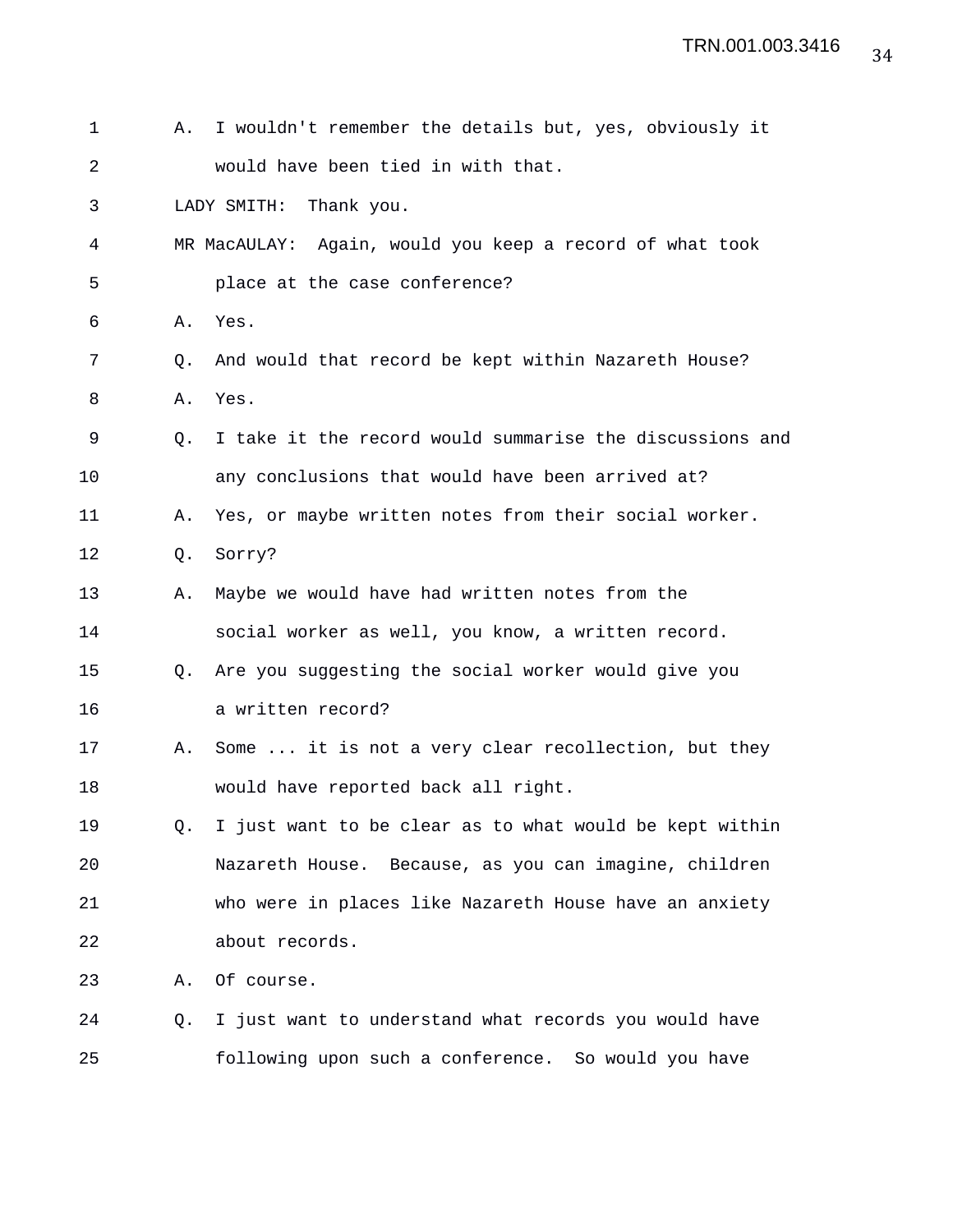| 1  |    | a summary -- just to be clear, I think you say you would |
|----|----|----------------------------------------------------------|
| 2  |    | have kept a summary of what had transpired at the        |
| 3  |    | conference.                                              |
| 4  | Α. | Yes, we would.                                           |
| 5  | Q. | And if there was some proposal in connection with        |
| 6  |    | a child, that would be recorded?                         |
| 7  | Α. | It would.                                                |
| 8  | Q. | Where would the record be kept?                          |
| 9  | Α. | Back then?                                               |
| 10 | Q. | Yes.                                                     |
| 11 | Α. | We would have kept them, you know, safe in a locked      |
| 12 |    | filing cabinet.                                          |
| 13 | Q. | Did you have an office?                                  |
| 14 | Α. | A very small one, yes. I do remember I had an office.    |
| 15 | Q. | Records relating to the children in your group, would    |
| 16 |    | they be kept in your office?                             |
| 17 | Α. | They would have then, yes.                               |
| 18 | Q. | They were kept in your office?                           |
| 19 | Α. | Yes.                                                     |
| 20 | Q. | What about the Mother Superior? Did she keep any         |
| 21 |    | records in connection with the children in your group?   |
| 22 | Α. | I can't clearly recall that. Maybe there might have      |
| 23 |    | been something. I don't know. It would be incorrect of   |
| 24 |    | me to say she did or she didn't.                         |
| 25 | Q. | In any event, the essential records, if I can call them  |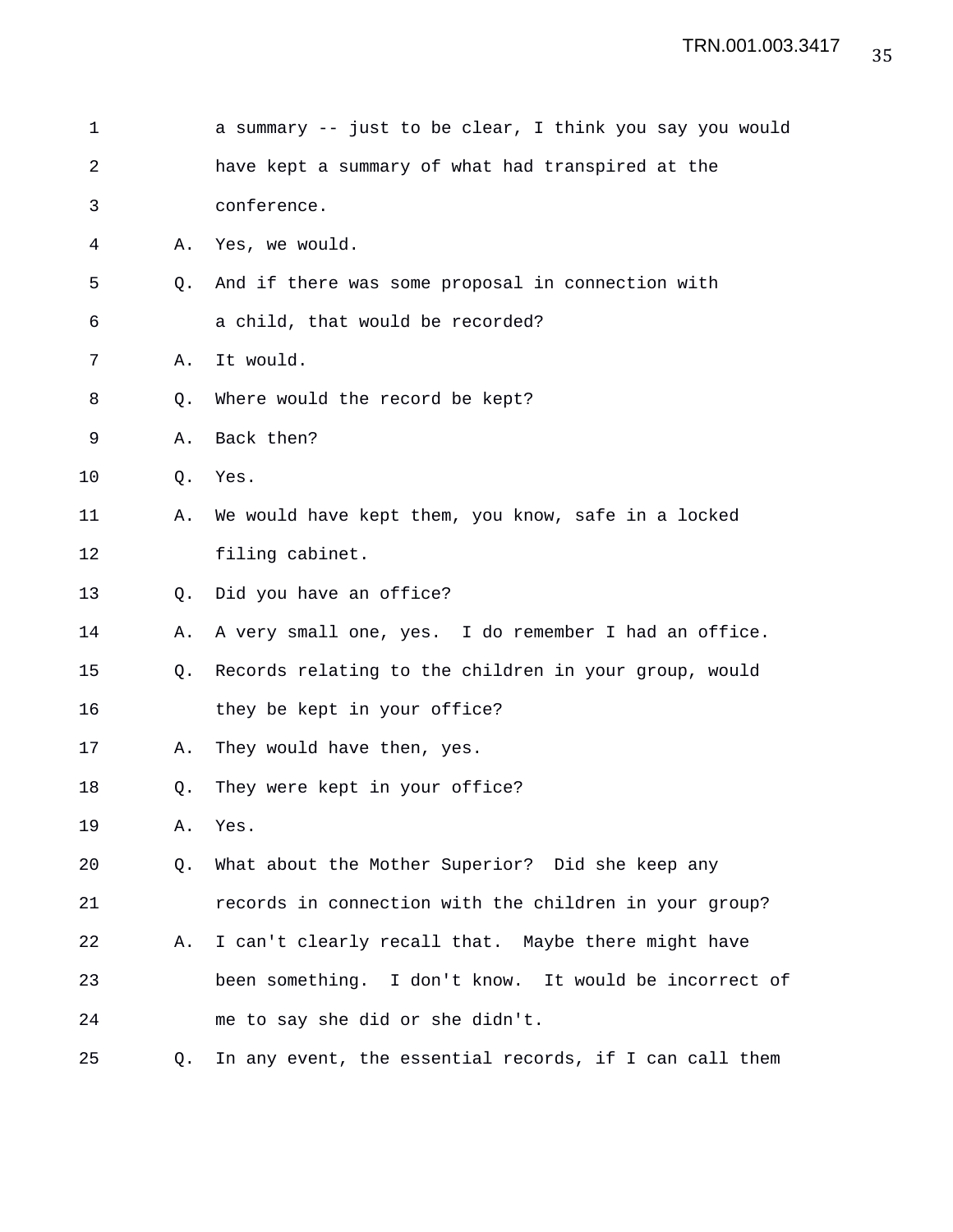| 1  |                | that, in connection with the children in your group,     |
|----|----------------|----------------------------------------------------------|
| 2  |                | would be in your office?                                 |
| 3  | Α.             | Absolutely, yes.                                         |
| 4  | Q.             | And when you came to leave, would these records be in    |
| 5  |                | your office?                                             |
| 6  | Α.             | They would have been, yes, locked away. The next person  |
| 7  |                | would have followed on from it.                          |
| 8  | O.             | And apart from the sort of record that we've discussed,  |
| 9  |                | which might include some sort of file, possibly, for     |
| 10 |                | a child, were there other books kept that recorded       |
| 11 |                | events?                                                  |
| 12 | Α.             | Yes, like a diary. Maybe a journal -- a diary, more      |
| 13 |                | possibly -- with dates if there were incidents or        |
| 14 |                | accidents or things like that.                           |
| 15 | Q.             | Was there a punishment book?                             |
| 16 | Α.             | I didn't have a punishment book.                         |
| 17 | Q <sub>z</sub> | Did you know if anyone else had a punishment book?       |
| 18 | Α.             | I wasn't aware of it.                                    |
| 19 | Q.             | Well, can I ask you a little bit about the routine then, |
| 20 |                | Perhaps look at the food first of all.<br>sister.        |
| 21 |                | What was the food like?                                  |
| 22 | Α.             | Excellent.                                               |
| 23 | Q.             | Did you have any recollection of any children having     |
| 24 |                | difficulty with any particular dish?                     |
| 25 | Α.             | No.                                                      |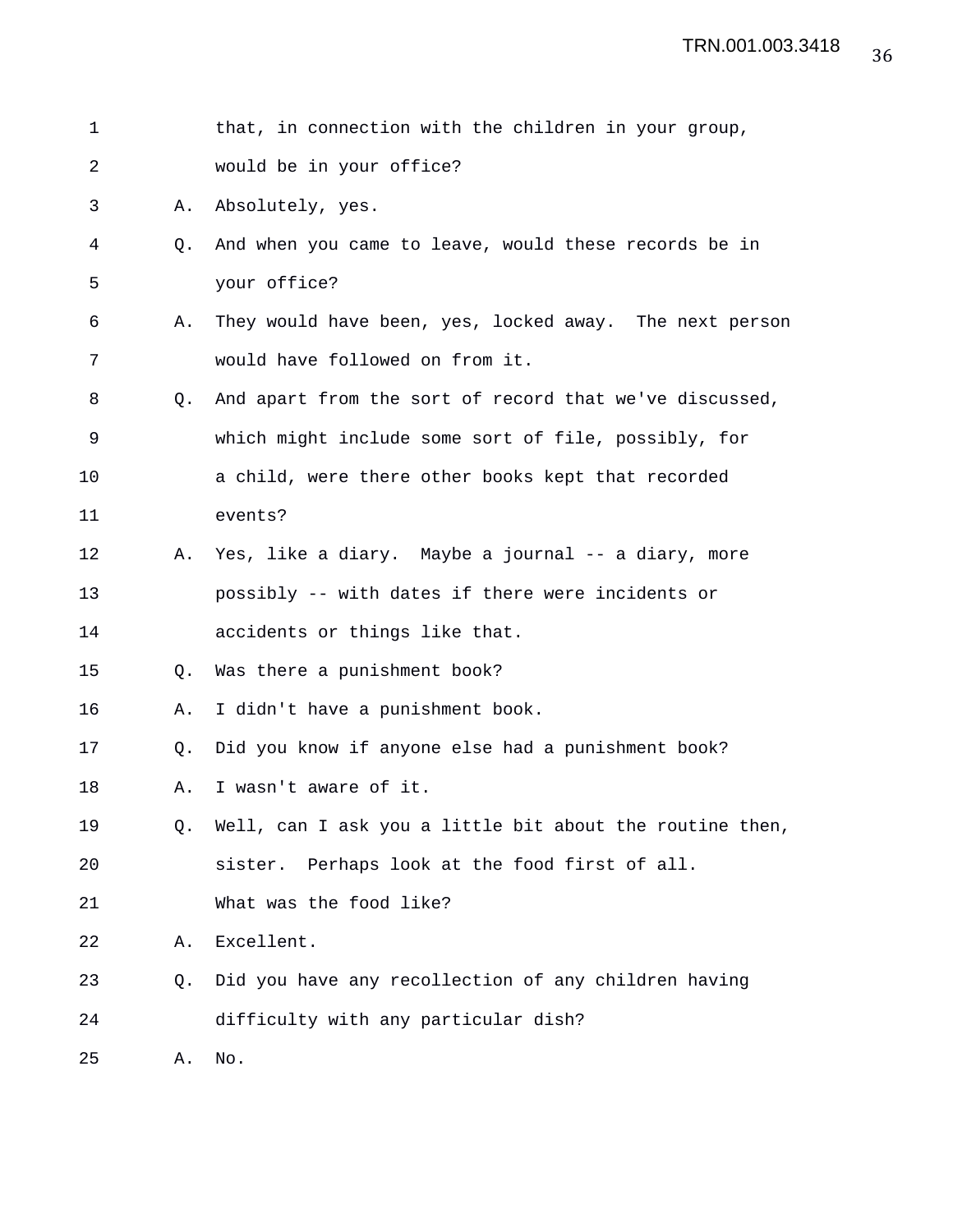| $\mathbf 1$ | 0. | Again, can I ask you if any children in your group were |
|-------------|----|---------------------------------------------------------|
| 2           |    | made to eat particular dishes?                          |
| 3           | Α. | Certainly not.                                          |
| 4           | Q. | Or punished for not eating dishes?                      |
| 5           | Α. | Certainly not.                                          |
| 6           | Q. | Again, bed-wetting, we touched upon in connection with  |
| 7           |    | Lasswade. Did you have children at Cardonald who wet    |
| 8           |    | the bed?                                                |
| 9           | Α. | Yes.                                                    |
| 10          | Q. | How were they dealt with?                               |
| 11          | Α. | Again, it would have been, when you got to know them in |
| 12          |    | detail, you would know if -- because my room was very   |
| 13          |    | nearby and if there was a child mooching around and     |
| 14          |    | making noise, usually a younger one wanting the toilet  |
| 15          |    | or something, you would go and assist them and if they  |
| 16          |    | had a accident, you'd have changed the sheet and make   |
| 17          |    | them comfortable for the rest of the night.             |
| 18          | Q. | So far as changing the sheet would be concerned in that |
| 19          |    | sort of situation you've mentioned, would you do that?  |
| 20          | Α. | Sorry?                                                  |
| 21          | Q. | Would you do the changing?                              |
| 22          | Α. | Yes.                                                    |
| 23          | Q. | Could it be that the child would be asked to take the   |
| 24          |    | sheet?                                                  |
| 25          | Α. | Some of them were too young.<br>Oh no, no, no.<br>No,   |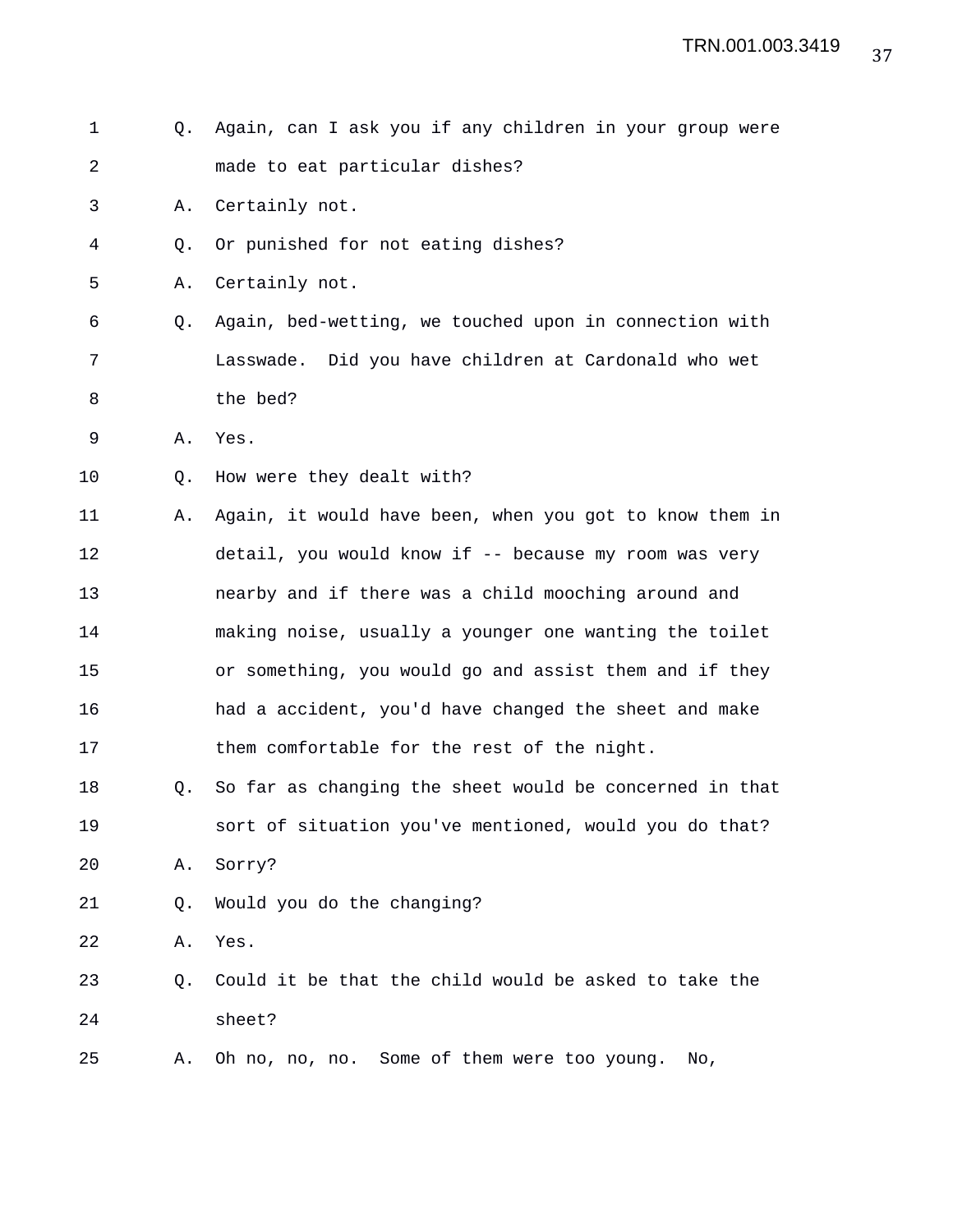| 1  |    | I wouldn't do that. I never did that, sorry.             |
|----|----|----------------------------------------------------------|
| 2  | Q. | And you say you wouldn't do that?                        |
| 3  | Α. | I wouldn't and I didn't.                                 |
| 4  | Q. | Why wouldn't you?                                        |
| 5  | Α. | It's the indignity of it. We were trying to engender     |
| 6  |    | dignity and their self-worth. You don't want to do       |
| 7  |    | something like that to a young child.                    |
| 8  | O. | Are you suggesting the indignity would be for the child  |
| 9  |    | taking the sheet off and then having to take the         |
| 10 |    | sheet $--$                                               |
| 11 | Α. | Absolutely.                                              |
| 12 | Q. | From what you're saying, sister, in your group there was |
| 13 |    | no suggestion of a child being humiliated for wetting    |
| 14 |    | the bed?                                                 |
| 15 | Α. | Oh no, no, definitely not.                               |
| 16 | Q. | Or punished?                                             |
| 17 | Α. | No, no, no.                                              |
| 18 | Q. | You again, I think, in connection with leisure, talk     |
| 19 |    | about trips, and in particular I think now the place of  |
| 20 |    | choice is Girvan; is that correct?                       |
| 21 | Α. | Yes.                                                     |
| 22 | Q. | Was that an annual trip?                                 |
| 23 | Α. | It was, and I think it was a building owned by the --    |
| 24 |    | I've forgotten what it was now in Scotland.<br>The       |
| 25 |    | Catholic Children's Society. They owned the house and    |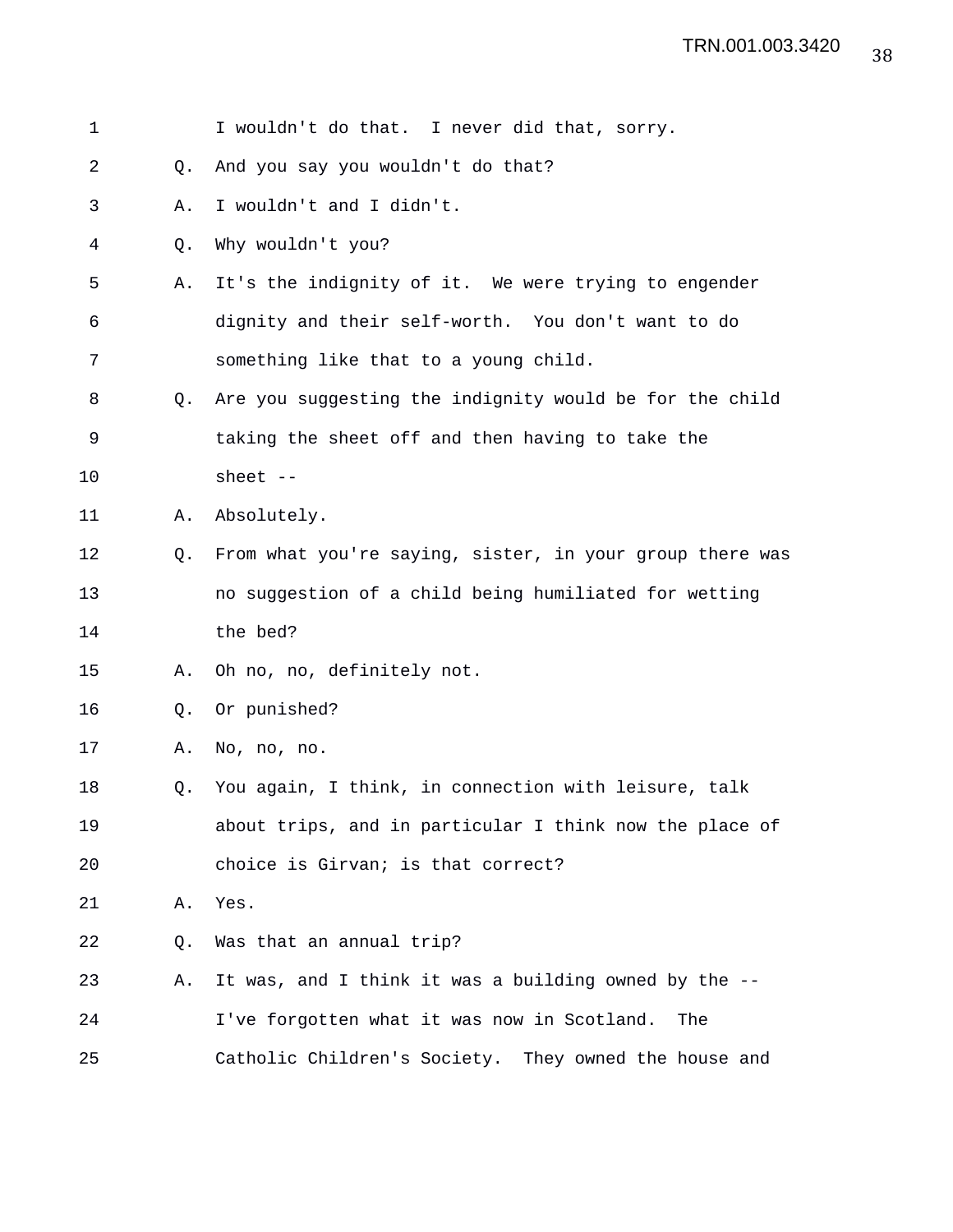| 1              |    | if it was available, even at mid-term, they might say,    |
|----------------|----|-----------------------------------------------------------|
| $\overline{a}$ |    | "Look, it's available, if you'd like to take a group      |
| 3              |    | down for a couple of days or a week". We did that as      |
| 4              |    | well as maybe a summer trip.                              |
| 5              | Q. | On the summer trip would more than one group go on the    |
| 6              |    | trip?                                                     |
| 7              | Α. | It would accommodate about two groups at a time.          |
| 8              | Q. | And do you recollect you and another group going --       |
| 9              | Α. | I do.                                                     |
| 10             | O. | Again, can I ask you what sort of activities would be     |
| 11             |    | available to the children?                                |
| 12             | Α. | Again, it was near the sea and we were very near the      |
| 13             |    | I remember on one occasion we had a very extreme<br>town. |
| 14             |    | wet weather and they all took off to the swimming baths   |
| 15             |    | and suchlike and they'd spend the day there indoors.      |
| 16             |    | There was plenty for them to do.                          |
| 17             | Q. | Would the lay staff go with you on these --               |
| 18             | Α. | Yes, oh yes.                                              |
| 19             | Q. | You say, I think, now in connection with schooling that   |
| 20             |    | you did attend parents' evenings. You say that in your    |
| 21             |    | statement in paragraph 79.                                |
| 22             | Α. | Yes, in Cardonald.                                        |
| 23             | Q. | You remember doing that?                                  |
| 24             | Α. | Yes.                                                      |
| 25             | Q. | I think you said in Lasswade you didn't.                  |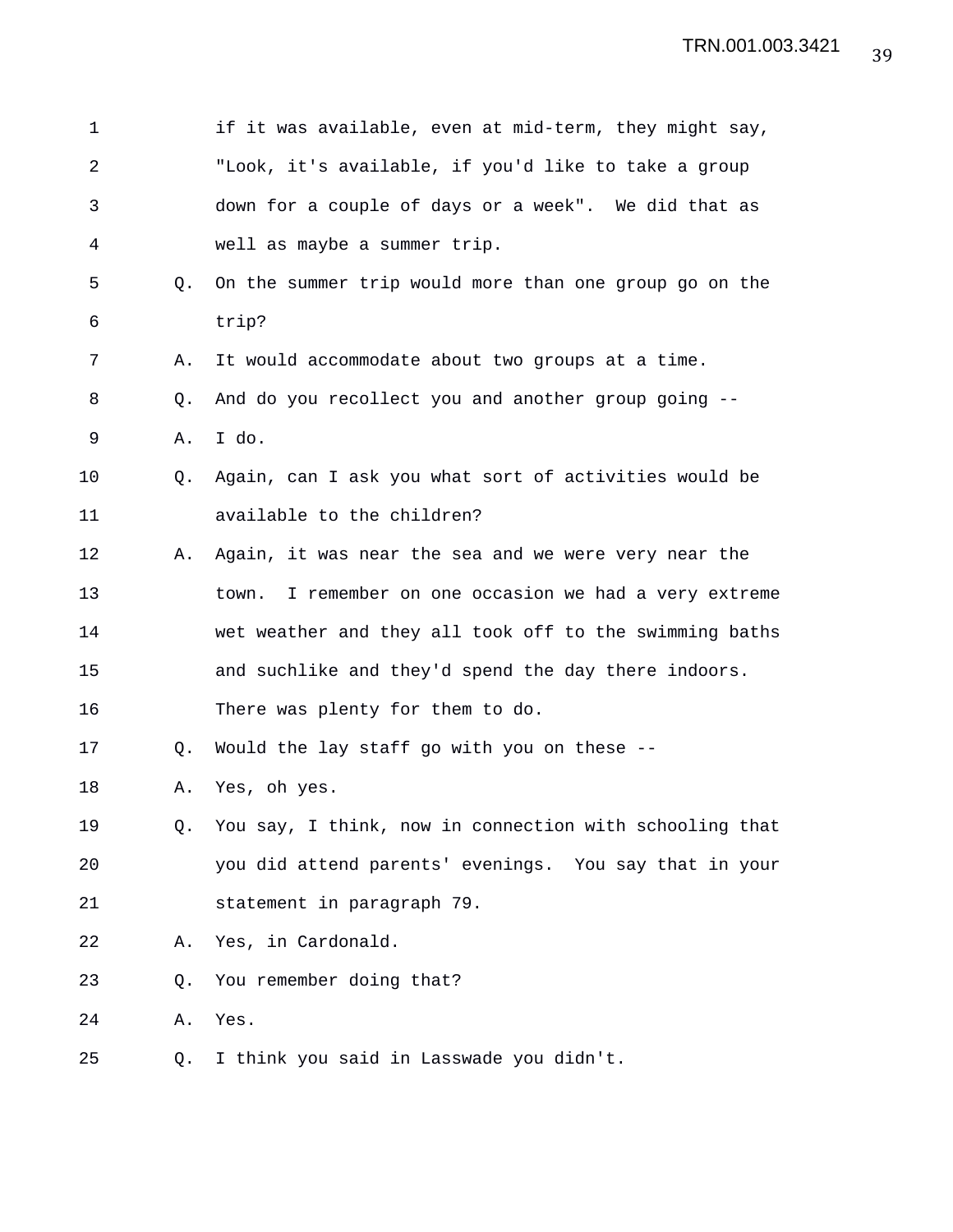1 A. No, we didn't.

2 Q. Can you tell me about that then? Because you've got 3 quite a large group of children to cater for. What sort 4 of commitment was that? 5 A. Well, it was staggered by the fact that some of them 6 were primary school level and some of them were 7 secondary school level and some of them were families -- 8 well, they wouldn't have been all in the same class, 9 obviously. But it was staggered, so it was relatively 10 easy to attend those meetings. 11 Q. You yourself would go; is that right? 12 A. Yes. 13 Q. Do you know what happened with other groups, if the 14 sisters in charge of other groups also did that? 15 A. Well, we would have met up on the way to the schools 16 because a lot of us would have had children of the same 17 age, they'd be in the same class, so you would know that 18 other sisters attended. 19 Q. But you do recollect that, do you? 20 A. I do. 21 Q. Chores. Again, if I can ask you about what sort of 22 chores the children had at Cardonald. Can you help me 23 with that? 24 A. They liked -- at weekends especially if some of them 25 weren't allowed home, some of them loved helping you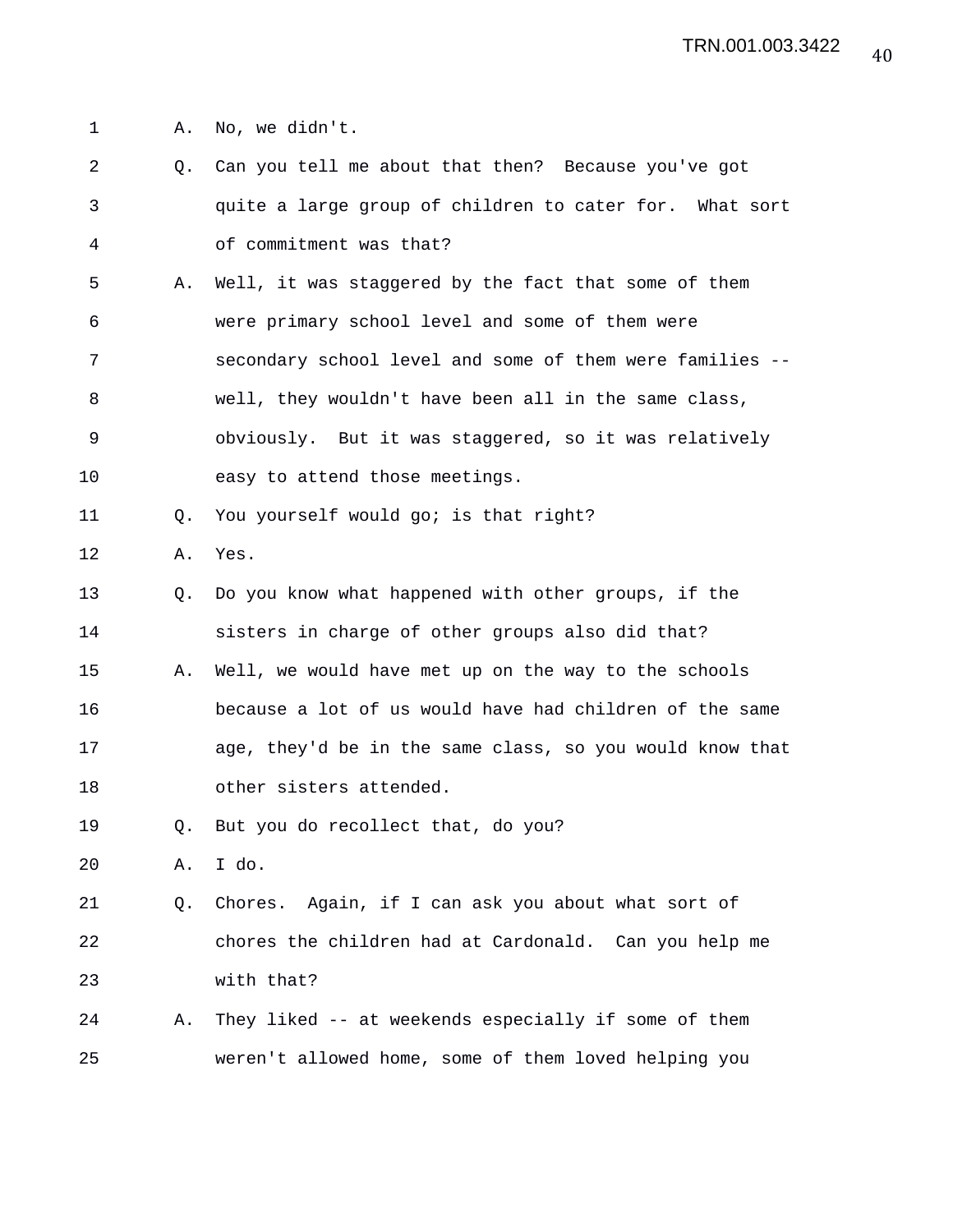| 1              |    | setting tables, doing their maths as to how many people    |
|----------------|----|------------------------------------------------------------|
| $\overline{2}$ |    | less they had to set for, how many knives they needed.     |
| 3              |    | This was a great sort of therapeutic thing for them.       |
| 4              |    | Some of them just loved doing it. Jobs like that,          |
| 5              |    | little jobs.                                               |
| 6              | Q. | What about heavier type jobs?                              |
| 7              | Α. | Definitely not, no, no.                                    |
| 8              | Q. | You also say in your statement --                          |
| 9              |    | LADY SMITH: Why not? Why not have children do heavier      |
| 10             |    | jobs?                                                      |
| 11             | Α. | Heavier as in polishing floors?                            |
| 12             |    | LADY SMITH: Polishing floors, for instance.                |
| 13             | Α. | I didn't have polished floors then. We had floors that     |
| 14             |    | you would wash or carpet or whatever. They didn't do       |
| 15             |    | that.                                                      |
| 16             |    | LADY SMITH: I can see it wouldn't have been required to be |
| 17             |    | done if you didn't have polished floors, but your          |
| 18             |    | reaction seemed to suggest that you wouldn't ask           |
| 19             |    | children to do that sort of work. Have I picked you up     |
| 20             |    | right?                                                     |
| 21             | Α. | Certainly. Personally I wouldn't.                          |
| 22             |    | Why not?<br>LADY SMITH:                                    |
| 23             | Α. | Because, I mean -- you know, children are children,        |
| 24             |    | they'd rather be playing. They wouldn't like to be         |
| 25             |    | hoovering or doing tasks maybe that the staff would do,    |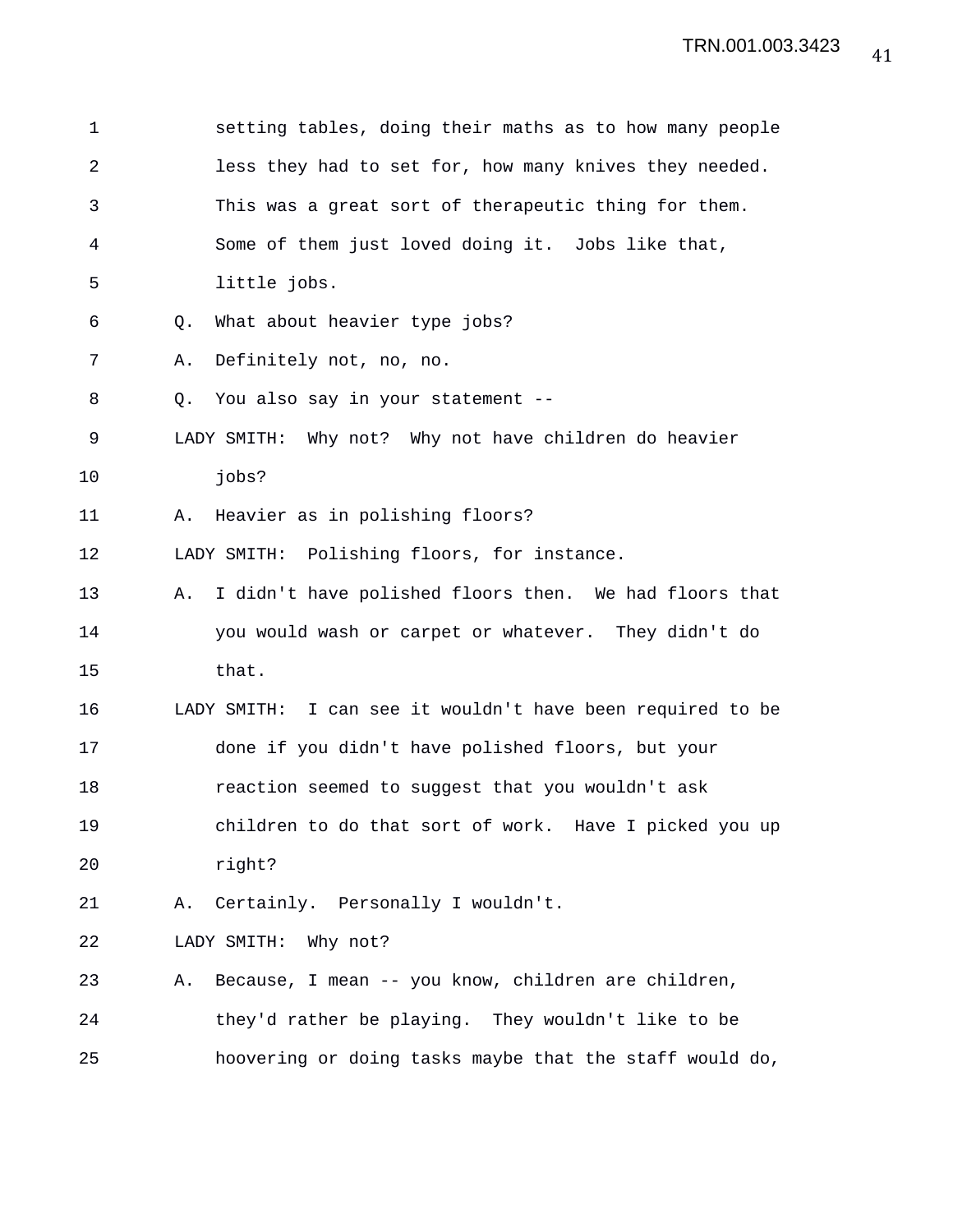| 1  |    | were paid to do, you know.                                 |
|----|----|------------------------------------------------------------|
| 2  |    | LADY SMITH: Mr MacAulay.                                   |
| 3  |    | MR MacAULAY: And you had staff --                          |
| 4  | Α. | Yes.                                                       |
| 5  |    | Q. -- as you've told us, that, as you put it, were paid to |
| 6  |    | do that sort of work.                                      |
| 7  | Α. | Yes.                                                       |
| 8  | Q. | You tell us at paragraph 96 about inspections. You say     |
| 9  |    | that there were regular inspections from the order to      |
| 10 |    | show that everything was okay. Do I understand from        |
| 11 |    | that that this is an inspection by a superior sister of    |
| 12 |    | the house; is that right?                                  |
| 13 | Α. | Of the -- not of the house, it would be from the head      |
| 14 |    | house in London, in Hammersmith.                           |
| 15 | Q. | Yes, that's what I meant.                                  |
| 16 | Α. | Yes.                                                       |
| 17 | Q. | The inspection of Cardonald --                             |
| 18 | Α. | Yes.                                                       |
| 19 | Q. | In that sort of inspection, can you tell me what the       |
| 20 |    | focus of the inspection would be?                          |
| 21 | Α. | Well, they would have covered every area. We wouldn't      |
| 22 |    | have been involved in the upper end of the -- with         |
| 23 |    | Superiors and finance and all that sort of thing.          |
| 24 |    | We would be involved directly with the care of the         |
| 25 |    | children.<br>Obviously they'd be walking around, they'd be |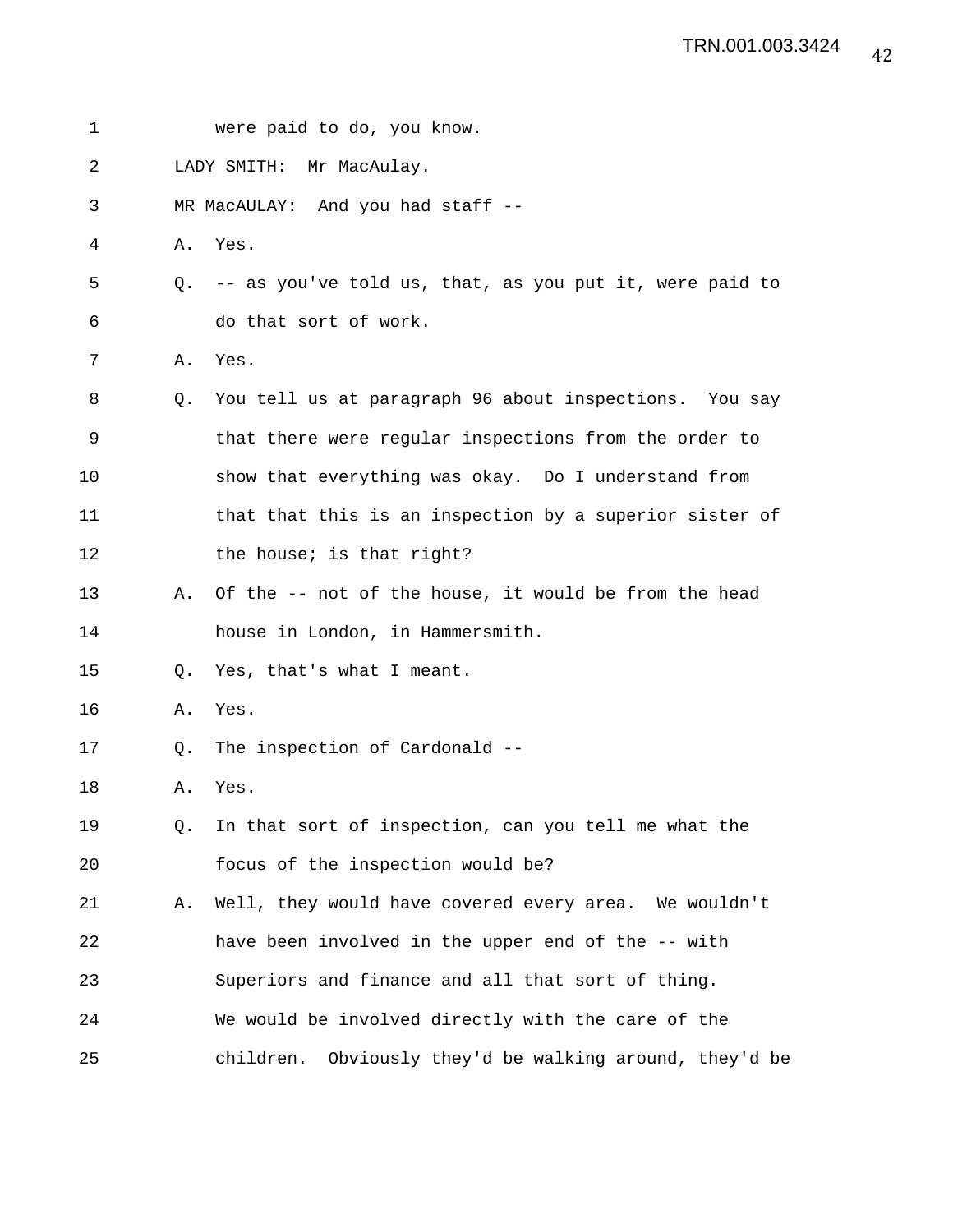| $\mathbf 1$ |    | observing to make sure everybody was looked after well     |
|-------------|----|------------------------------------------------------------|
| 2           |    | and we had sufficient of everything.                       |
| 3           | О. | You've mentioned that they would also be seeing that the   |
| 4           |    | finances were in order; is that correct?                   |
| 5           | Α. | Well, I would -- yes, that would have been from the top    |
| 6           |    | I know that now, but back then I probably wouldn't<br>end. |
| 7           |    | have paid any attention to it.                             |
| 8           | Q. | What about the spiritual well-being of the sisters?        |
| 9           |    | Would that form part of this type of inspection?           |
| 10          | Α. | Yes.                                                       |
| 11          | Q. | So it would have a number of different focuses then?       |
| 12          | Α. | Absolutely.                                                |
| 13          | Q. | Would there be a report following upon such an             |
| 14          |    | inspection?                                                |
| 15          | Α. | Yes.                                                       |
| 16          | Q. | And would you see the report?                              |
| 17          | Α. | At the final meeting we would have had a meeting and       |
| 18          |    | whoever the inspector was, she would have read out the     |
| 19          |    | report and the Superior would have kept a copy of it in    |
| 20          |    | her office.                                                |
| 21          | Q. | How regularly were such inspections of the type you're     |
| 22          |    | discussing at the moment carried out?                      |
| 23          | Α. | I think back then -- maybe it's the same now -- every      |
| 24          |    | three years, I think.                                      |
| 25          | Q. | So in a five-year period, and you were there for           |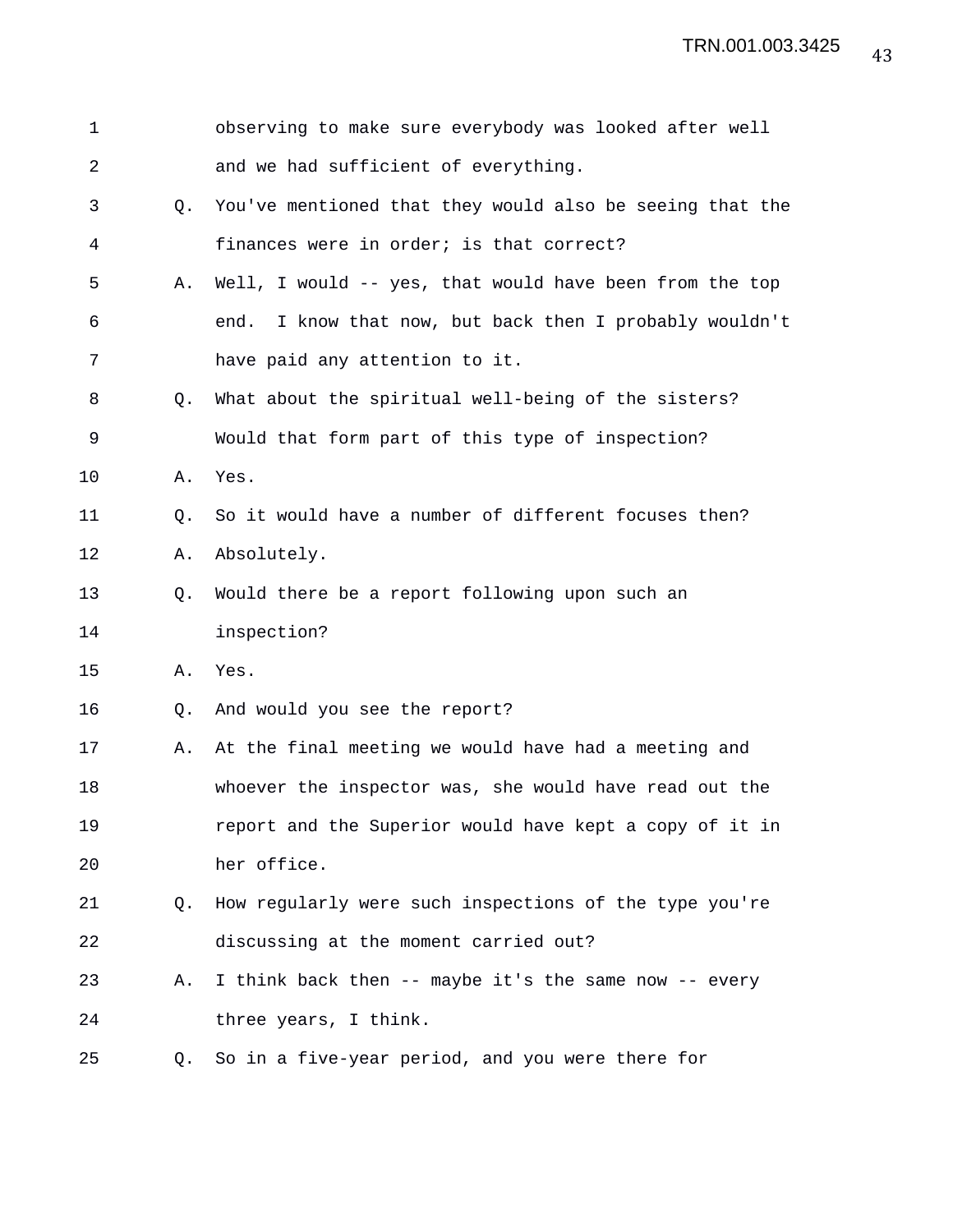| 1  |    | five years, could it be then there was only one such     |
|----|----|----------------------------------------------------------|
| 2  |    | inspection, at most two?                                 |
| 3  | Α. | At most two, yes.                                        |
| 4  | Q. | Do you have a recollection of an inspection?             |
| 5  | Α. | I have, but I can't remember the people who did it,      |
| 6  |    | because, obviously, it was a long time ago and they      |
| 7  |    | would be deceased now, but I definitely do recall them   |
| 8  |    | coming.                                                  |
| 9  | 0. | And you say "them".                                      |
| 10 | Α. | We'd be made aware of an inspection coming.              |
| 11 | O. | And you used the word "them" coming; how many would come |
| 12 |    | to carry out the inspection?                             |
| 13 | Α. | I think it was one or -- sorry, I'm not very clear on    |
| 14 |    | this. One person.                                        |
| 15 | Q. | So one sister?                                           |
| 16 | Α. | One person, yes.                                         |
| 17 | Q. | And that would be a sister from the order?               |
| 18 | Α. | Yes, correct.                                            |
| 19 | Q. | Would the sister then be somebody who would be senior to |
| 20 |    | the Mother Superior --                                   |
| 21 | Α. | Yes.                                                     |
| 22 | Q. | -- in the home?                                          |
| 23 | Α. | Yes.                                                     |
| 24 | Q. | And would it be the Regional Superior?                   |
| 25 | Α. | We didn't have provinces or regions back then. We were   |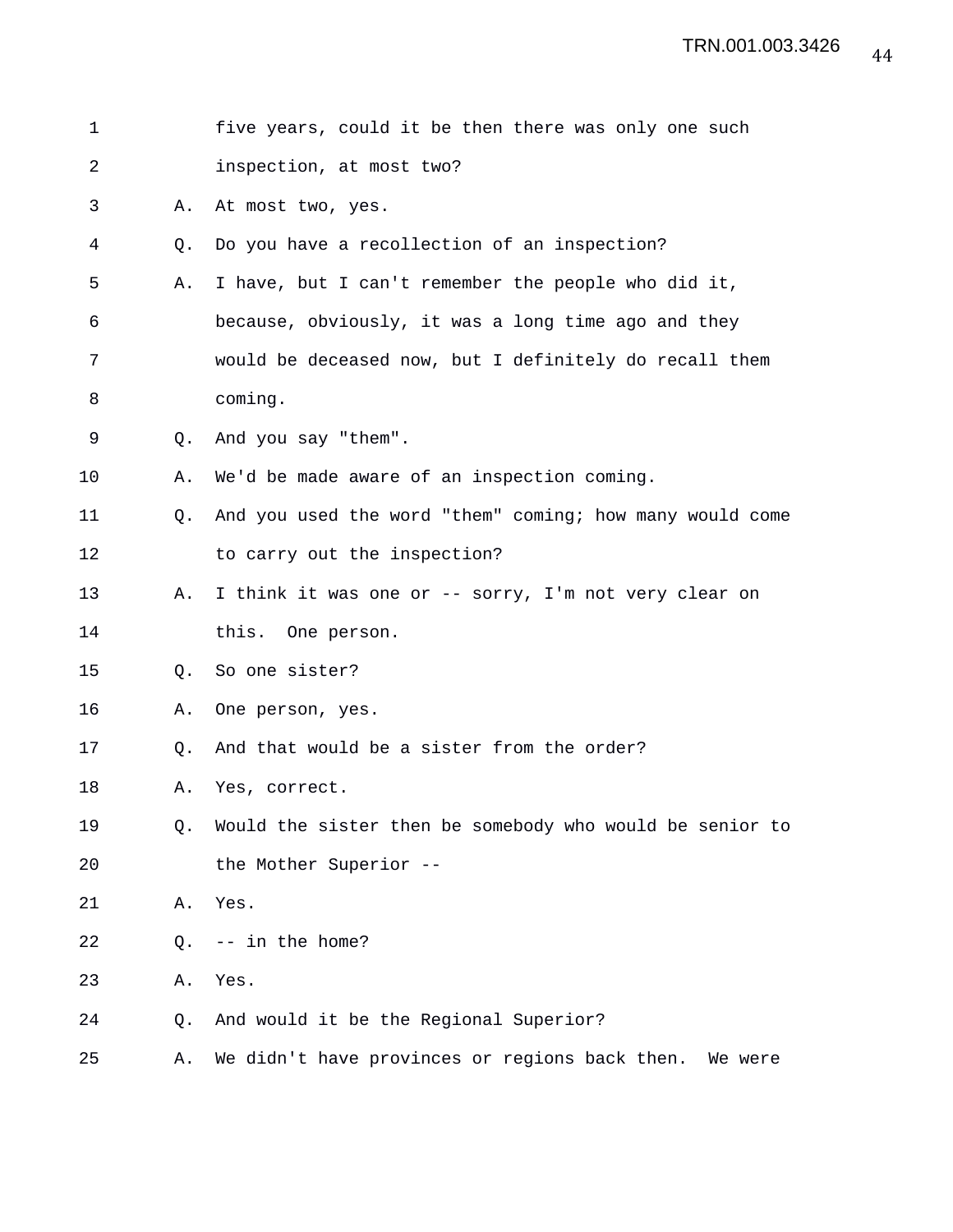| 1              |    | just under the Generalate in Hammersmith and it would be |
|----------------|----|----------------------------------------------------------|
| $\overline{a}$ |    | one of those General Councillors, I think they were      |
| 3              |    | called, yes, one of those.                               |
| 4              | Q. | In paragraph 100 of your statement, you provide some     |
| 5              |    | information about people who could have access to        |
| 6              |    | children. You give an example of -- this is on the       |
| 7              |    | third last line:                                         |
| 8              |    | "There was one occasion one little girl who had very     |
| 9              |    | vocal, which was great, about something that happened    |
| 10             |    | and the visit was stopped immediately."                  |
| 11             | Α. | Am I looking at -- where am I looking at now?            |
| 12             | O. | I will take you back to it. We have got paragraph 100    |
| 13             |    | on the screen. If you look to the third last line,       |
| 14             |    | you're talking here about people having access to        |
| 15             |    | children and there you say:                              |
| 16             |    | "There was one occasion I was aware of one little        |
| 17             |    | girl who had been very vocal, which was great, about     |
| 18             |    | something that had happened and the visit was stopped    |
| 19             |    | immediately. It wasn't in my unit, but Social Work       |
| 20             |    | would have been made aware."                             |
| 21             |    | And I have just been asked whether or not you can        |
| 22             |    | recall what the problem was.                             |
| 23             | Α. | Yes, sorry, it took me a minute or two to recall.        |
| 24             |    | I remember the sister saying it to me, and it was good,  |
| 25             |    | it was a safeguard.                                      |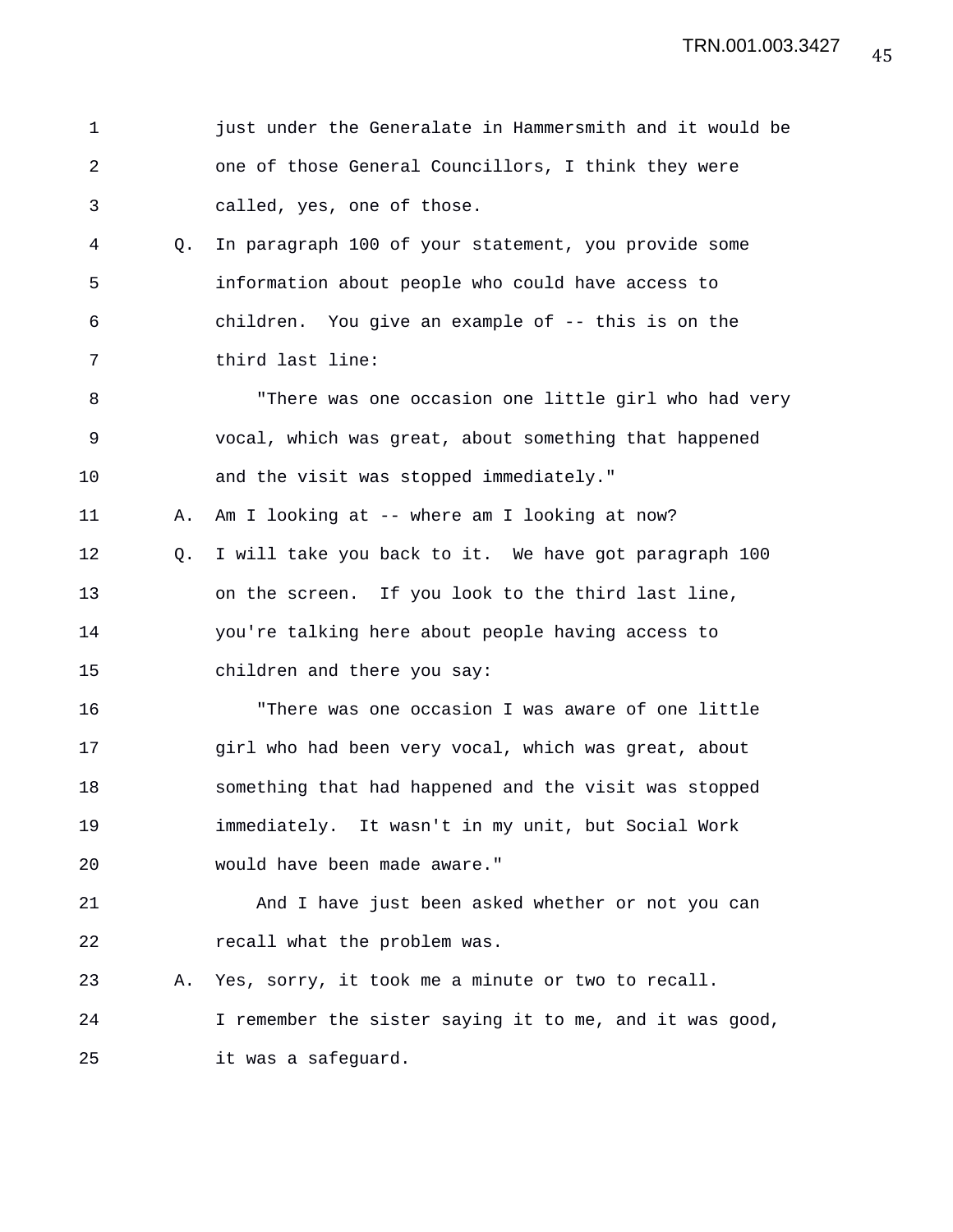## 1 Q. What was the problem?

2 A. She felt ... I don't know the child now. I don't 3 recall who she was. But seemingly, this little girl -- 4 and maybe there was another sibling with her -- and 5 families would take them out, there wasn't a lot of 6 safety issues in place back then, people were trusted 7 more. But she came to the sister and they wanted to 8 take her out again and she said, "No" -- yeah, they were 9 two little girls and she said she didn't like the 10 gentleman whose home she went to. She wasn't able to 11 verbalise it completely, as far as I can gather, and 12 I can remember saying to the sister, "That's it, don't. 13 When they come, just say, no, sorry, those children are 14 not returning with you". I don't think anything 15 happened, but she felt unsafe. 16 Q. So the child's view was taken into account on that

## 17 occasion?

18 A. Absolutely, absolutely.

19 Q. We have had evidence of a situation, for example, where 20 a child or children have come back from a visit and 21 complained of perhaps some inappropriate sexual 22 contact --

23 A. Mm-hm, mm-hm.

24 Q. -- not in that language, but --

25 A. Yes.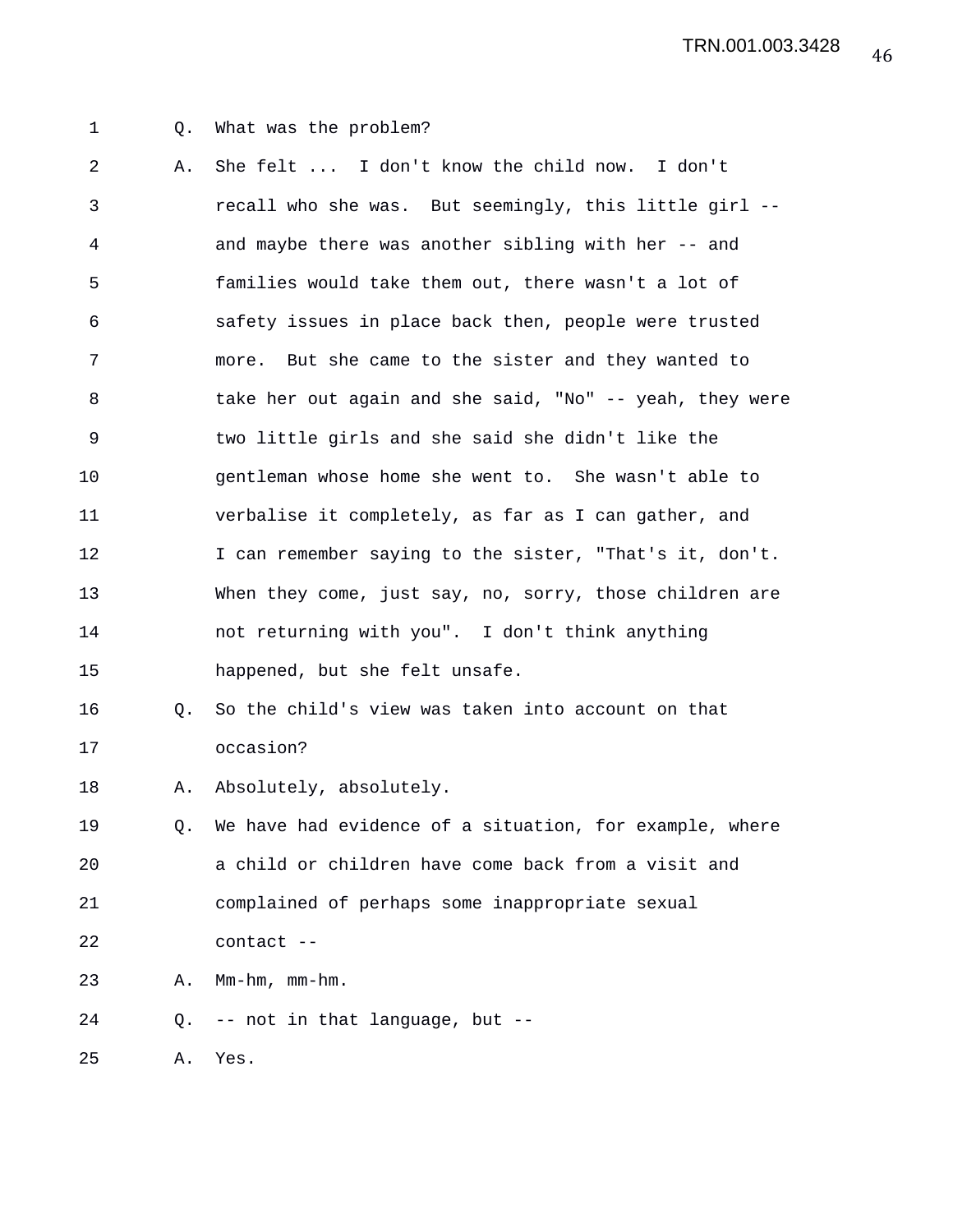## 1 Q. And not being believed; can you conceive of that?

2 A. I'd believe them. I definitely would.

- 3 Q. You would believe them?
- 4 A. Absolutely. Even though back then, there was no written 5 policies about safeguarding or anything like that, but 6 definitely you would consider: a child doesn't say that 7 willy-nilly.
- 8 Q. Now, then, if we look at the position if children left 9 your group. Did a child actually leave your group in 10 your time there, the five years you were at Cardonald? 11 A. Left the group as to -- would they be returned to their 12 family?
- 13 O. Or fostered or indeed to any other institution.
- 14 A. There were one or two I recall now, an extremely 15 difficult situation, and because of their extreme 16 behaviour -- I call it "extreme" for want of a better 17 word -- they couldn't be managed and other children 18 within the group were very frightened, so we had to put 19 their -- consider their welfare, and again we were in 20 talks with Social Services and they removed them to -- 21 I think they had to actually separate them, put them in 22 different facilities. I don't know where they were, 23 maybe their own facilities, but it was an extremely 24 difficult situation.

25 Q. Were these siblings?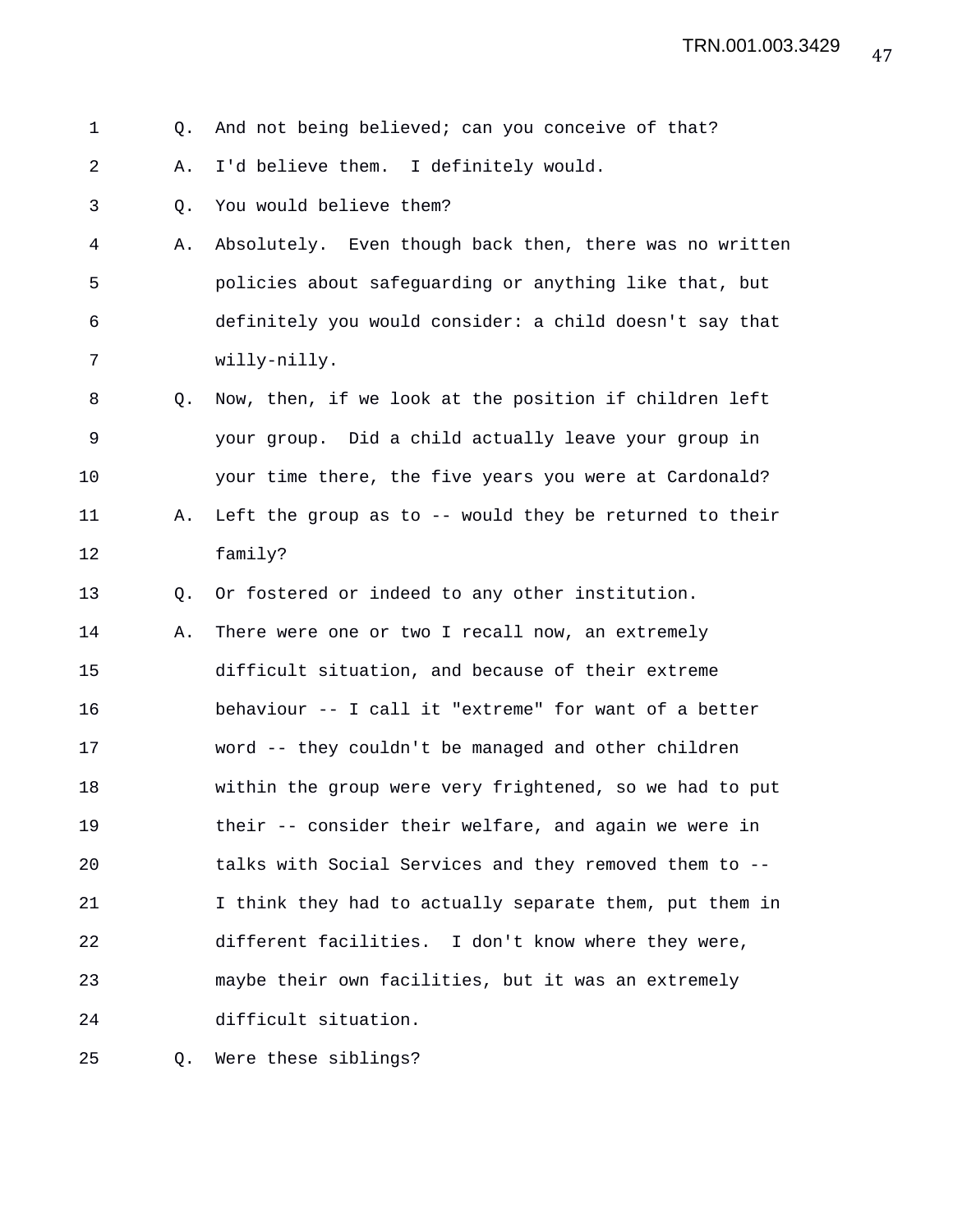- 1 A. They were siblings, yes.
- 2 Q. Just taking that on a little bit, did you find that 3 there were children in the group who possibly, because 4 of a difficult background, could be troublesome? 5 A. Absolutely, absolutely, and we had plenty who were 6 troublesome, but my goodness, nothing compared to this. 7 So for their welfare and safety, you know, we had no 8 choice but to discuss it with Social Services and they 9 removed them. 10 Q. But if you had plenty who were troublesome, how then did 11 you manage? 12 A. Not to the extent that this particular family were. 13 They wouldn't attend school. These kids wouldn't attend 14 school, they would climb up pipes and do all sorts of 15 strange things. There was no -- we just couldn't manage 16 them. 17 Q. I was moving on to ask you about discipline and that 18 links into that. Can I ask you first, before I look 19 at the detail, were you given any guidance now at 20 Cardonald about how a child could be disciplined? 21 A. Not specific, no, no.
- 22 Q. So how did you discipline, let's say, the troublesome 23 child?
- 24 A. On occasions, if they were really, really naughty or 25 whatever, children would do -- we didn't withhold their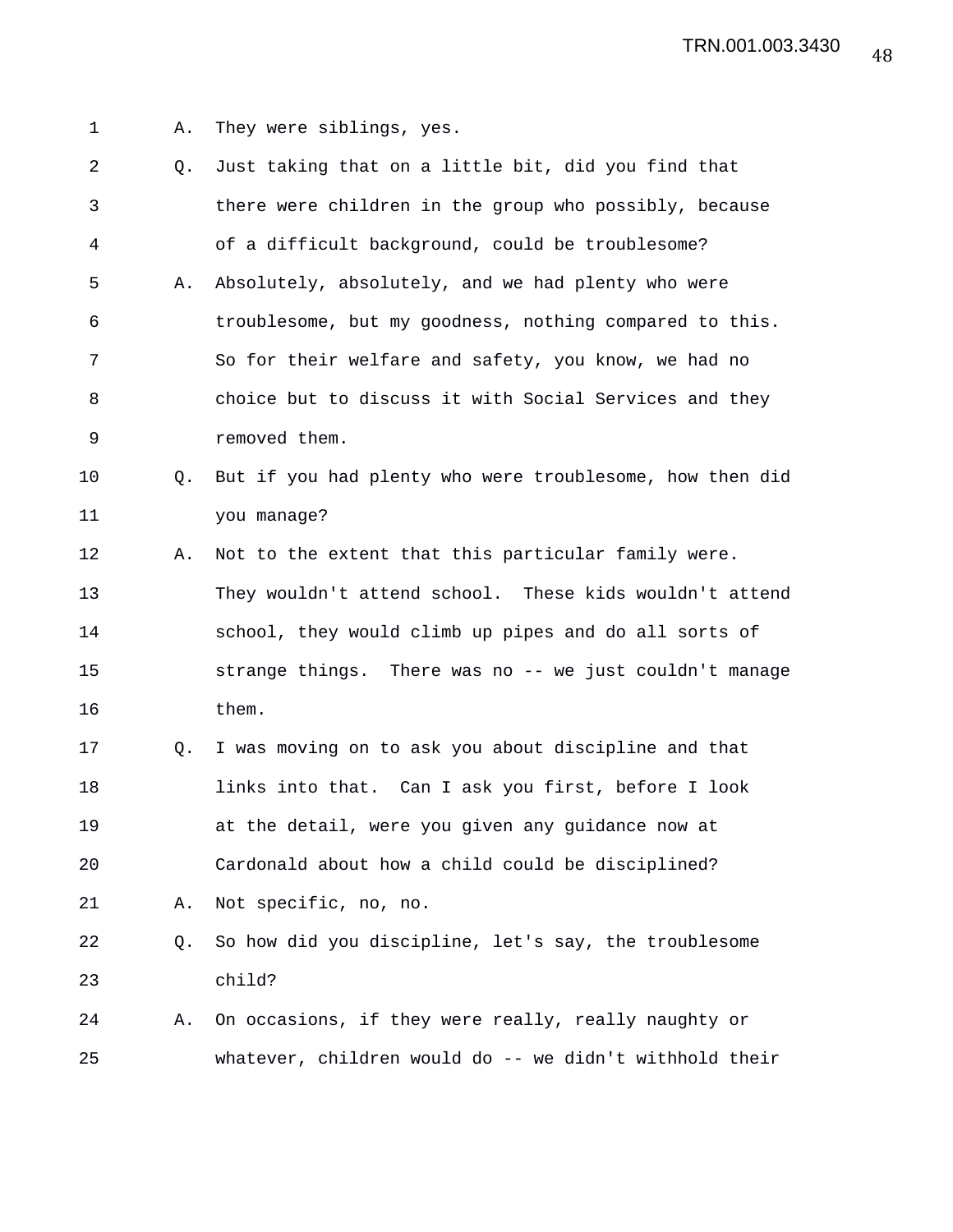| 1           |    | full pocket money, you might take part of it and say,    |
|-------------|----|----------------------------------------------------------|
| 2           |    | "Look we're withholding that this week", or depriving    |
| 3           |    | them of their favourite programme. Then you had to       |
| 4           |    | supervise them if they were sent to their room because   |
| 5           |    | you didn't know what mischief they'd get up to. So       |
| 6           |    | there were two issues involved. Invariably it did work.  |
| 7           | Q. | You have mentioned pocket money, and what you say in     |
| 8           |    | your statement -- actually, sister, it's on the screen   |
| $\mathsf 9$ |    | at 102:                                                  |
| 10          |    | "In terms of discipline and punishment, at               |
| 11          |    | Nazareth House in Glasgow we weren't allowed to deprive  |
| 12          |    | them of all their pocket money."                         |
| 13          |    | That suggests to me there was some sort of guidance      |
| 14          |    | or rule that you couldn't deprive them of all the pocket |
| 15          |    | money.                                                   |
| 16          | Α. | Yes, it was -- I'd say it was an unwritten rule.         |
| 17          |    | It would have been handed down: don't deprive them --    |
| 18          |    | that's what I was told -- of all their pocket money.     |
| 19          | Q. | Who told you that?                                       |
| 20          | Α. | Probably senior sisters.                                 |
| 21          | Q. | At least to that extent there was that degree --         |
| 22          | Α. | Yes.                                                     |
| 23          | Q. | Did you know at the time, sister, how the other units    |
| 24          |    | managed discipline within their groups?                  |
| 25          | Α. | Not to the full extent, but you might hear a sister      |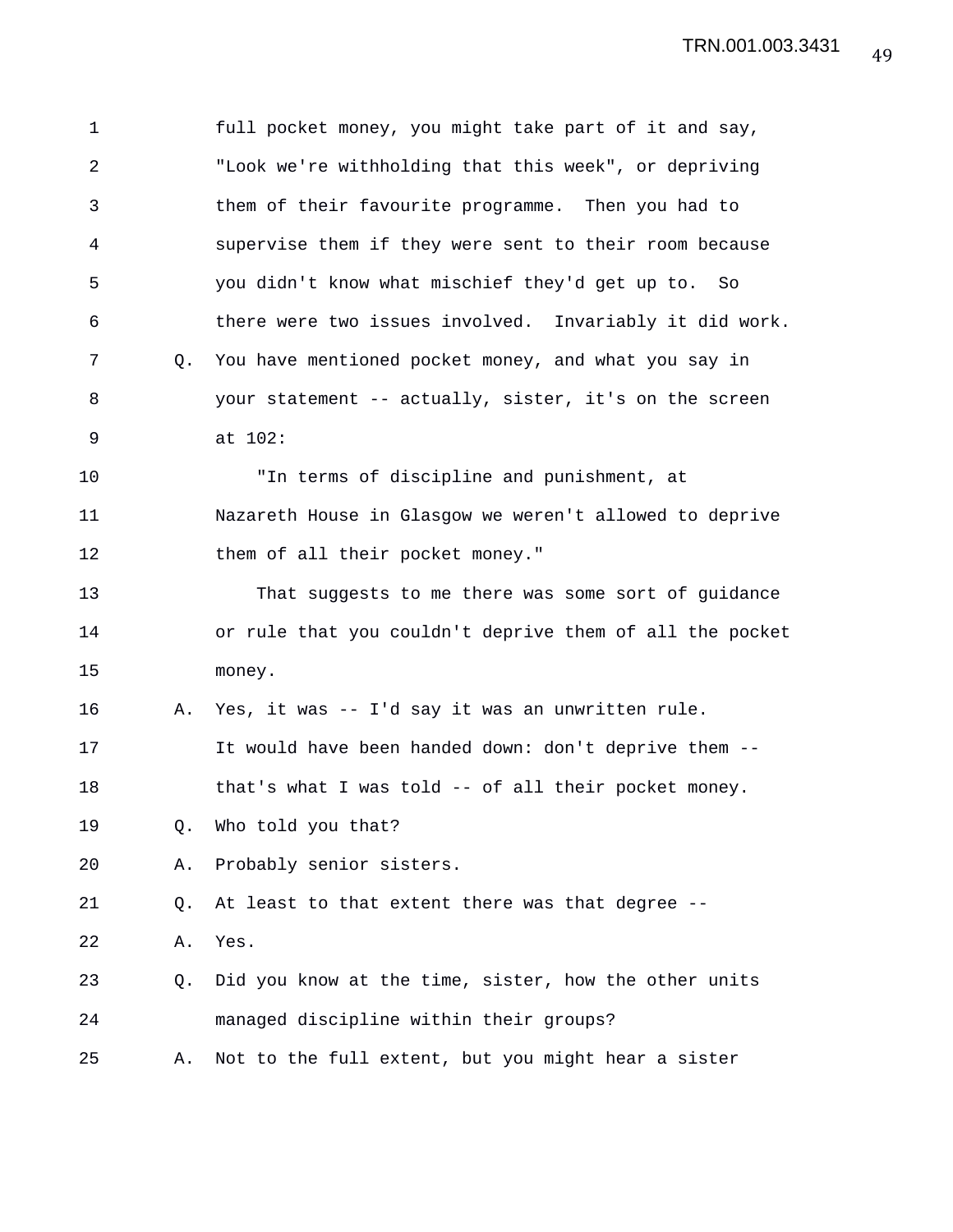| 1              |    | talking about a child that was very troublesome or         |
|----------------|----|------------------------------------------------------------|
| $\overline{2}$ |    | naughty doing X, Y or Z. We wouldn't be told everything    |
| 3              |    | because we had our own group to deal with.                 |
| 4              | О. | Coming then back to discipline, did you ever use           |
| 5              |    | corporal punishment?                                       |
| 6              | Α. | No.                                                        |
| 7              | 0. | Did you in your group see any treatment of a child that    |
| 8              |    | could be said to be abusive?                               |
| 9              | Α. | No.                                                        |
| 10             | Q. | You mention in your statement -- at paragraph 105, the     |
| 11             |    | way you put it is:                                         |
| 12             |    | "There might be kids might take a notion to run away       |
| 13             |    | but they wouldn't get very far."                           |
| 14             |    | Were there children in your group who ran away?            |
| 15             | Α. | Yes, on a few occasions, yes.                              |
| 16             | Q. | Why did they run away?                                     |
| 17             | Α. | Well, they were very disturbed, number one. Some kids      |
| 18             |    | thought it was -- I don't know whether they thought it     |
| 19             |    | was a bit of fun. They were so disturbed some of them      |
| 20             |    | would run away or say, "Oh, I know where to go,            |
| 21             |    | wherever", by bus or -- mainly by bus. I don't know how    |
| 22             |    | they got on the bus, they mightn't have had money on       |
| 23             |    | They sometimes would make their way back to where<br>them. |
| 24             |    | they came from.                                            |
| 25             | Q. | Would you say you had a happy environment?                 |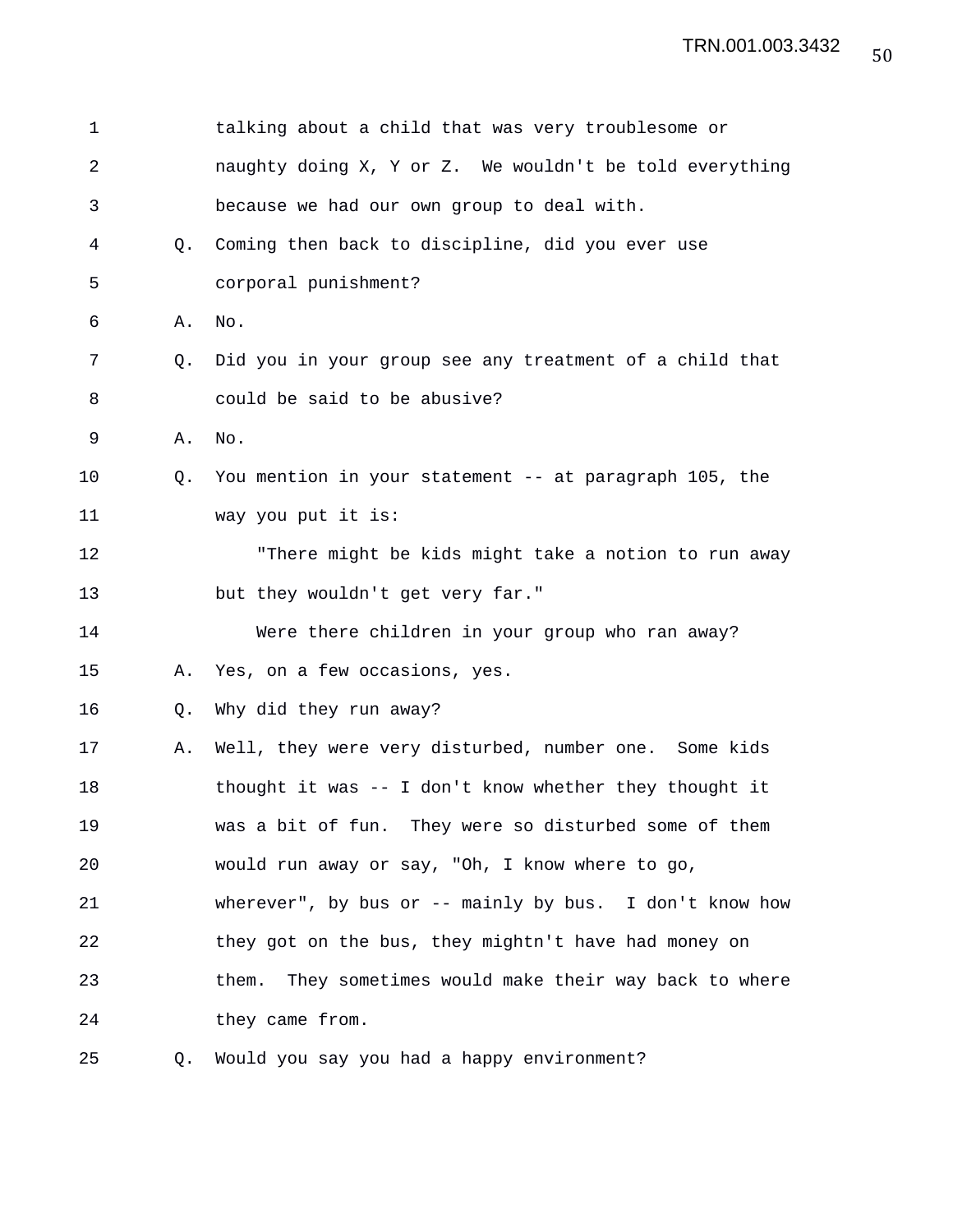- 1 A. Yes.
- 2 Q. But notwithstanding that, there were these children who 3 were running away from it?

4 A. Not constantly. Occasionally, occasionally.

5 0. Would these children be taken back?

- 6 A. Absolutely, yes.
- 7 Q. And what would happen when they came back?
- 8 A. We'd have a good sit down chat with them and ask them 9 why -- particularly if they were very young, we would 10 say, "Gosh, do you think that was safe?" They wouldn't 11 see the implications of that, how dangerous it could be 12 for them.
- 13 Q. When you say, "we", would that be --
- 14 A. We, the staff, you know.

15 Q. Is that you and perhaps one member of your lay staff?

- 16 A. Absolutely, yes.
- 17 Q. Would the Mother Superior be involved in that?
- 18 A. Not directly. She would be made aware of it, but she 19 wouldn't be directly involved.

20 Q. Did you see children fighting from time to time?

21 A. Oh yes.

22 Q. And how would you deal with that?

23 A. Well, you'd get to know the personalities. If they were 24 playing games or something, you would remove the one 25 that maybe was -- talk to them, or if they were really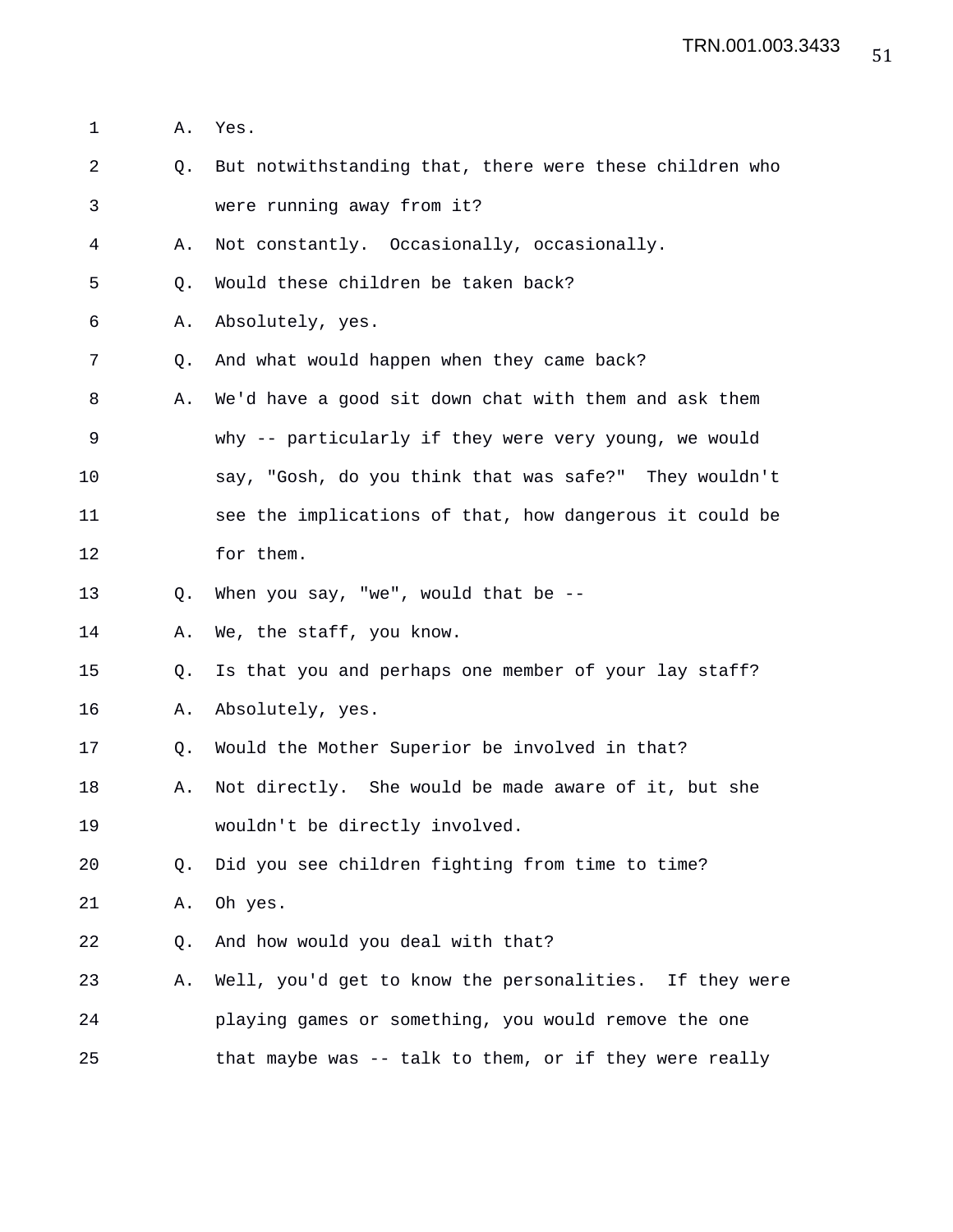1 troublesome, you would say, "You can't be involved with 2 that game", or if they were disturbing them when they 3 were watching during their favourite programme, you 4 would ask them, "Can you please leave", because it 5 wasn't fair on the other kids if they were watching 6 their favourite programme or soccer, whatever it was. 7 Q. When you were giving your statement, sister, a number of 8 allegations were mentioned to you. These are set out at 9 paragraphs 109 to 121 of your statement. The 10 allegations again involved matters such as 11 force-feeding, humiliation and bed-wetting and also 12 being beaten. I think you said at the time you knew 13 nothing about these matters? 14 A. I didn't. 15 Q. Did you know -- I may have asked this before but I just 16 want to be clear -- how discipline was being managed 17 in the other groups at Cardonald? 18 A. No, not definitely, I wouldn't, no, because, as I say, 19 we just had minimum staff, so we were so involved in our 20 own unit. We just didn't interfere with other people. 21 Q. So you can't tell me then if there was a consistency of 22 approach towards discipline within the home? 23 A. I couldn't answer that. I couldn't say definitely there 24 was or there wasn't. 25 Q. There is one issue I wanted to raise with yourself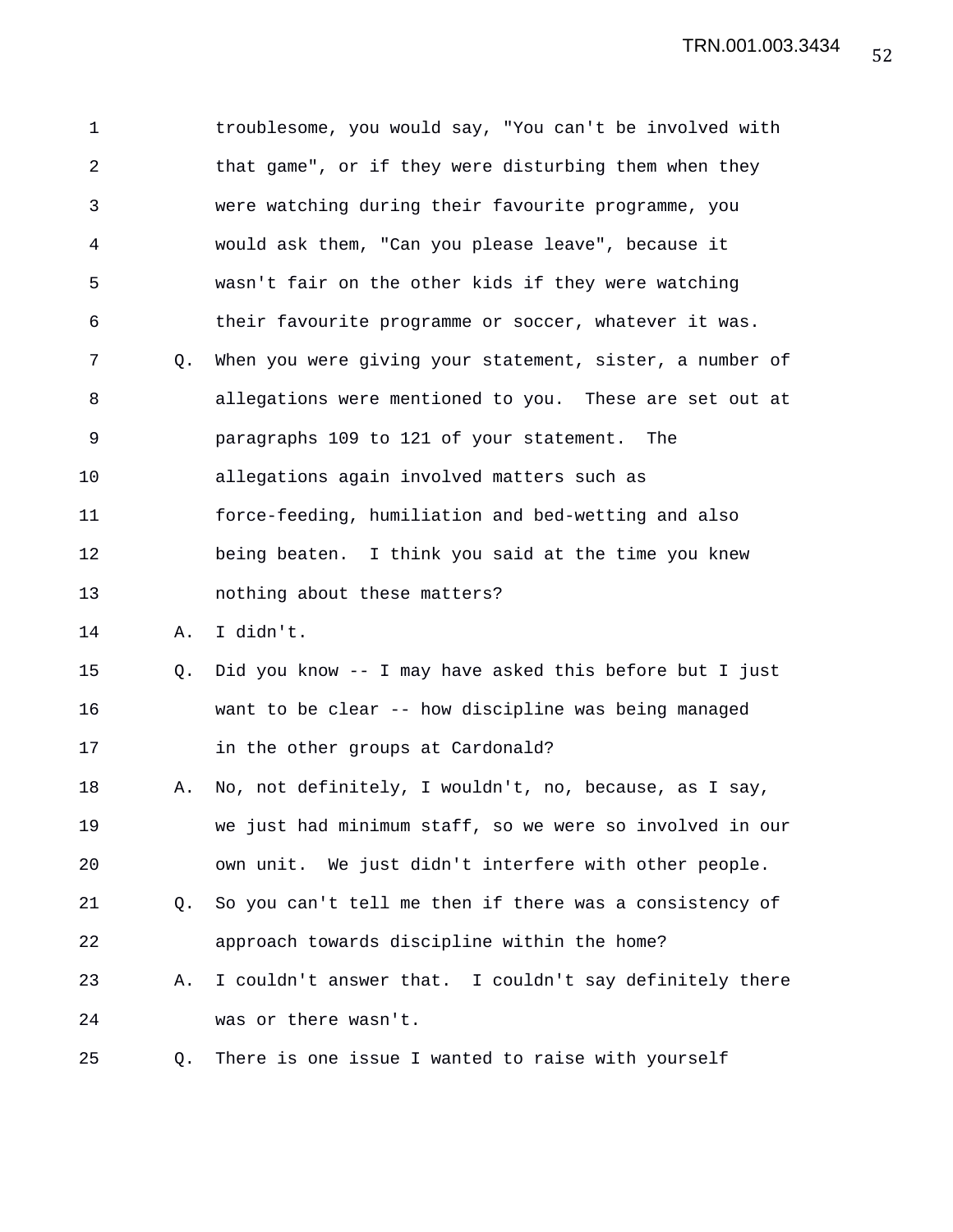| $\mathbf 1$    |    | directly, sister, and I'll take you to the evidence that |
|----------------|----|----------------------------------------------------------|
| $\overline{2}$ |    | has been given. Before I do that, can I get you to go    |
| 3              |    | back to the red folder that's in front of you. To the    |
| 4              |    | left, you'll see there's a table.                        |
| 5              | Α. | Yes.                                                     |
| 6              | Q. | The table is there to provide you with the pseudonym of  |
| 7              |    | an individual and also the person's name. Do you see     |
| 8              |    | that?                                                    |
| 9              | Α. | I do, yes.                                               |
| 10             | O. | At the very bottom, there's a name "Bernie", and you can |
| 11             |    | see who that relates to. I don't want you to say who     |
| 12             |    | that is, but do you recognise the name that's associated |
| 13             |    | with the pseudonym "Bernie"?                             |
| 14             | Α. | Definitely not.                                          |
| 15             | Q. | You don't? Well, can I just put to you what that         |
| 16             |    | witness said in evidence. Can I begin by asking you: do  |
| 17             |    | you remember going on holiday to a place called          |
| 18             |    | Glengarry?                                               |
| 19             | Α. | Glengarry? Never heard of it.                            |
| 20             | Q. | Okay. This is what the witness said. The transcript      |
| 21             |    | begins at TRN.001.003.1515.                              |
| 22             |    | If I can take you to page 1533.                          |
| 23             |    | (Pause).                                                 |
| 24             |    | While we're waiting, do you remember if there was        |
| 25             |    | LHA<br>a Sister<br>who was in charge of a group when you |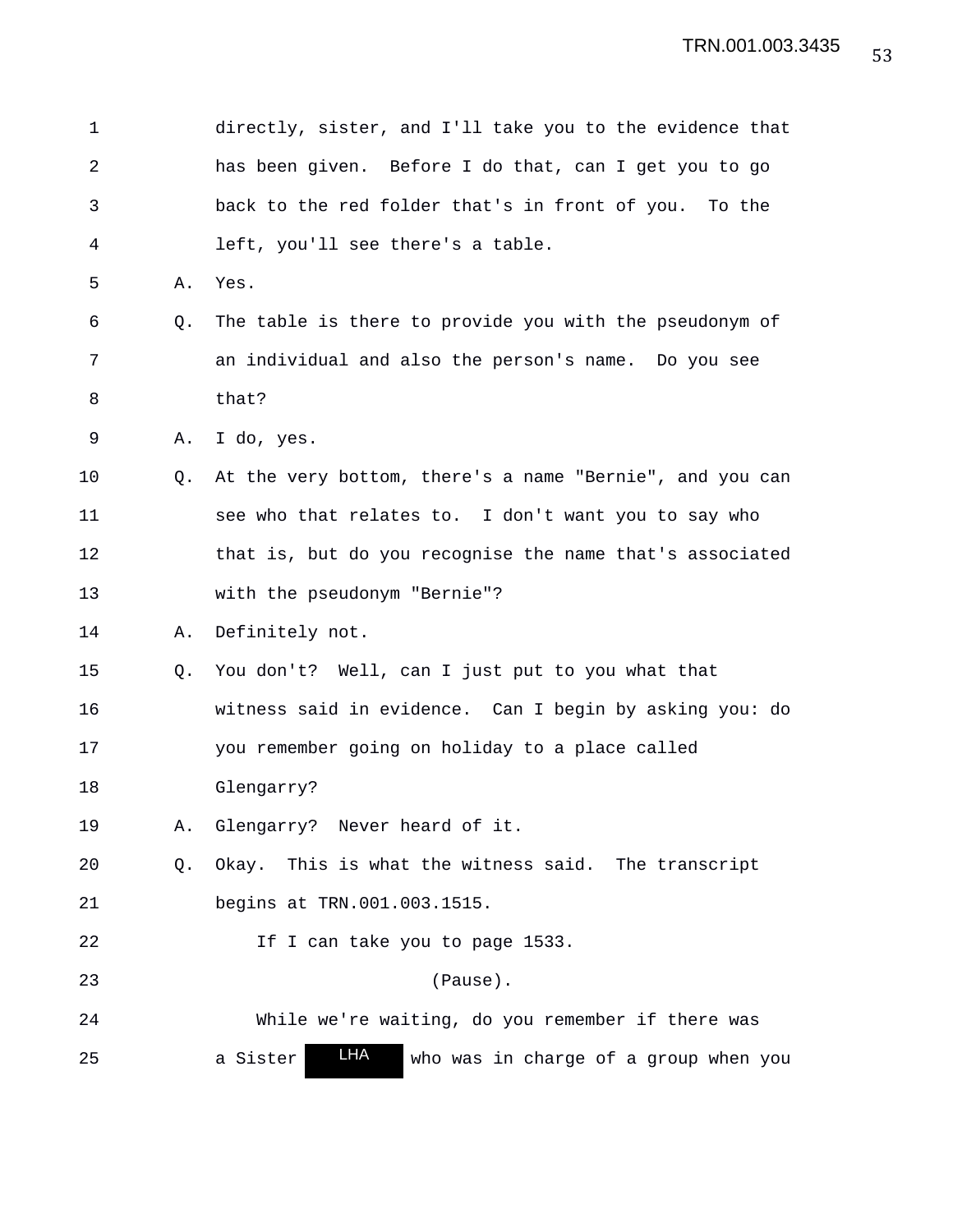1 were there? 2 A. There was no **LHA** when I was there, no. Nobody of 3 that name. 4 Q. We'll just wait for this to come up. While we're still 5 waiting, do you remember a member of the lay staff, and 6 if you go back to the key, it's the second name from the 7 bottom against the pseudonym "Elizabeth". 8 A. The name I recognise, but I'm not sure of the spelling. 9 Q. I think you may be right about the spelling. 10 Phonetically, that's how it would sound? 11 A. Yes, okay, correct. 12 Q. We've now got the transcript. Go to the top of the 13 page. Parts of this have been redacted because that's 14 what goes public, but I can read out for the purpose of 15 the hearing what's said. This witness says: 16 "I saw Sister LGS severely batter a girl on 17 a flight of stairs when we were on holiday at Glengarry 18 guesthouse. Sister was a bitch. The girl was in LGS19 her group. She beat her because the girl and I had gone 20 downstairs and stolen food from the kitchen. The two of 21 **us were walking back up the stairs and Sister LGS** was 22 standing at the top waiting for us. She grabbed the 23 girl and started battering into her. She was kicking 24 her, pulling her hair and punching her and she carried 25 on kicking into her when the girl was on the floor. It LHA LGS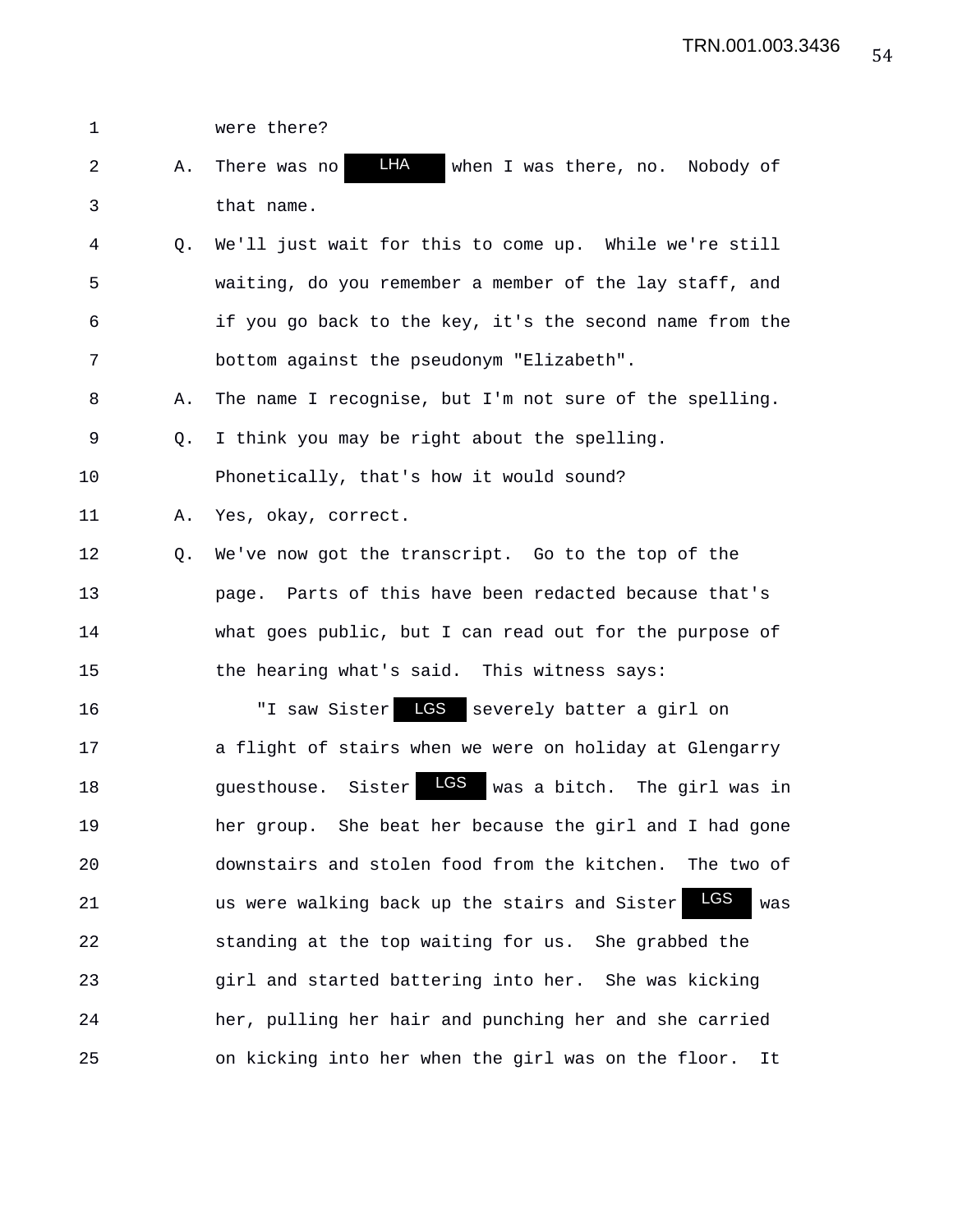| $\mathbf 1$ |    | lasted a while, about 10 to 15 minutes I'd say.                  |
|-------------|----|------------------------------------------------------------------|
| 2           |    | I started screaming and shouting for [the lady who's now         |
| 3           |    | referred to as 'Elizabeth'] to come. Elizabeth came and          |
| 4           |    | LGS<br>pulled Sister<br>away. I remember Elizabeth trying        |
| 5           |    | to diffuse the situation. The two of them were shouting          |
| 6           |    | at each other. I remember Elizabeth said, 'You can't             |
| 7           |    | treat the kids like that', and the sister saying,                |
| 8           |    | 'That's their punishment, they shouldn't be stealing'.           |
| 9           |    | Again, I would say I was between 8 to 10 or 11 when this         |
| 10          |    | happened."                                                       |
| 11          |    | So sister, that witness has given quite a detailed               |
| 12          |    | description of an event that involved allegedly yourself         |
| 13          |    | and another girl. Does that mean anything to you?                |
| 14          | Α. | Nothing whatsoever.                                              |
| 15          | Q. | Did any such event happen?                                       |
| 16          | Α. | Never.                                                           |
| 17          | Q. | <b>LTX</b><br>Did you come across a Sister                       |
| 18          | Α. | I never worked with her.                                         |
| 19          | О. | But you knew her?                                                |
| 20          | Α. | In subsequent years, I knew her -- not in relation to            |
| 21          |    | childcare.                                                       |
| 22          | Q. | <b>LSO</b><br>having<br>Do you have any recollection of a Father |
| 23          |    | access to Cardonald?                                             |
| 24          | Α. | No.                                                              |
| 25          | Q. | Does the name Joseph Duffy mean anything to you?                 |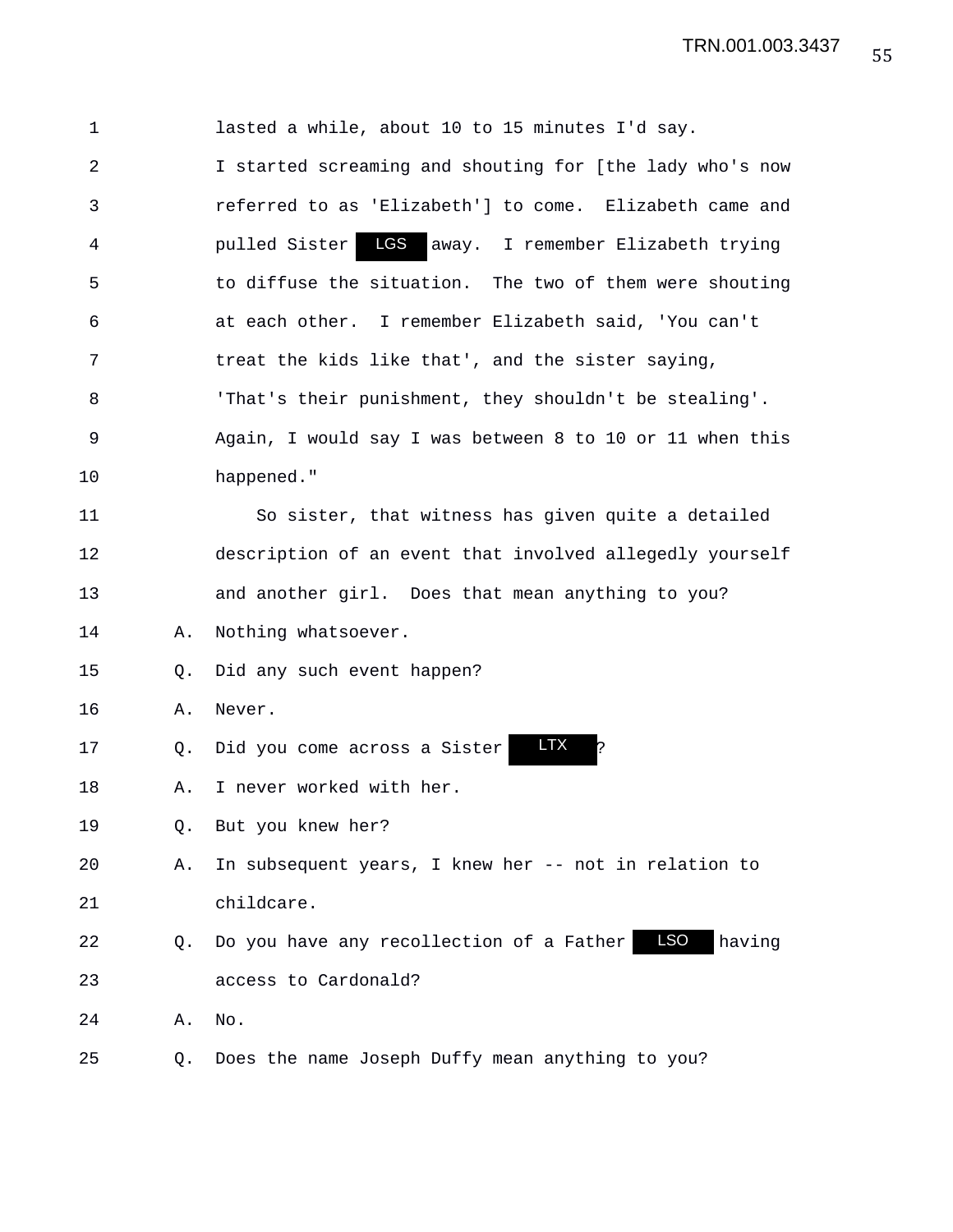1 A. No. 2 Q. Was there such a person working there in any capacity, 3 let's say a volunteer, when you were there? 4 A. Not when I was there, no. 5 Q. Were there volunteers there when you were there? 6 A. No. 7 Q. Sister, then, can I ask you to turn to the last 8 paragraphs of your statement at paragraph 123. You say, 9 because you've been informed as to what the allegations 10 are that have been made -- 11 A. Yes. 12 Q. -- and you say: 13 T am shocked by the allegations." 14 A. Absolutely. 15 Q. And you're asked then to explain the allegations and: 16 "... I have been told about have been made. I can 17 only assume that people would have access to other 18 inquiries in Southern or Northern Ireland. There must 19 be some people who hear things and they do copycat style 20 things." 21 I just want to understand what you're saying there. 22 Are you referring there to the two inquiries that have 23 taken place in connection with child abuse in Southern 24 and Northern Ireland? 25 A. More so in Northern Ireland, because we're very -- I'm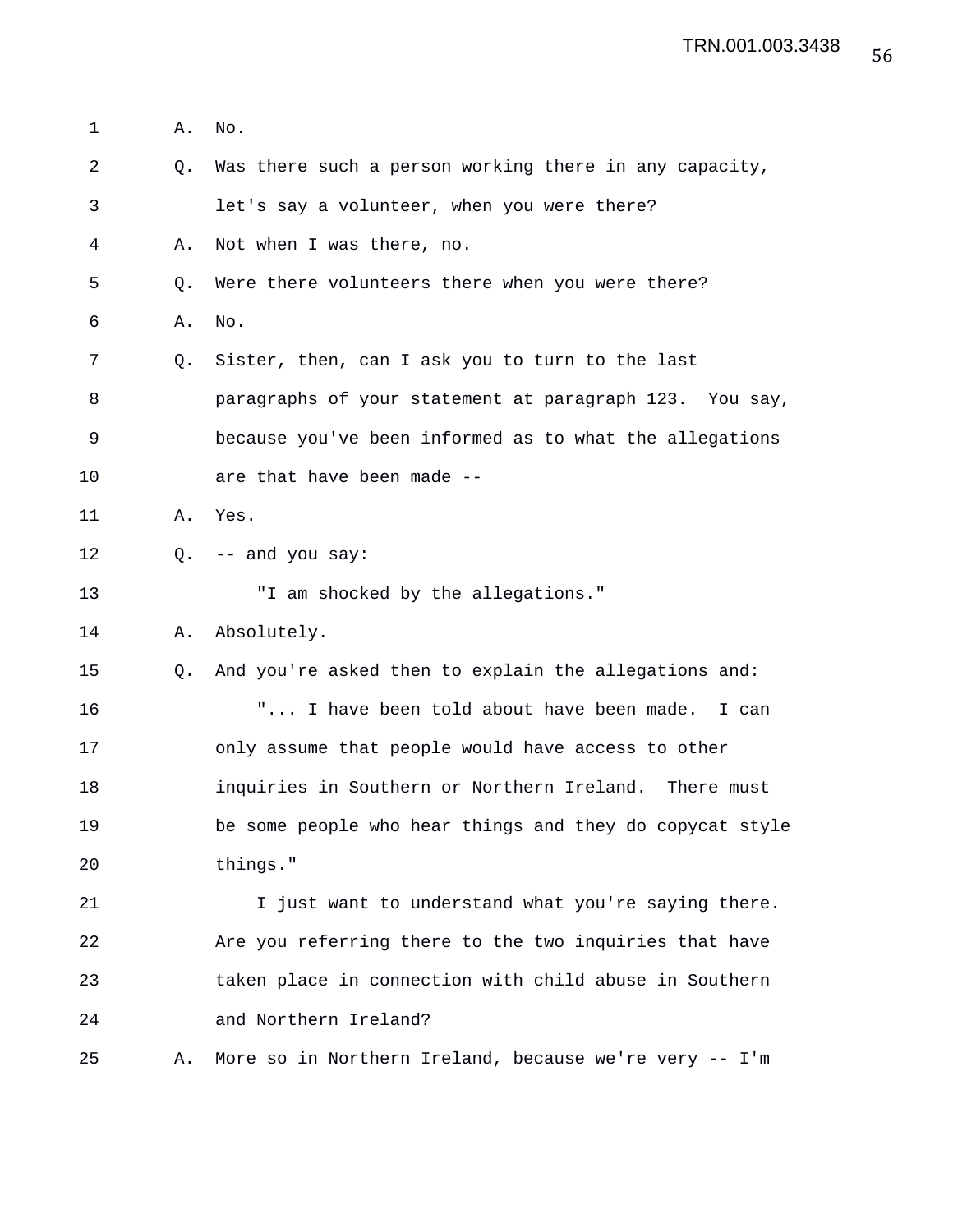| 1  |    | in the next county bordering Northern Ireland and        |
|----|----|----------------------------------------------------------|
| 2  |    | we would be aware from newspapers and stuff like that.   |
| 3  | Q. | And the Sisters of Nazareth were involved in that        |
| 4  |    | inquiry?                                                 |
| 5  | Α. | Correct, yes.                                            |
| 6  | Q. | And are you saying here that similar allegations were    |
| 7  |    | made $--$                                                |
| 8  | Α. | There seem to be similarities. Now, for what reasons,    |
| 9  |    | I can't specify, but there are a lot of similarities.    |
| 10 | O. | Were they found established in the Northern Ireland      |
| 11 |    | inquiry?                                                 |
| 12 | Α. | I haven't read the document because I was never involved |
| 13 |    | in childcare in Northern Ireland.                        |
| 14 | Q. | But do you know, even on a second-hand basis, whether or |
| 15 |    | not the sort of practices that former residents have     |
| 16 |    | complained about to this inquiry in connection to the    |
| 17 |    | Sisters of Nazareth were established in                  |
| 18 |    | Northern Ireland?                                        |
| 19 | Α. | I cannot answer it, because, as I say, I wasn't involved |
| 20 |    | and I wouldn't be -- it would be inappropriate for me to |
| 21 |    | be 100 per cent definite.                                |
| 22 | Q. | So you've never been told what the Northern Ireland      |
| 23 |    | inquiry concluded in connection with the Sisters of      |
| 24 |    | Nazareth?                                                |
| 25 | Α. | Well, I have access to the report, but, as I say, I just |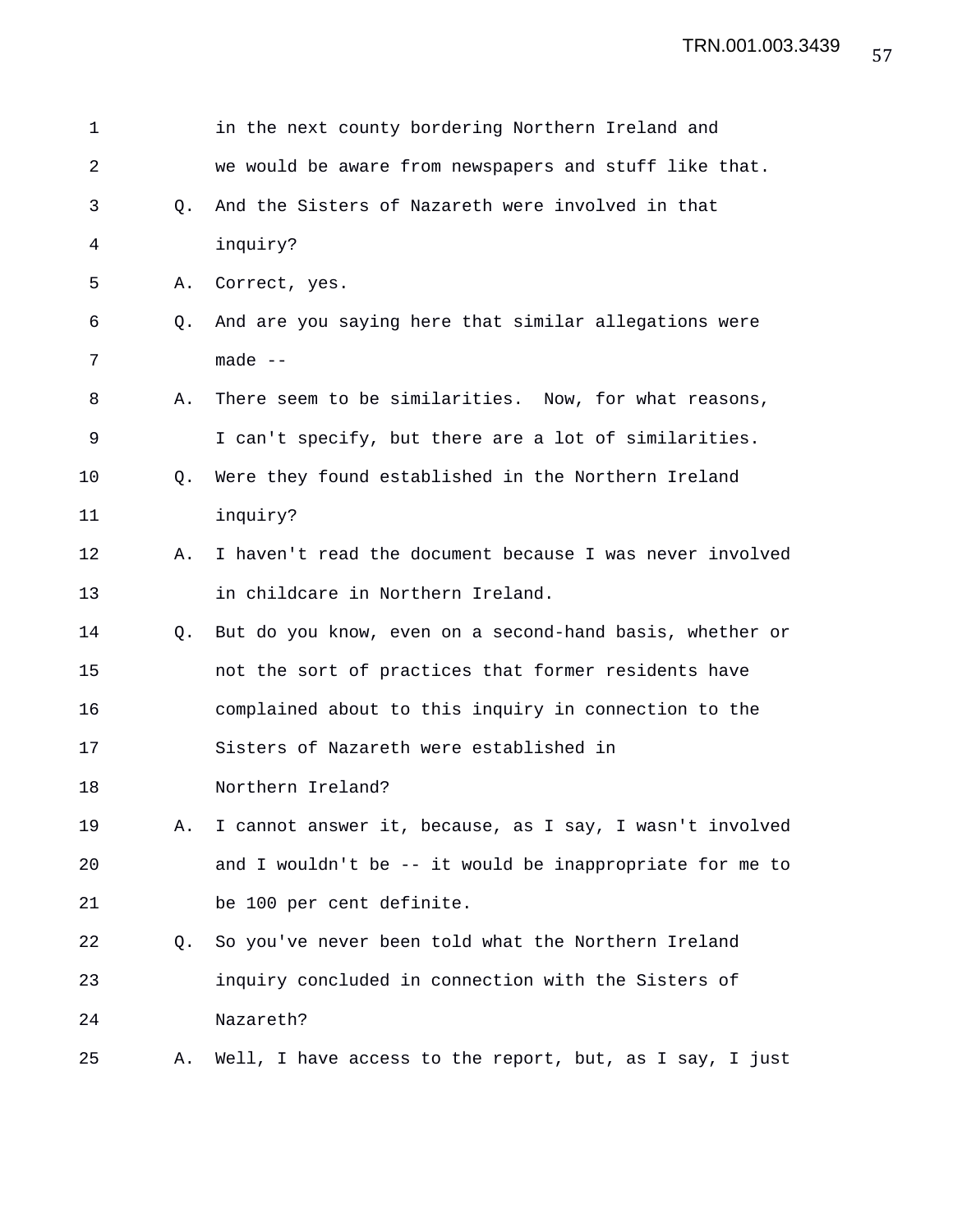| 1  | haven't read it, to be honest.                                 |
|----|----------------------------------------------------------------|
| 2  | And you don't know then --<br>Q <sub>z</sub>                   |
| 3  | I don't know.<br>Α.                                            |
| 4  | LADY SMITH: Have you read the report of the                    |
| 5  | Ryan Commission?                                               |
| 6  | No.<br>Α.                                                      |
| 7  | LADY SMITH: Thank you.                                         |
| 8  | MR MacAULAY: You go on to say, sister, at 125:                 |
| 9  | "I think life was hard."                                       |
| 10 | What do you mean by that?                                      |
| 11 | Well, it was hard. It's -- comparative to today's<br>Α.        |
| 12 | standards. It was much harder, life was tougher for            |
| 13 | everybody back then, and we were trying to take the            |
| 14 | place of parents who were dysfunctional.                       |
| 15 | And you say:<br>Q <sub>z</sub>                                 |
| 16 | "I think that things were tougher with little                  |
| 17 | staff."                                                        |
| 18 | Absolutely.<br>Α.                                              |
| 19 | Were you short-staffed?<br>Q.                                  |
| 20 | Well, you could say yes, I would say, yes.<br>Α.               |
| 21 | What has that got to do with whether the allegations are<br>Q. |
| 22 | true or not?                                                   |
| 23 | I have difficulty in answering that because I don't<br>Α.      |
| 24 | quite know how to answer it.                                   |
| 25 | Well, you're dealing here with, I think, looking at the<br>Q.  |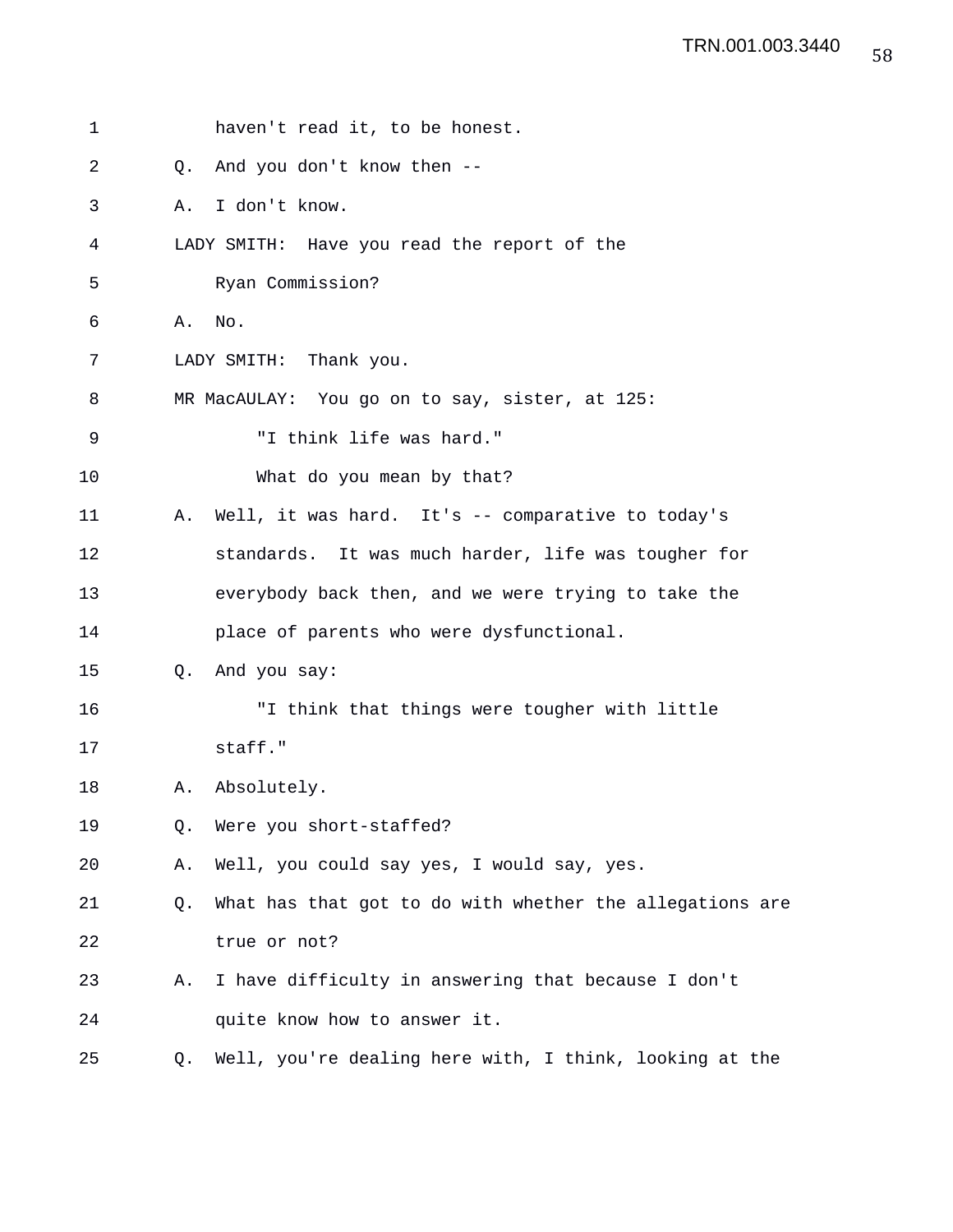| 1  |    | allegations and why they might be made, but being      |
|----|----|--------------------------------------------------------|
| 2  |    | short-staffed wouldn't be relevant to whether these    |
| 3  |    | practices would happen.                                |
| 4  | Α. | I understand.                                          |
| 5  | Q. | You understand that?                                   |
| 6  | Α. | I understand that, yes.                                |
| 7  | 0. | You go in the final paragraph to say, sister:          |
| 8  |    | "I loved the work."                                    |
| 9  | Α. | I did, I loved it, the work as in childcare. That's    |
| 10 |    | what I refer to. I loved the challenge. I dearly loved |
| 11 |    | the children and I say that from my heart.             |
| 12 | Q. | You go on to say:                                      |
| 13 |    | "I am very upset by the allegations which I have       |
| 14 |    | been asked to comment on."                             |
| 15 |    | Is that correct?                                       |
| 16 | Α. | Yes.                                                   |
| 17 | O. | The other thing you say there is:                      |
| 18 |    | "We weren't angels, but we tried to discipline in a    |
| 19 |    | very normal manner."                                   |
| 20 | Α. | Yes.                                                   |
| 21 | Q. | Again, I wondered what you meant when you were saying  |
| 22 |    | "we weren't angels".                                   |
| 23 | Α. | We're human beings, first and foremost, religious or   |
| 24 |    | not. I take my own personality, my own reaction to     |
| 25 |    | things with me. I dearly love children. Maybe that did |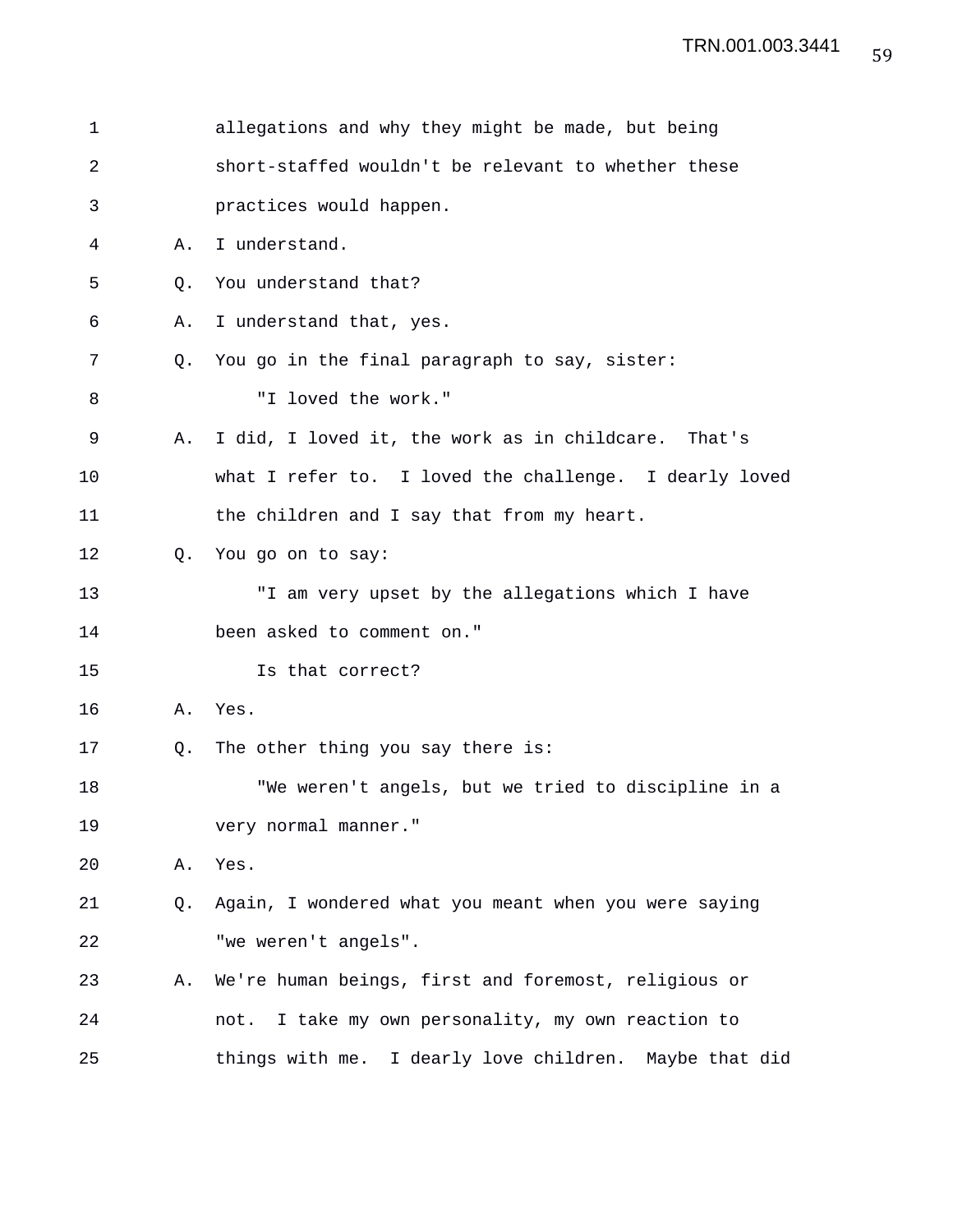| 1  |    | help me greatly and -- I don't know what else I can say.   |
|----|----|------------------------------------------------------------|
| 2  | Q. | Do you think on occasions, because of the challenge that   |
| 3  |    | you had with some of the children, you might have lost     |
| 4  |    | your temper?                                               |
| 5  | Α. | Well, kind of -- fly off the handle quickly. That would    |
| 6  |    | be me. I wouldn't be a violent person. But definitely,     |
| 7  |    | the children, by and large, were happy insofar as they     |
| 8  |    | were in care.                                              |
| 9  | Q. | The final thing I have been asked to ask you, sister, is   |
| 10 |    | this: have any of the children that you looked after       |
| 11 |    | kept in touch with you?                                    |
| 12 | Α. | Yes.                                                       |
| 13 | Q. | And do they write to you or visit?                         |
| 14 | Α. | Christmas.                                                 |
| 15 | Q. | They write at Christmas. What about visits?                |
| 16 | Α. | They tell me about their family or whatever.               |
| 17 | Q. | Have you been invited to occasions such as weddings by     |
| 18 |    | any of them?                                               |
| 19 |    | A. No, no, no.                                             |
| 20 |    | MR MacAULAY: Very well, sister. Thank you very much indeed |
| 21 |    | for answering my questions and giving your evidence.       |
| 22 |    | I think I've covered the other questions I've been asked   |
| 23 |    | to put to you as well. Thank you.                          |
| 24 |    | LADY SMITH: Can I check if there are any outstanding       |
| 25 |    | applications for questions.<br>No.                         |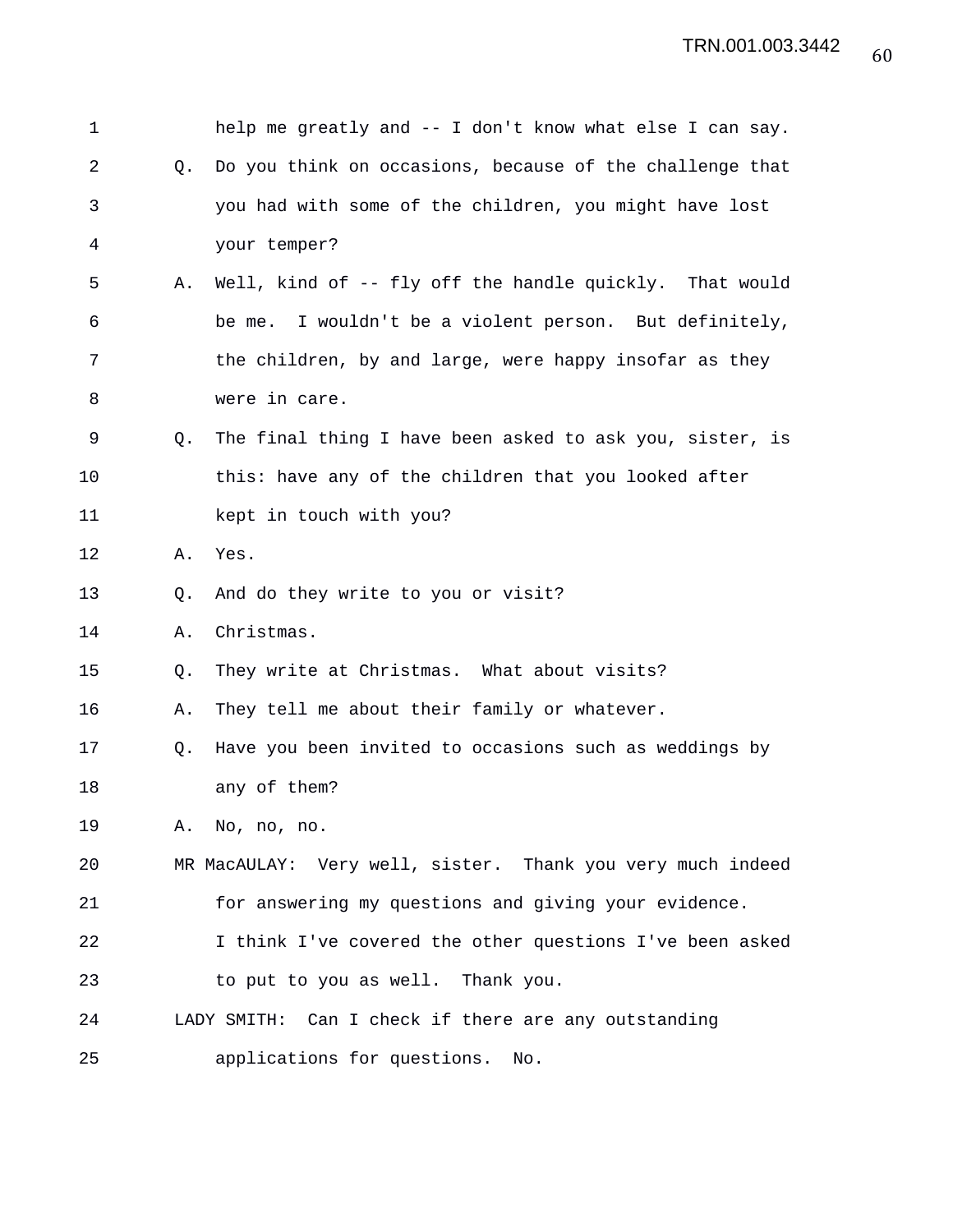1 Sister, there are no more questions for you today. 2 Thank you very much for engaging with the inquiry, both 3 by providing us with your written statement and coming 4 along today to give us your oral evidence. It's really 5 helpful to me to have not just what is written, but what 6 you've said today, to consider in the work I have to do. 7 I'm now able to let you go. 8 A. Thank you. 9 (The witness withdrew) 10 MR MacAULAY: My Lady, it's coming up for 11.25. 11 LADY SMITH: Should we take the break early today? It would 12 be such a short session of the next witness's evidence 13 before we would break. We'll do that. We'll take the 14 morning break at this point. 15 (11.25 am) 16 (A short break) 17 (11.40 am) 18 LADY SMITH: Mr MacAulay. 19 MR MacAULAY: The next witness wants to remain anonymous and 20 she wants to use the name "Sister Rita" in her evidence. 21 "SISTER RITA" (sworn) 22 LADY SMITH: Please sit down and make yourself comfortable? 23 A. Can I say a prayer; do you mind? 24 LADY SMITH: Yes. Do you want to sit to pray -- 25 A. I'd like to stand to pray: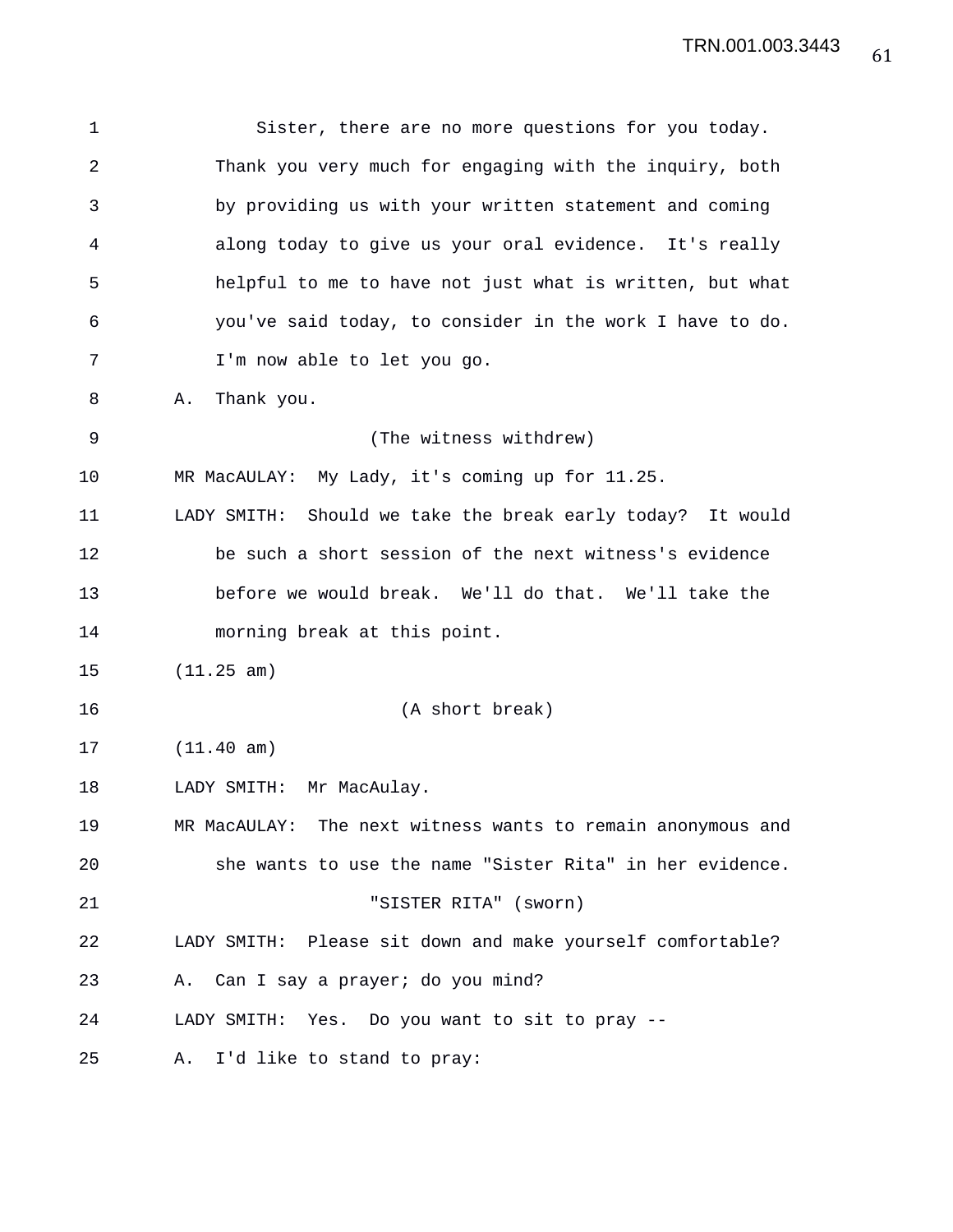| 1  |    | "Father, Son, the Holy Ghost, amen. Hail Mary, full      |
|----|----|----------------------------------------------------------|
| 2  |    | of grace, the Lord is with thee. Blessed art thou among  |
| 3  |    | women and blessed is the fruit of thy womb, Jesus.       |
| 4  |    | Holy Mary, Mother of God, pray for us sinners now and at |
| 5  |    | the hour of our death. Amen. St Joseph, save and         |
| 6  |    | protect us and help us. Father, Son and Holy Ghost.      |
| 7  |    | Amen."                                                   |
| 8  |    | LADY SMITH: You may need your glasses quite quickly when |
| 9  |    | I hand over to Mr MacAulay because I know he'll want you |
| 10 |    | to look at something in the red file. In the meantime,   |
| 11 |    | I think you're in the right position for the microphone. |
| 12 |    | It's important that we pick up what you say clearly      |
| 13 |    | through that.                                            |
| 14 |    | Mr MacAulay.                                             |
| 15 |    | Questions from MR MacAULAY                               |
| 16 |    | MR MacAULAY: Good morning, sister.                       |
| 17 | Α. | Good morning, Mr MacAulay.                               |
| 18 | Q. | Can I confirm, so I can get a time frame, the year of    |
| 19 |    | your birth. Am I right in thinking that you were born    |
| 20 |    | in 1938?                                                 |
| 21 | Α. | 1938.                                                    |
| 22 | Q. | That means you're now 79; is that correct?               |
| 23 | Α. | 1938.<br>79, yes.                                        |
| 24 | Q. | Okay. If I can take you to your statement, I'll give     |
| 25 |    | the reference to the stenographers: it's                 |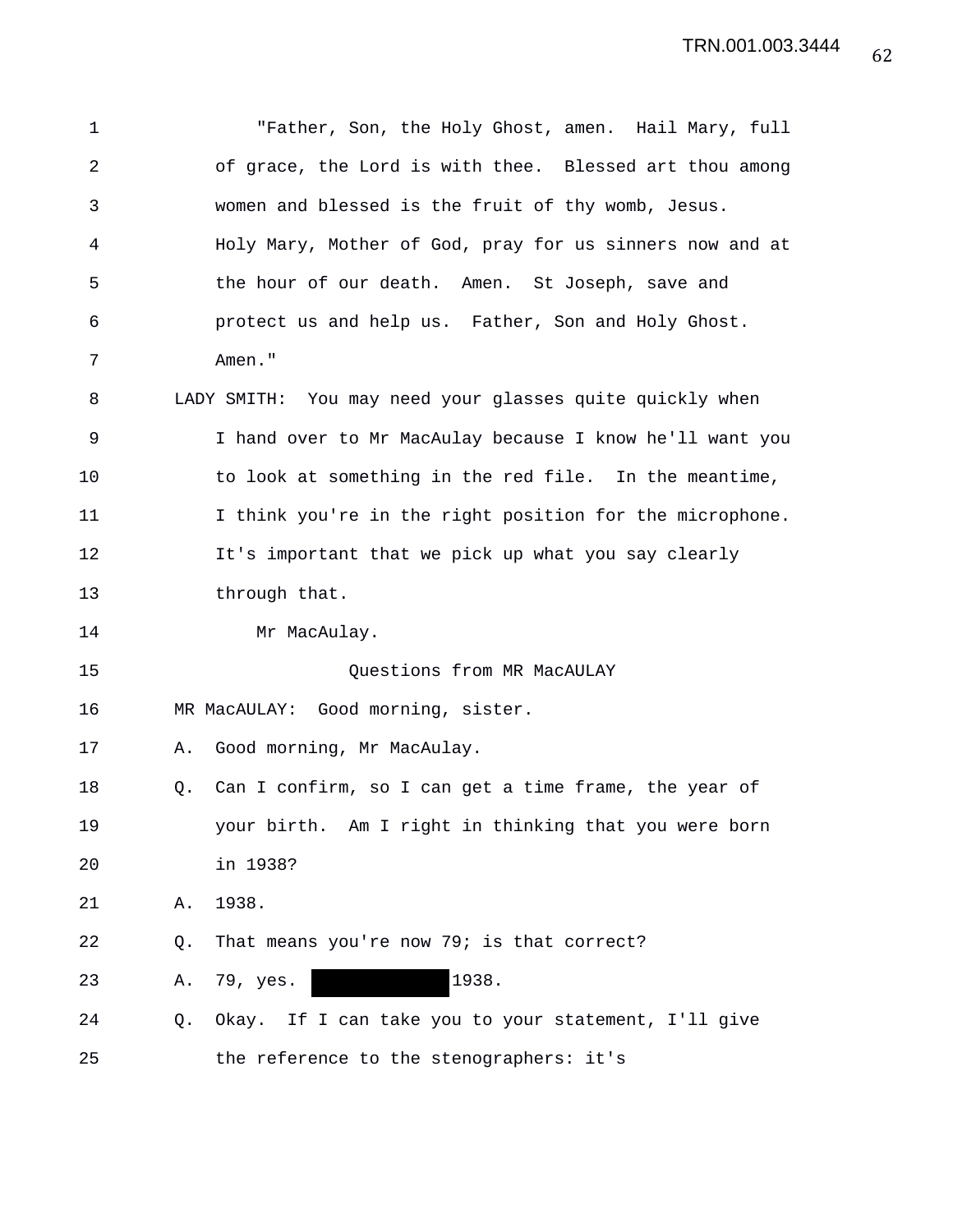| 1  |    | WIT.001.001.8040.                                       |
|----|----|---------------------------------------------------------|
| 2  |    | If you could turn to the last page of your              |
| 3  |    | statement, it's in the red folder, sister.              |
| 4  |    | LADY SMITH: If you pick up the red folder that's on the |
| 5  |    | desk there to your left, sister. That's what            |
| 6  |    | Mr MacAulay wants you to look at. I think he wants you  |
| 7  |    | to go to the last page of the document that's in there. |
| 8  |    | A. Yes.                                                 |
| 9  |    | MR MacAULAY: Can you confirm that you have signed the   |
| 10 |    | statement?                                              |
| 11 | Α. | Yes, that's my signature.                               |
| 12 | О. | In the last paragraph of the statement, do you say:     |
| 13 |    | "I have no objection to my witness statement being      |
| 14 |    | published as part of the evidence to the inquiry"?      |
| 15 |    | Is that right?                                          |
| 16 |    | A. Yes, that's quite true.                              |
| 17 | Q. | Do you also say:                                        |
| 18 |    | "I believe the facts stated in this witness             |
| 19 |    | statement are true"?                                    |
| 20 |    | Is that correct?                                        |
| 21 | Α. | "I believe the facts stated in this witness statement   |
| 22 |    | are true."                                              |
| 23 | Q. | Thank you.                                              |
| 24 |    | Sister, I think you say in your statement that you      |
| 25 |    | do have problems with your memory --                    |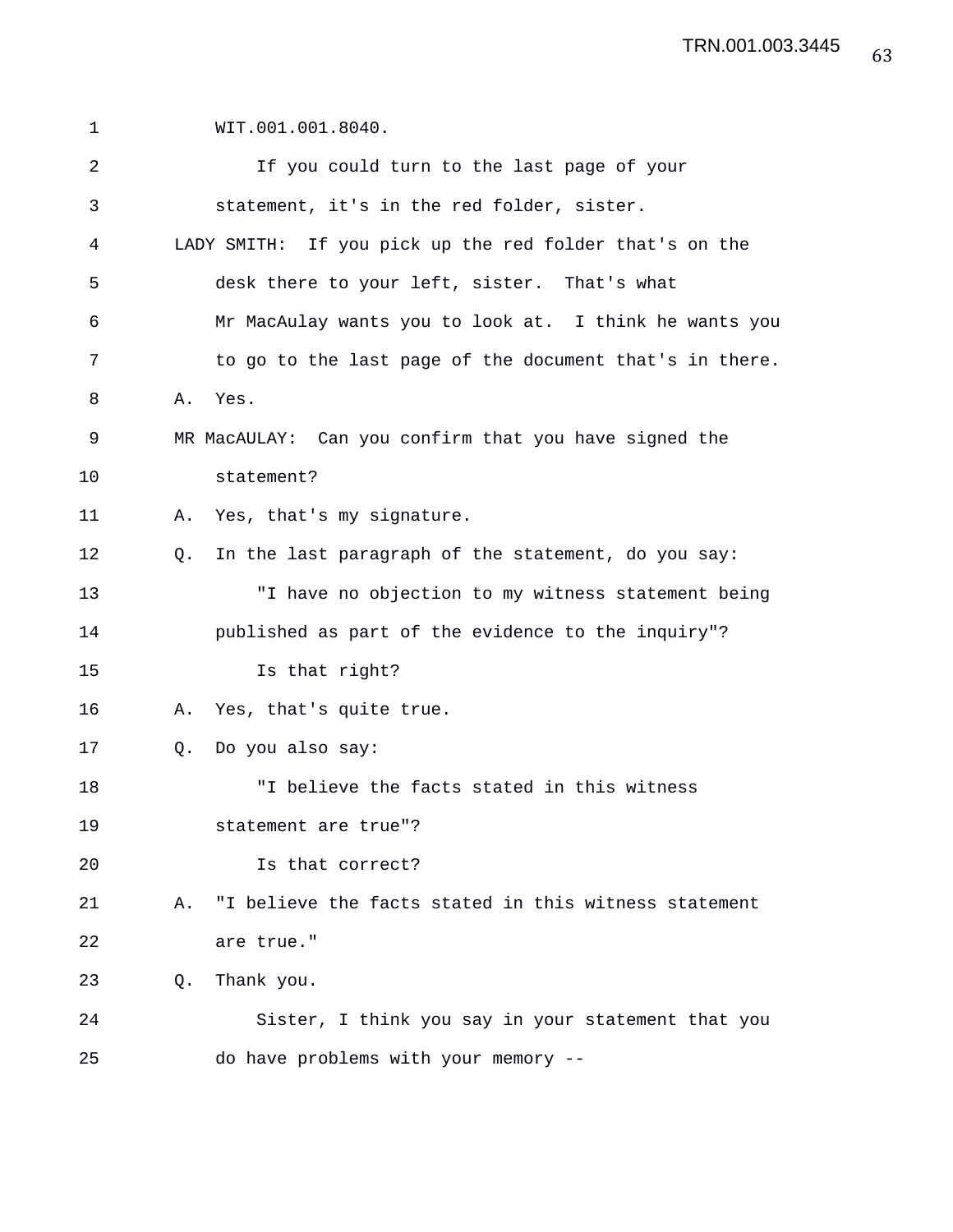1 A. Yes, yes. 2 Q. -- and in particular, with regard to places and dates; 3 is that correct? 4 A. Yes, that's quite true. 5 Q. But at the time I want to ask you about, and you no 6 longer use this name, were you known as Sister 7 ? 8 A. Yes, I was. That's the name that I took when I entered. 9 I was given that name, a saint's name. 10 Q. I think that's an 11th century saint, is it? 11 A. Yes. 12 Q. You tell us in your statement, sister, that you entered 13 the Sisters of Nazareth order in 1960. 14 A. Yes. 15 Q. Are you able to help me as to what you did in the early 16 years when you were in the order? 17 A. Well, I was professed -- I entered in 1960, I was 18 **18** received on 1961. The main profession was in 19 1962, . Then when I was professed, I went to 20 Birmingham. That was my first house. 21 Q. One of the things you tell us in your statement is that, 22 in about 1971, you went to Nazareth House in Aberdeen. 23 A. I did, yes. 24 Q. But your purpose in going there was to do a residential 25 care course? LRC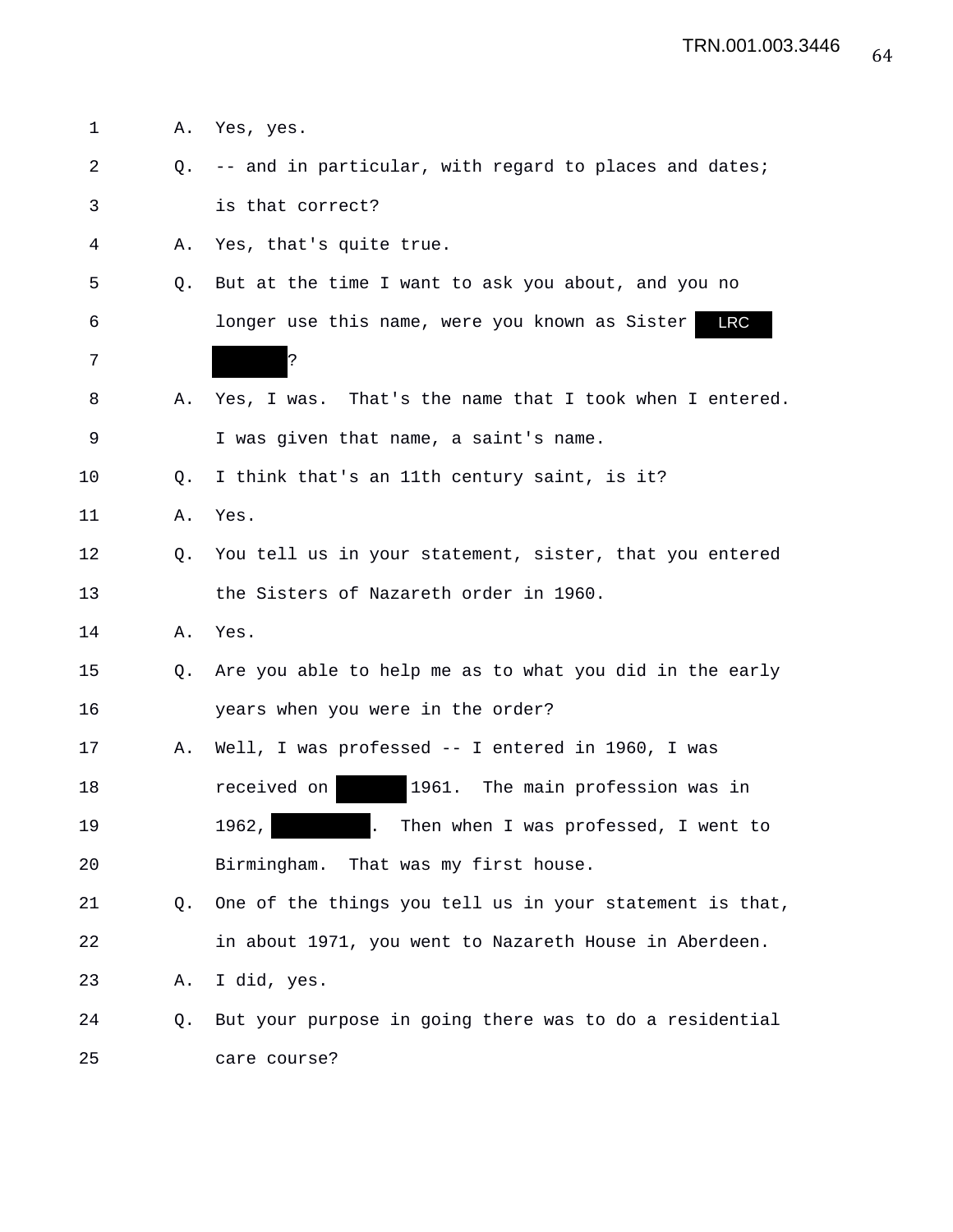1 A. That's right, yes.

- 2 Q. Can I ask you about the course? How long did the course 3 last for?
- 4 A. It was for one year. It was a childcare course by 5 Mr Kidd, who was the tutor, in Robert Gordon College. 6 Q. Was this with a view to you looking after children? 7 A. That's right, correct.
- 8 Q. Can I ask you this: when you came to look after 9 children, did you find the course helpful to you?
- 10 A. Very much so.
- 11 Q. Are you able to give us any insight into what areas you 12 covered in the course?
- 13 A. When I thought about the children, they were all from 14 homes, their own homes, and their mothers and fathers, 15 and they had left their own home. They might feel 16 neglected and they might feel unloved, and you have to 17 have feelings for that, you have to love -- I loved the 18 children. They were lovely children I had in Aberdeen. 19 They were families as well, mostly families, you know. 20 So I was quite ...
- 21 Q. When you did the course, though, I think you were based 22 at the house in Aberdeen.
- 23 A. I was, yes, in Aberdeen, yes. When I finished, I was 24 asked to stay there and work with a group of children. 25 Q. Were you in charge of the group?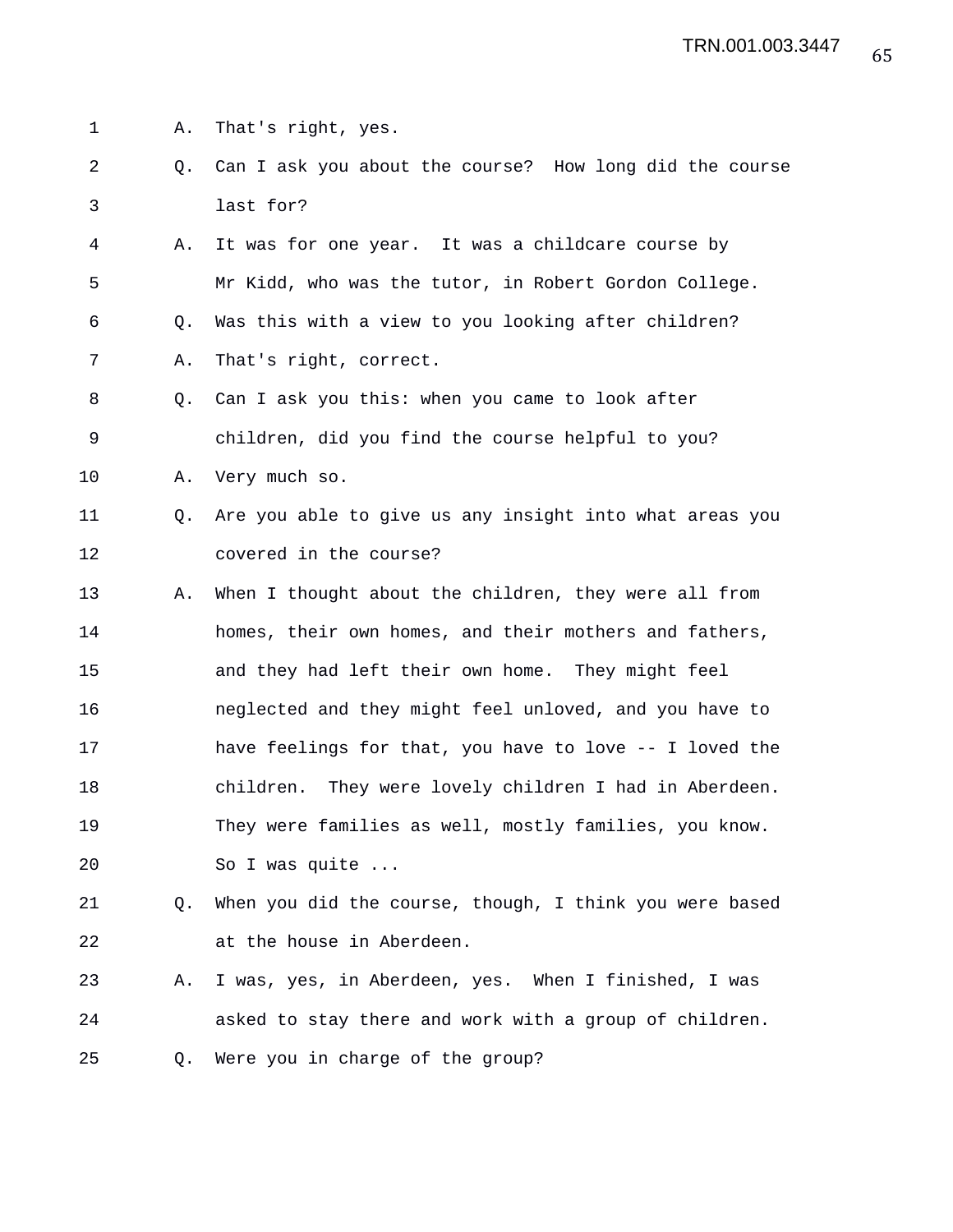1 A. Yes, yes.

- 2 Q. Did you complete the training and then did you start --
- 3 A. I was asked to stay in the Aberdeen house and look after 4 a group of children.
- 5 Q. I think what you tell us in your statement is that you 6 were in Aberdeen from about 1971 to 1974.
- 7 A. That's quite right, yes.
- 8 Q. Nazareth House in Aberdeen was quite a large
- 9 establishment; is that correct?
- 10 A. Yes. I think there were four groups of children there,
- 11 four sisters with the children.
- 12 Q. How many were in your group?
- 13 A. About 9 or 10. I can't remember, to tell you the truth.
- 14 Q. So quite a small group?
- 15 A. A small group, yes.
- 16 Q. I think in your statement you thought there may have
- 17 been about nine in your group.
- 18 A. Yes, that's right.
- 19 Q. One thing you tell us is there was a particular family 20 in the group --
- 21 A. The family, yes.
- 22 Q. -- of four girls.
- 23 A. Yes. There was ,
- 24 Q. We don't need to know the names.
- 25 LADY SMITH: Mr MacAulay will let you know if he needs --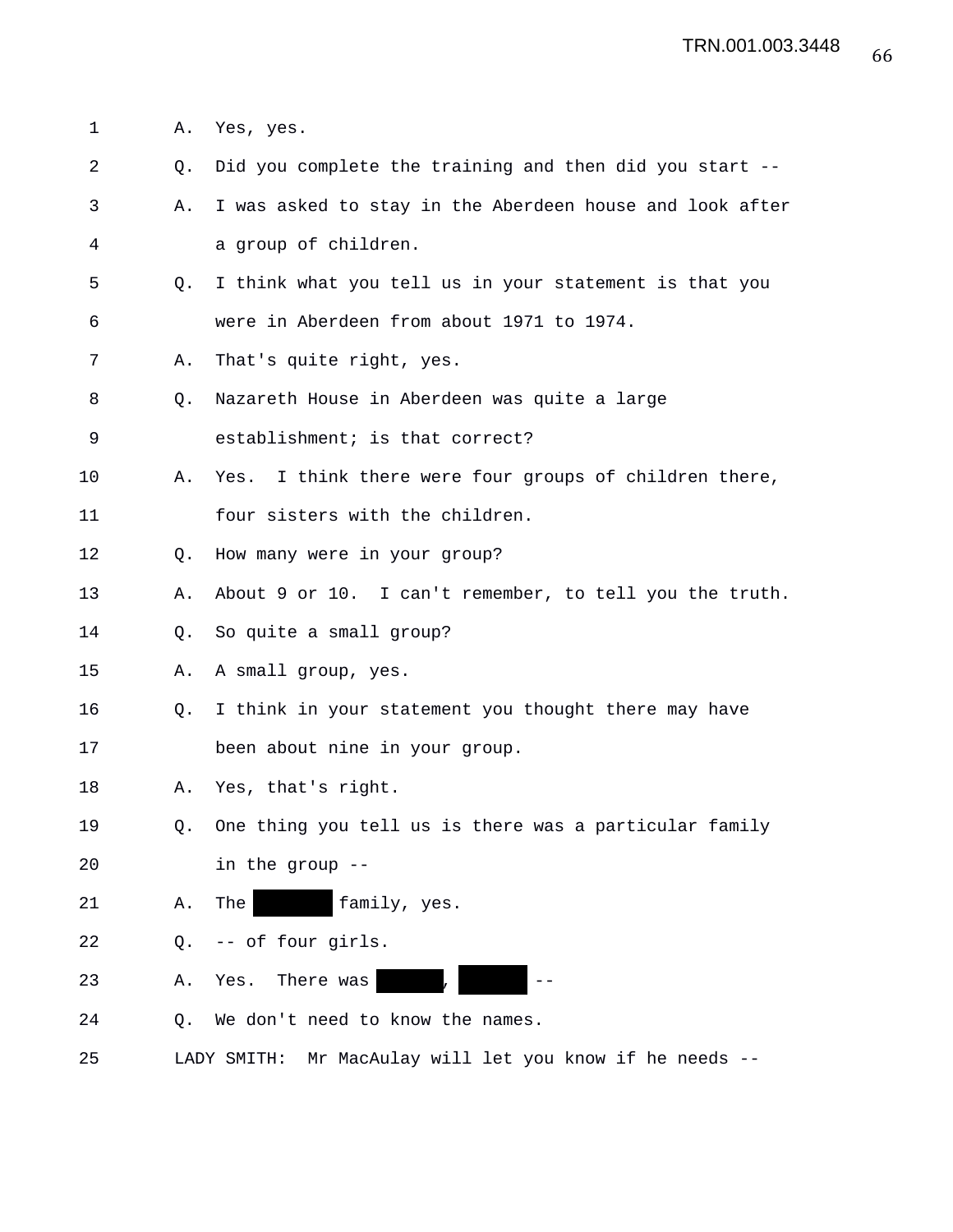1 A. I'm still in contact with them. 2 LADY SMITH: Just to explain, Sister Rita, Mr MacAulay will 3 let you know if he needs to talk about specific names. 4 If he doesn't, I don't need the names. 5 A. Oh right. Sorry. 6 LADY SMITH: It's good that you've got them in your head and 7 I see that they have been recorded in your written 8 statement. Thank you. 9 MR MacAULAY: You also say you had another family of two 10 children in the group -- 11 A. Yes. 12 Q. -- I think you thought. Coming back to the group of 13 four then, and your unit was about nine altogether, they 14 made up quite a significant part of the group? 15 A. They did, yes. 16 Q. What you tell us in your statement, sister, is they were 17 from Glasgow. 18 A. Yes. 19 Q. Was there a particular reason why they had been taken to 20 Aberdeen? 21 A. I think maybe they wanted to get them away from the 22 parents. I don't know. But maybe Aberdeen house was 23 full -- Glasgow house was full and that's why they came 24 to Aberdeen. But maybe sometimes they wanted to move 25 them from the families and Aberdeen would be -- they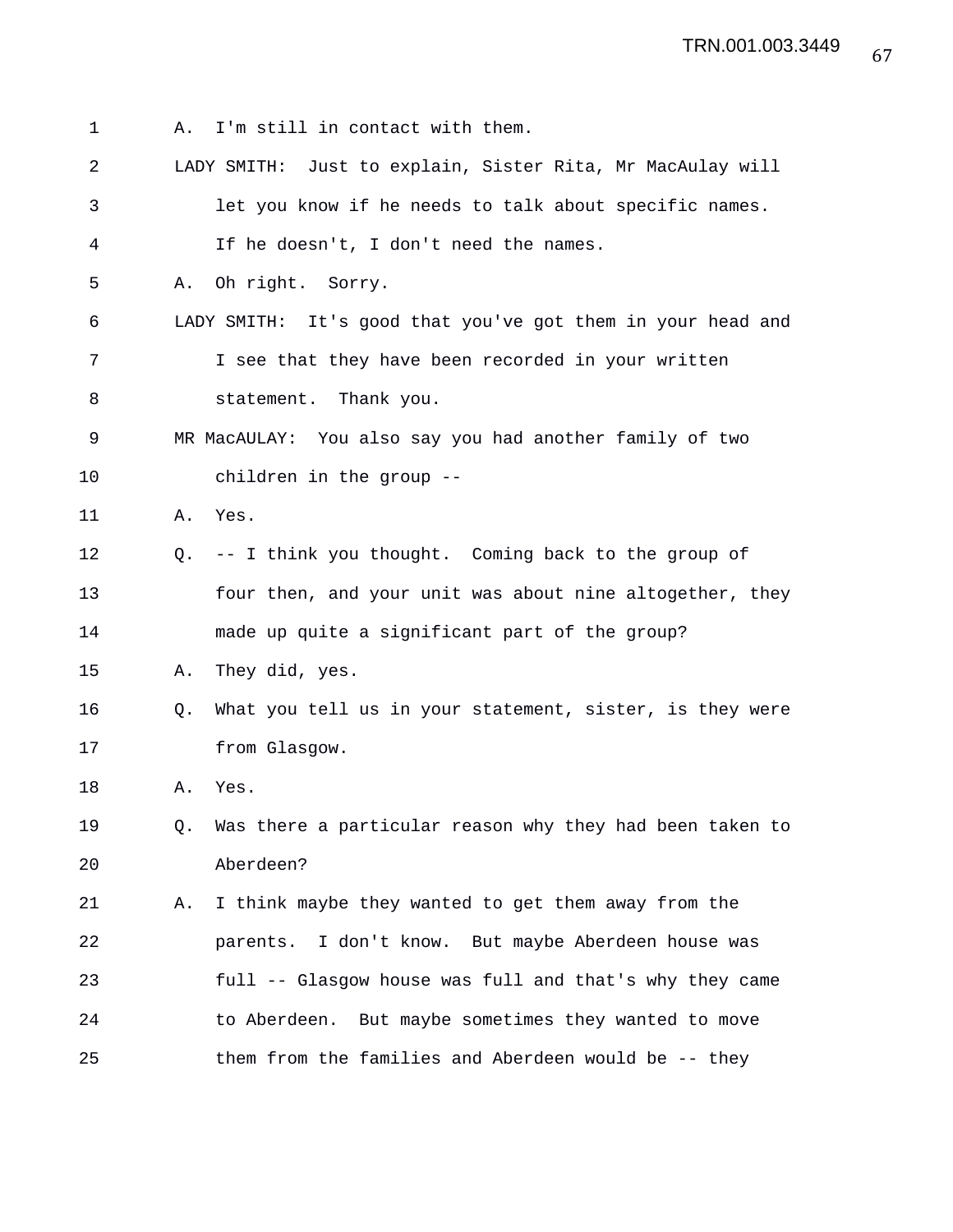| 1  |    | would come to Aberdeen. They were in my group.                   |
|----|----|------------------------------------------------------------------|
| 2  | O. | Certainly to travel from Glasgow to Aberdeen is quite            |
| 3  |    | a distance.                                                      |
| 4  | Α. | Yes.                                                             |
| 5  | Q. | Can I ask you about the other sisters that you can               |
| 6  |    | remember who might have had responsibility for children.         |
| 7  |    | FAF<br>there when<br>In particular, was there a Sister           |
| 8  |    | you were there?                                                  |
| 9  | Α. | She was, yes.                                                    |
| 10 | Q. | Are there any other names that you can remember?                 |
| 11 | Α. | LKH<br>LKH<br>Sister<br>was there afterwards.<br>And             |
| 12 |    | LDX<br>; she's not in the order now.<br>Sister                   |
| 13 |    | LRB<br><b>LRB</b><br>was there and she had a group of<br>Sister  |
| 14 |    | Who's the other one now?<br>children.                            |
| 15 | Q. | <b>LTX</b><br>We've heard of a Sister<br>, but she may have left |
| 16 |    | by $--$                                                          |
| 17 | Α. | <b>LTX</b><br>was there --<br>I think                            |
| 18 | Q. | She was still there?                                             |
| 19 | Α. | -- but I didn't really know her very well.                       |
| 20 | Q. | You do comment --                                                |
| 21 | Α. | LTX<br>I think she went to another house,                        |
| 22 | Q. | I think that's correct. You do comment on                        |
| 23 |    | <b>FAF</b><br>Sister                                             |
| 24 | Α. | She was an elderly sister.                                       |
| 25 | Q. | -- when you were there?                                          |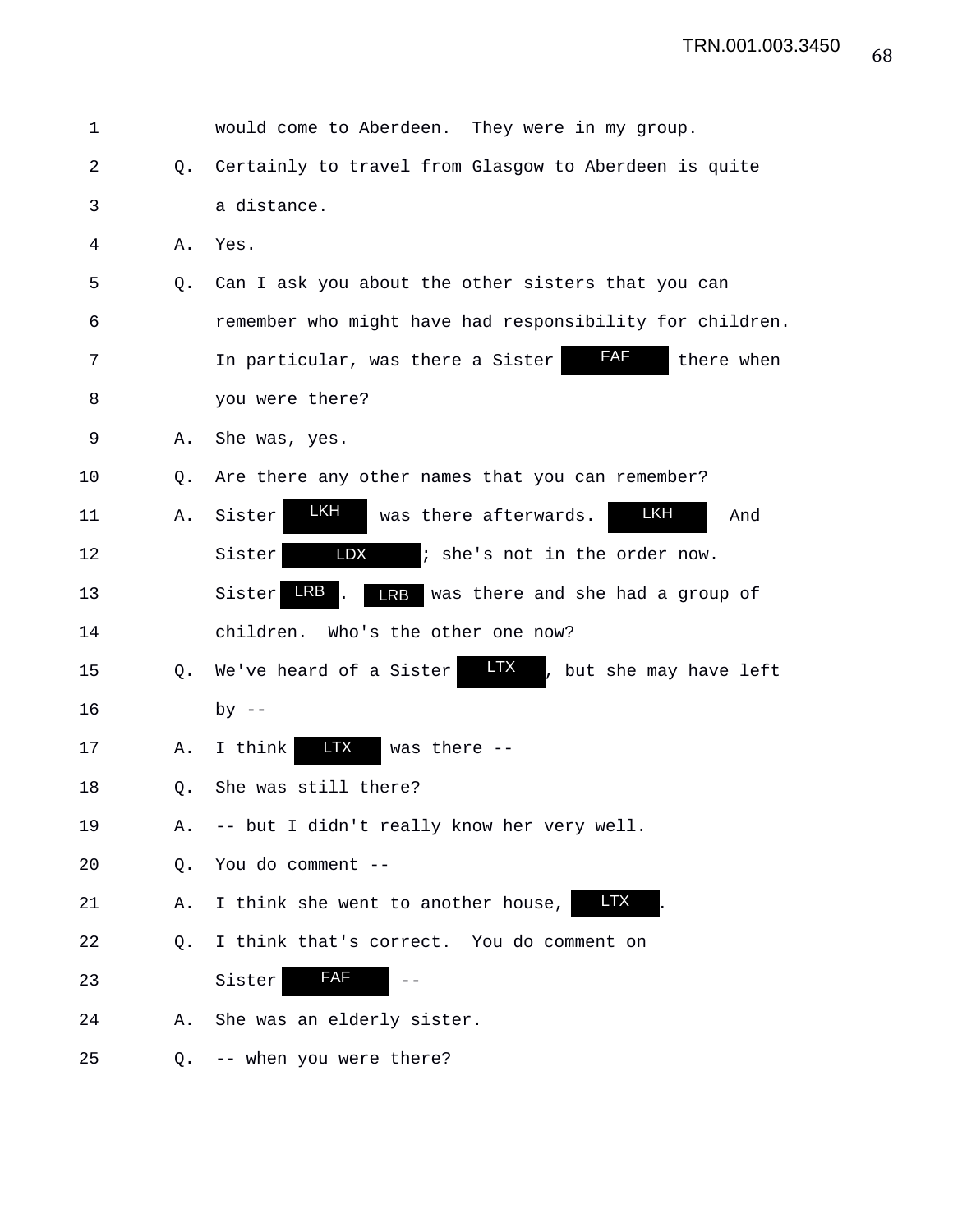1 A. She was lovely, a lovely nun.

2 Q. Was she still in charge of a group when you were there? 3 A. I don't think she was. I think she was ... There was 4 something about her. I know when anyone was missing -- 5 I must tell you this now -- for a placement in the 6 course that I took, I was sent to Balgay -- it was 7 a list D school -- and the gentleman there was in 8 charge, he knew Nazareth House, and he knew 9 Sister **FAF** . And he said when any child went 10 missing -- she wasn't a young nun either -- she used to 11 go out looking for those children and bring them back. 12 But she was a very kind nun. 13 Q. Did children go missing from the home from time to time? 14 A. Not very often, but the odd one, older girl, might have 15 gone missing, you know. 16 Q. Looking to your own group, sister, then, you've told us 17 about the size of it and that it was made up, at least 18 in part, of these four girls, four sisters. Were there 19 any boys in the group? 20 A. Yes, I had about two or three boys. 21 Q. So it was a mixed group? 22 A. Yes, a mixed group, but the families were kept together. 23 1 had a little girl and boy, and 24 I don't think they had -- I don' think anyone came to 25 see them. FAF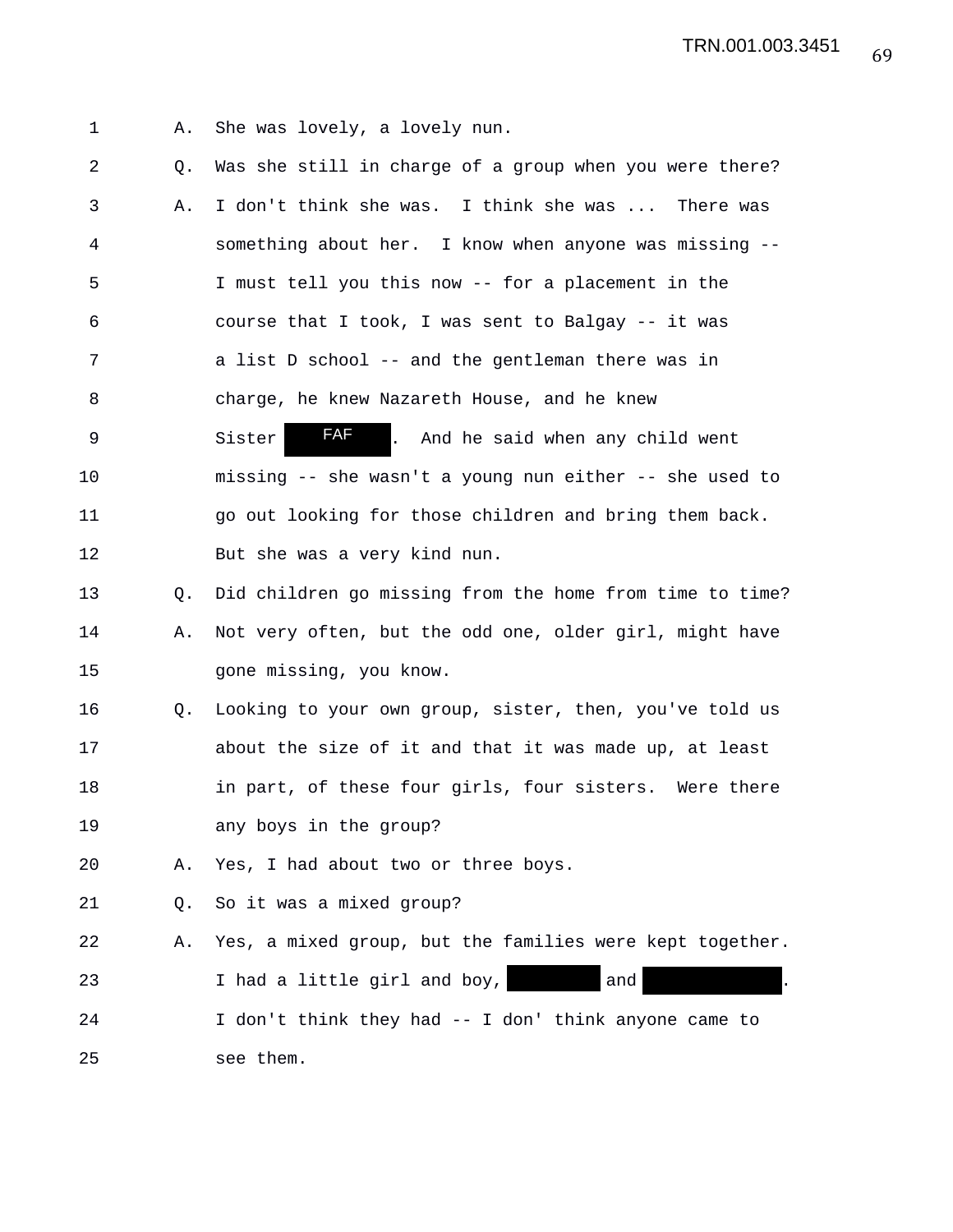## 1 Q. From what you've said, sister, the group also had 2 a range of ages?

3 A. Yes. I think the -- and I had a young girl called 4 I'm still in contact with , she writes to me, and on 5 her 40th birthday, her husband rang Nazareth House where 6 I was -- I was in Lancaster at the time -- and he asked 7 me, would I go to see , I want to give a surprise 8 for her 40th birthday. I said, I'd be delighted, which 9 I did. I asked the Superior and got a ticket and I went 10 to see her. I've always been in contact with . She 11 writes to me every Christmas and whatever, you know. 12 Q. Sister, can I just ask you about aspects of the set-up 13 in Nazareth House. The first thing I want to ask you 14 **is:** so far as your group was concerned, where were you 15 located within -- 16 A. In Aberdeen? 17 Q. Yes. 18 A. It was a room down -- a place downstairs and there were 19 small bedrooms. I was near -- I had a bedroom quite 20 near the group as well. 21 Q. You've told us about there being other groups. Was your 22 group quite separate from the other groups? 23 A. We were all in different parts of the house. 24 Q. Did you have your own dining area? 25 A. Yes, we had a dining room and sitting room combined.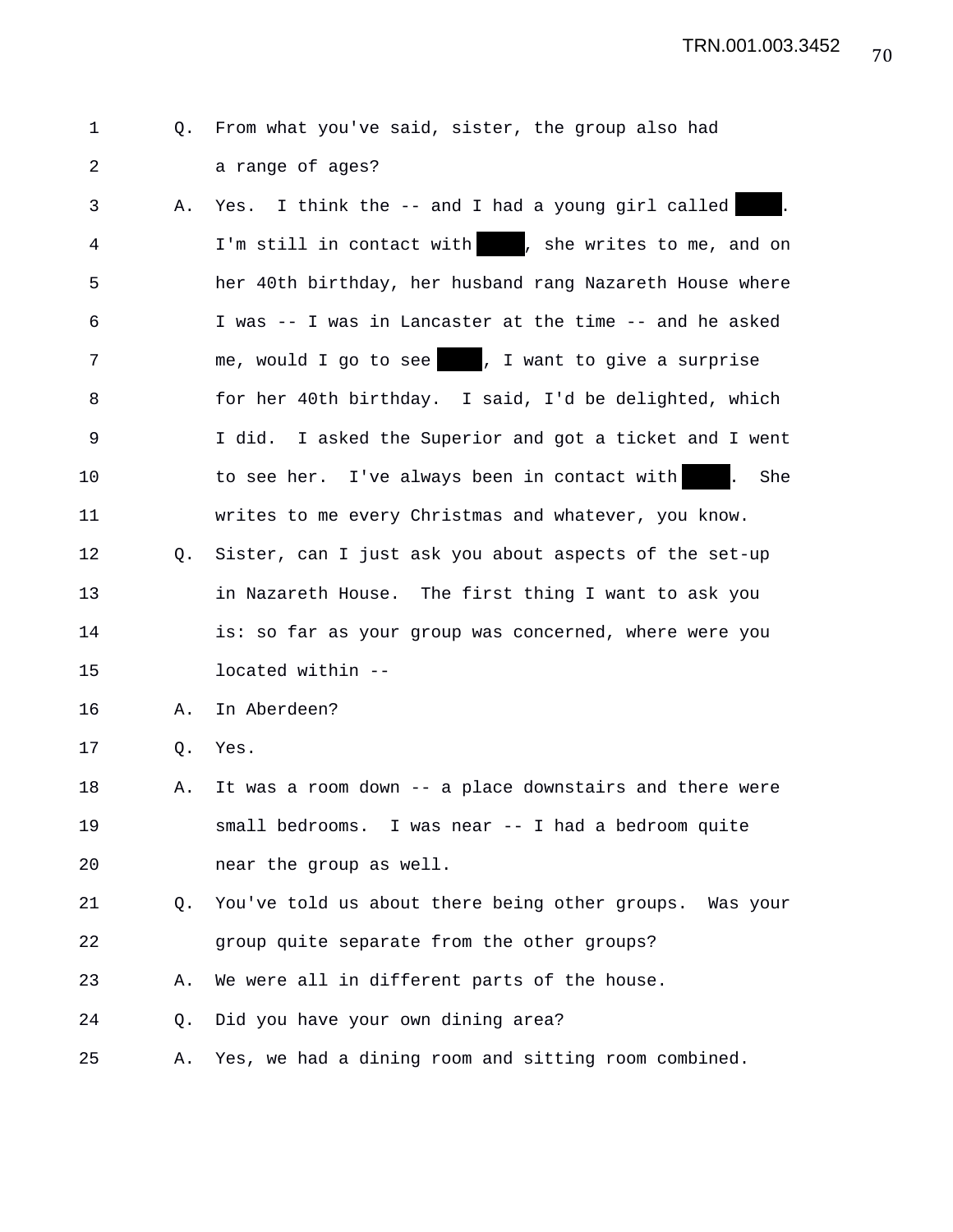1 Q. You tell us -- in your statement you give us some 2 information about aspects of the daily routine. One 3 thing you tell us, for example, is that the children 4 would go to school on a bus. 5 A. That's right. 6 Q. Is that right? 7 A. That's right. Do you want me to start in the morning? 8 LADY SMITH: I think before we get to that, Mr MacAulay -- 9 Sister Rita, as I think may have been explained to you, 10 I want to observe the minute's silence at 12 noon in 11 memory of the 72 people who died in the Grenfell fire 12 a year ago. It's just coming up to 12 noon now, so 13 could we please observe that silence now. 14 (A minute's silence was observed) 15 Thank you all for that. Mr MacAulay. 16 MR MacAULAY: Sister, I was going to ask you about aspects 17 of the daily routine. I'll just take particular topics 18 rather than get you to try and remember all the issues. 19 One thing I was asking you about was going to 20 school. I think you agreed that the children went to 21 school on a bus. 22 A. That's right. 23 Q. Would you on occasion go on the bus with them? 24 A. Yes, I went -- a sister always went with the children. 25 We used to take it in turns going. They went to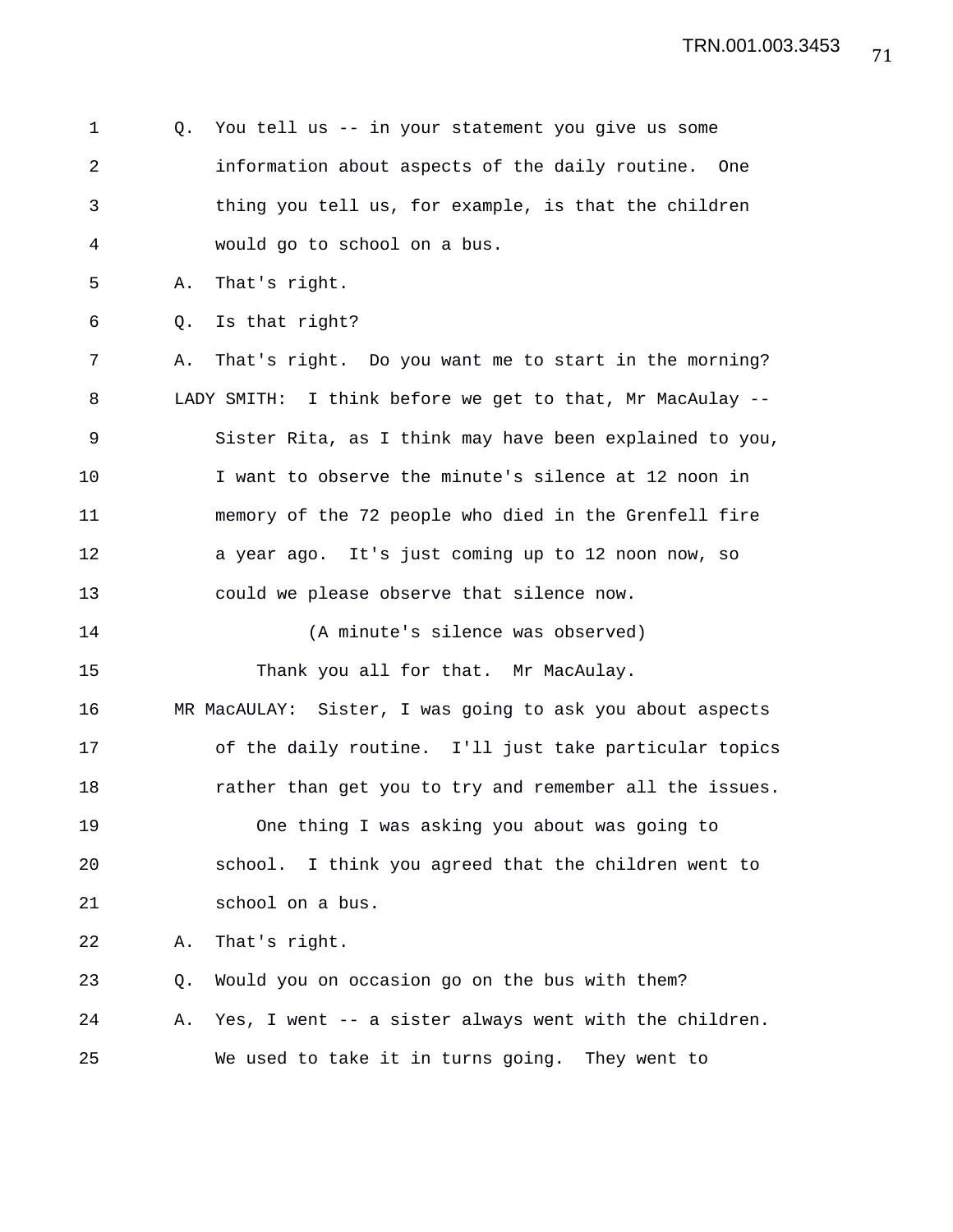| 1  |    | St Peter's school in Aberdeen, the junior girls.        |
|----|----|---------------------------------------------------------|
| 2  | Q. | When children were on the bus, were the boys and girls  |
| 3  |    | kept separate?                                          |
| 4  | Α. | No, no. No, no.                                         |
| 5  | O. | So they were able to mix?                               |
| 6  | Α. | Yes, yes, oh yes.                                       |
| 7  | Q. | When children came back from school, did you help with  |
| 8  |    | their homework?                                         |
| 9  | Α. | Yes, we would sit down and help them with their         |
| 10 |    | homework.                                               |
| 11 | O. | Can you tell me a little bit, sister, about what the    |
| 12 |    | food was like?                                          |
| 13 | Α. | We had a sister catering in the kitchen and she was     |
| 14 |    | a trained caterer and she was very good with the        |
| 15 |    | cooking. She made sure the children had plenty of food  |
| 16 |    | and they were well fed and it was nourishing -- and the |
| 17 |    | children looked very well.                              |
| 18 | Q. | If a child didn't like a particular dish, what would    |
| 19 |    | happen?                                                 |
| 20 | Α. | They would take it away from them if they didn't like   |
| 21 |    | it.                                                     |
| 22 | Q. | Was there any pressure put on a child to eat            |
| 23 |    | a particular type of dish?                              |
| 24 | Α. | No, no way, no. No, certainly not, no.                  |
| 25 | Q. | Would a child be punished in any way for not eating?    |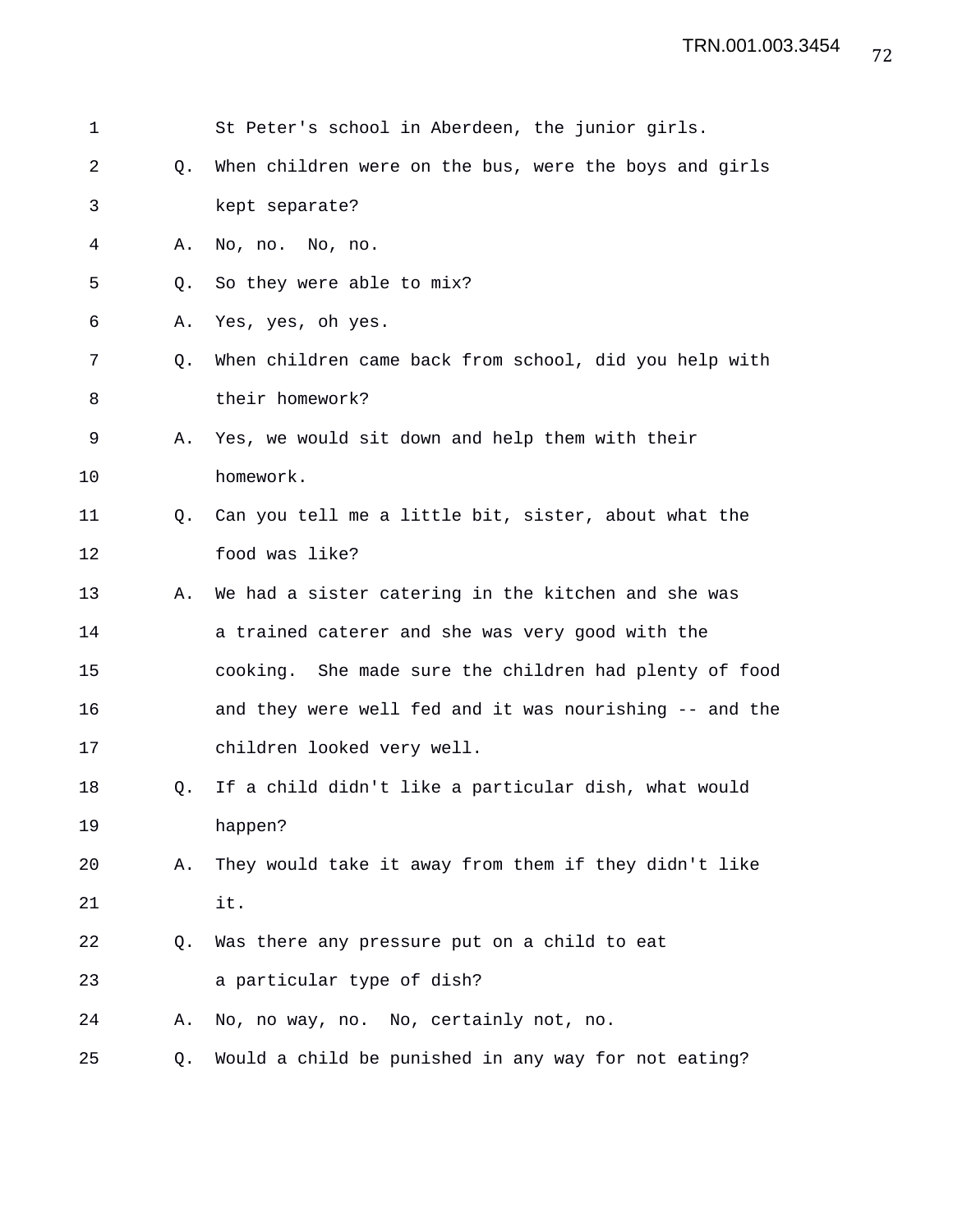| 1  | Α.             | No, I never saw that done. It wasn't done in my group     |
|----|----------------|-----------------------------------------------------------|
| 2  |                | anyway -- or any other group. No sister would do that.    |
| 3  | Q.             | I suppose you don't really -- you're not really fully     |
| 4  |                | aware of to what happened in other groups because you --  |
| 5  | Α.             | The children would talk with one another, wouldn't they,  |
| 6  |                | in the other groups? They would tell you, you know.       |
| 7  | O.             | So the children would discuss amongst themselves if       |
| 8  |                | something had happened?                                   |
| 9  | Α.             | Yes.                                                      |
| 10 | Q <sub>z</sub> | And chores, did the children in your group have any       |
| 11 |                | chores to do, any jobs to do?                             |
| 12 | Α.             | No, no, no. We had the dining room and the sitting room   |
| 13 |                | combined together. We had chairs and everything,          |
| 14 |                | settees and everything, and they had a TV there as well   |
| 15 |                | and they had no duties whatever, except we used to wash   |
| 16 |                | the dishes, but the staff were there as well. Staff       |
| 17 |                | were always there. If I wasn't there, the staff were      |
| 18 |                | always there.                                             |
| 19 | Q.             | I should perhaps have asked about what staff you had to   |
| 20 |                | assist you in your group. Can you help me with that?      |
| 21 | Α.             | We had a young girl called Ruth -- and she writes now     |
| 22 |                | and then $--$ and another girl $--$ and<br>was very good, |
| 23 |                | the senior girl in the group. She was about 11 or 12,     |
| 24 |                | then.                                                     |
|    |                |                                                           |

25 Q. So she would help?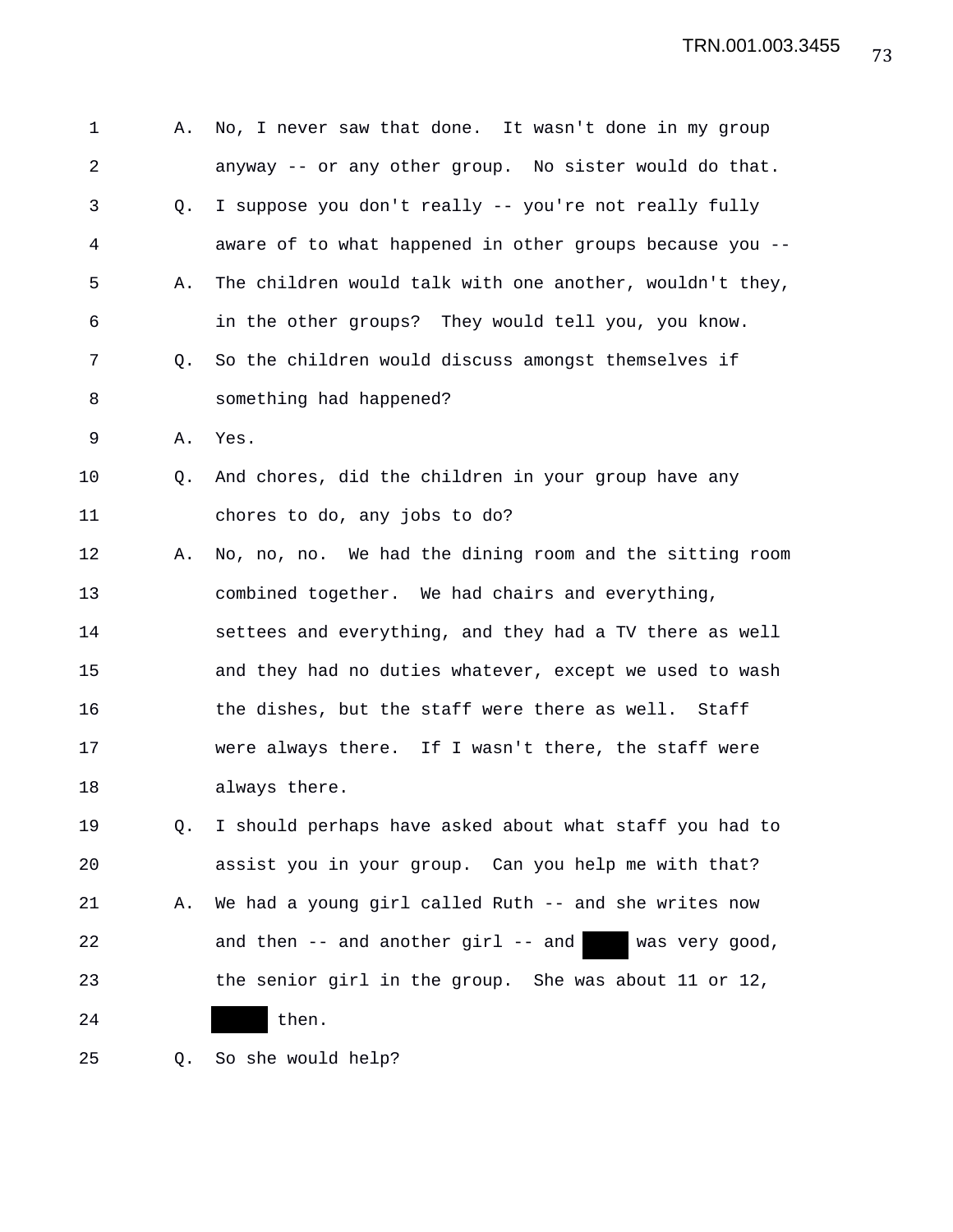| 1              | Α.             | Yes, she would help. She was a senior girl. She's the      |
|----------------|----------------|------------------------------------------------------------|
| $\overline{2}$ |                | one that I'm in contact with now, that I went to the       |
| 3              |                | 40th birthday, yes.                                        |
| 4              | Q.             | You have told us, sister, that families were kept          |
| 5              |                | together?                                                  |
| 6              | Α.             | Yes.                                                       |
| 7              | Q.             | Was that the policy at that time?                          |
| 8              | Α.             | Yes. They would miss their own family anyway, wouldn't     |
| 9              |                | they?                                                      |
| 10             | Q.             | That is very true $-$ -                                    |
| 11             | Α.             | The fact that they've gone away from their own mother      |
| 12             |                | and father, you know -- they were lovely children.         |
| 13             |                | I loved those children. They were lovely.                  |
| 14             | Q <sub>z</sub> | Coming to the staff that helped you: do you know what      |
| 15             |                | training or qualifications they had?                       |
| 16             | Α.             | They might have gone for the odd course, but they          |
| 17             |                | weren't -- the fact that they were good with children,     |
| 18             |                | they loved children, and they were kind to them.<br>That's |
| 19             |                | the main thing, I think, anyway.                           |
| 20             | Q.             | Coming back to the matter of food, would you have the      |
| 21             |                | same food as the children would have?                      |
| 22             | Α.             | Yes, the sisters had their own little refectory. We had    |
| 23             |                | our prayers said in the morning and we went through the    |
| 24             |                | routine of the day. But we always had the same food as     |
| 25             |                | the children.                                              |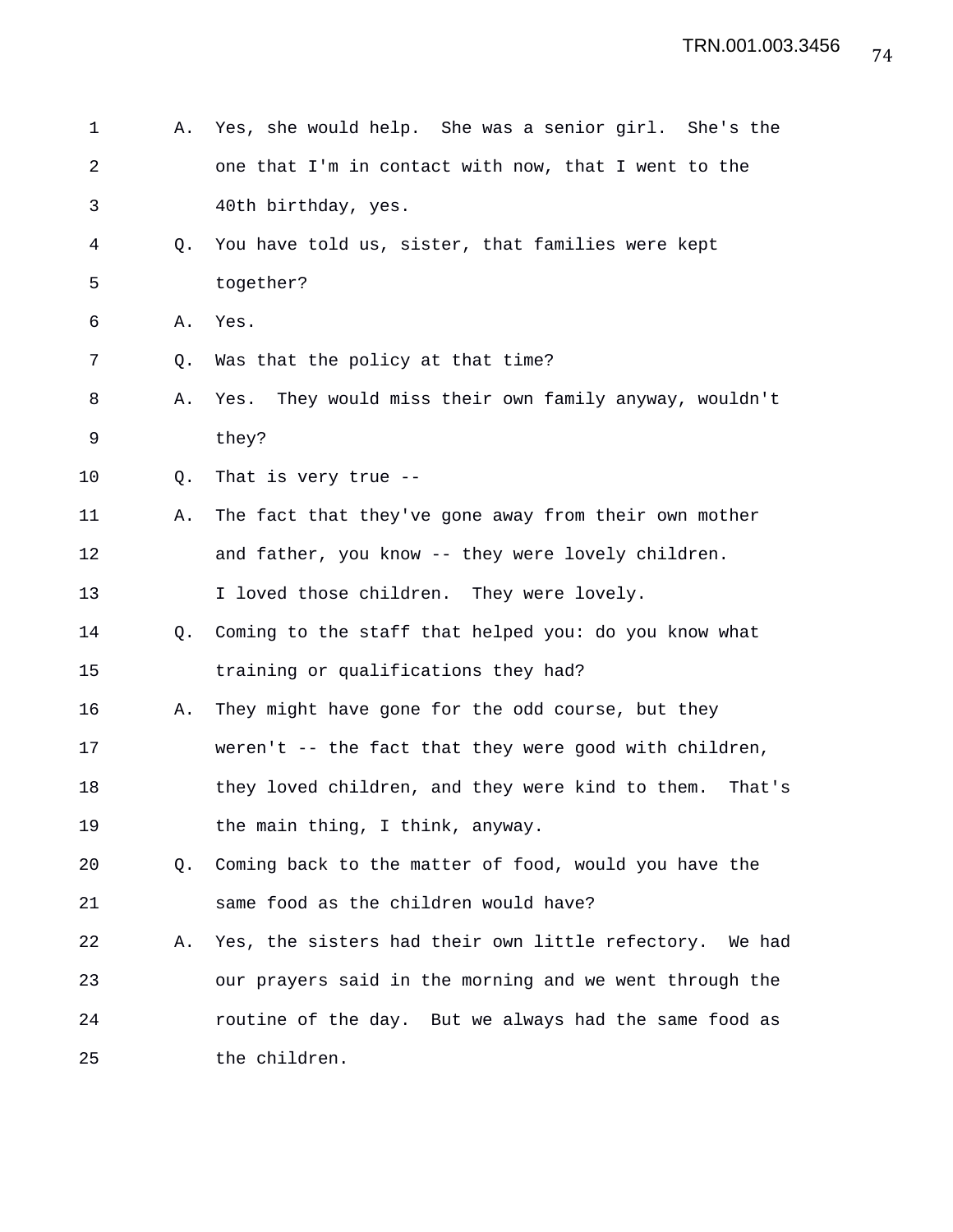| 1              | Q. | Another aspect of the routine I want to ask you about is  |
|----------------|----|-----------------------------------------------------------|
| $\overline{2}$ |    | holidays and what you tell us in your statement is that   |
| 3              |    | you went to a place called Tombae?                        |
| 4              | Α. | Yes. Oh, it was lovely. It was way out in the country,    |
| 5              |    | near Tomintoul.                                           |
| 6              |    | Q. Can I ask you this: would more than your group go on   |
| 7              |    | that trip?                                                |
| 8              | Α. | We used to take it in turns. Two groups used to go        |
| 9              |    | together and you'd take it in turns. We'd stay there --   |
| 10             |    | I think it was a week or a fortnight, I can't remember    |
| 11             |    | now, and the children loved it. It was just hills and     |
| 12             |    | climbing up the hills and playing outside. There was      |
| 13             |    | nothing grand. There was a water flow at the bottom and   |
| 14             |    | they used to be crossing the water and everything, you    |
| 15             |    | I used to take them -- there was a little chapel<br>know. |
| 16             |    | next door and we slept in the -- it was the schoolhouse,  |
| 17             |    | really -- we had beds there.                              |
| 18             | Q. | If I can ask you about birthdays: were birthdays          |
| 19             |    | celebrated within your group?                             |
| 20             | Α. | Yes.                                                      |
| 21             | Q. | How were they marked, how would you celebrate             |
| 22             |    | a birthday?                                               |
| 23             | Α. | We had the odd birthday and I think we had a cake as      |
| 24             |    | We didn't have much, to tell you the truth.<br>well.      |
| 25             | Q. | Sorry?                                                    |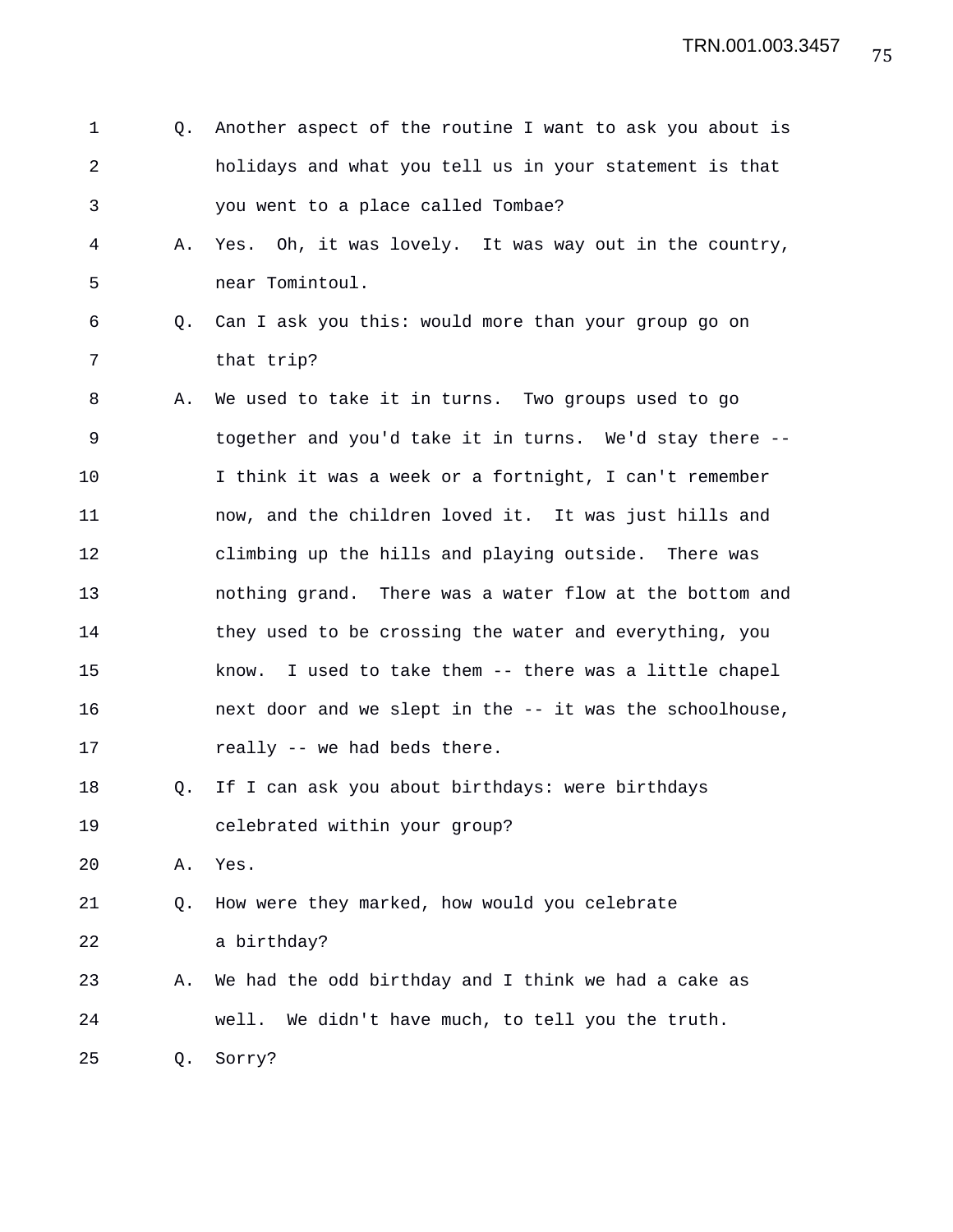| $\mathbf 1$    | Α. | We didn't have very much. They used to have a birthday   |
|----------------|----|----------------------------------------------------------|
| $\overline{2}$ |    | and they might have a cake from the kitchen.             |
| 3              | Q. | You do say -- and this is at paragraph 34 of the         |
| 4              |    | statement, which will come to the screen -- that:        |
| 5              |    | "Nazareth House had little or no toys."                  |
| 6              | Α. | That's right, yes.                                       |
| 7              | Q. | Is that the case?                                        |
| 8              | Α. | Yes.                                                     |
| 9              | Q. | Do you know why that was?                                |
| 10             | Α. | Well, we didn't have much money, to tell you the truth.  |
| 11             |    | You know, unless they were given toys, they were kept -- |
| 12             |    | they had toys and they used to play outside and play the |
| 13             |    | odd games. That's what we did years ago, play outside,   |
| 14             |    | you know.                                                |
| 15             | Q. | Can I ask you, sister, about bed-wetting.                |
| 16             | Α. | Yes.                                                     |
| 17             | Q. | Was bed-wetting an issue in your group?                  |
| 18             | Α. | No, no. There was only one little boy there,             |
| 19             |    | and the odd time, before I went to bed myself, I used to |
| 20             |    | get him up to go on the toilet, but sometimes he was wet |
| 21             |    | and I used to change the clothes. And nobody would be    |
| 22             |    | any the wiser. I'd wash the bed down.                    |
| 23             | O. | So do I understand from what you've said that you        |
| 24             |    | yourself would change the sheets?                        |
| 25             | Α. | Yes.                                                     |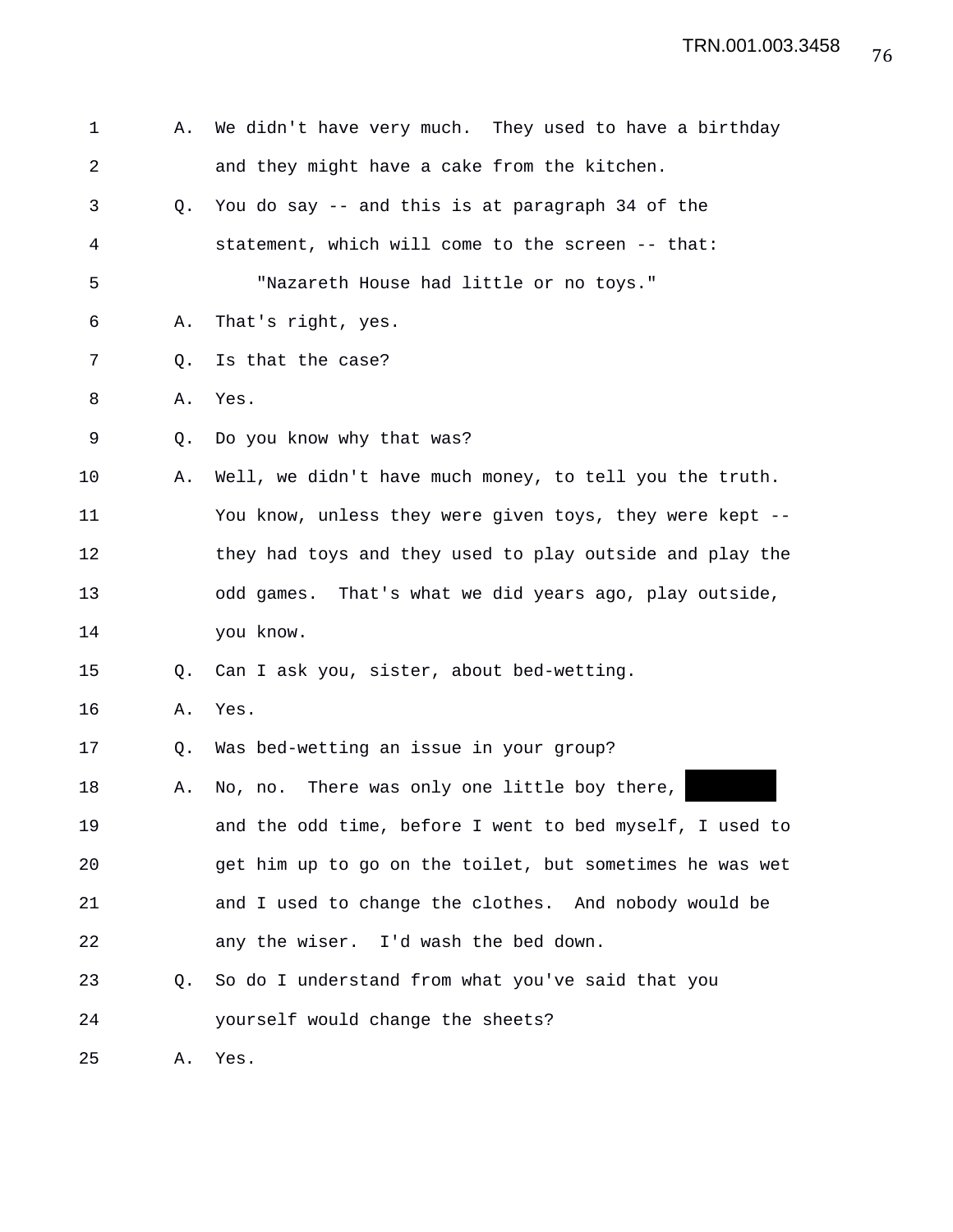77 TRN.001.003.3459

| 1  | Q. | You'd take the sheet off the bed?                          |
|----|----|------------------------------------------------------------|
| 2  | Α. | Yes, take the sheets off and put them through the wash.    |
| 3  | Q. | So you wouldn't ask the little boy to do that?             |
| 4  | Α. | Oh not at all. He wasn't able to do it anyway.<br>He       |
| 5  |    | would be upset anyway, wetting the bed. He was only        |
| 6  |    | a small little thing.                                      |
| 7  | Q. | Was there any humiliation or punishment for wetting the    |
| 8  |    | bed?                                                       |
| 9  | Α. | No, no way. Nobody was any the wiser. They were            |
| 10 |    | probably asleep anyway, some of them.                      |
| 11 | Q. | If I can ask you then about discipline. When you got to    |
| 12 |    | Nazareth House at first and you were put in charge of      |
| 13 |    | the group, were you given any guidance as to how the       |
| 14 |    | children could be disciplined?                             |
| 15 | Α. | Well, the only thing I would think about was taking them   |
| 16 |    | aside and just tell them, if whatever they did was         |
| 17 |    | wrong, to speak to them about it, and they would take it   |
| 18 |    | quite well. Then it wasn't right, you know, they were      |
| 19 |    | swearing or something like that -- not often they did      |
| 20 |    | that, but the odd one might come out, you know -- or       |
| 21 |    | they might start fighting, but very rare. But they were    |
| 22 |    | only young children with their own families there.<br>They |
| 23 |    | were quite happy there.                                    |
| 24 | Q. | Were you given any guidance as to how discipline should    |

25 be managed?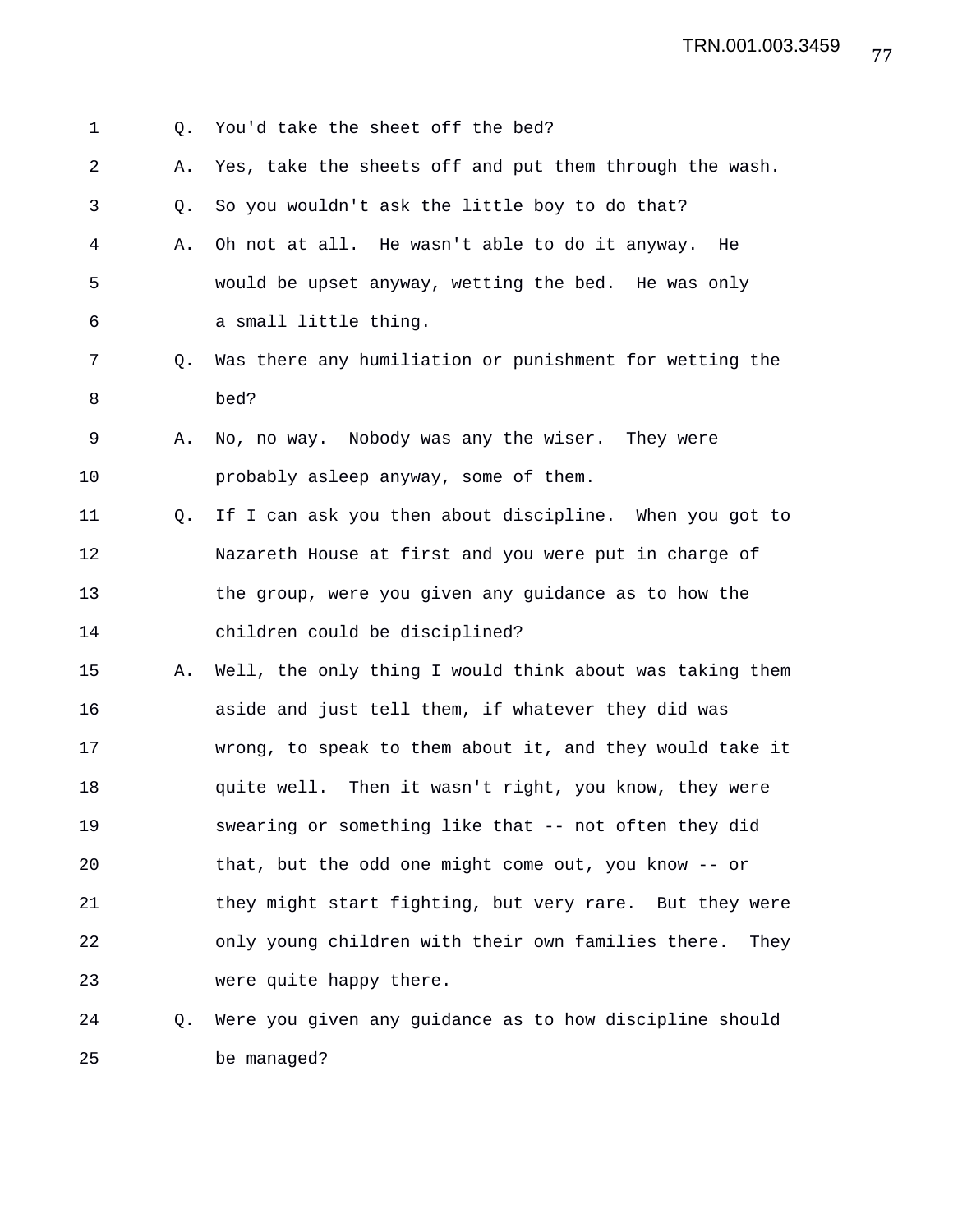| 1              | Α. | The fact that we loved the children and we wanted to    |
|----------------|----|---------------------------------------------------------|
| $\overline{2}$ |    | help them, that would go to them, they would feel it,   |
| 3              |    | and they would tell us different things, you know,      |
| 4              |    | what was wrong.                                         |
| 5              | Q. | But do I understand that you weren't told how to        |
| 6              |    | discipline the children, you just did it the way --     |
| 7              | Α. | No, I did it myself, like I was taught in my own home.  |
| 8              | Q. | Can you remember if there was a punishment book --      |
| 9              | Α. | No.                                                     |
| 10             | Q. | -- where any particular punishment might be recorded?   |
| 11             | Α. | No, we never had that, I never had that. I never heard  |
| 12             |    | of it in the house, no.                                 |
| 13             | O. | Do you know how discipline was managed in the other     |
| 14             |    | groups in the house?                                    |
| 15             | Α. | I have no idea. I don't think there was any discipline  |
| 16             |    | as such anyway. The sisters wouldn't be hard on any     |
| 17             |    | children, anyway.                                       |
| 18             | Q. | The children you've told us went to the local schools?  |
| 19             | А. | Yes, St Peter's.                                        |
| 20             | O. | You do say in your statement at paragraph 42 that you   |
| 21             |    | don't remember ever seeing a school report?             |
| 22             | А. | No, I don't, no, no.<br>No.                             |
| 23             | Q. | One thing you also tell us is that you or indeed one of |
| 24             |    | your assistants would read a story to the younger       |
| 25             |    | children?                                               |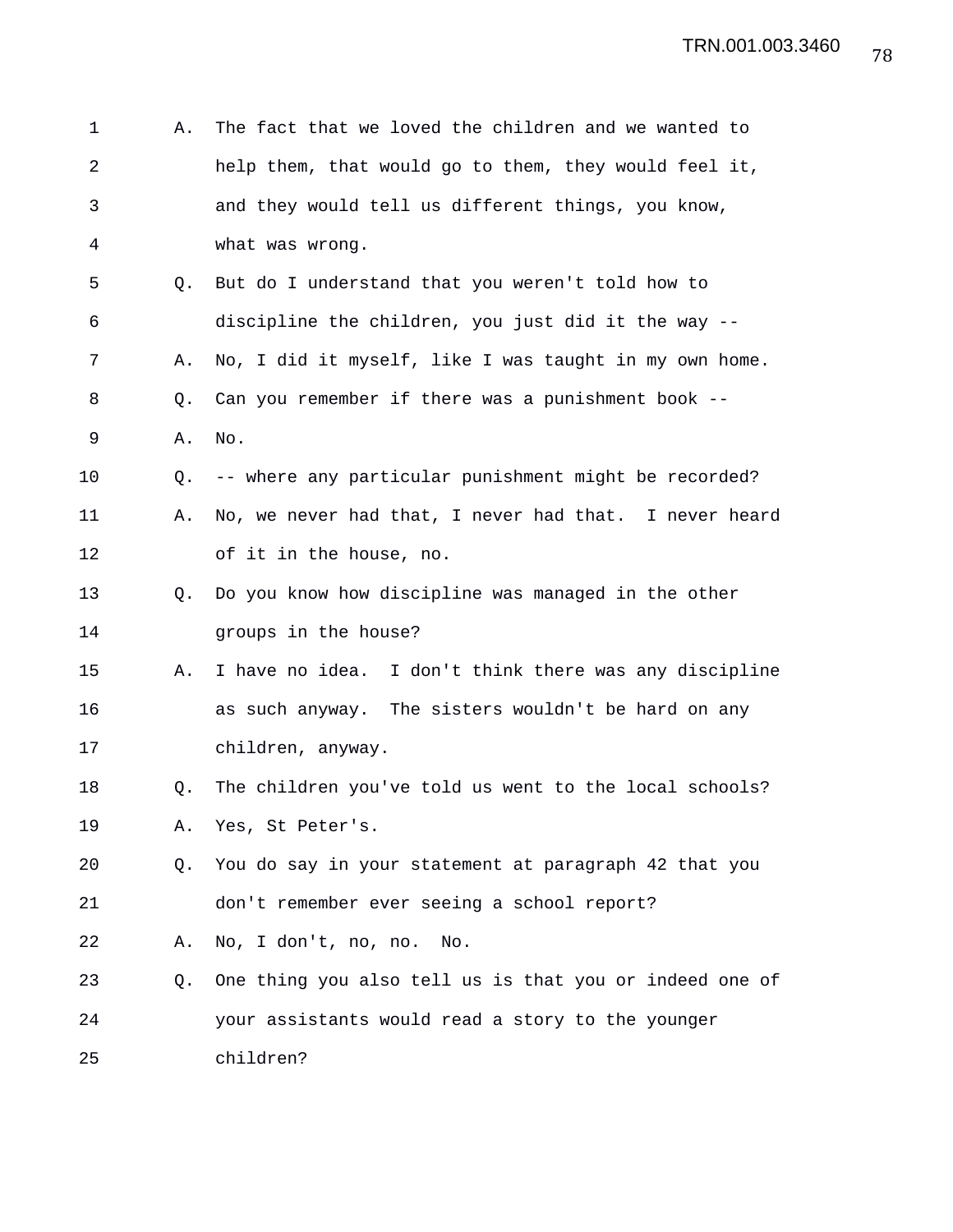1 A. Yes, at night-time. 2 Q. You remember doing that? 3 A. Yes, and the odd time they liked watching the TV. We 4 had a TV there as well, which they enjoyed. 5 Q. Can I ask you about visitors at Nazareth House during 6 your time in 1971 to 1974. 7 A. Yes. 8 Q. Do you recollect if social workers came to visit? 9 A. I only remember one social worker ringing up. I didn't 10 see any social workers as such. They were enquiring 11 **about two children that were in the house,** and 12 **12** -- I don't think they had anybody at 13 all -- and a couple were interested in them to adopt 14 them. I said that would be lovely because they haven't 15 got anybody. 16 Q. So -- 17 A. So I think they came to see them once and she told me 18 that they had a caravan in Blackpool and she was telling 19 me about her own home, her own mother, she had her own 20 mother, and she was working and the husband worked, but 21 she had -- her mother was quite -- she wasn't an elderly 22 lady -- and she had a flat attached to their home and 23 she would love to take the two children and rear them 24 and bring them up. I thought that was lovely.

25 Q. Did that happen?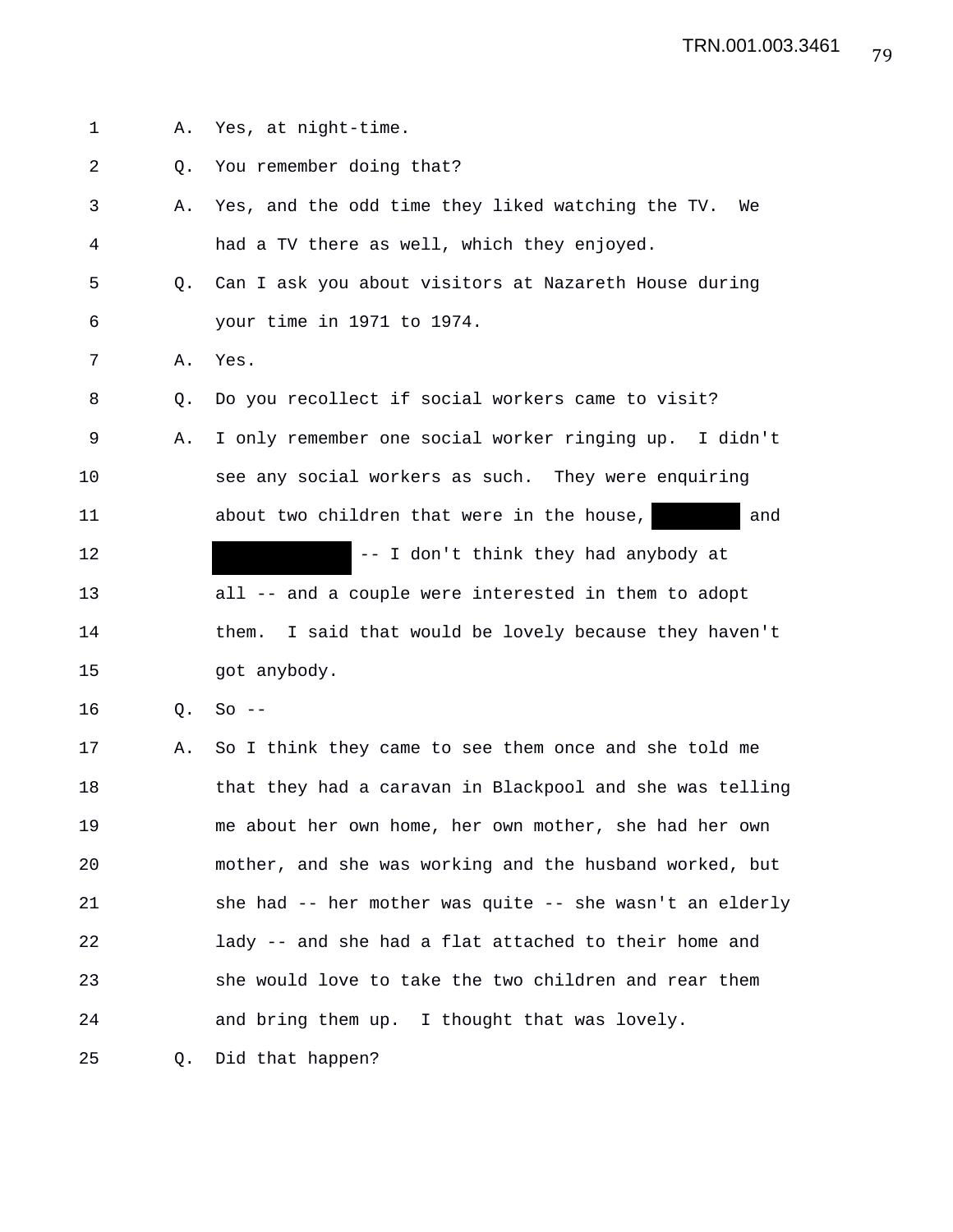1 A. It did happen, yes.

2 Q. Is that the only contact then that you --

3 A. No --

- 4 Q. -- recollect having with a social worker in connection 5 with that?
- 6 A. That's what I can remember. I can't remember ... Yes. 7 And they went to that home and she sent me a picture, 8 a photograph, and she was in Blackpool and the two 9 children had bikes and she sent me a lovely photograph 10 of them. They looked quite happy as well, you know. 11 I was delighted with them because they were good, lovely 12 children.
- 13 Q. Was that near the end of your time in Aberdeen?

14 A. It was, yes. Yes.

15 Q. Because that would reduce the size of your group.

16 A. Yes. We always had the other children coming in, 17 I think, yes.

18 Q. I was going to ask you about that. If a child came in 19 to the group, what information would you be given as to 20 the child's background?

21 A. More often than not the Superior had admitted the child 22 or the children and she would tell me, give us the 23 names -- we didn't have much information, to be 24 truthful -- and where they came from. Four children did 25 come in when those two went and they were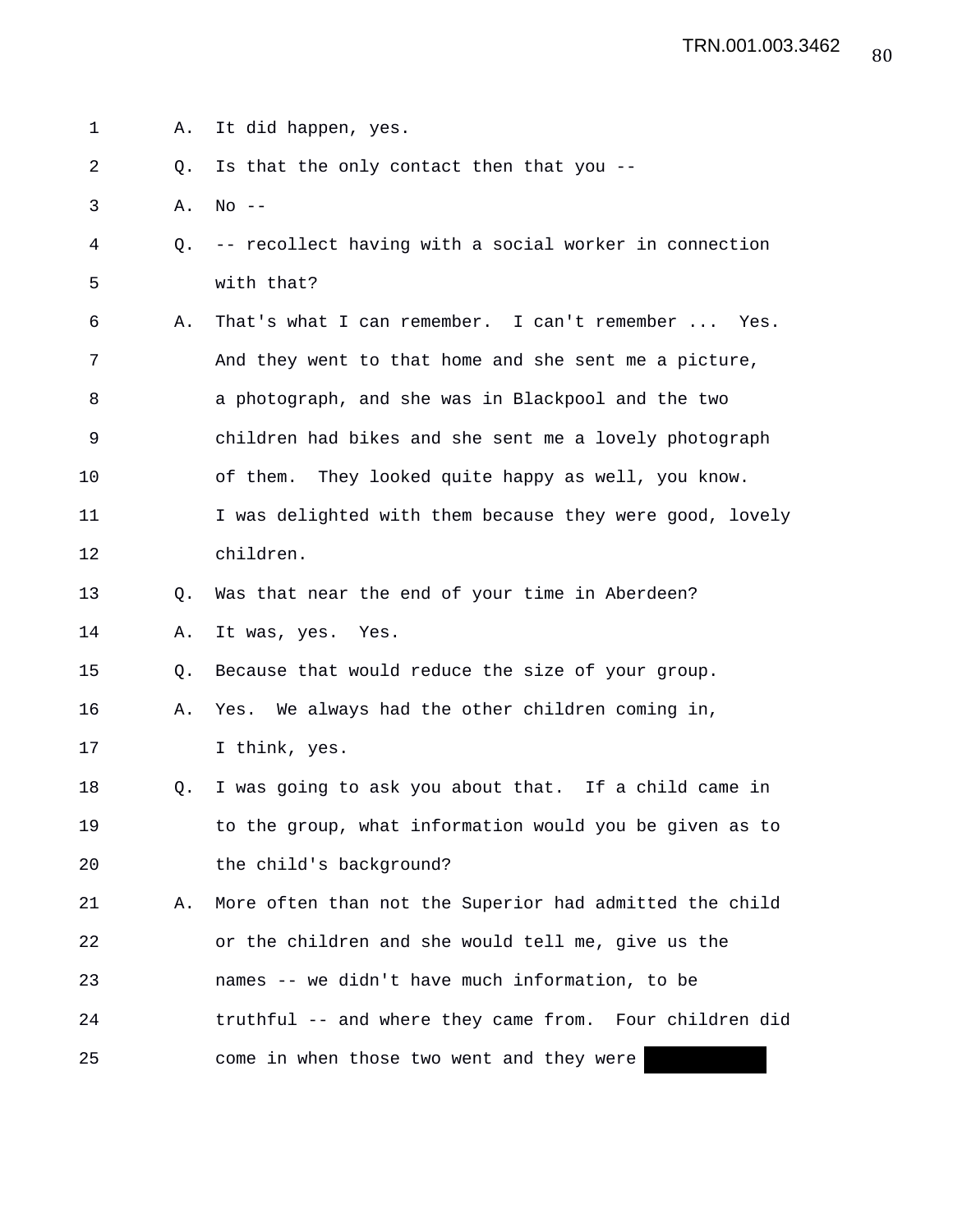1 children.

| 2           |    | And they -- when I was leaving Aberdeen --              |
|-------------|----|---------------------------------------------------------|
| 3           | Q. | I'll come to that in a moment, sister. Before I do, can |
| 4           |    | I ask you about records. Did you keep records of the    |
| 5           |    | children?                                               |
| 6           | Α. | I had a diary myself and when any visitors came to the  |
| 7           |    | home, when their own family came, I would write it down |
| 8           |    | in my diary, but nobody ever saw it. I kept it private  |
| $\mathsf 9$ |    | because -- and whatever happened in school, anything,   |
| 10          |    | you know, that should happen                            |
| 11          | Q. | If we focus on each individual child, did you keep      |
| 12          |    | particular records for each child or not?               |
| 13          | Α. | I didn't. I think I did now. I think I did. But not     |
| 14          |    | very often because there wasn't much -- unless the      |
| 15          |    | families came to see them.                              |
| 16          | Q. | Did you have an office of some sort?                    |
| 17          | Α. | An office? Yes.                                         |
| 18          | Q. | You had an office?                                      |
| 19          | Α. | I had a bedroom. I had a bedroom and I made that my     |
| 20          |    | office.                                                 |
| 21          | Q. | So just coming to the matter of keeping records, do you |
| 22          |    | think you did keep some form of record in respect of    |
| 23          |    | each child?                                             |
| 24          | Α. | I think most of the things in my diary -- I had a big   |
| 25          |    | diary and I kept them there.                            |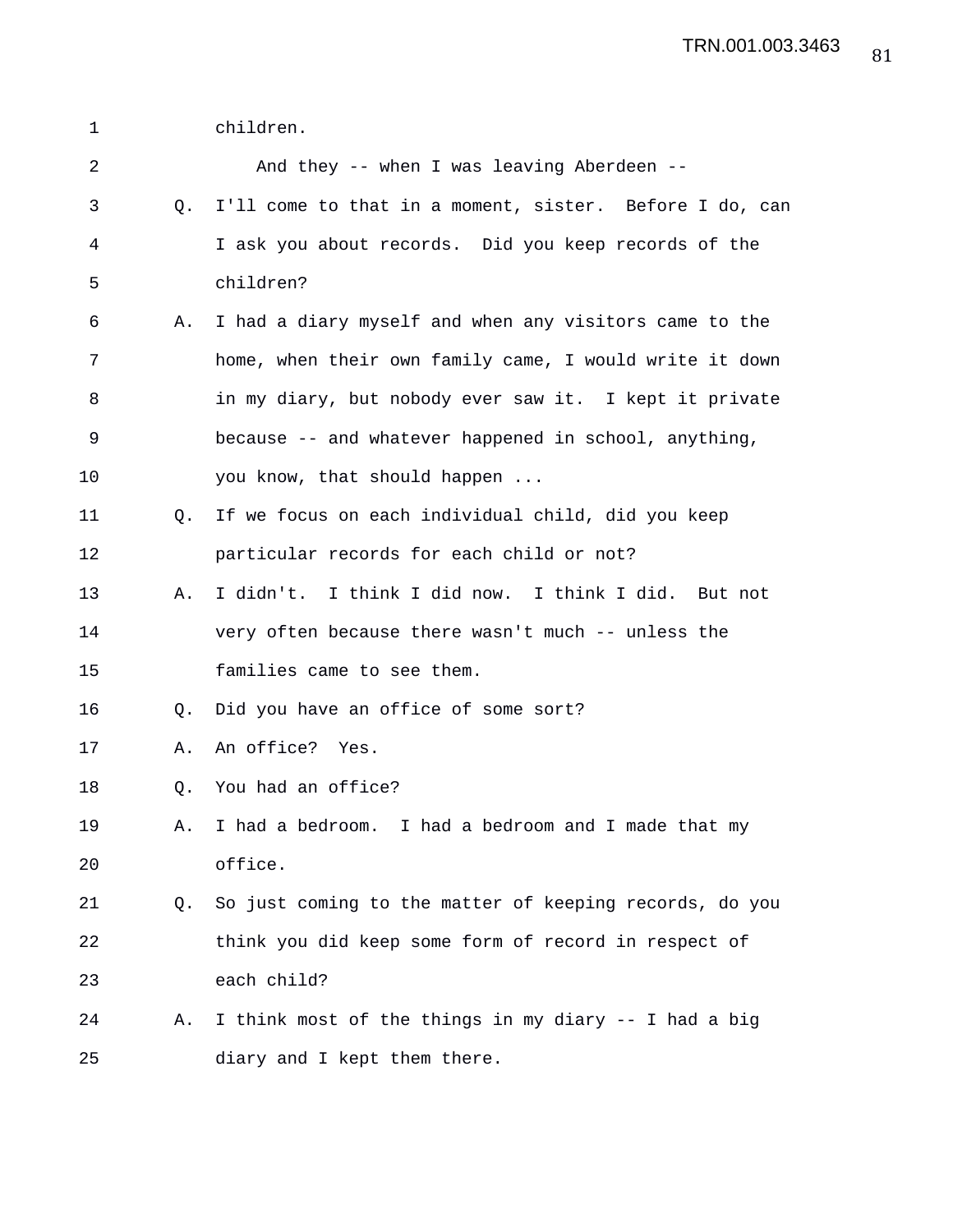1 Q. That's your private diary? 2 A. Yes. 3 Q. Do you know what happened to the private diary? 4 A. Well, I took it with me. 5 Q. Did you? 6 A. Yes. 7 Q. How did it end up, do you know? 8 A. How did the family -- 9 Q. What happened to the diary ultimately? 10 A. Well, when I wasn't in Aberdeen, I disposed of it -- 11 Q. Okay. 12 A. -- and I knew the children were all right. 13 Q. Can I ask you this, sister: did you see any evidence of 14 the abuse of children in the whole time that you were in 15 Aberdeen? 16 A. No way, no, no. I never saw -- not in my group or any, 17 no, I did not. 18 Q. Did you see any child being hit by any -- 19 A. No, no. 20 Q. -- nun or member of staff? 21 A. If that would have happened, I would have gone to the 22 Superior and told the Superior and she would inform 23 whoever was responsible, you know. No, it never 24 happened. 25 Q. And I think, sister, when you were giving your statement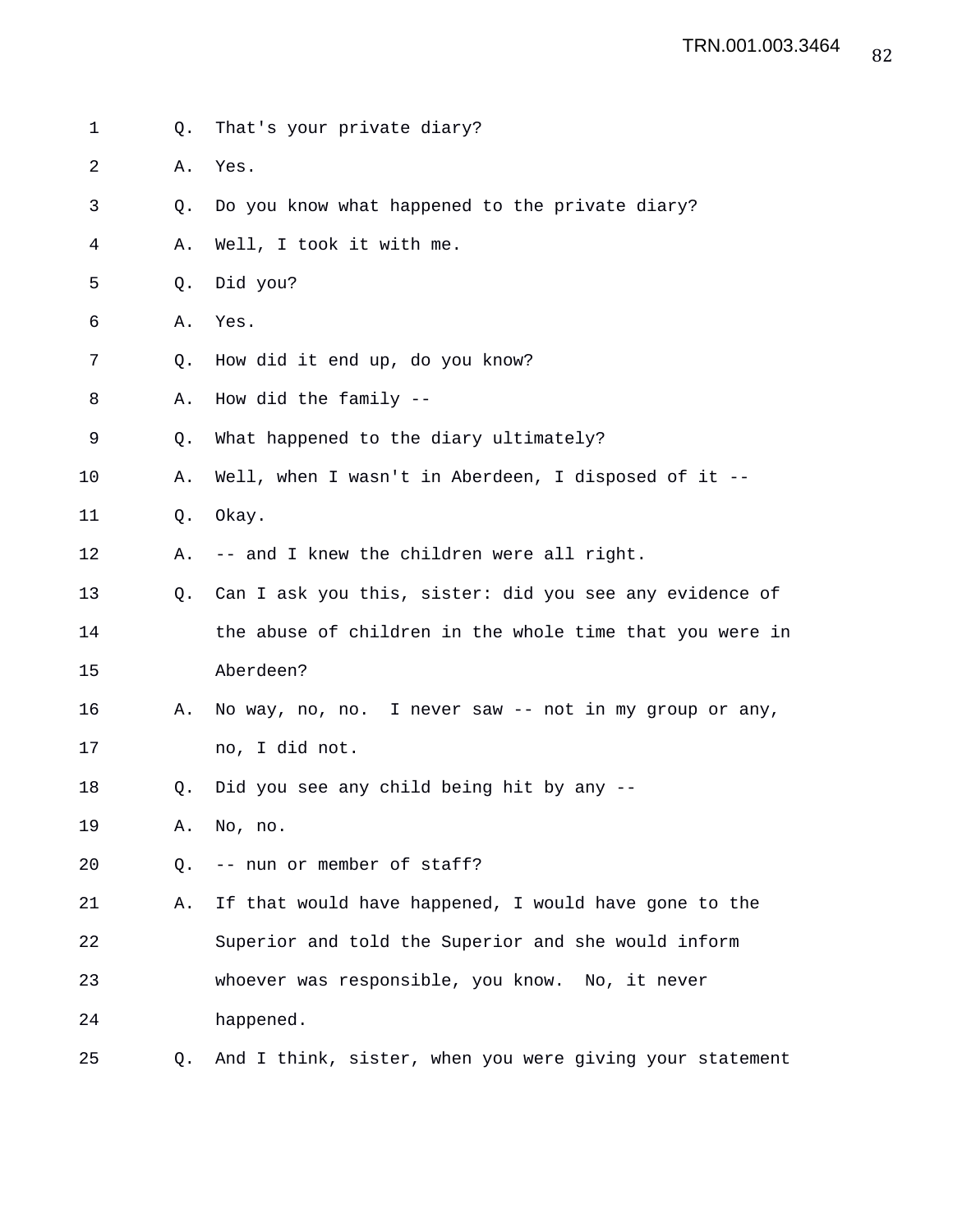| 1              |    | to the inquiry, a number of specific allegations were    |
|----------------|----|----------------------------------------------------------|
| $\overline{2}$ |    | put to you. Do you remember that happening? I'll put     |
| 3              |    | that on the screen if you'd like. It's at paragraph 54   |
| 4              |    | onwards.                                                 |
| 5              |    | In paragraphs 54 to 58, a number of allegations were     |
| 6              |    | put to you, for example in connection with the           |
| 7              |    | bed-wetting --                                           |
| 8              | Α. | No.                                                      |
| 9              | Q. | -- and humiliation.                                      |
| 10             | Α. | I told you about the bed-wetting and about the one       |
| 11             |    | child, yes.                                              |
| 12             | O. | Matters such as bed-wetting, being beaten, force-feeding |
| 13             |    | and so on, these were raised with you and you say --     |
| 14             | Α. | Never, never. No, that's not true at all. I don't        |
| 15             |    | believe that. No sister would do that anyway. I know     |
| 16             |    | -- I don't think any staff would do that in the house.   |
| 17             | Q. | Sister, you have already said that you left Aberdeen in  |
| 18             |    | 1974.                                                    |
| 19             | Α. | Yes.                                                     |
| 20             | Q. | And it was decided that you'd move from Aberdeen to      |
| 21             |    | Cardonald in Glasgow?                                    |
| 22             | Α. | Yes.                                                     |
| 23             | Q. | That decision would have been made not by you but by the |
| 24             |    | Mother Superior?                                         |
| 25             | Α. | That's right, by the Mother General.                     |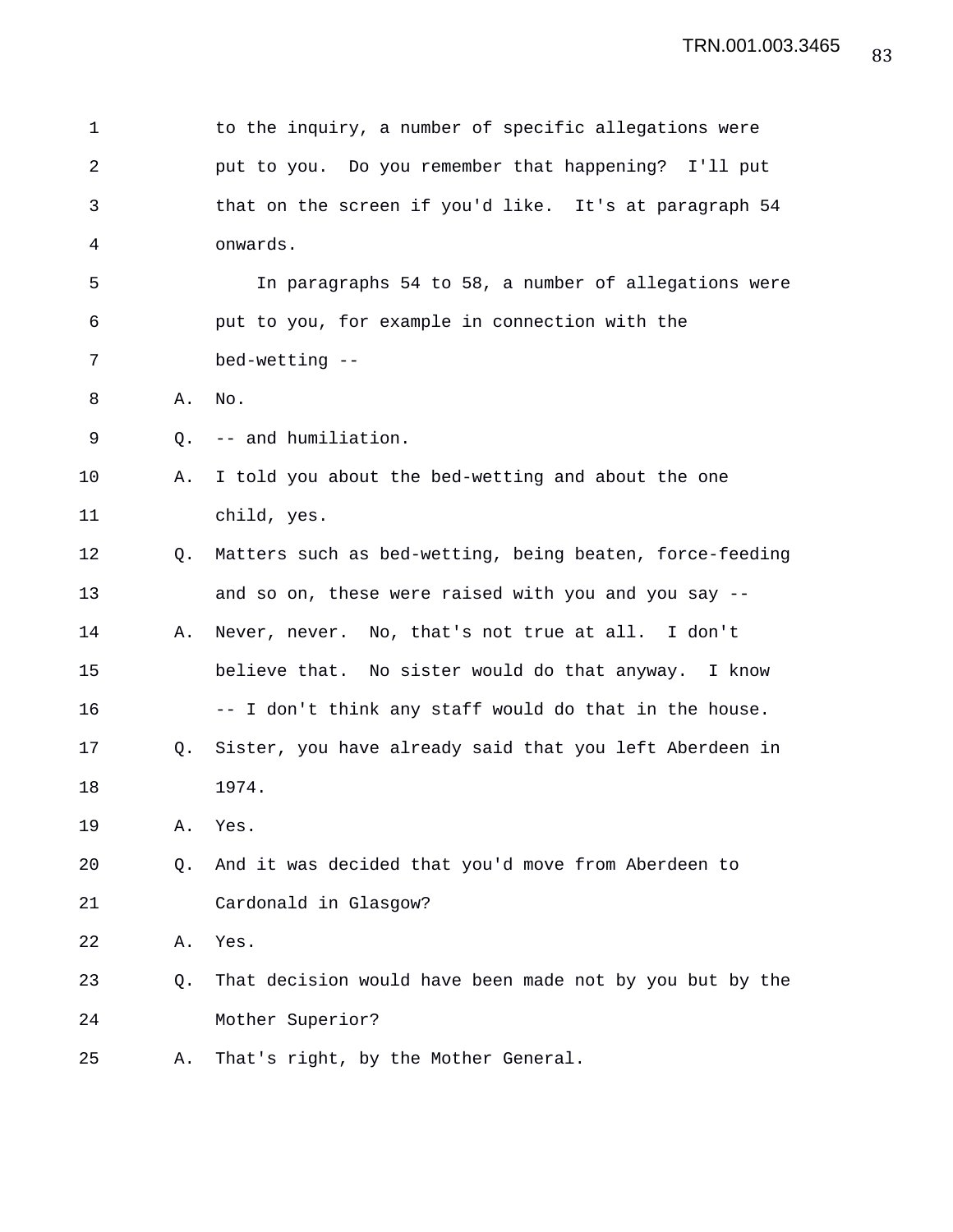1 Q. As it transpired, did you take children who you cared 2 for in Aberdeen with you --

3 A. Yes.

4 Q. -- when you went --

5 A. The social worker rang me up. It wasn't very often, but 6 she rang me up and she said she heard that I was being 7 changed to Glasgow. They were Glasgow children anyway 8 most of them. She said, would I take the 9 children with me, and I said I would be delighted, I'd 10 love to have them. So I told the Superior and she made 11 arrangements. I think I went on my own and they came 12 afterwards. I got things ready for them when I went to 13 the house and they did come down.

14 Q. Again, at Cardonald, sister, were you put in charge of 15 a group of children?

16 A. Yes.

17 Q. That included the four children that you've mentioned? 18 A. Yes, that's right.

19 Q. According to the sisters' employment registers that have 20 been given to us by the order, you were in Cardonald 21 from about -- let me just check this -- 1978 to 1983. 22 So we're looking towards the time where Cardonald is 23 beginning to close down; is that your recollection? 24 A. I thought it was earlier than that.

25 Q. I know you say that in your statement.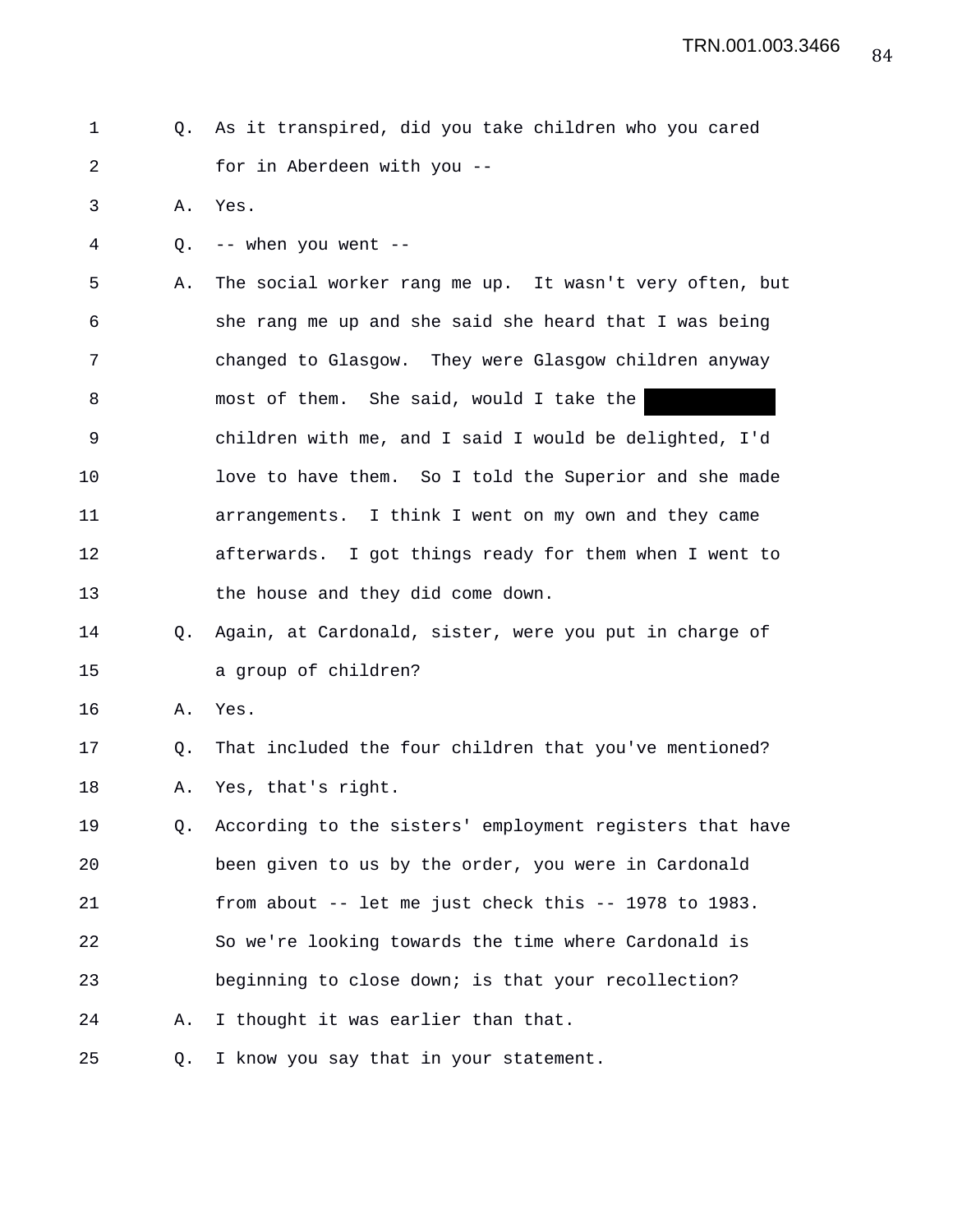1 A. Yes.

2 Q. And we're not that bothered about dates too much.

3 A. No, no.

4 Q. And we can always check with the employment registers 5 what the dates are. For example, for Aberdeen, although 6 we've been looking at the dates you've put in your 7 statement, the dates in the registers are 1973 to 1977. 8 So you're out on dates, but that's not a problem.

9 We can work out the dates.

10 Just looking to that then, you'd be in Cardonald for 11 about four or five years?

12 A. Yes.

13 Q. What you tell us, insofar as Cardonald was concerned, is 14 that you thought the group that you were in charge of 15 was a bit larger than the one you had in Aberdeen.

16 A. Yes, it was.

17 Q. What you say in your statement is that it was a group of 18 about 12.

19 A. I think about 12 -- 12 children.

20 Q. So you had the four girls that you had in Aberdeen?

21 A. The four girls, yes.

22 Q. The other 8 or so children --

23 A. Were already there, yes.

24 Q. Was that a mixed group?

25 A. Mixed group, yes. And senior girls as well. Our Lady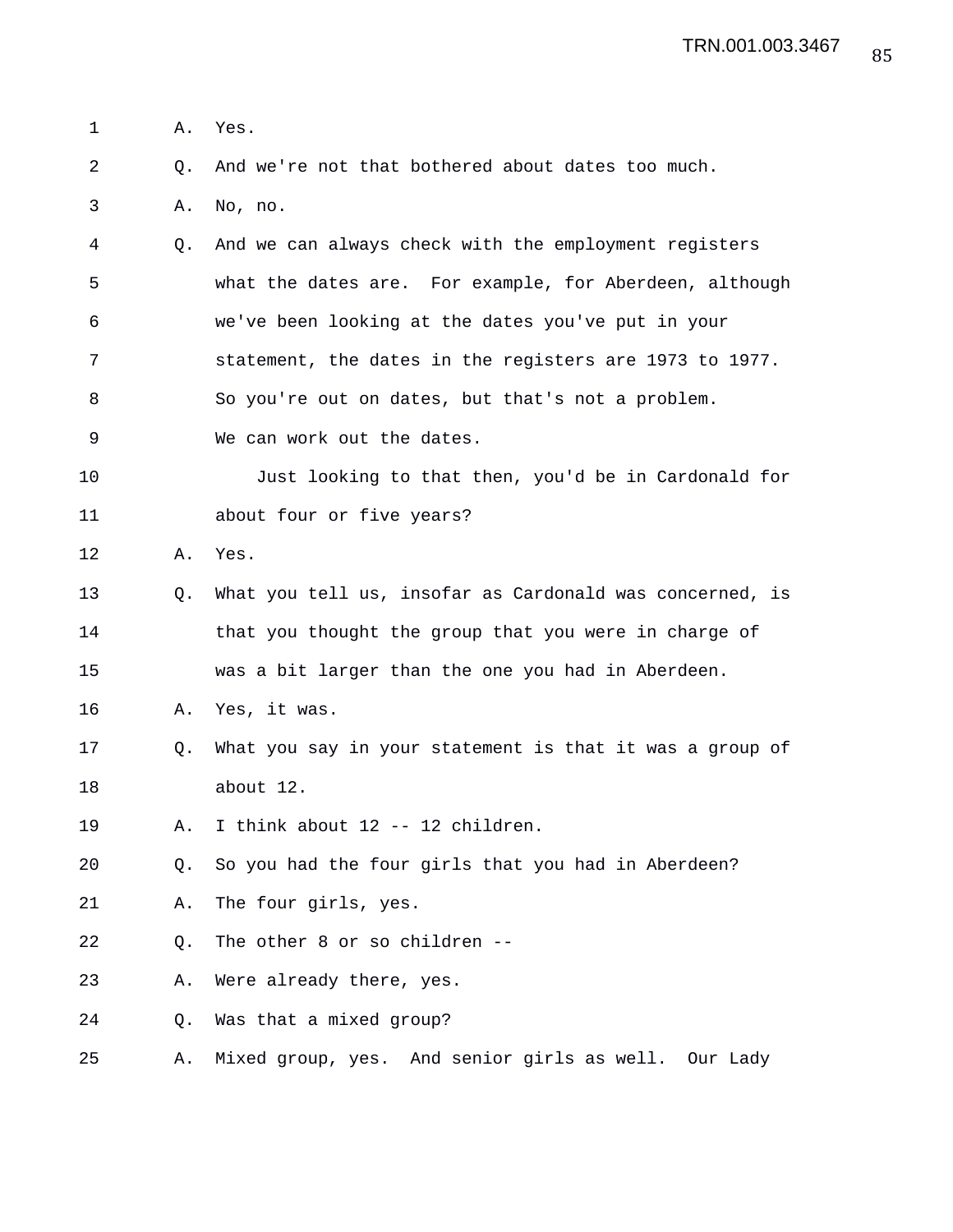| 1  |                | of Lourdes School they went to.                          |
|----|----------------|----------------------------------------------------------|
| 2  | Q.             | Were there boys in the group?                            |
| 3  | Α.             | Yes, brothers, two young ones.                           |
| 4  | Q.             | Again, family groups?                                    |
| 5  | Α.             | Yes.                                                     |
| 6  | Q <sub>z</sub> | Can you tell me a little bit about the set-up then?      |
| 7  |                | Where was your unit located at Cardonald?                |
| 8  | Α.             | It was at the back of the house and it was overlooking   |
| 9  |                | a field -- it was overlooking a football ground, I think |
| 10 |                | it was, yes, at the back of the field. That's where our  |
| 11 |                | group was. They came in from the back or they came       |
| 12 |                | right through the house when they were coming back from  |
| 13 |                | school.                                                  |
| 14 | O.             | And there were other groups, of course, in Cardonald --  |
| 15 | Α.             | Yes.                                                     |
| 16 | Q.             | -- at that time.                                         |
| 17 | Α.             | Yes.                                                     |
| 18 | Q.             | Can you remember the names of any of the sisters that    |
| 19 |                | were there?                                              |
| 20 | Α.             | <b>LVQ</b><br>Sister -- she's<br>Sister<br>LJS.<br>now.  |
| 21 |                | LVQ<br>LGS<br>What's the other one now?<br>and           |
| 22 |                | <b>LKR</b><br><b>LKR</b><br>and Orpendia(?) was          |
| 23 |                | in Aberdeen.                                             |
| 24 | Q.             | You've mentioned a number there that you can recollect.  |
| 25 |                | Are these sisters you recollect that may have been in    |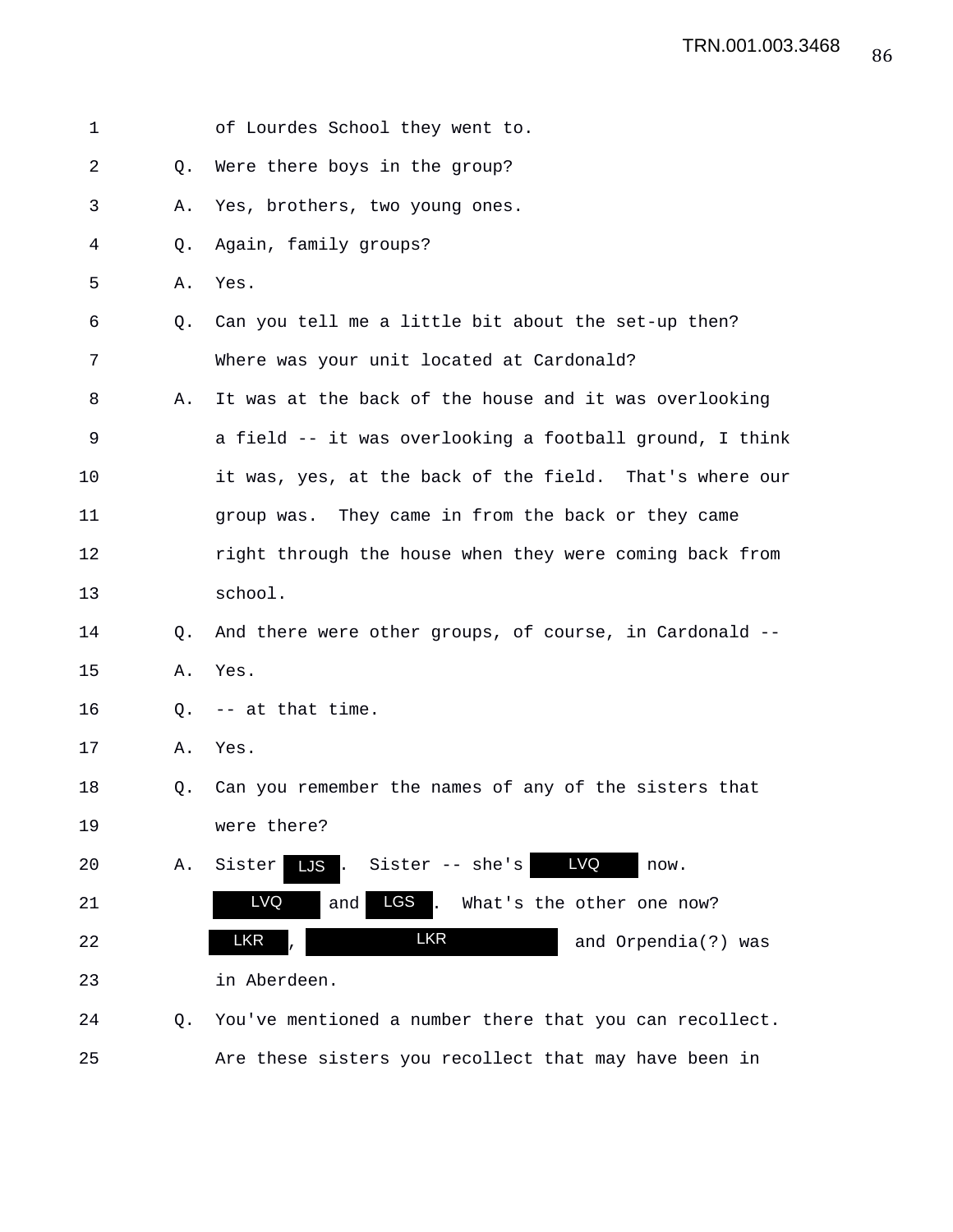| 1  |    | charge of groups of children?                            |
|----|----|----------------------------------------------------------|
| 2  | Α. | Each sister was in charge of her own group.<br>Yes.      |
| 3  | Q. | Did you have lay assistants with you?                    |
| 4  | Α. | Yes.                                                     |
| 5  | Q. | How many did you have?                                   |
| 6  | Α. | I had about two, two or three. I had a lady that did     |
| 7  |    | the cleaning, Margaret Ferguson, a lovely soul, and we   |
| 8  |    | had two young girls, Glasgow girls, and they were very   |
| 9  |    | good with children as well.                              |
| 10 | Q. | Did they have any training that you can remember?        |
| 11 | Α. | I can't think. They might have gone for the odd          |
| 12 |    | day-release training, but I don't think they did,        |
| 13 |    | really. The fact that they were good with children,      |
| 14 |    | loved children, and they were kind to them, you know, so |
| 15 |    | we accepted them and they stayed with me quite a while.  |
| 16 | Q. | What was the set-up for the sleeping arrangements then   |
| 17 |    | at Cardonald?                                            |
| 18 | Α. | They had quite a few bedrooms and I think about three or |
| 19 |    | four in a bedroom. Each one had their own bed and they   |
| 20 |    | had three and four. And they had a chair where they'd    |
| 21 |    | put their clothes on and a little table beside the bed   |
| 22 |    | and wardrobes in the rooms. And they had -- of course,   |
| 23 |    | the heating was always on anyway if it was cold.         |
| 24 | Q. | You were asked --                                        |
| 25 | Α. | And A dining room.                                       |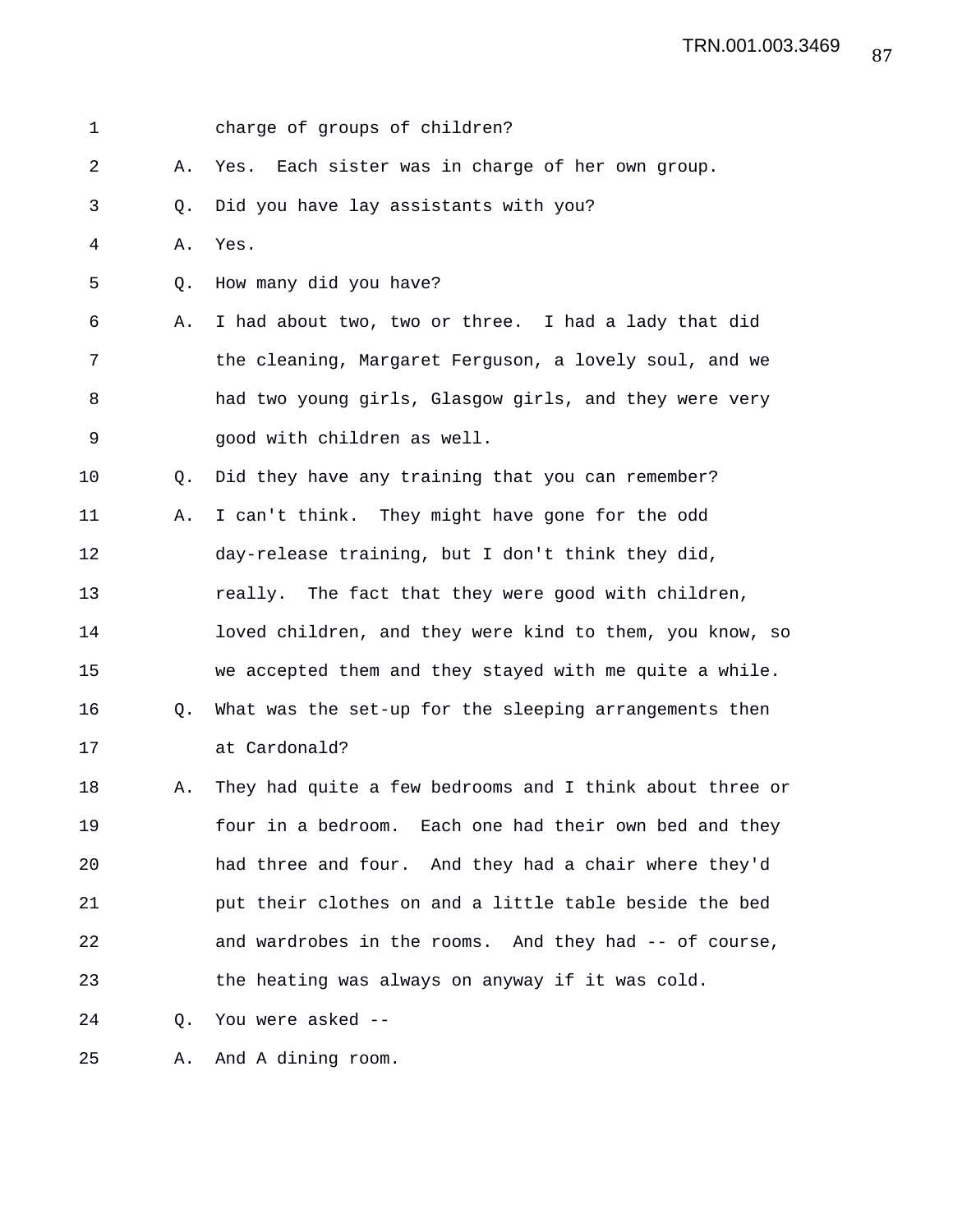| 1              | Q. | -- when you gave your statement as to whether you had    |
|----------------|----|----------------------------------------------------------|
| $\overline{a}$ |    | any children in your group who wet the bed, and I think  |
| 3              |    | you said you didn't have any --                          |
| 4              | Α. | Not in Glasgow, I don't remember Glasgow children        |
| 5              |    | We did in Aberdeen, that one child.                      |
| 6              | Q. | Can you tell me what the food was like at Cardonald?     |
| 7              | Α. | Oh, we had another sister there in the kitchen,          |
| 8              |    | a catering sister, and very good. I think this --        |
| 9              |    | I don't know whether the children came home for their    |
| 10             |    | dinner now because the school was just round the corner. |
| 11             |    | They had a good meal before they went out, usually       |
| 12             |    | cereal and whatever, and then  I can't remember if       |
| 13             |    | they came home for their dinners, but they had a good    |
| 14             |    | meal at night-time as well.                              |
| 15             | O. | Did children leave food from time to time?               |
| 16             | Α. | If they didn't like it, they'd leave it, and we'd take   |
| 17             |    | it away from them.                                       |
| 18             | Q. | Would you try to persuade them to eat it?                |
| 19             | Α. | No, I wouldn't do that at all if they didn't like        |
| 20             |    | things.                                                  |
| 21             | 0. | So there's no suggestion then that you would punish      |
| 22             |    | a child or make them eat a particular dish?              |
| 23             | Α. | No, I never saw that. I never did it and neither did     |
| 24             |    | the staff do that either.                                |
| 25             | Q. | Did you have your own separate dining area for your      |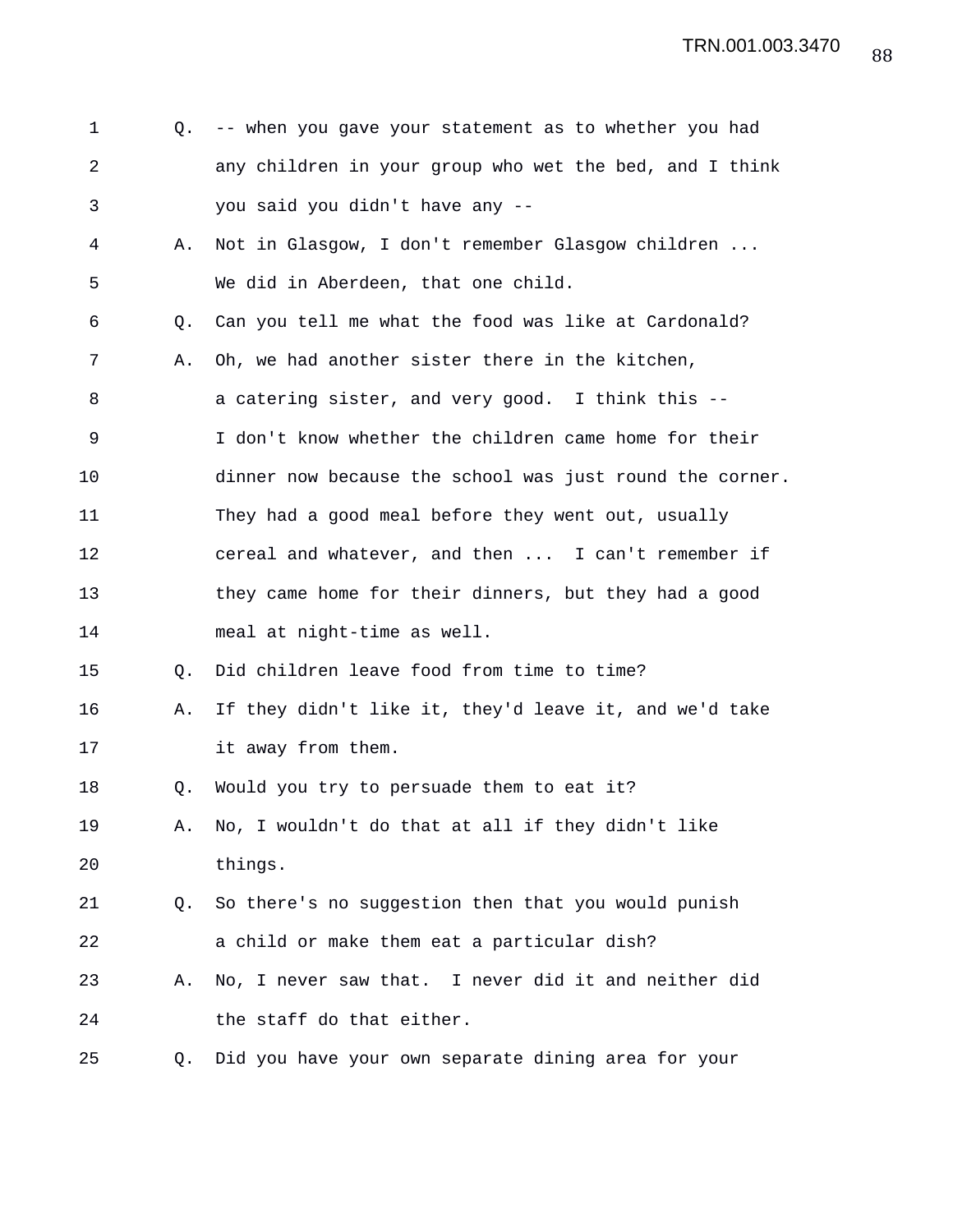| 1  |    | group when you were at Cardonald --                        |
|----|----|------------------------------------------------------------|
| 2  | Α. | Yes, we had a dining room and a sitting room quite near    |
| 3  |    | one another and we had a kitchen there as well.            |
| 4  | O. | Again, in connection with routine, did the children have   |
| 5  |    | chores to do?                                              |
| 6  | Α. | Not in the house, no.                                      |
| 7  | Q. | What about washing dishes?                                 |
| 8  | Α. | No, we had a staff that did all that. They might have      |
| 9  |    | washed the odd dish, that's all, but otherwise we always   |
| 10 |    | had a staff there that did the dishes --                   |
| 11 | Q. | Again --                                                   |
| 12 | Α. | -- and a lady did the washing, washing the clothes as      |
| 13 |    | well. We had a washing machine.                            |
| 14 | Q. | Again, as I asked you before, sister, in connection with   |
| 15 |    | a child's birthday, would the birthday be celebrated?      |
| 16 | Α. | If we knew what birthday they were, you know, they<br>Yes. |
| 17 |    | might get the odd cake from the kitchen.                   |
| 18 | Q. | I suppose it would be important to have some record as     |
| 19 |    | to when birthdays were, otherwise you would --             |
| 20 | Α. | We wouldn't know.                                          |
| 21 | Q. | Did you have a record of some sort?                        |
| 22 | Α. | We had a date when they came in and we had the -- the      |
| 23 |    | older children -- the children themselves would tell us    |
| 24 |    | when the birthday was anyway.                              |
| 25 | Q. | What about the younger children who might not? Would       |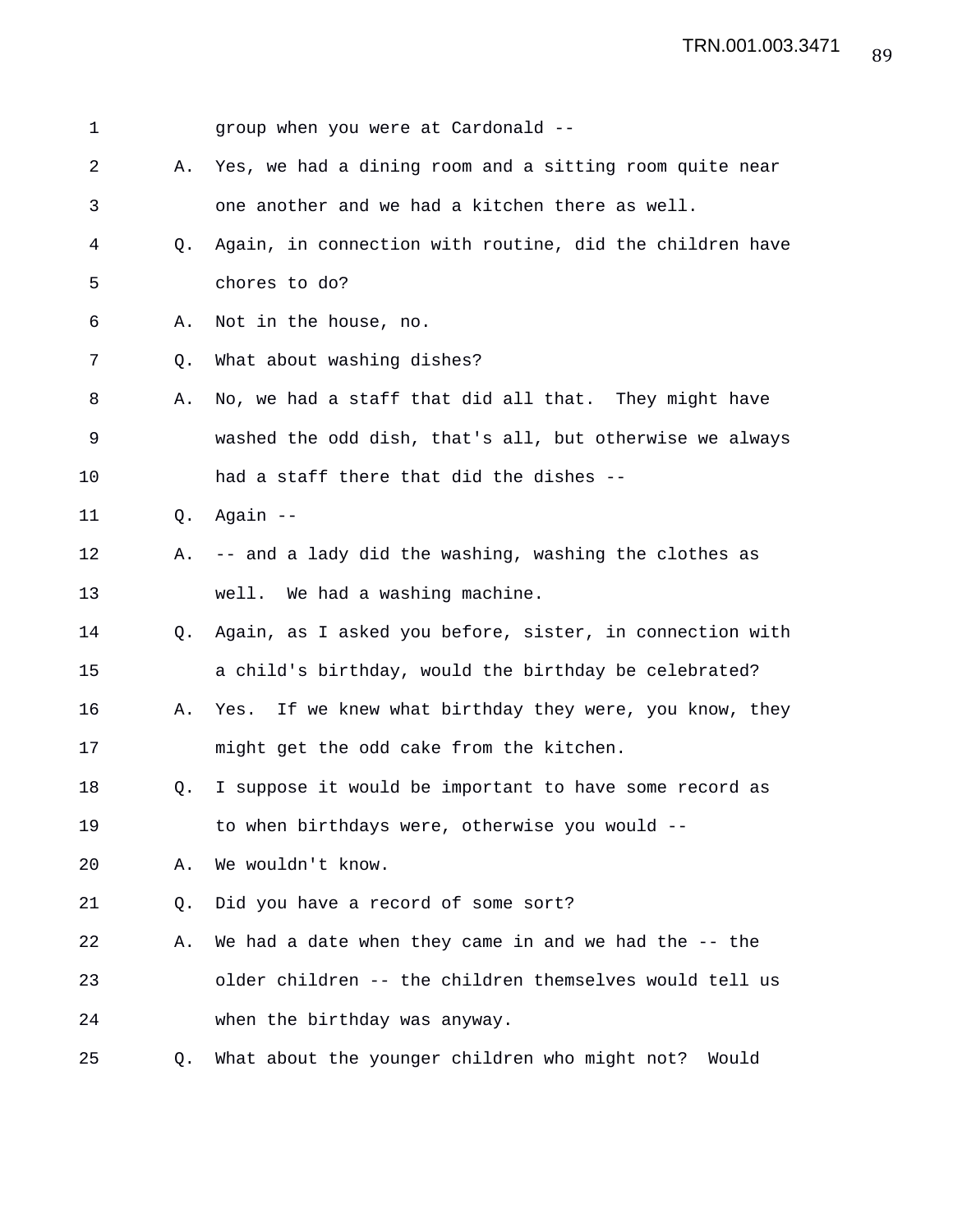| 1  |    | you have some sort of record to remind you that the      |
|----|----|----------------------------------------------------------|
| 2  |    | birthday might be --                                     |
| 3  | Α. | If they had family, the elder girl or boy would tell us  |
| 4  |    | how the young ones, how old the young ones were.         |
| 5  | 0. | One thing you do tell us in your statement, sister,      |
| 6  |    | is that the children looked after their own              |
| 7  |    | possessions --                                           |
| 8  | Α. | Yes.                                                     |
| 9  | O. | -- and they were allowed to keep any presents or things  |
| 10 |    | that were given to them?                                 |
| 11 | Α. | Yes.                                                     |
| 12 | Q. | Was that the position?                                   |
| 13 | Α. | Yes.                                                     |
| 14 | Q. | So if they received a Christmas present, that wouldn't   |
| 15 |    | be taken away from them?                                 |
| 16 | Α. | No, no, they kept them. They used to go for parties --   |
| 17 |    | Glasgow was very good for the children, different firms  |
| 18 |    | used to invite the children out to parties. But they     |
| 19 |    | always had parties in the house anyway.                  |
| 20 | Q. | Okay.                                                    |
| 21 | Α. | At Christmastime, they were invited out, used to take it |
| 22 |    | in turns, the children, going to these parties, and      |
| 23 |    | they'd be given a present when they were leaving.        |
| 24 | О. | Can I ask you then about visits to Cardonald.<br>Did     |
| 25 |    | social workers visit?                                    |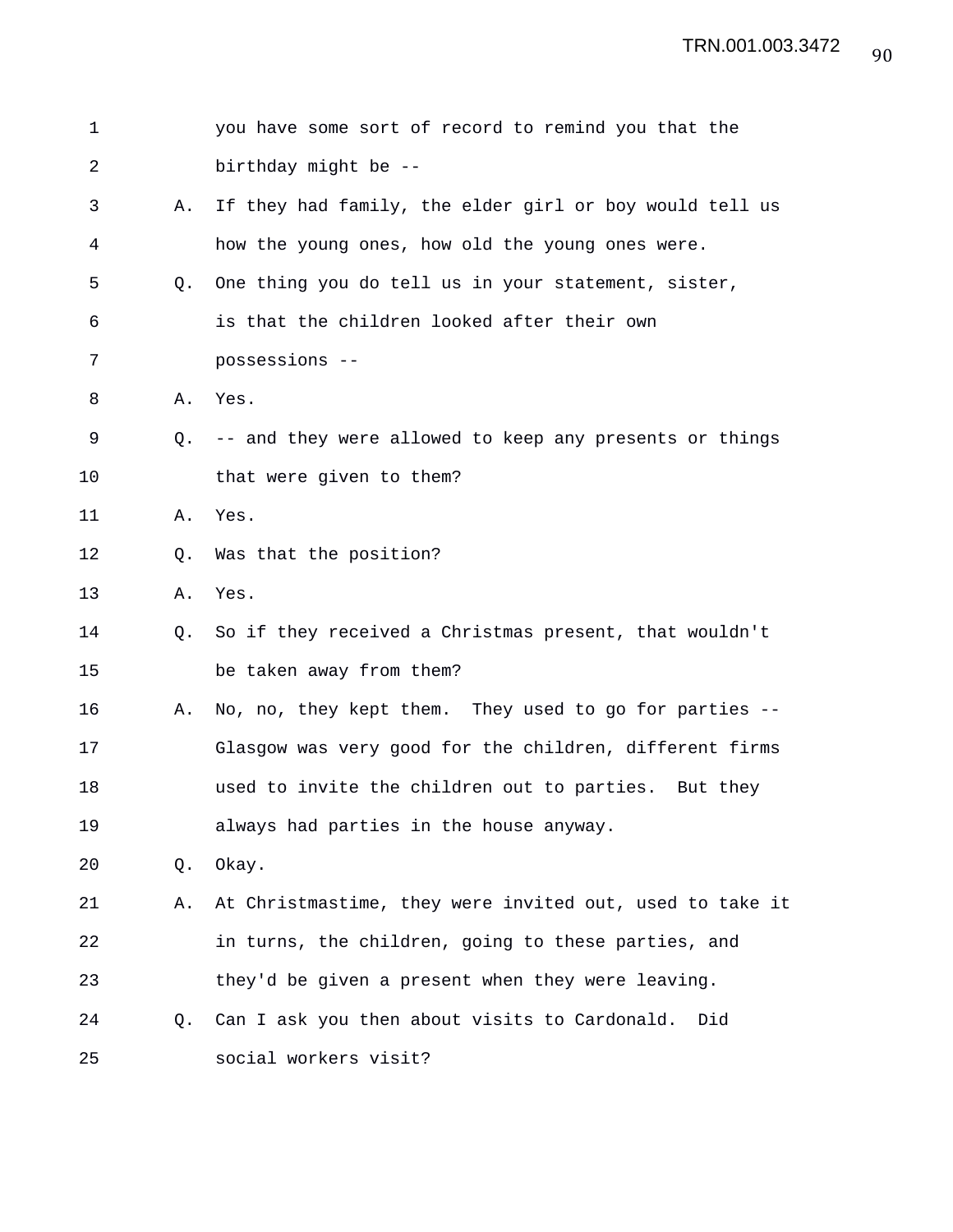- 1 A. Very rarely. Not very often, no. I think it was a bit 2 better than Aberdeen.
- 3 Q. Did you keep records of the children in connection with 4 their backgrounds and so on?
- 5 A. I kept them in my diary.
- 6 Q. Is that the same diary in Aberdeen?
- 7 A. There's another diary. I always had a diary every year. 8 I still do that.
- 9 Q. So by the end of your time at Cardonald, you'd have gone 10 through four or five diaries?
- 11 A. Yes.
- 12 Q. Are these quite substantial diaries?
- 13 A. Yes.
- 14 Q. You talk about a desk diary: was it that size?
- 15 A. It was visiting and whatever happened in the family, you 16 know, if anyone was sick or anyone passed away or
- 17 something like that.
- 18 Q. So you'd make daily entries into the diary?

19 A. Yes.

- 20 Q. What I'm interested in is this: did you keep a file for 21 a child that would record that particular child's 22 details?
- 23 A. I would, yes.
- 24 Q. Did you do that?
- 25 A. I did it a few times, yes. Yes.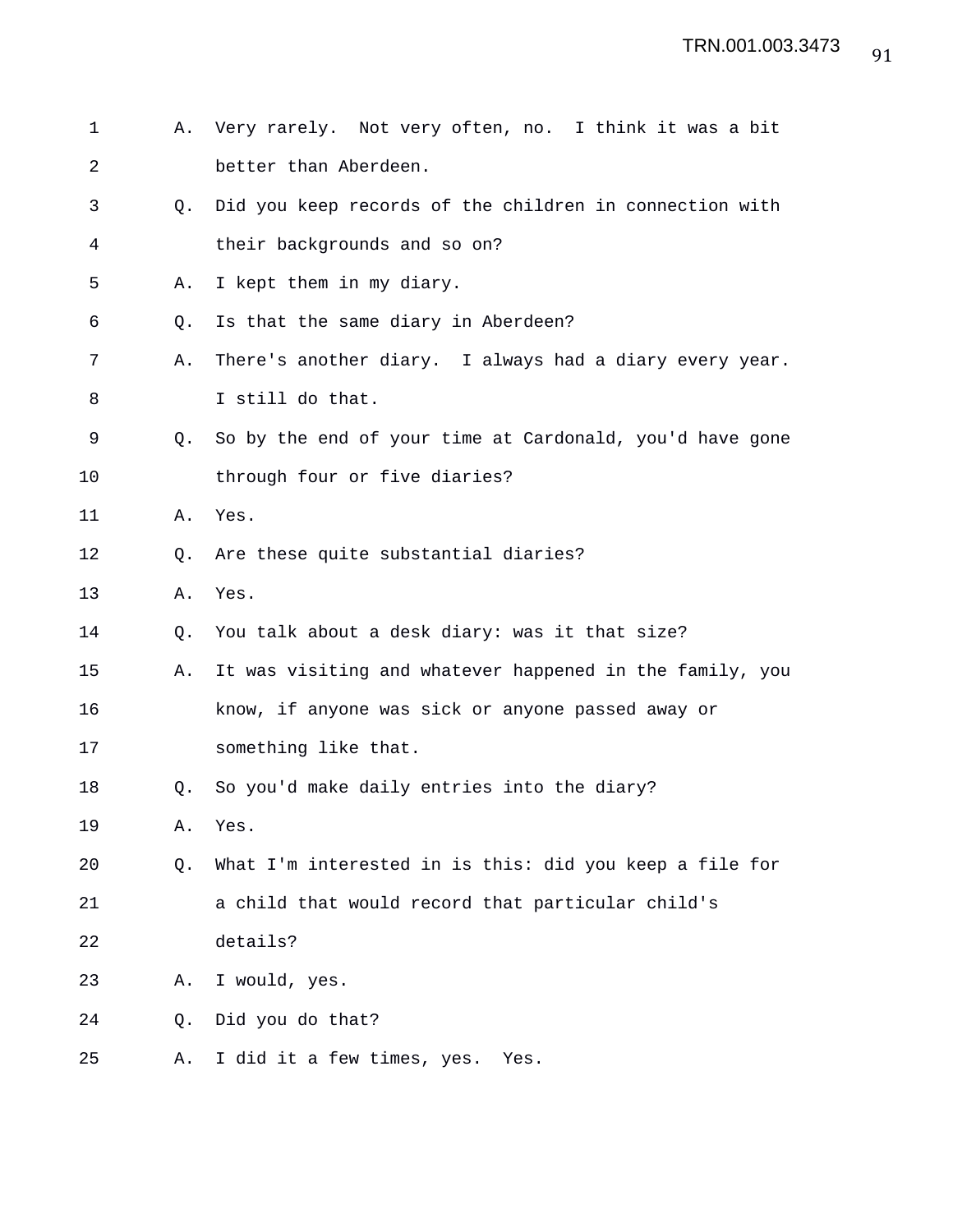| 1  | Q. | Can you remember if you had a file for each child that   |
|----|----|----------------------------------------------------------|
| 2  |    | was in your group?                                       |
| 3  | Α. | I think I did. I used to -- family-wise, keep the        |
| 4  |    | families together and write it that way.                 |
| 5  | Q. | Okay. Was there a system whereby a child's progress      |
| 6  |    | could be reviewed, perhaps along with a social worker?   |
| 7  |    | Do you remember if that happened?                        |
| 8  | Α. | I don't remember any social workers coming very often to |
| 9  |    | the house --                                             |
| 10 | Q. | Okay.                                                    |
| 11 | Α. | -- except when those                                     |
| 12 | Q. | We've had some evidence --                               |
| 13 | Α. | If anyone was leaving, you know, if they were going      |
| 14 |    | home, the social would ring me and tell me she was       |
| 15 |    | coming to see us, and we'd have a meeting with the       |
| 16 |    | staff --                                                 |
| 17 | O. | We've had some --                                        |
| 18 | Α. | -- about the progress of the children and how they were  |
| 19 |    | going on.                                                |
| 20 | O. | So you do remember that sort of meeting?                 |
| 21 | Α. | Yes.                                                     |
| 22 | Q. | We've had reference to what's been described as a case   |
| 23 |    | conference: did you have something of that sort that     |
| 24 |    | would involve perhaps the staff and a social worker to   |
| 25 |    | review progress?                                         |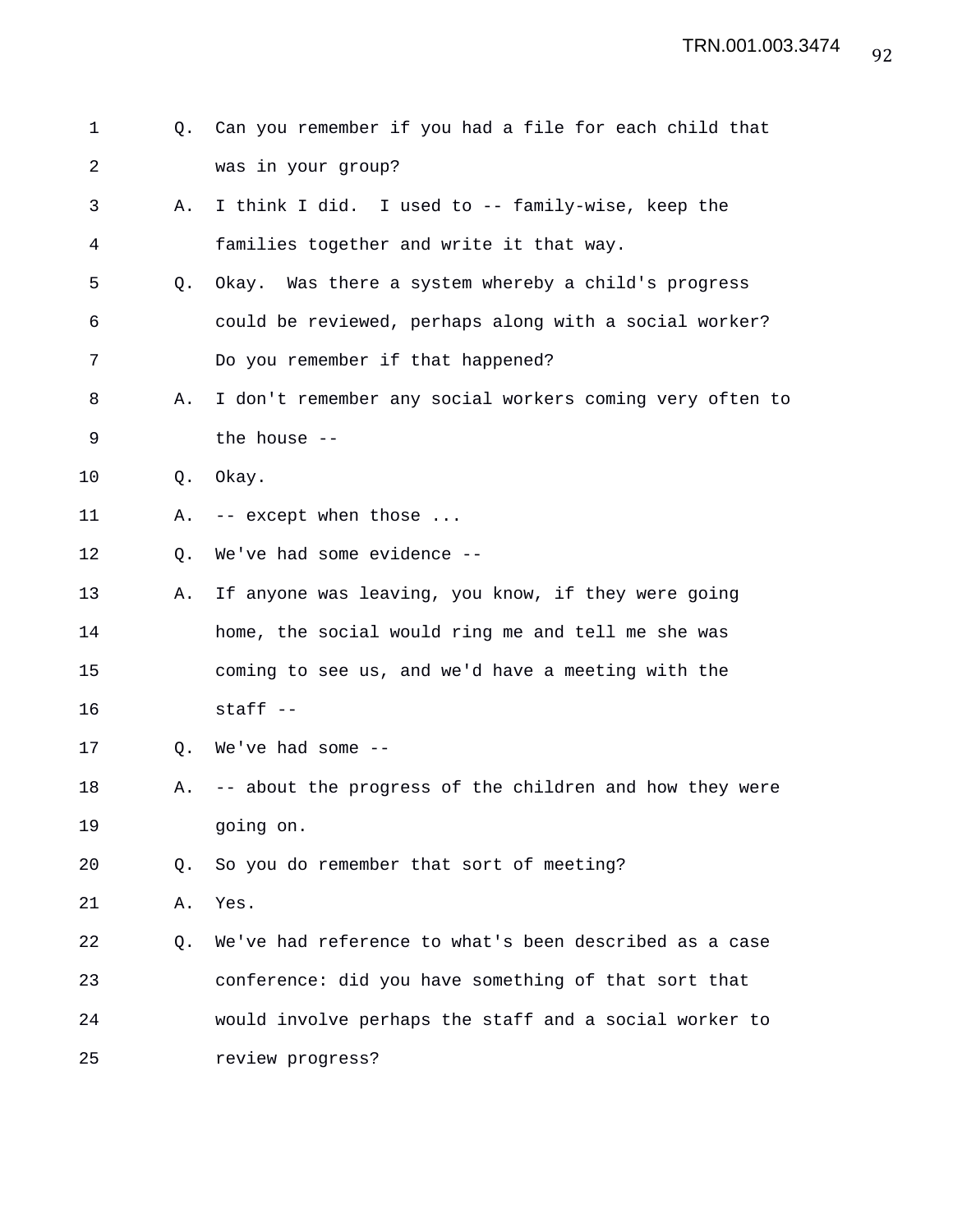| 1  | Α. | You used to have the social worker asking, coming, and   |
|----|----|----------------------------------------------------------|
| 2  |    | telling us she wanted to know about the children, and we |
| 3  |    | used to then sit round the table and discuss it.         |
| 4  | О. | And would you keep a record of that discussion?          |
| 5  | Α. | I would keep it. I wouldn't  But family-wise,            |
| 6  |    | I would keep it, yes, not each individual. If anything   |
| 7  |    | happened to one child, I would pass it on, put it down   |
| 8  |    | in my record.                                            |
| 9  | 0. | If we look at paragraph 85 of your statement, sister,    |
| 10 |    | what you say there on 8056 is:                           |
| 11 |    | "There were no records kept on the children and          |
| 12 |    | I certainly didn't keep any."                            |
| 13 | Α. | Yes. I only had the diary. That's all. Just the          |
| 14 |    | diary.                                                   |
| 15 | O. | To be clear, you had the diary?                          |
| 16 | Α. | Yes.                                                     |
| 17 | Q. | And that's $-$                                           |
| 18 | Α. | That's all.                                              |
| 19 | Q. | "We did receive some information on the circumstances of |
| 20 |    | the children and the reasons they were put into care."   |
| 21 | Α. | That's when they came in, yes.                           |
| 22 | O. | You go on to say:                                        |
| 23 |    | "A lot of what I learned came from the children."        |
| 24 | Α. | Yes.                                                     |
| 25 | Q. | Were they the main source of information?                |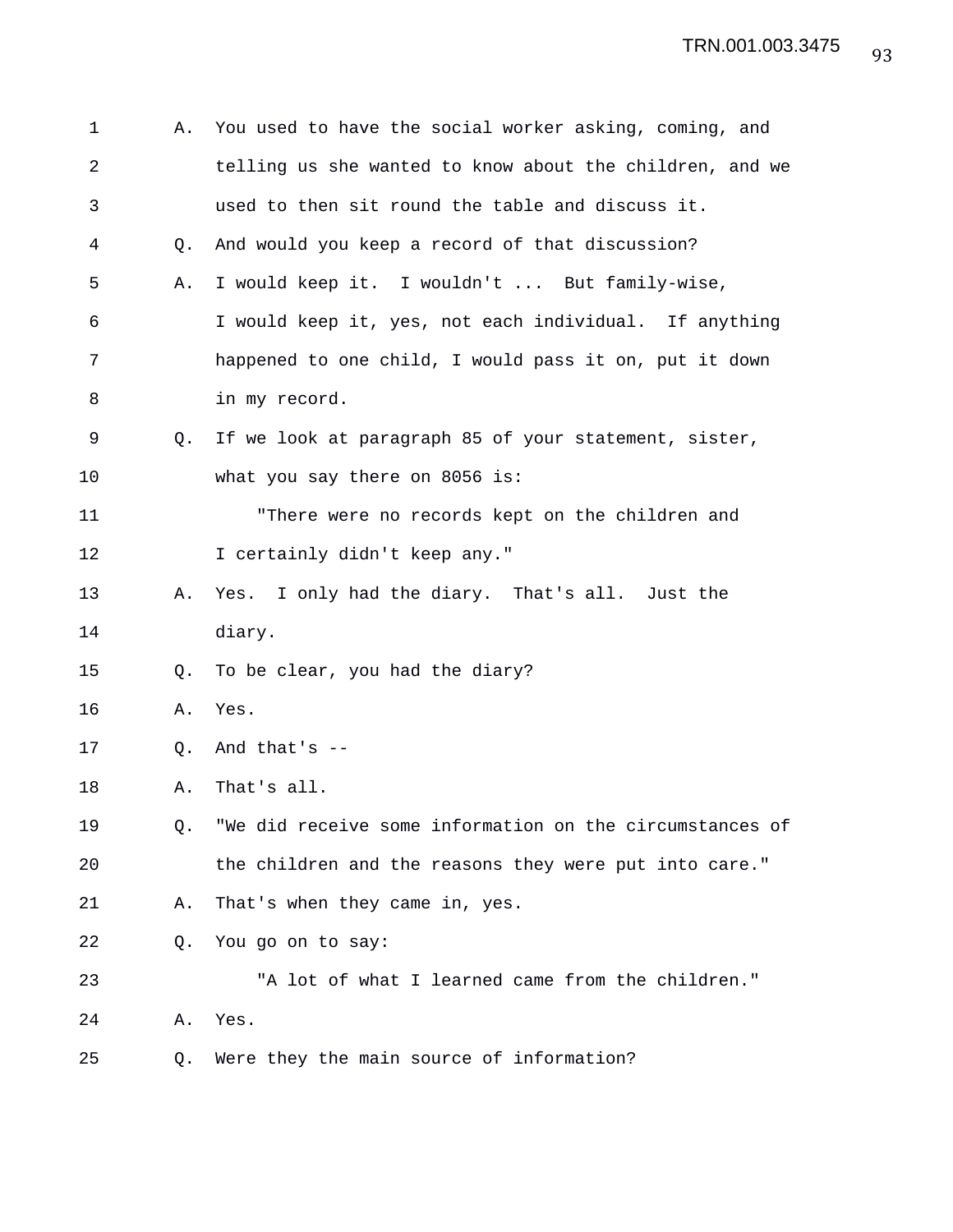1 A. Yes. I know of one particular family, the granny used 2 to come and see me and see the children and she would 3 tell me different things about the parents, you know. 4 Q. Okay. Again, as with Aberdeen, sister, a number of 5 allegations were mentioned to you when your statement 6 was being taken in connection with Cardonald. 7 For example, you were advised about an allegation 8 against Sister IIW that she had hit children. You 9 never saw -- 10 A. I never saw that at all and I don't believe it. She's 11 a good sister and she wouldn't do anything like that. 12 Whoever said that, that's not true. 13 Q. In short, sister, your position is that you never saw -- 14 A. No, I never saw anything like that -- 15 Q. Any ill-treatment -- 16 A. -- anything like that in my own group or in any other 17 group. If it happened, the child would tell some of our 18 children or we would get to know about it and the 19 Superior would be informed and go about it, you know. 20 Q. You were asked also about a number of names, for example 21 a man by the name of Joseph Duffy; do you remember that 22 name? 23 A. No, I don't, no. Where was that now? Where was he? 24 Q. He was allegedly someone who might have been a volunteer 25 at Cardonald at a point in time. against Sister LHW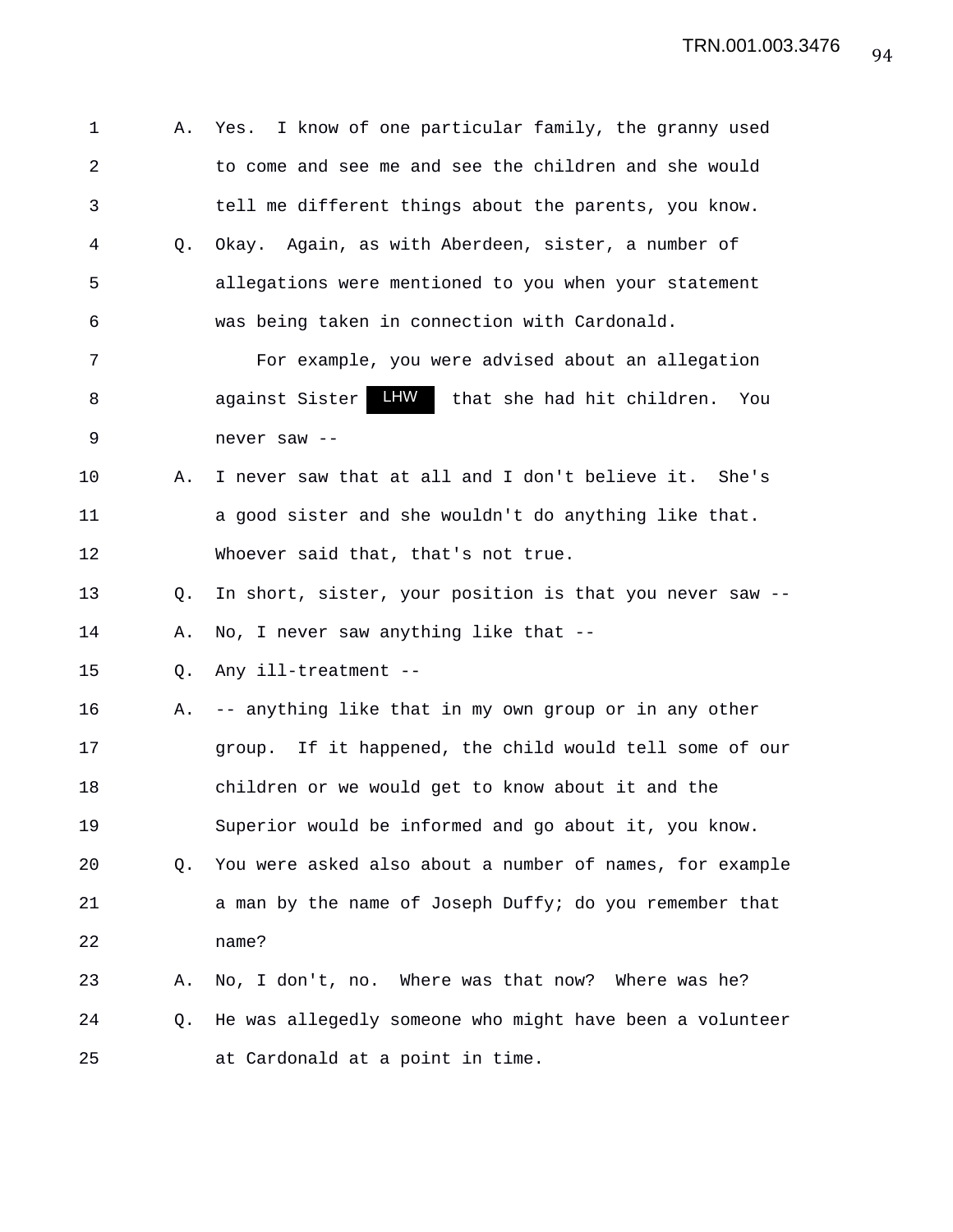| 1  | Α. | Not in my group, no.                                     |
|----|----|----------------------------------------------------------|
| 2  | O. | And you have no recollection of him being there?         |
| 3  | Α. | I don't know, no.                                        |
| 4  | Q. | Were there people there who were volunteers to help out? |
| 5  | Α. | I don't think so. I don't think so. They were all paid   |
| 6  |    | staff, I know that, in my group anyway, and each other's |
| 7  |    | group, I think. I know when they used to go on the       |
| 8  |    | outings, the staff always went with them or I went with  |
| 9  |    | them, you know.                                          |
| 10 | O. | Very well, sister. There is one further question,        |
| 11 |    | actually, and I think you've probably answered it        |
| 12 |    | already. I think you have told us that there are         |
| 13 |    | children who still get in touch with you that you cared  |
| 14 |    | for.                                                     |
| 15 | Α. | Yes,                                                     |
| 16 | Q. | I don't need the name, sister.                           |
| 17 | Α. | The husband $-$ he's the one that rang me $-$            |
| 18 | Q. | You mentioned --                                         |
| 19 | Α. | -- when it was her birthday.<br>still writes every       |
| 20 |    | Christmas and other times. And also the<br>family,       |
| 21 |    | they keep in contact as well. Lovely children.           |
| 22 | Q. | Very well, sister. These are all the questions --        |
| 23 | Α. | I loved them very much and I'm sorry all this has        |
| 24 |    | happened. I think it's awful, really.                    |
| 25 |    | We all did our best for the children, we loved those     |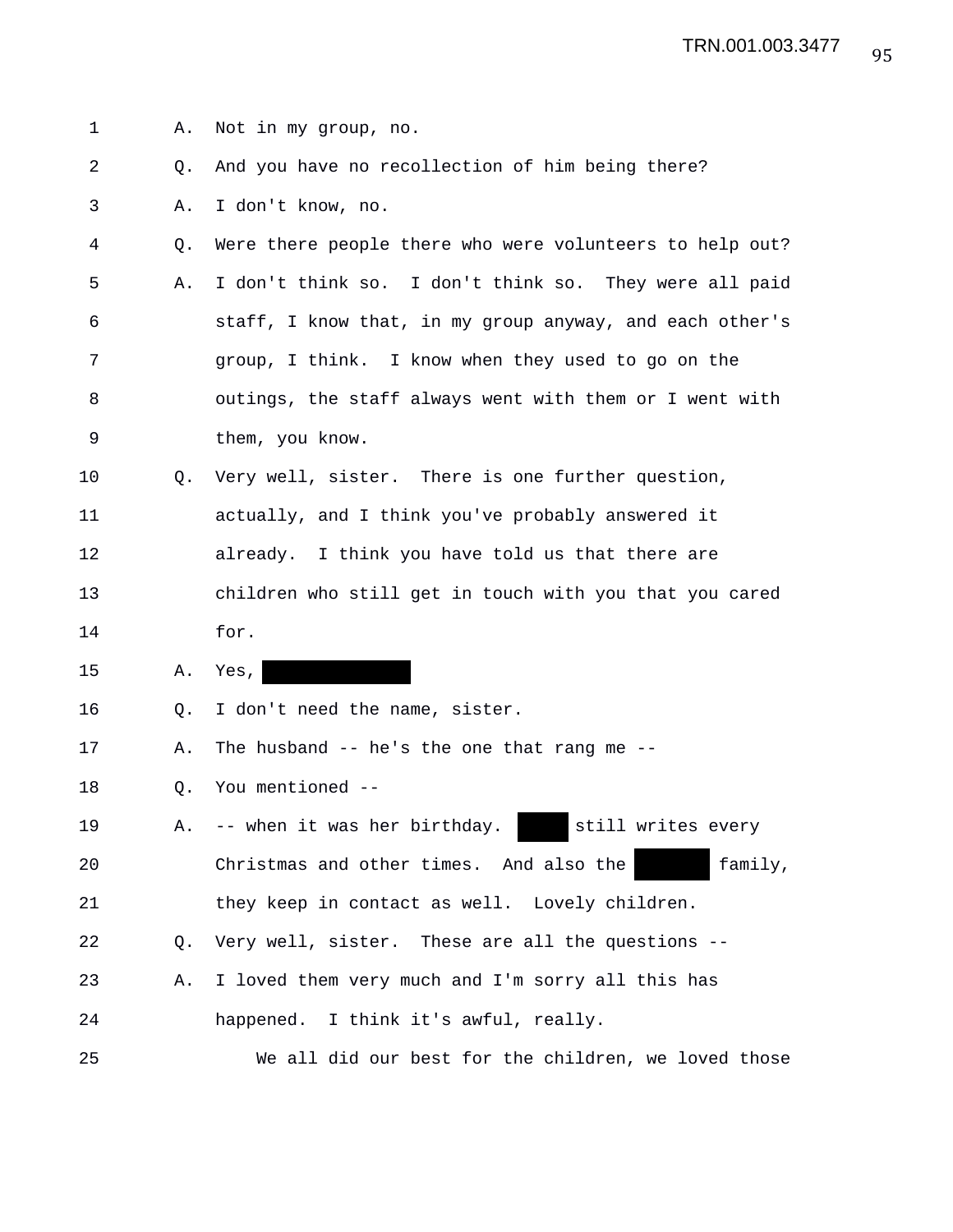| $\mathbf 1$ | children, and this is going on forever, you know.           |
|-------------|-------------------------------------------------------------|
| 2           | Anyway, thank God it's near the end --                      |
| 3           | Well, it's the end for you today, sister.<br>Q.             |
| 4           | I know, thank you very much.<br>Α.                          |
| 5           | Thank you for coming to give your evidence.<br>MR MacAULAY: |
| 6           | I've asked all the questions that I wanted to ask and       |
| 7           | I think I've asked the questions I've been asked to ask.    |
| 8           | LADY SMITH: Just let me confirm whether there are any       |
| 9           | outstanding applications for questions.<br>No.              |
| 10          | Sister Rita, thank you very much. Those are all the         |
| 11          | questions we have for you today. It just remains for me     |
| 12          | to say thank you for engaging with the inquiry, both by     |
| 13          | providing your written statement and coming along today     |
| 14          | to answer Mr MacAulay's questions. It's extremely           |
| 15          | helpful to me and my work.                                  |
| 16          | Thank you very much.<br>Α.                                  |
| 17          | LADY SMITH: I'm now able to let you go.                     |
| 18          | Thank you so much.<br>Α.                                    |
| 19          | (The witness withdrew)                                      |
| 20          | LADY SMITH: Mr MacAulay.                                    |
| 21          | MR MacAULAY: My Lady, we now have read-ins. I understand    |
| 22          | they are quite short and we should probably make pretty     |
| 23          | good progress, even before lunch, if we were to get         |
| 24          | started.                                                    |
| 25          | LADY SMITH:<br>Let's do that.                               |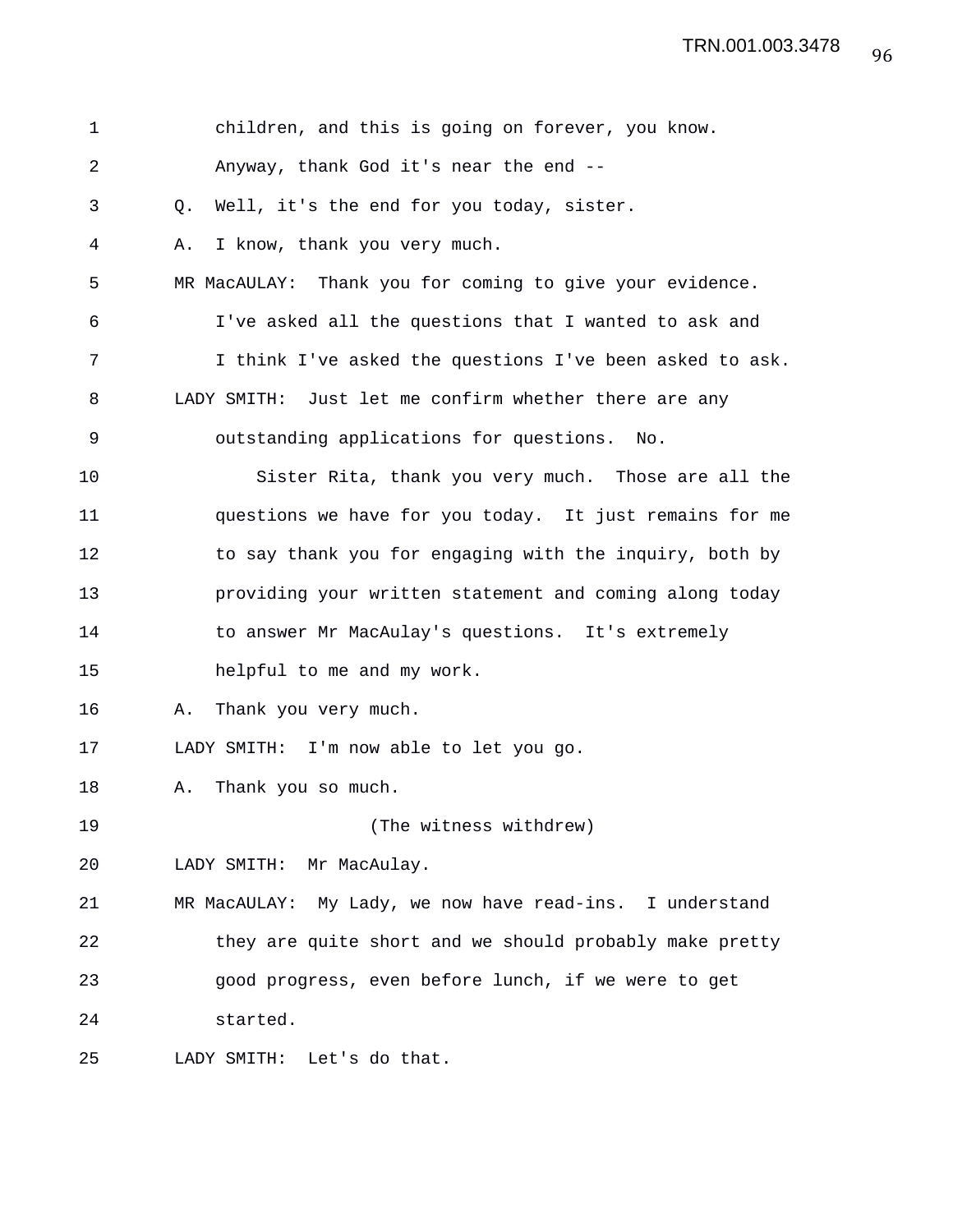1 Witness statement of "LYDIA" (read) 2 MS RATTRAY: This is a statement of an applicant who wishes 3 to remain anonymous and use the pseudonym "Lydia". Her 4 statement can be found at WIT.001.001.7004. 5 "My name is Lydia. I was born in 1961." 6 My Lady, at paragraphs 2 to 7 Lydia speaks of her 7 family life before being taken into care at 8 Nazareth House Aberdeen, after her mother tried to kill 9 herself. She recalls that she was aged 4 or 5. 10 We've been unable to find a entry in the 11 Nazareth House admission register for Lydia. Turning 12 now to paragraph 8 on page 7005: 13 "I don't remember going into Nazareth House. I just 14 remember my mum lying there injured and then lying 15 in the crib in Nazareth House. I don't know who took us 16 there. I don't remember anything about the routine 17 there. 18 "I can remember the cribs at Nazareth House like in 19 a children's hospital. It had bars. I had to lie in it 20 all the time. There were other kids walking about, but 21 they wouldn't let me out of the bed. My sister would 22 sit in a chair next to my bed watching me constantly. 23 My sister remembers more than me, but she doesn't want 24 to go there again because she's too hurt. She told me 25 the nuns made her sit next to me to keep me quiet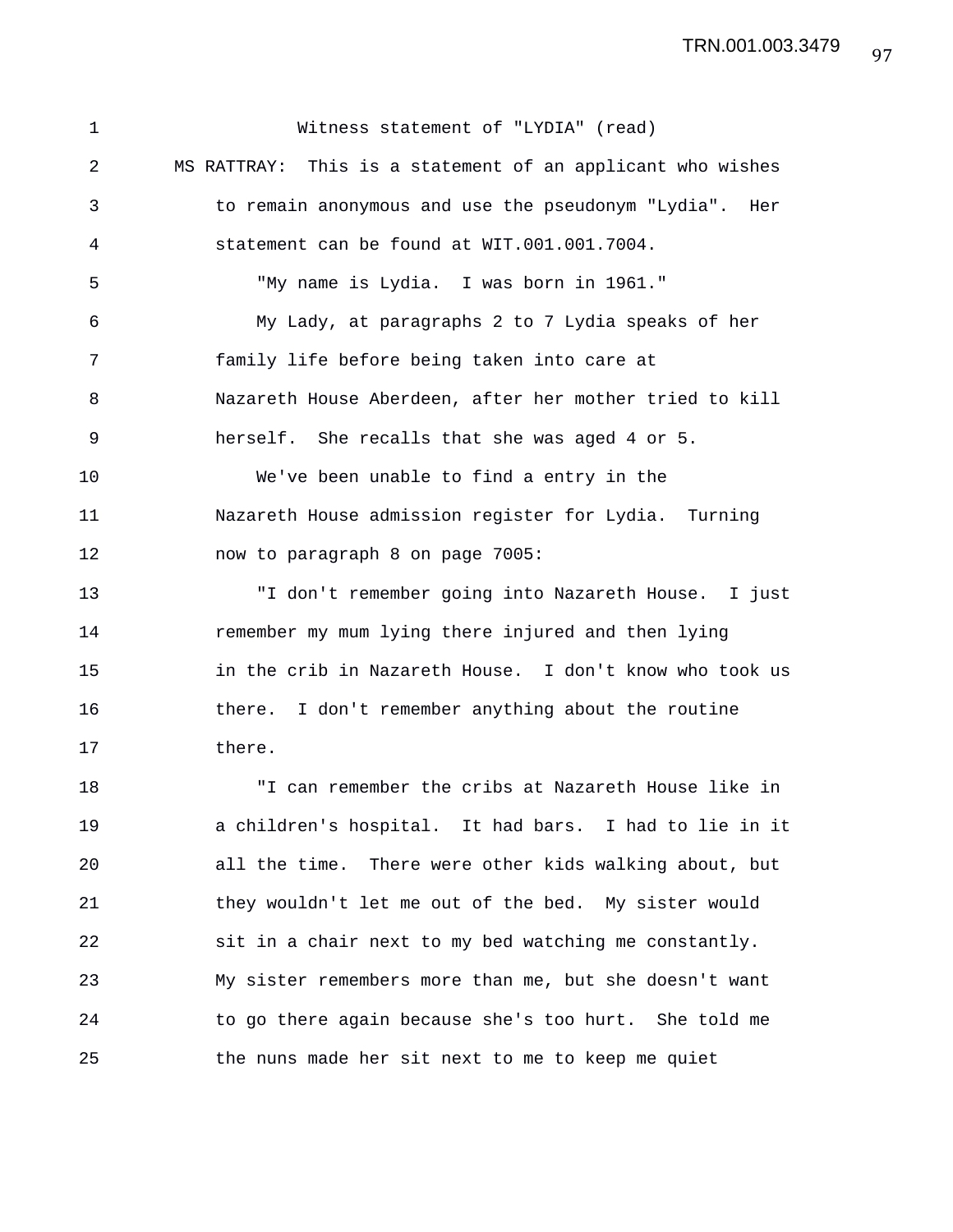| $\mathbf{1}$  | because I would be howling and screaming when they put |
|---------------|--------------------------------------------------------|
| 2             | me back in the crib. I blamed my sister for it.        |
| $\mathcal{R}$ | I don't know how I could have blamed her.              |

4 "I remember being afraid of the nuns because I was 5 peeing the bed all the time. When I wet the bed I was 6 taken by a nun to two deep sinks first thing in the 7 morning. The nuns were furious and their faces were 8 cross. They would put me into the freezing cold water 9 first, then they'd put me into warm water. I don't know 10 how many times that happened. I just remember being 11 terrified of going to a sink.

12 "They didn't change the mattress. I always had the 13 same damp mattress.

14 "I don't remember anybody coming to visit us at 15 Nazareth House. The day we left the place, my father 16 came to get us. The nuns had bought my sister and me 17 identical dresses. One was blue and one was yellow. 18 They took us through to an office and my dad was 19 standing there. I remember feeling happy and then my 20 dad took us away in an estate car. I remember they took 21 a photograph of my sister and me outside Nazareth House 22 and there were religious ornaments in the photo."

23 My Lady, the rest of Lydia's statement tells of her 24 later experiences in care in various other settings and 25 the impact that those experiences had on her. For that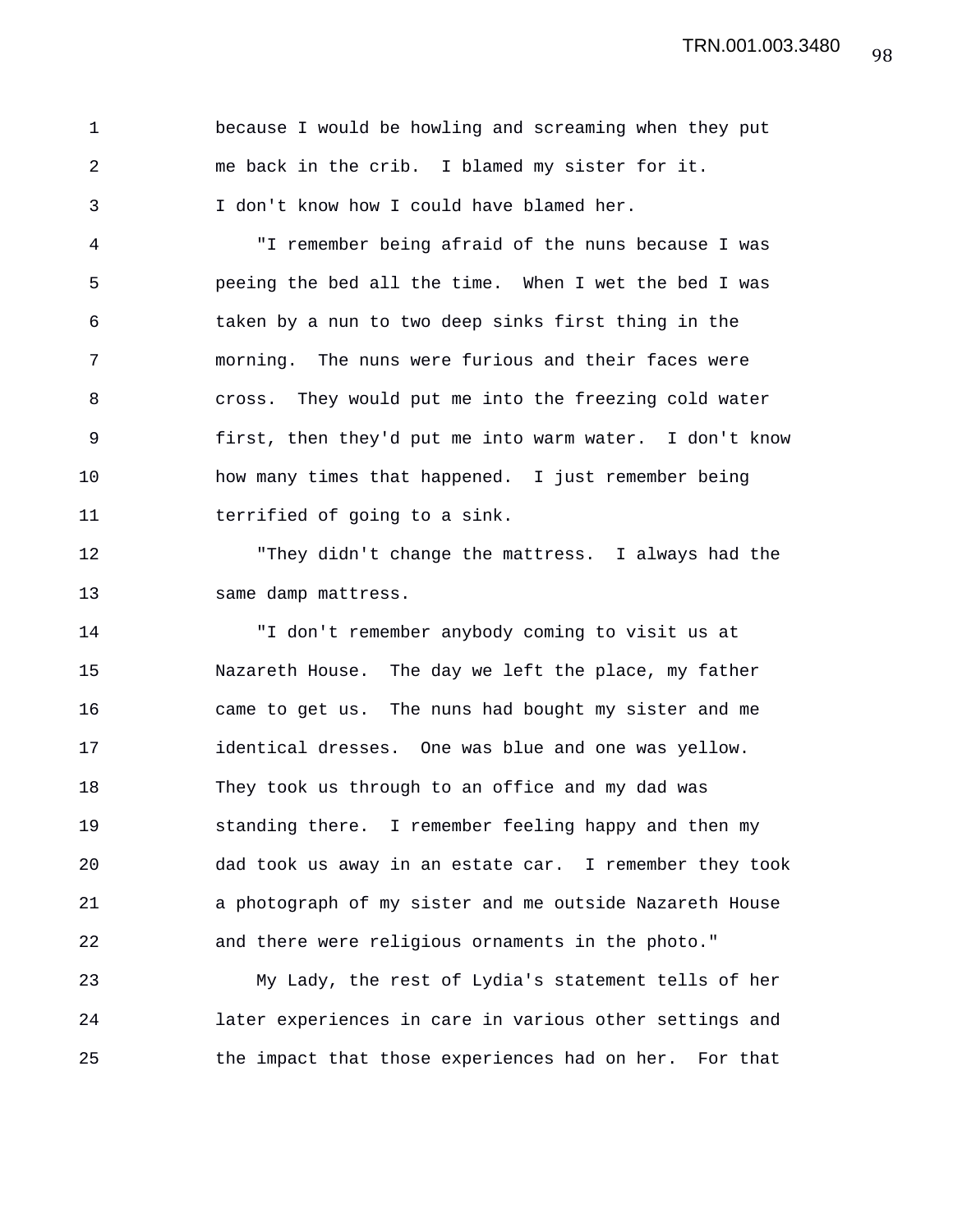| 1  | reason, because the impact is focused on other settings,  |
|----|-----------------------------------------------------------|
| 2  | I won't be reading in the rest of the statement today     |
| 3  | because the focus today is on her experience in           |
| 4  | Nazareth House.                                           |
| 5  | For the sake of completeness, I will turn now to          |
| 6  | page 7032 at paragraph 118 where Lydia says:              |
| 7  | "I have no objection to my witness statement being        |
| 8  | published as part of the evidence to the inquiry.         |
| 9  | I believe the facts stated in this witness statement are  |
| 10 | true."                                                    |
| 11 | The statement was signed by Lydia on                      |
| 12 | 27 February 2018.                                         |
| 13 | My Lady, I will now pass over to my learned friend        |
| 14 | Ms MacLeod for further read-ins.                          |
| 15 | LADY SMITH: Thank you.                                    |
| 16 | Witness statement of "ANNE" (read)                        |
| 17 | MS MACLEOD: My Lady, this is a statement of a witness who |
| 18 | wishes to use the pseudonym "Anne", and the statement is  |
| 19 | to be found at WIT.001.001.4365:                          |
| 20 | "My name is Anne. I was born in 1956. My contact          |
| 21 | details are known to the inquiry."                        |
| 22 | In paragraphs 2 to 6 of the statement, Anne speaks        |
| 23 | about her family background, that they lived in           |
| 24 | Kirkintilloch, her parents separated and divorced and     |
| 25 | she was put into care. And I'll pick up the statement     |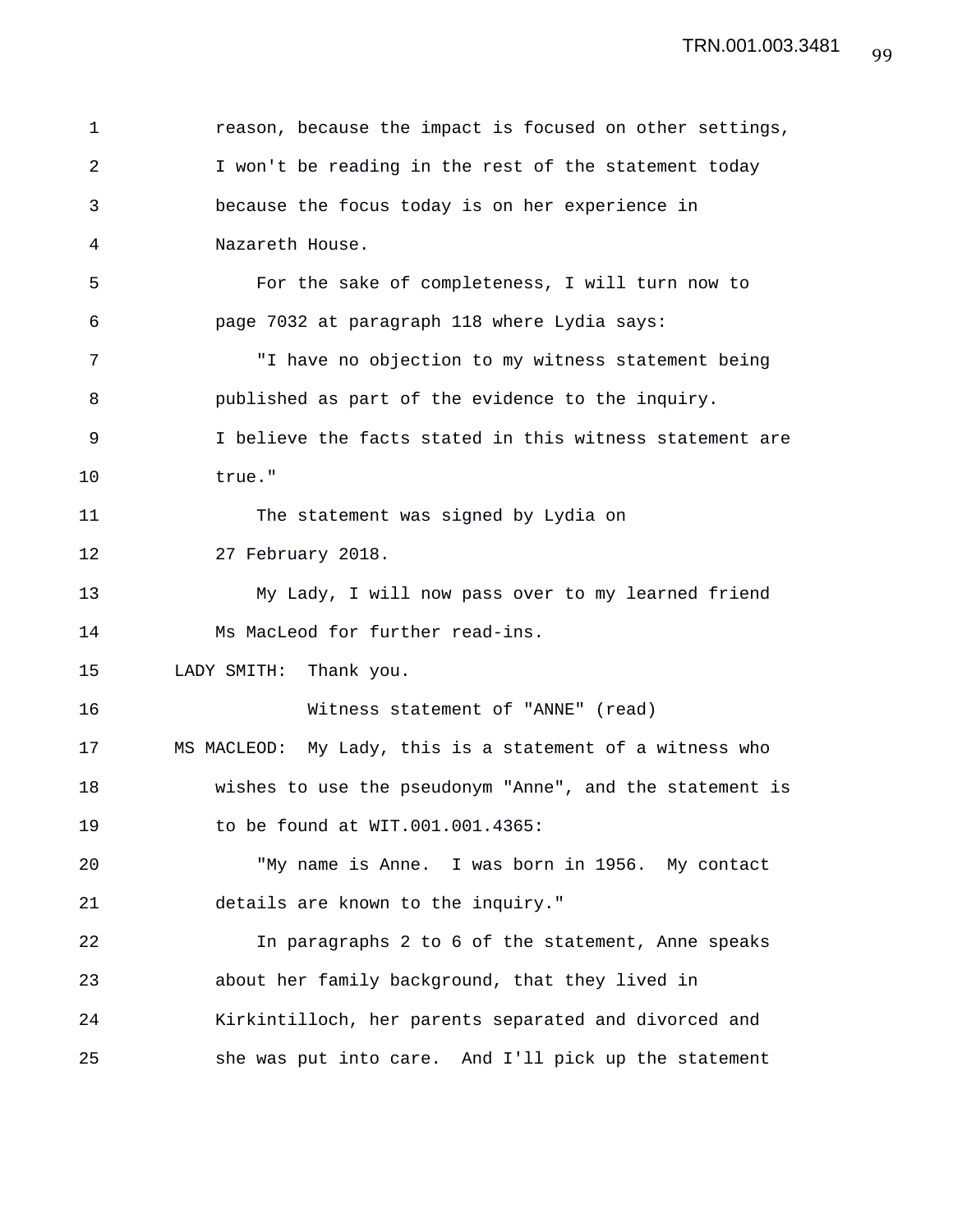1 at paragraph 7 on WIT.001.001.4366:

2 "I remember that when I was taken into care I was 3 with a social worker. I think his name was Mr McClune. 4 I would have been about 8 at the time. My sister was 5 with me."

6 The admissions register for Cardonald shows the 7 witness being admitted in 1965:

8 "When we got there, I can't remember what was said, 9 if anything. It was the nuns who met us. If they 10 introduced themselves, I can't remember this.

11 "As my sister was younger, we were split up. I was 12 taken on my own and shown my room and things like that. 13 "The dormitory I was in was like a long corridor.it 14 had a red floor. There were quite a lot of single beds. 15 You had a wee side cabinet next to your bed for your 16 things to go in. It was all girls, but I'm not sure how 17 many. I don't think we were all the same age. I think 18 that there were girls older and younger than me in the 19 dormitory.

20 "There was one nun in charge of the dormitory, but 21 I can't remember her name. She was about 30 years old. 22 I don't think she had a room next to the dormitory. The 23 nun in charge also had other staff that helped her. 24 I think they were nuns as well.

25 "The first day I was there, my clothes were taken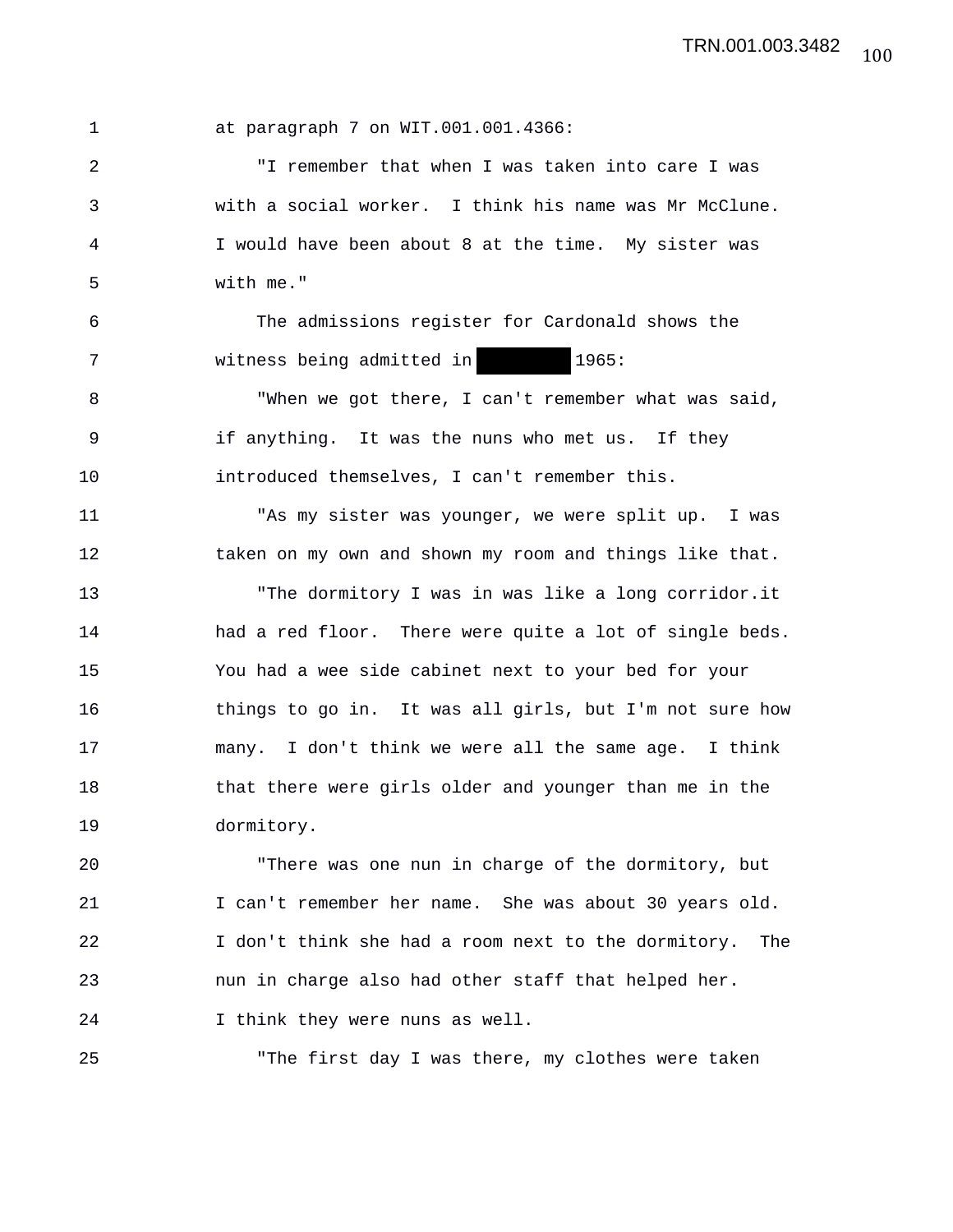1 from me and I was given a sort of uniform to wear. It 2 was a green dress. Everyone wore the same clothes. 3 "Every morning you were woken by the nuns at 5 and 4 taken to Mass. Then you went for breakfast. After 5 breakfast I went and got washed and brushed my teeth. 6 The nuns would watch you. They would check you had 7 washed right and also check your head for lice. If the 8 nuns didn't think you had washed right, they would say 9 so and then give you a slap. When we had finished 10 washing, we went to school. 11 "The routine at the weekends was no different from 12 through the week, apart from not going to school. You 13 just went out to play in the park. They would ring 14 a bell for you to come in. 15 "We walked in a row to school. The school was in 16 the grounds. The teacher was a man from outwith

17 Nazareth House. It was all people the same age as me 18 in the class. I didn't listen in school, I was too 19 traumatised. I can't remember if I received any 20 punishment in school.

21 "After school you would get out to play for a wee 22 while. There was a kind of park outside. After this, 23 you would have chores to do before going for tea.

24 "Once you had your tea, you were table to go out 25 again. If you were going for a walk, the nuns would go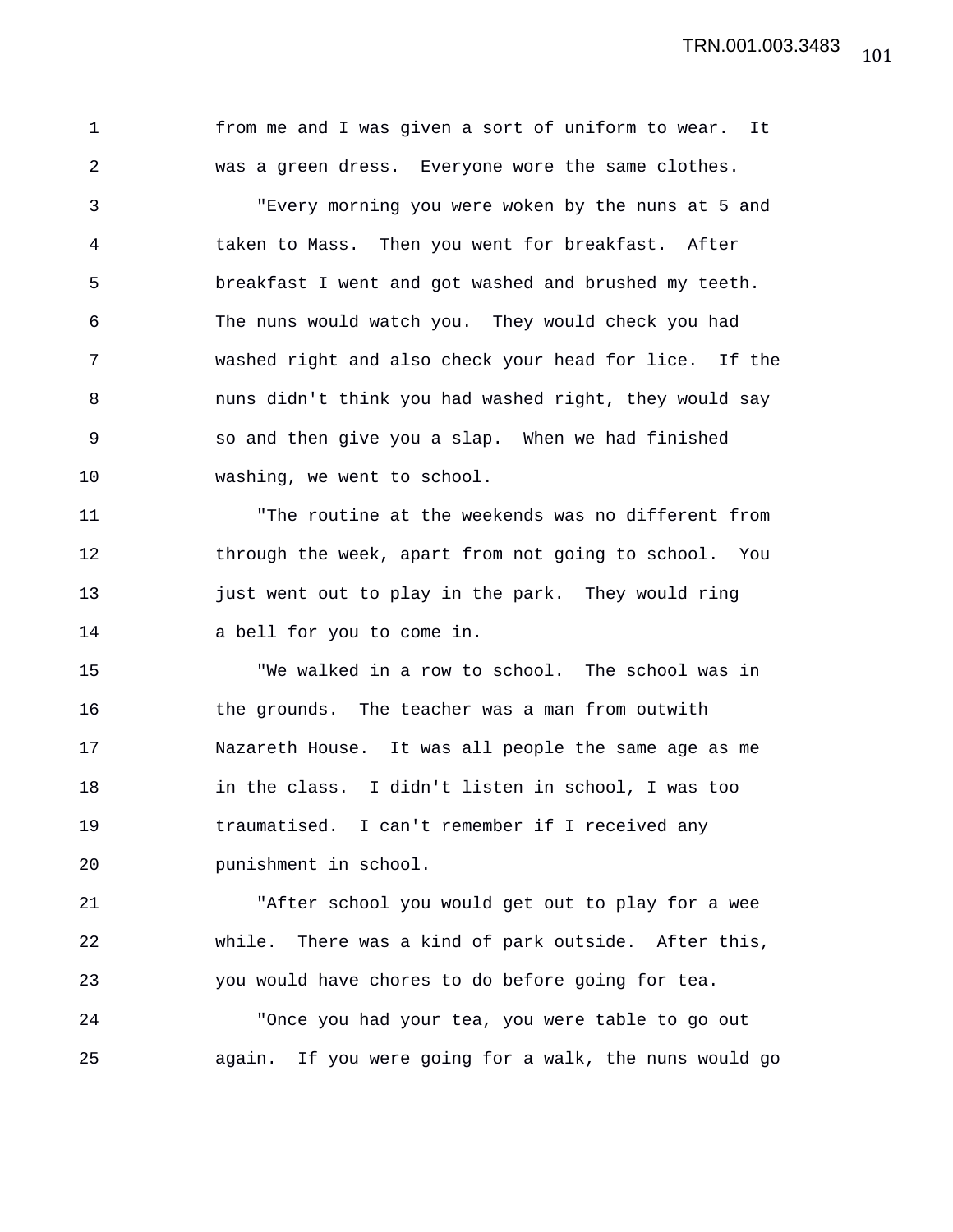1 with you. There was no television or anything like 2 that.

3 "There was a playroom, but I just more or less 4 coloured in books.

5 "I never saw my sister when I was in the home. 6 I did ask to see her, but I wasn't allowed.

7 "If you hadn't eaten your meals, one of the 8 punishments was to clean the shoes. Those belonged to 9 the other people in the dormitory. There were benches 10 outside the dormitory: this was where the shoes would be 11 left. You had to clean the shoes with a brush. If 12 there wasn't a shine on them, you would get another 13 slap.

14 "You were given porridge for breakfast; it was 15 horrible. Lunchtimes were back at the main building. 16 You didn't have lunch at school. For lunch it was 17 things like mince and tatties. I was so hungry I ate 18 it, but I was boking. It was terrible. The food was in 19 a big urn thing and was stirred with a big spoon.

20 "There was an evening meal and it was much the same 21 as before. All the food was steamed. If you didn't eat 22 it you would starve as you weren't given anything else.

23 "Bedtime was about 8 o'clock. There was no chance 24 to read: the lights went out straightaway. One of the 25 nuns would come round and check on you.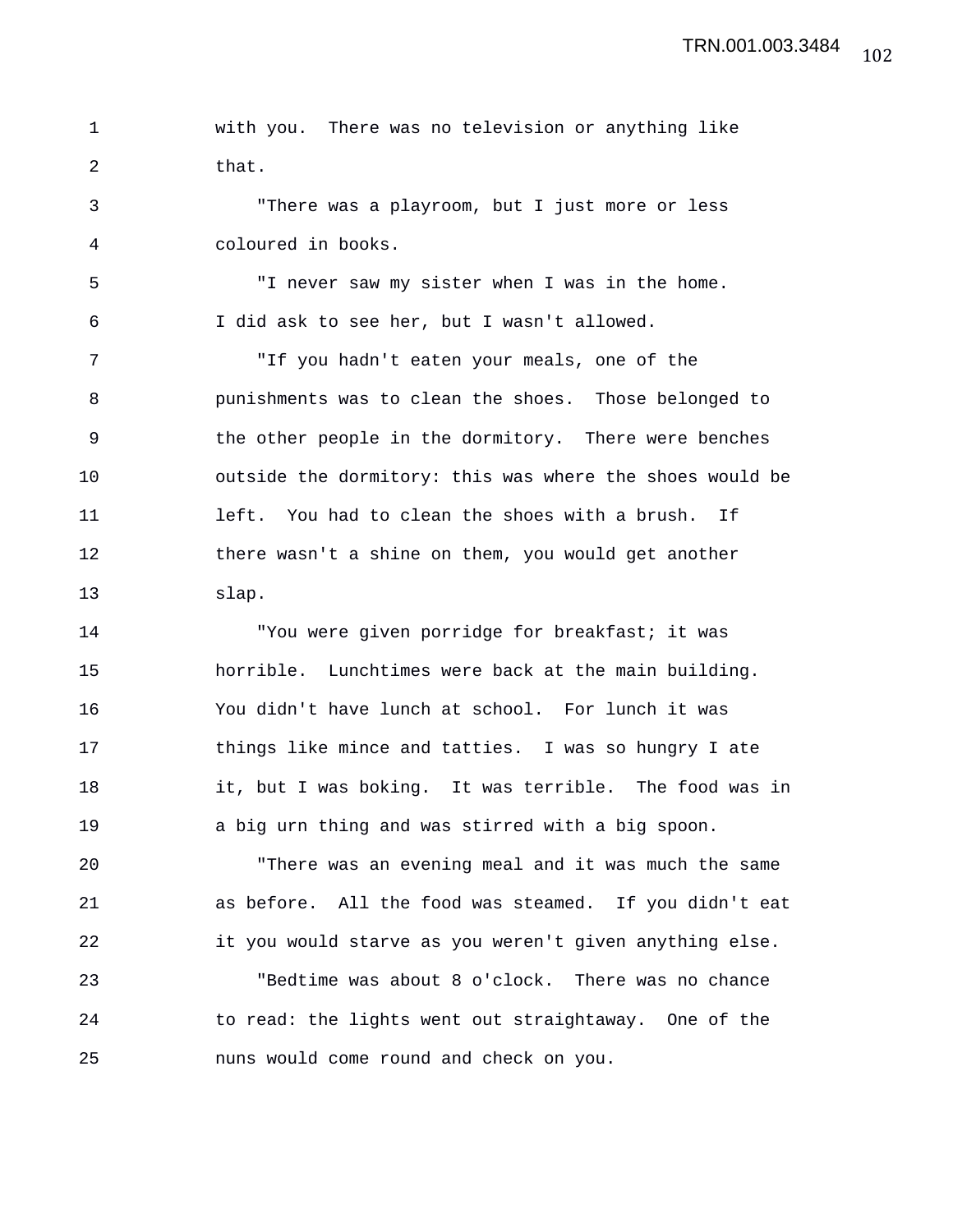1 "I can't remember anyone being up through the night. 2 That would cause the nuns to come and check on us. 3 "In the mornings the nuns or staff would check the 4 beds. They would throw the cover back. If you had wet 5 the bed they would say, 'You can lie in it'; they 6 wouldn't change it. When you went to bed at night, 7 it would still be wet. The bed sheets were never 8 changed the whole time I was there. 9 "The only religious instruction I had was the Mass 10 every day. It was no different on a Sunday. 11 "I had a bath every couple of days. It was a long, 12 deep bath. You always went in the bath yourself. The 13 nuns filled the bath and it was always clean water. 14 "The nuns did everything. They had no cleaners or 15 anything like that. 16 "I never went on any trips. 17 "I cannot remember if I had a birthday or Christmas 18 when I was in the home. I do have a letter that tells 19 me when I went in and when I left. 20 "My family never came near me when I was in the 21 home. I think that Mr McClune came in a couple of times 22 to see me. 23 "When I first went into the home, a doctor came and 24 checked me. I was healthy. I don't think the doctor 25 stayed there. I didn't have any medical care after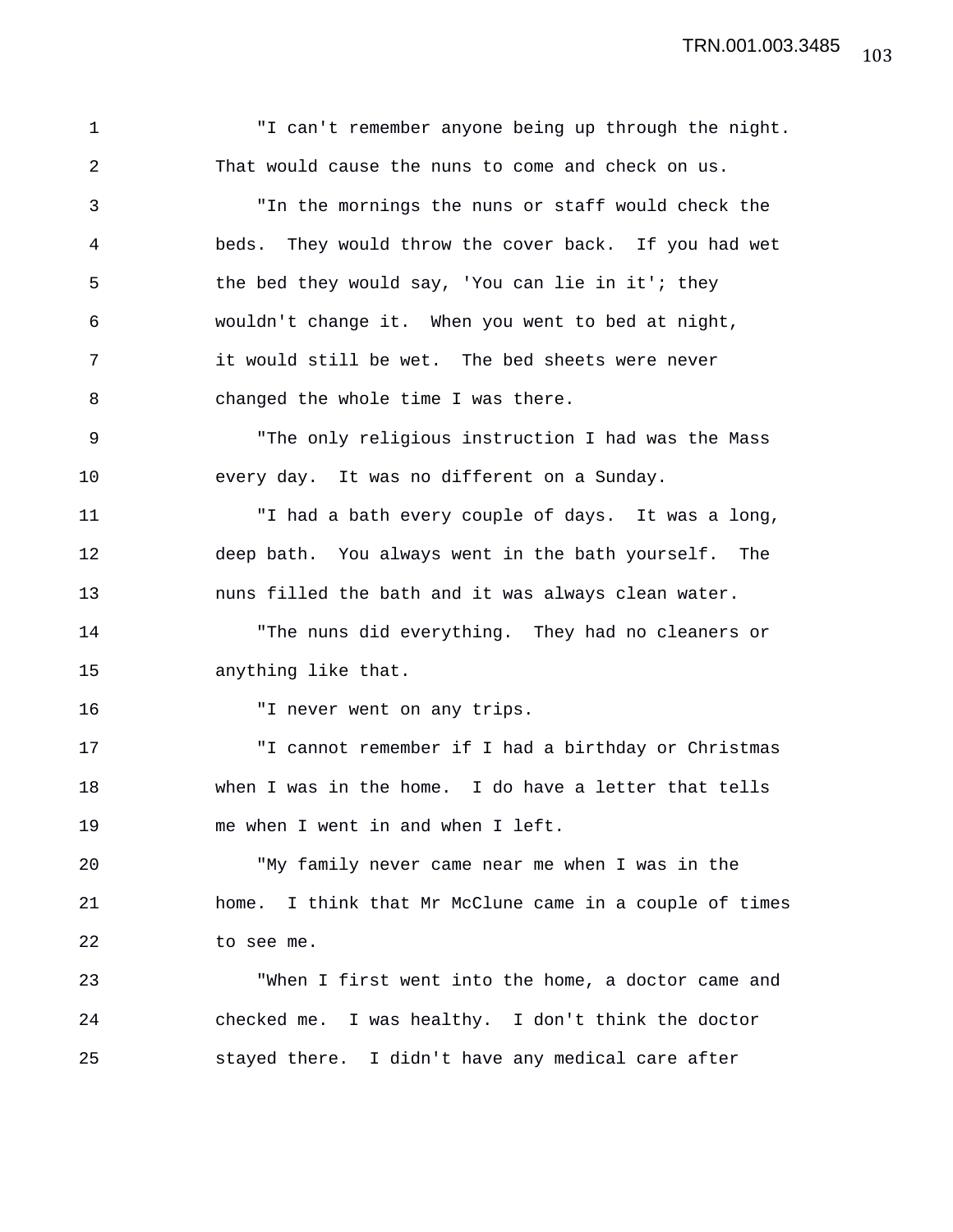1 this. I never went to the dentist whilst I was there. 2 "Every couple of days the nuns would hit and slap 3 you. If you didn't do something right, you would get 4 hit. You were feart to do anything. They put the fear 5 into me. They would hit you on the head with their 6 hand. One time they hurt me with a belt. I can 7 remember that.

8 "It wasn't all the nuns who were cruel. There might 9 be one that was all right.

10 "I remember one day I was outside playing on my own 11 in the grounds. It was a sort of park. I remember this 12 man, I don't know who he was or if he worked there, 13 I think he was in his 30s. He asked me to take my pants 14 down, he told me to open my legs. Then he said to open 15 then wider. He asked me to sit with my legs open. 16 I didn't tell the nuns about the man in the park. They 17 wouldn't have believed me.

18 "When I left Nazareth House I told my mum what had 19 happened to me. I told her that I had been hit. My mum 20 never said anything. At the time I left I never 21 discussed what had happened to me with my sister or 22 anyone else. I haven't reported what happened to me to 23 the police.

24 "Later on, when I was involved with alcohol, I told 25 the weans that I had been abused in the home. I tried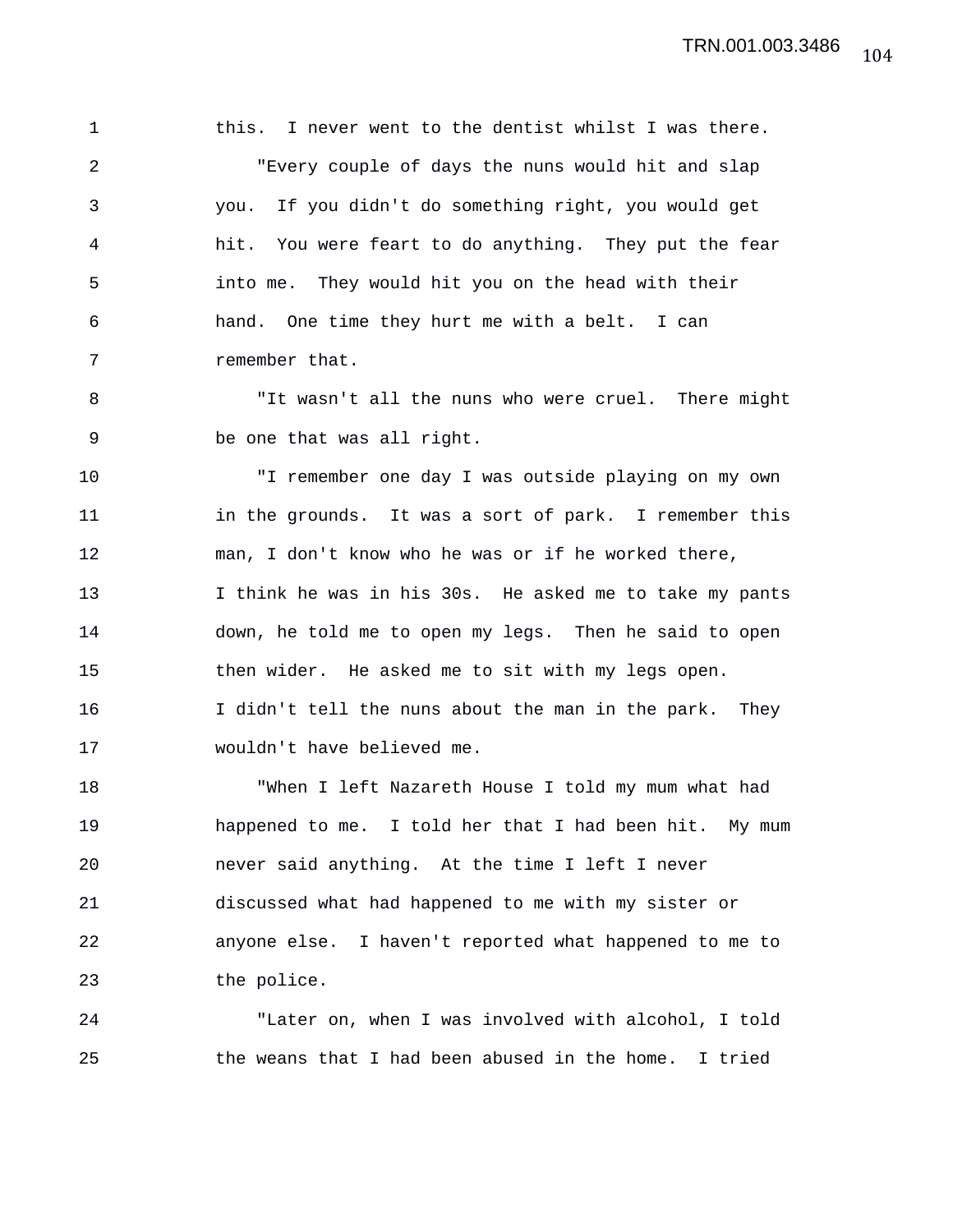1 to explain things to them.

2 "I was in Nazareth House for about three weeks. My 3 mother met my stepfather and I was able to go and stay 4 with them in Cumbernauld. My mother eventually married 5 this man."

6 The registers for Cardonald show this witness 7 leaving in 1965, around three weeks after her 8 admission.

9 In paragraphs 43 to 53 of the statement, the witness 10 describes her life after Nazareth House, including 11 spending two days in another home where she says that no 12 abuse took place.

13 I'll pick up the statement at paragraph 54, which is 14 on WIT.001.001.4373:

15 Thave managed to get my records. The state of the managed to get my records. 16 works for In Care Survivors, managed to get them for me. 17 These showed me when I went in and out of care. I have 18 sent a copy to the inquiry.

19 "I did say to my ma that I needed counselling for 20 the abuse at the home. My mum would say that I didn't 21 and that I was all right.

22 "I eventually received counselling for the abuse 23 I suffered. I went to Kirkintilloch Health Centre about 24 my . I told the lady who works there about 25 the abuse. She referred me to a counsellor. The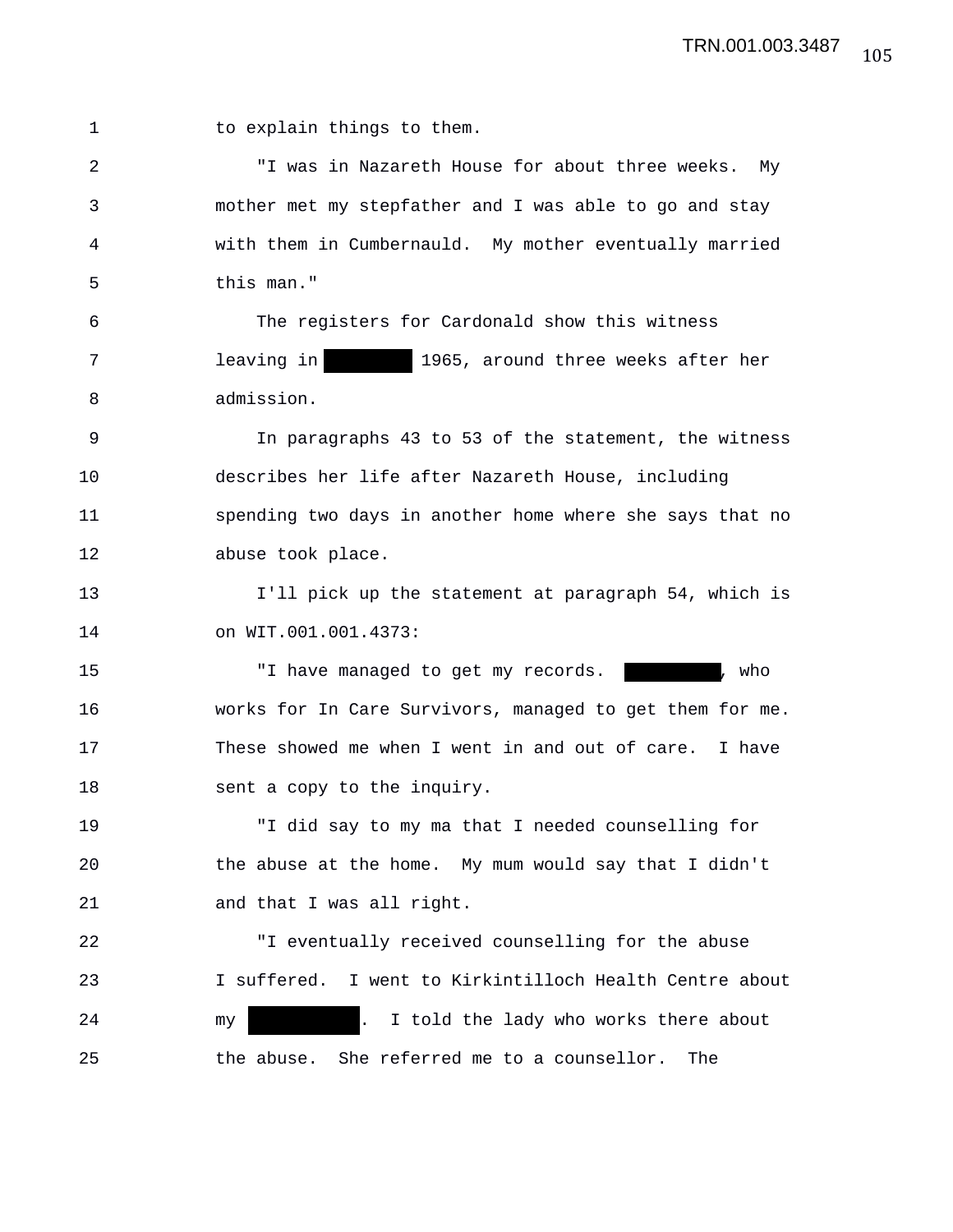| 1  | counsellor helped me. I'm not a member of any support      |
|----|------------------------------------------------------------|
| 2  | groups for the abuse.                                      |
| 3  |                                                            |
| 4  | "I think we are in a different day and age now.            |
| 5  | I think in those days a lot went on that was not brought   |
| 6  | out in public. It is good now that people know what        |
| 7  | went on behind closed doors. I can speak about this now    |
| 8  | and this has given me closure.                             |
| 9  | "I have no objection to my witness statement being         |
| 10 | published as part of evidence to the inquiry. I believe    |
| 11 | the facts stated in the witness statement are true."       |
| 12 | The statement was signed by Anne on 26 January 2018.       |
| 13 | LADY SMITH: Thank you.                                     |
| 14 | Witness statement of "MICHAEL" (read)                      |
| 15 | MS MACLEOD: The next statement, my Lady, is from a witness |
| 16 | who wishes to use the pseudonym "Michael". The witness     |
| 17 | statement can be found at WIT.001.001.0934.                |
| 18 | This witness has already given evidence in the case        |
| 19 | study relating to the Daughters of Charity, relating to    |
| 20 | his time in Smyllum:                                       |
| 21 | "My name is Michael. I was born in 1960. My                |
| 22 | contact details are known to the inquiry."                 |
| 23 | In paragraphs 2 to 5 of the statement, Michael             |
| 24 | speaks about his family background, that they lived in     |
| 25 | Greenock, and that he was taken into care at a young age   |
|    |                                                            |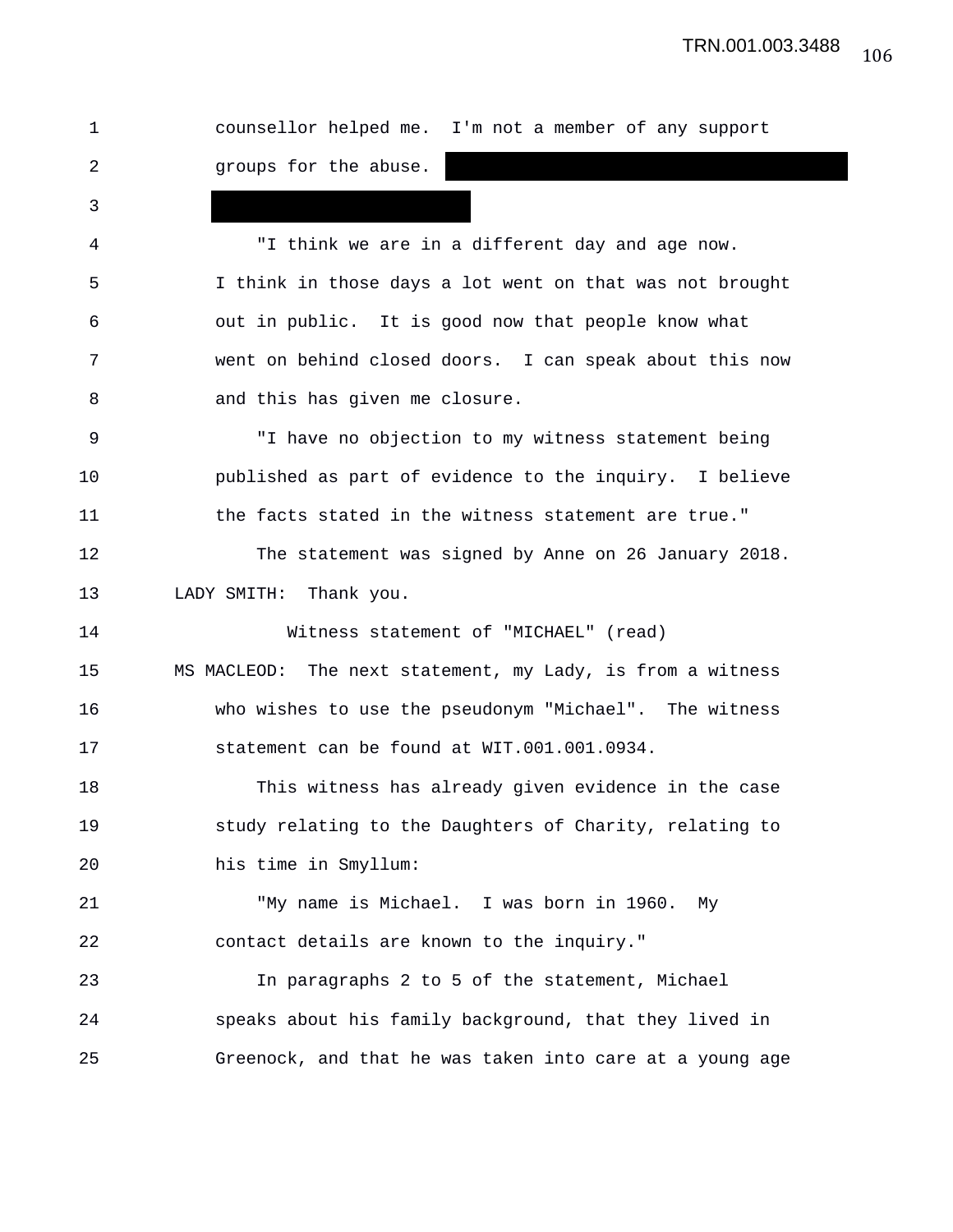1 with his brother, first of all to Nazareth House in 2 Cardonald, then to Smyllum, then to St Vincent's and 3 then to St Philip's, which are both in Newcastle. 4 I'll pick the statement up at paragraph 6, which is 5 on WIT.001.001.0935. The admissions register for 6 Nazareth House Cardonald shows this witness going in in 7 1964: 8 "I don't remember who took us to Nazareth House, but 9 I do remember arriving there and seeing the nuns with 10 their big pointy hats. It was a big dark stone building 11 and the rooms were massive. It was scary for me as 12 a young child. 13 "My brother and I were taken into a room full of 14 cots and were basically just thrown into a cot each. 15 I remember we were screaming. We were later separated. 16 My brother was a baby and I could walk, so I got put 17 into a different dormitory with people my own age. 18 Things always look bigger when you're so little, so 19 I don't know how accurate this is, but I think there 20 were around 20 to 30 children in it. 21 "I would say Nazareth House and Smyllum were like 22 Spencer Tracey's movie 'Boys' Town' but without the

23 love. It was definitely different from the film in that 24 respect. There was no love from anybody.

25 "All I can remember from my time in Nazareth House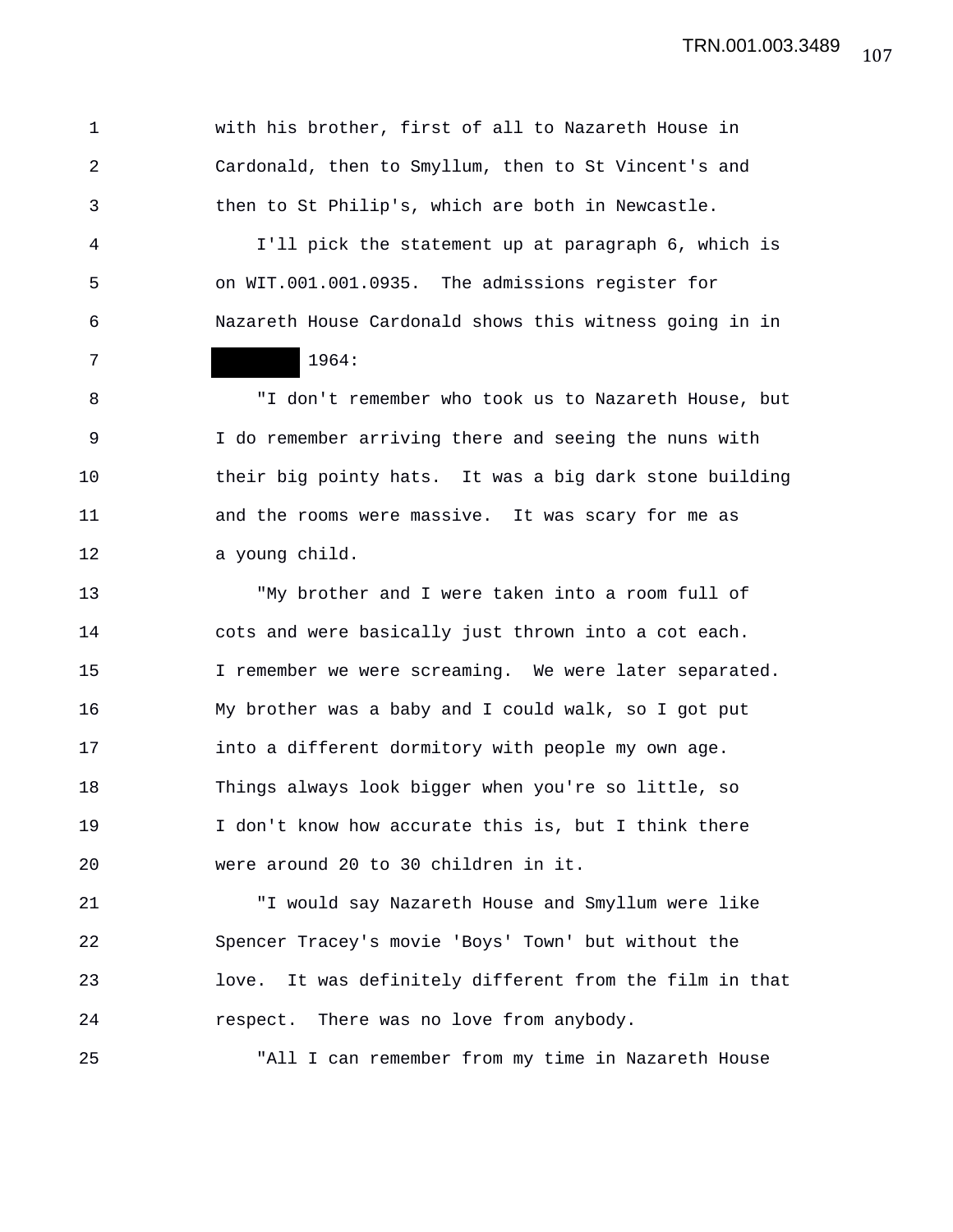|  |             |  | is that I was force-fed and violence was a daily |  |  |  |
|--|-------------|--|--------------------------------------------------|--|--|--|
|  | occurrence. |  |                                                  |  |  |  |

3 "I think I was also baptised there. I don't 4 remember if I had any contact with my family and have no 5 recollection of seeing anybody from Social Services. If 6 you stepped out of line, which happened often at that 7 age, you got a hiding.

8 "My experience of nuns is that they don't really 9 like hitting you with their hands as it hurts them as 10 well, so they pick up any implement they can find and 11 hit you with it. Everybody was treated in the same way. 12 That's how the nuns ran all of the homes I was in.

13 "I have never recovered from the food in the homes. 14 I didn't eat meat or fish and still don't to this day.

15 "I was force-fed everywhere I went, including 16 Nazareth House. My hair was pulled back and the food 17 was stuffed into my mouth. I don't remember the first 18 time it happened, but it definitely started in 19 Nazareth House.

20 "It got worse as I got older as they probably felt 21 they could go that bit further with me then.

22 "If you wet the bed, you got a hiding the next 23 morning and got put into a cold shower or a cold bath. 24 I was one of the lucky ones; I didn't wet the bed. 25 I saw it happen to other children. I think I moved to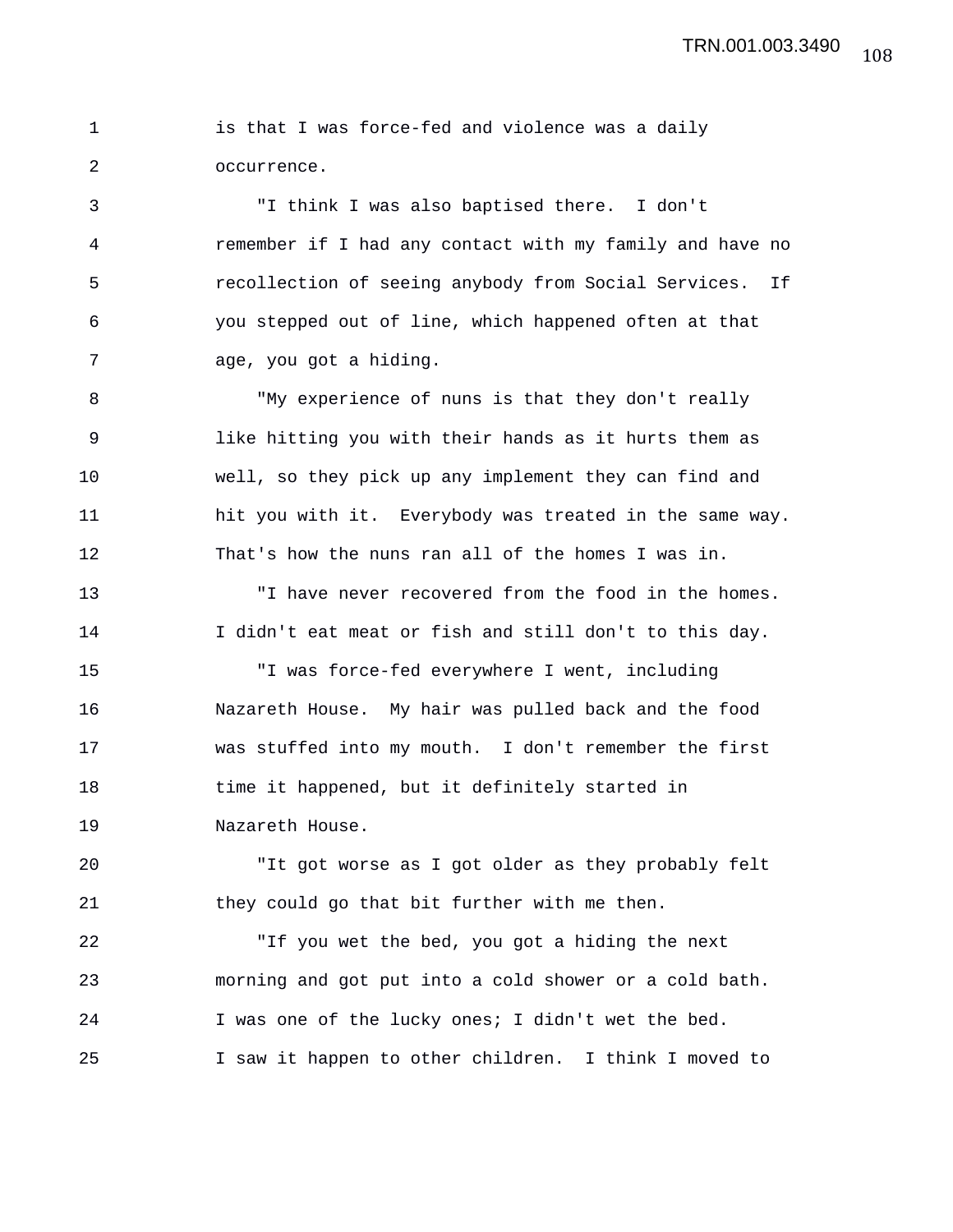| 1  | Smyllum when I was about 5 years old."                       |
|----|--------------------------------------------------------------|
| 2  | The registers for Cardonald show the witness being           |
| 3  | discharged in<br>1965.                                       |
| 4  | The remainder of Michael's statement deals with his          |
| 5  | evidence about his time at other establishments --           |
| 6  | Smyllum, St Vincent's and St Philip's -- so I don't          |
| 7  | propose to read those parts because the inquiry has          |
| 8  | already heard in relation to that.                           |
| 9  | LADY SMITH: We have already heard that, yes.                 |
| 10 | MS MACLEOD: So I'll turn to the final page of the statement  |
| 11 | for completeness, which is WIT.001.001.0961 and to           |
| 12 | paragraph 121:                                               |
| 13 | "I have no objection to my witness statement being           |
| 14 | published as part of the evidence to the inquiry.            |
| 15 | I believe the facts stated in the witness statement are      |
| 16 | true."                                                       |
| 17 | The statement was signed by Michael on                       |
| 18 | 24 January 2016.                                             |
| 19 | Thank you very much.<br>LADY SMITH:                          |
| 20 | That completes the read-ins and, in fact, all<br>MS MACLEOD: |
| 21 | the evidence for today.                                      |
| 22 | Well done.<br>LADY SMITH:                                    |
| 23 | Tomorrow we have two oral witnesses and four<br>MS MACLEOD:  |
| 24 | read-ins planned.                                            |
| 25 | Thank you very much. I will rise now until<br>LADY SMITH:    |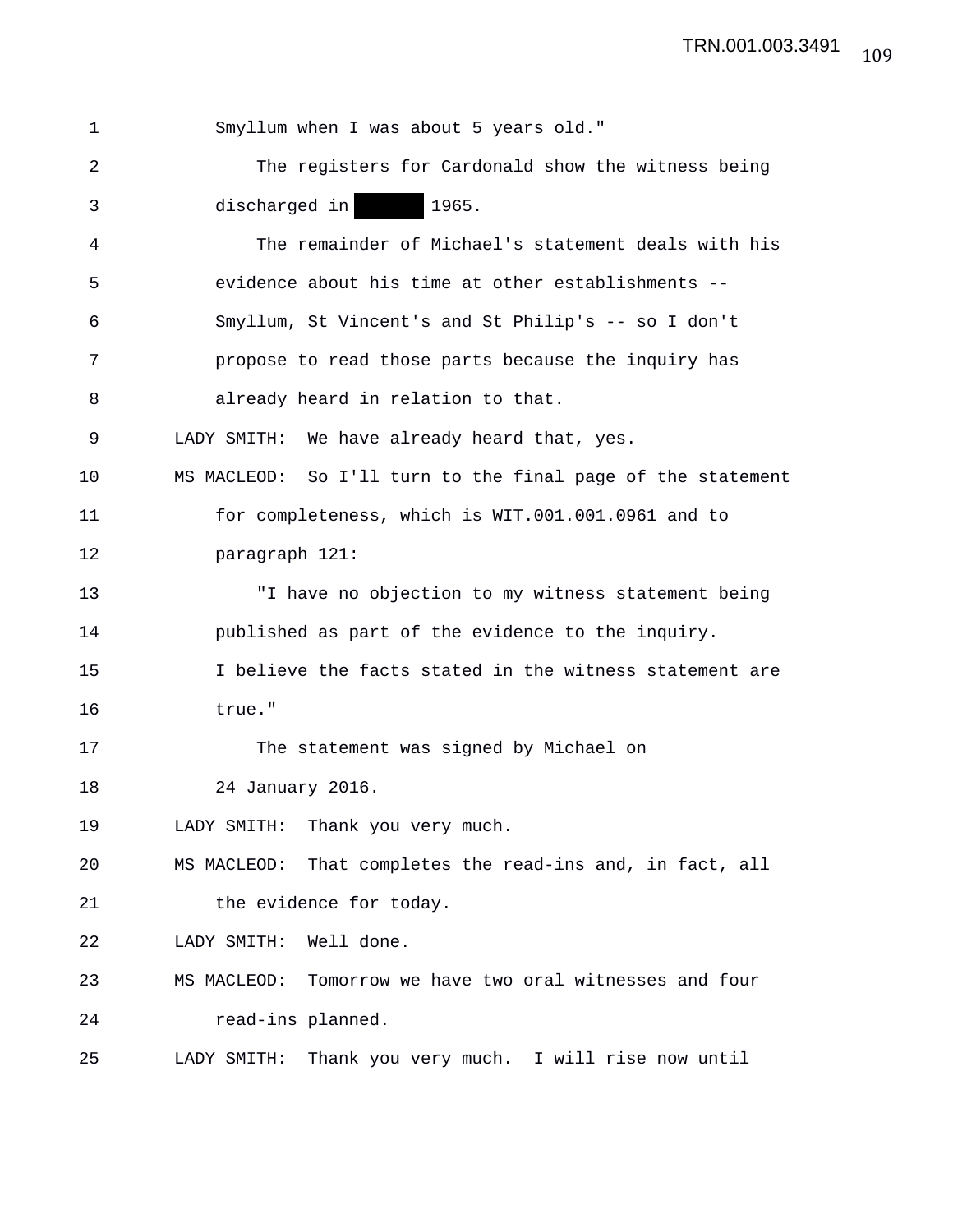| $\mathbf 1$    | tomorrow and you have heard what's going to happen then. |
|----------------|----------------------------------------------------------|
| $\sqrt{2}$     | 10 o'clock tomorrow morning.                             |
| $\mathfrak{Z}$ | $(12.50 \text{ pm})$                                     |
| $\sqrt{4}$     | (The hearing adjourned until 10.00 am                    |
| $\mathsf S$    | on Friday 15 June 2018)                                  |
| $\sqrt{6}$     |                                                          |
| $\sqrt{ }$     |                                                          |
| $\,8\,$        |                                                          |
| $\mathsf 9$    |                                                          |
| $10$           |                                                          |
| $11\,$         |                                                          |
| $12\,$         |                                                          |
| $13\,$         |                                                          |
| 14             |                                                          |
| $15\,$         |                                                          |
| 16             |                                                          |
| $17\,$         |                                                          |
| $18\,$         |                                                          |
| 19             |                                                          |
| $20$           |                                                          |
| 21             |                                                          |
| 22             |                                                          |
| 23             |                                                          |
| 24             |                                                          |
| 25             |                                                          |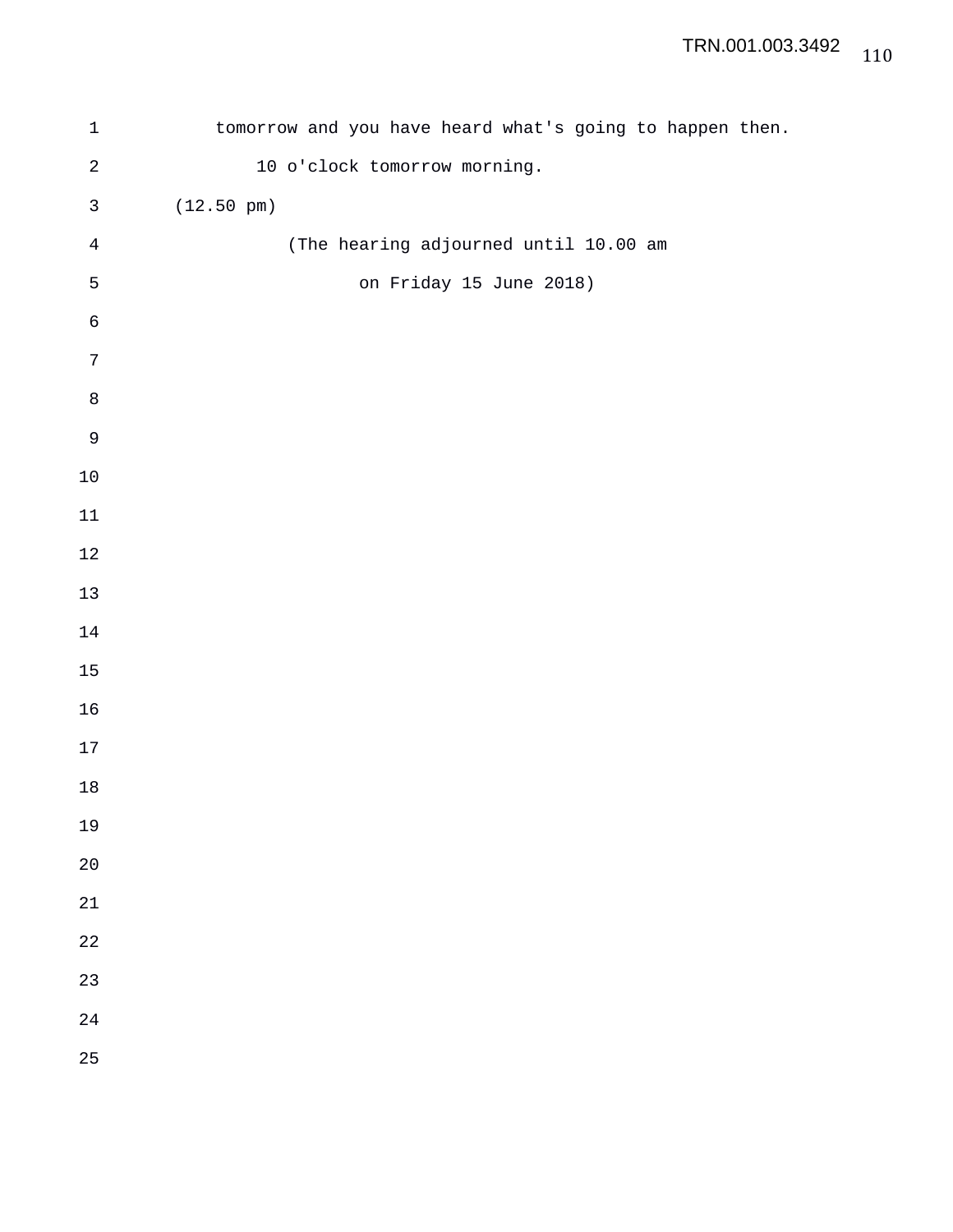## TRN.001.003.3493

| $\mathbf 1$    | INDEX                                  |
|----------------|----------------------------------------|
| $\overline{2}$ |                                        |
| 3              | "SISTER ELIMEAR" (sworn) 1             |
| 4              |                                        |
| 5              | Questions from MR MacAULAY 3           |
| 6              |                                        |
| 7              |                                        |
| 8              |                                        |
| 9              | Questions from MR MacAULAY 62          |
| 10             |                                        |
| 11             | Witness statement of "LYDIA" (read) 97 |
| 12             |                                        |
| 13             | Witness statement of "ANNE" (read) 99  |
| 14             |                                        |
| 15             | Witness statement of "MICHAEL" 106     |
| 16             | $(\text{read})$                        |
| 17             |                                        |
| 18             |                                        |
| 19             |                                        |
| 20             |                                        |
| 21             |                                        |
| 22             |                                        |
| 23             |                                        |
| 24             |                                        |
| 25             |                                        |